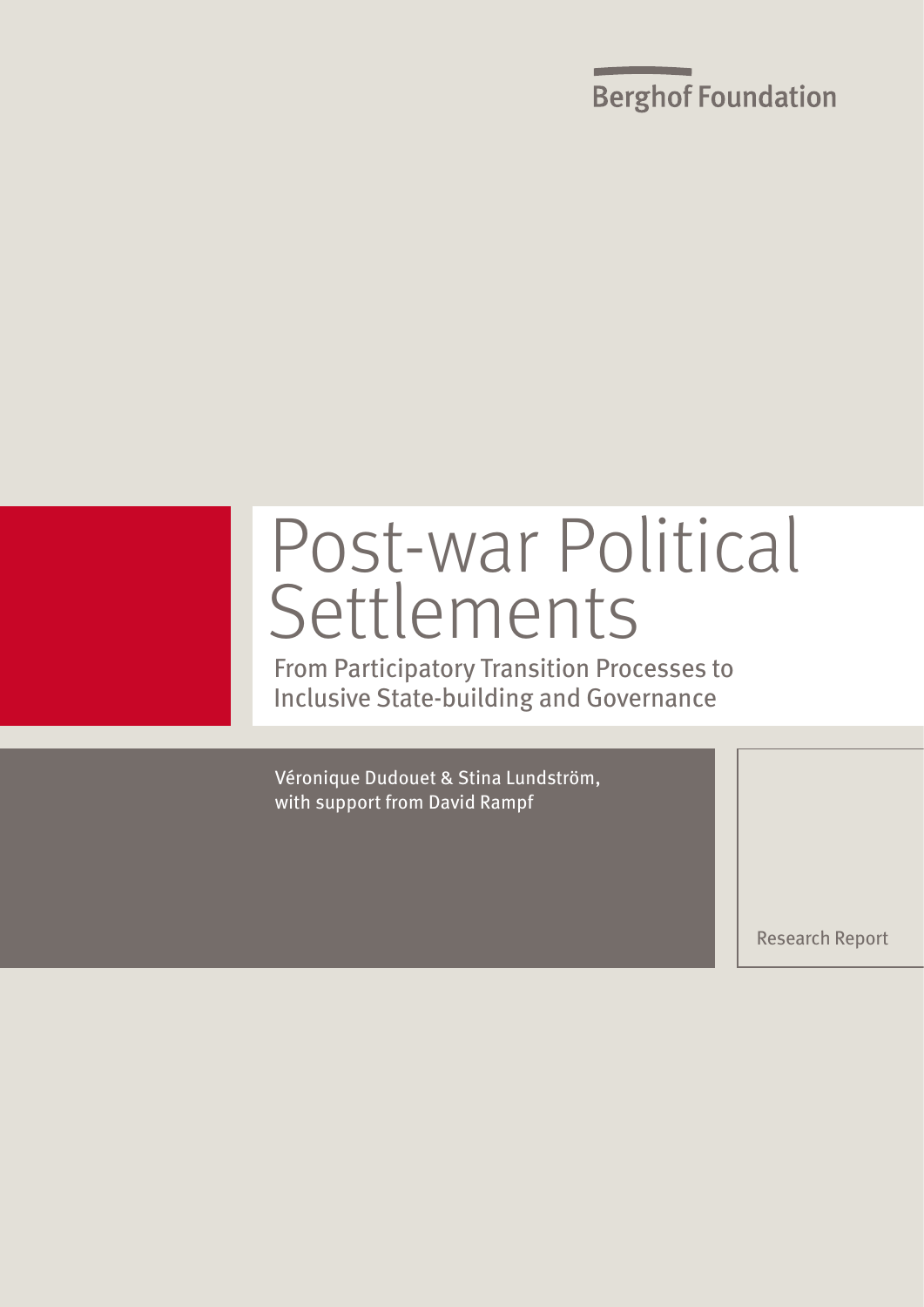This publication presents results of the research project "Avoiding Conflict Relapse through Inclusive Political Settlements and Statebuilding after Intra-State War: Opportunities, Approaches and Lessons Learned" funded by the International Development Research Center (Canada) in the period February 2013-June 2015. The authors would like to thank all individuals and organisations that have contributed to the project and offered invaluable substantive advice on earlier drafts of this report: first and foremost the project partners and advisory committee members, but also the participants and co-convenors of policy dissemination events. In-house, many Berghof Foundation staff and former interns have supported the production of this report, including Matteo Dressler, Astrid Fischer, Karin Göldner-Ebenthal, Lauren Schorr and Guri Storaas. Finally, our thanks go to Priya Behrens-Shah for her proofreading support and Rosario Casas for her Spanish translation.

#### **About the authors:**

**Véronique Dudouet** is senior researcher and programme director at the Berghof Foundation (Berlin), where she manages collaborative research and capacity-building projects on non-state armed groups, civil resistance, negotiations, post-war political/security governance. She also carries out consultancy research for various civil society organisations and international agencies (e.g. UNDP, OECD, European Parliament, EU Commission), and serves as Academic Advisor of the International Center on Nonviolent Conflict in Washington. She holds a PhD in Conflict Resolution from Bradford University, UK. Véronique has authored numerous publications in the field of conflict transformation, including two edited books: Post-war Security Transitions: Participatory Peacebuilding after Asymmetric Conflicts (Routledge 2012), and Civil Resistance and Conflict Transformation: Transitions from Armed to Nonviolent Struggle (Routledge 2014).

**Stina Lundström** is a project manager for the Berghof Foundation programme on Agents of Change. She was previously engaged with our EU-funded research project Cultures of Governance and Conflict Resolution in Europe and India and served as an interim coordinator of the Berghof Handbook for Conflict Transformation in 2012/13 where she co-edited a publication on Peace Infrastructures. Stina's interests and work experiences include: post-war participatory and inclusive transitions and governance and statebuilding outcomes, as well as the role of Non-State Armed Group female combatants in democratic leadership transitions.



International Development Research Centre<br>Centre de recherches pour le développement internationa







© 2016 Berghof Foundation Operations GmbH. All rights reserved.

To cite this Berghof Paper: Véronique Dudouet & Stina Lundström. 2016. Post-war Political Settlements: From Participatory Transition Processes to Inclusive State-building and Governance. Research Report. Berlin: Berghof Foundation.

Available also online: <http://image.berghof-foundation.org/fileadmin/redaktion/Publications/Papers/IPS\_SynthesisReport.pdf>. First launch : 12/10/2016

**Berghof Foundation**  Altensteinstraße 48a 14195 Berlin Germany www.berghof-foundation.org info@berghof-foundation.org

ISBN 978-3-941514-20-1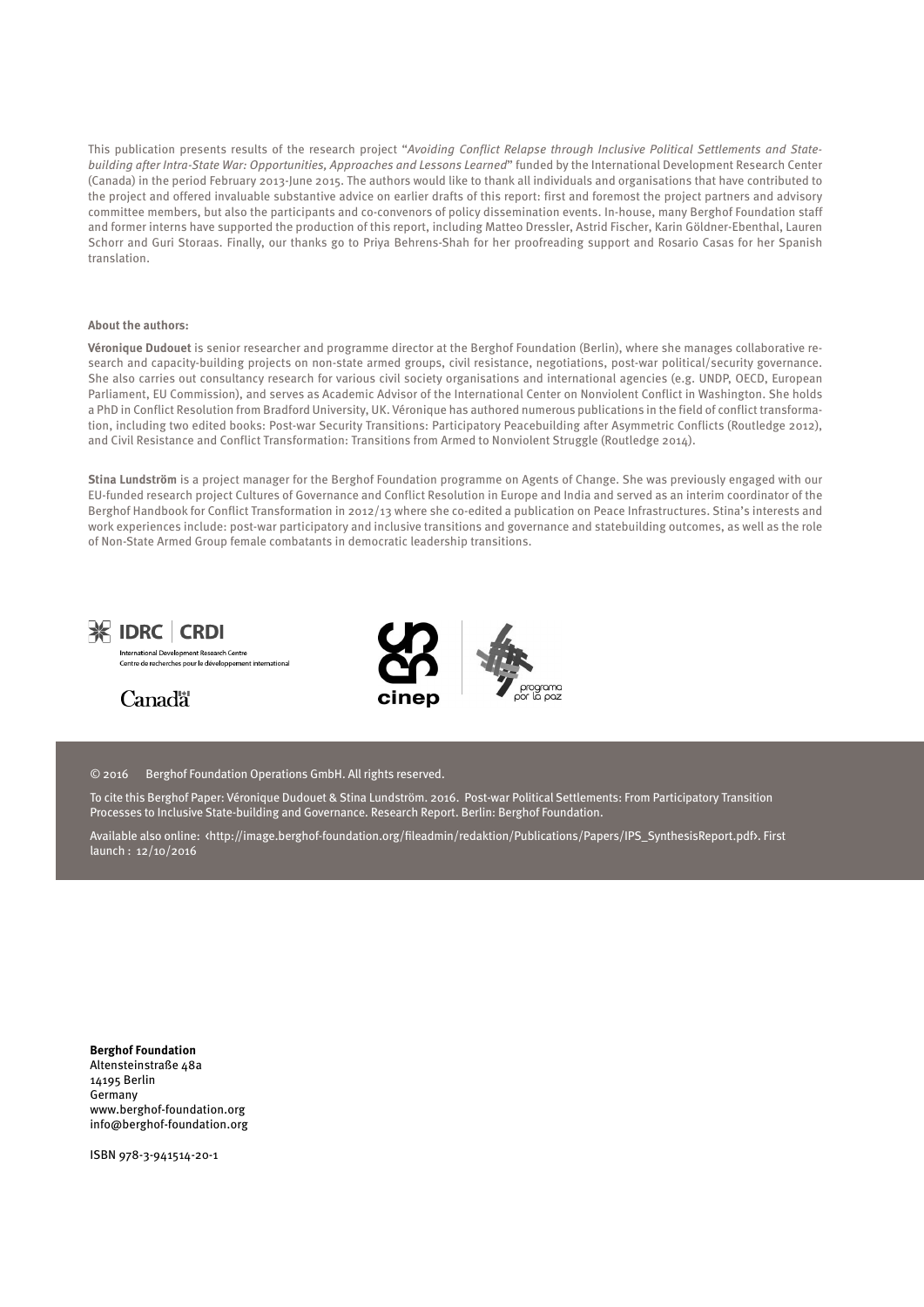## Content

- **1 Introduction 3**
- **1.1 Background and rationale 3**
- **1.2 Key terms and concepts 5**
- 1.2.1 Political settlements 5
- 1.2.2 Inclusivity  $-8$
- 1.2.3 Power contenders 12
- **1.3 Methodology 13**

#### **2 Power Contenders as Champions of Inclusivity — 18**

- **2.1 Exclusion as a conflict mobilisation factor 18**
- **2.2 Framing inclusivity claims 19**
- **2.3 Inclusivity as a strategy or an end in itself? 20**

#### **3 Assessing the Nature and Outcomes of Participation in Negotiations/ Decision-Making Arenas — 22**

- **3.1 Comparative assessment of process inclusivity 23**
- **3.2 Impact of participation on the nature of codified settlements 26**
- **3.3 Three attributes of inclusive decision-making 29**
- 3.3.1 Influence: overcoming power imbalance at the table  $-29$
- 3.3.2 Representation through legitimate leadership 30
- 3.3.3 Effective inclusion: four formulas 31

### **4 From Political Inclusion to Inclusive Politics? Materialisation of Post-War Political Settlements — 36**

- **4.1 Overall assessment of inclusivity in materialisation arenas 37**
- 4.1.1 Horizontal inclusion: former state challengers as emerging elites or the new hegemon? — 37
- 4.1.2 Intra-party democratisation within the new elite 40
- 4.1.3 Vertical inclusion: do reformed institutions better mirror the composition of society? — 42
- 4.1.4 Responsive policy-making and service delivery  $-45$
- **4.2 Factors of effective materialisation of inclusive governance 47**
- 4.2.1 Capacity to implement agreed reforms 47
- 4.2.2 Political will 49
- 4.2.3 Institutional or procedural mechanisms 52
- 4.2.4 International influence 54

#### **5 Revolt of the Marginalised: Inclusivity and Violence Relapse — 58**

- **5.1 Horizontal exclusivity and violence relapse 58**
- **5.2 Vertical exclusivity and violence relapse 60**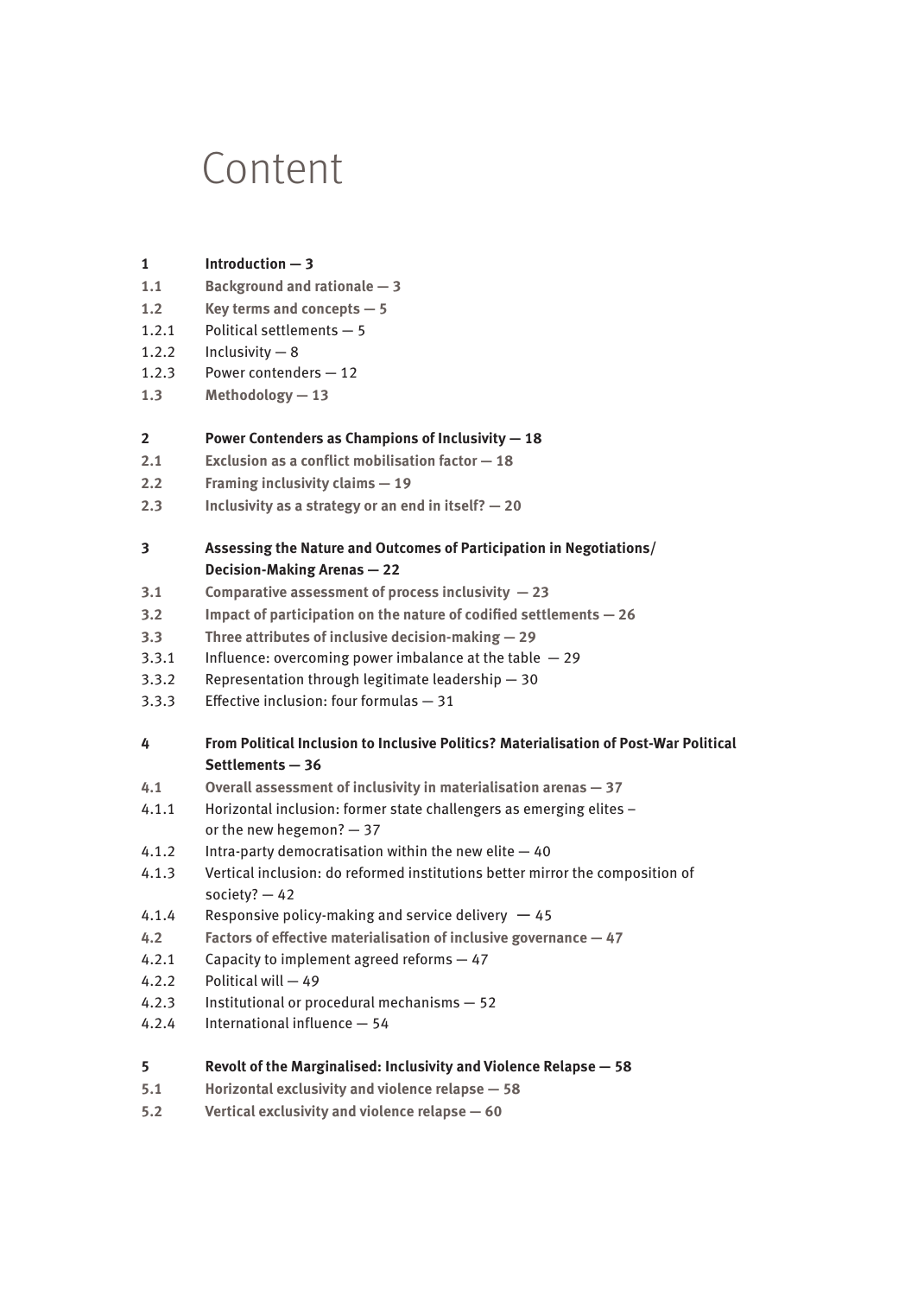## **6 Conclusion — 63**

- **6.1 Main lessons learnt 63**
- **6.2 Implications for international support 67**

## **7 References — 71**

**8 Acronyms — 78**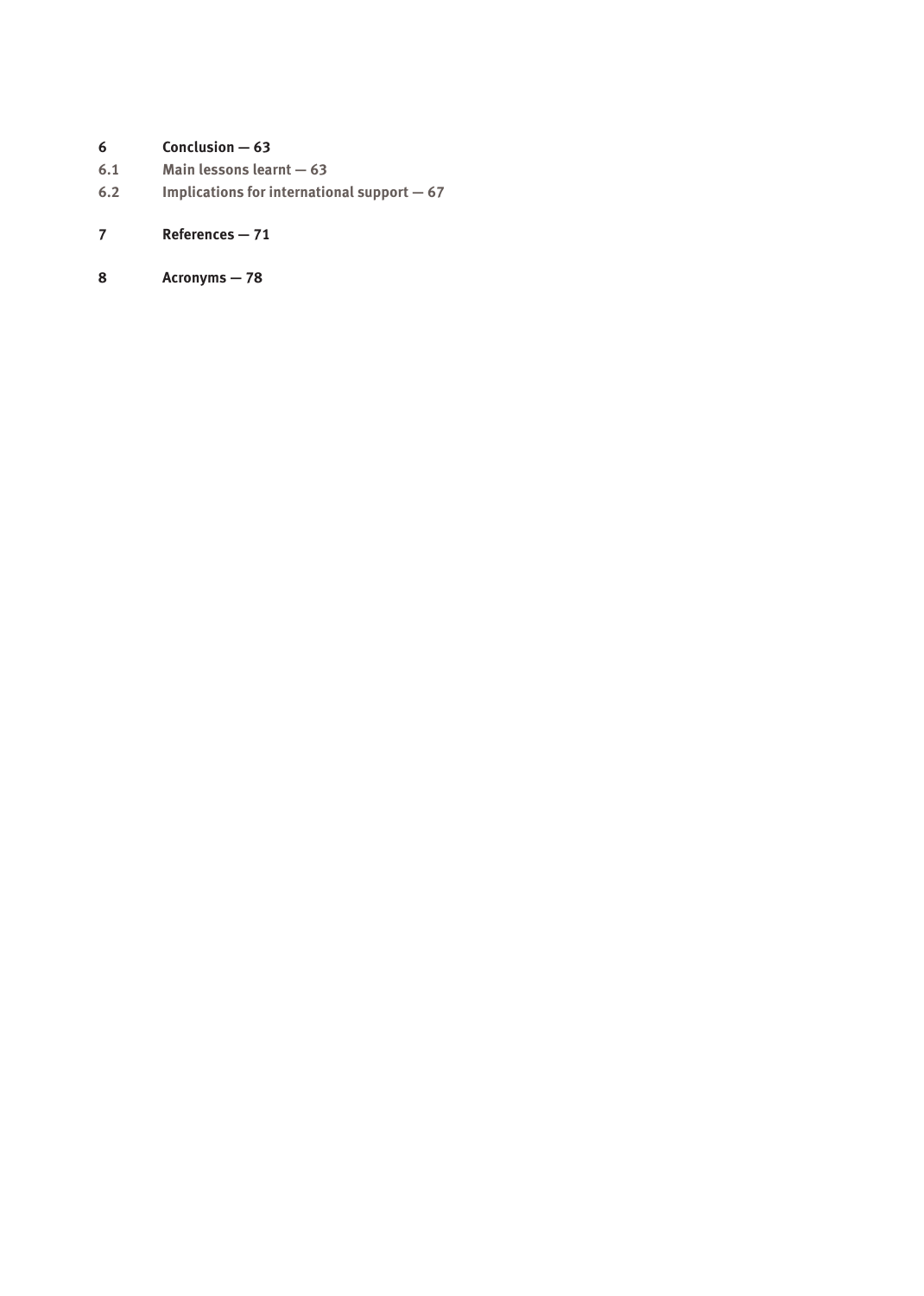## 1 Introduction

The last decade has seen a growing **convergence of policy and research discourses** among development, peace and conflict, and democratisation experts, with regards to the **assumed benefits of inclusive transition processes from conflict and fragility to peace and resilience**. The realisation that the social, economic or political exclusion of large segments of society is a key driver of intra-state wars has prompted donor agencies, diplomats and peacebuilding practitioners, as well as the respective academic communities, to search for the right formula to support inclusive and participatory conflict transformation mechanisms and post-war state-society relations. While these various stakeholders profess rhetorical commitment to inclusivity, the term is used in very different and sometimes even in contradictory ways. There are profound **disagreements on who should be included in peace processes and political transitions, at what stage and to what end**.1 Since the 2011 World Development Report introduced the concept of 'inclusive enough' transitions, many scholars located at the interface of development and peacebuilding have begun calling for more in-depth investigation on the premises, meanings, attributes and benefits of inclusive processes and outcomes (e.g. Jones et al. 2012; Castillejo 2014).

This research report aims to examine such assumptions and contribute to related academic and policy debates by presenting the comparative evidence that emerged from a **28-month collaborative research project** (February 2013-June 2015) funded by the International Development Research Center (Canada) and entitled "Avoiding Conflict Relapse through Inclusive Political Settlements and State-building after Intra-State War: Opportunities, Approaches and Lessons Learned". The analysis is based on fieldwork data collected by six local research teams in **Colombia, El Salvador, South Africa, South Sudan, Aceh (Indonesia) and Nepal** in 2013-14, as well as numerous discussions on preliminary findings at various project events (partners meetings, as well as policy discussions and roundtables) in 2013-15.

One needs to acknowledge the difficulty in deriving generic lessons learnt from such varied case studies, or even to apply uniform criteria to assess the degree and impact of inclusivity – a highly subjective and context-dependent concept – across distinct cultural and geopolitical environments. However, some important trends and commonalities did emerge from the data gathering, analysis and cross-case comparison processes, from which one can attempt to generalise some key research conclusions and policy implications on inclusive peacebuilding and state-building.

This introductory section aims to present the background and rationale behind the research endeavour on which this report is based, before describing the key terms and concepts at stake and the methodology underpinning the project.

## **1.1 Background and rationale**

The research which will be presented here builds on two previous participatory research projects on the role and self-perceptions of armed opposition groups in peace processes (2006-9) and security transitions (2009-12). Over the course of these projects, we observed an intriguing convergence of discourses on the subject-matter of inclusive political transitions and state-building among two unlike-minded communities, namely, armed insurgency groups and international peacebuilding/development agencies.

On the one hand, **demands for inclusive state-society relations lie at the heart of reform agendas promoted by armed insurgents**. In our previous research and training experience with leading members

**<sup>1</sup>** This diagnostic was confirmed by an internal background paper commissioned to a member of this project's Advisory Committee, Dr. Devon Curtis, on "The Origins and Multiple Meanings of Inclusivity in Peace Processes".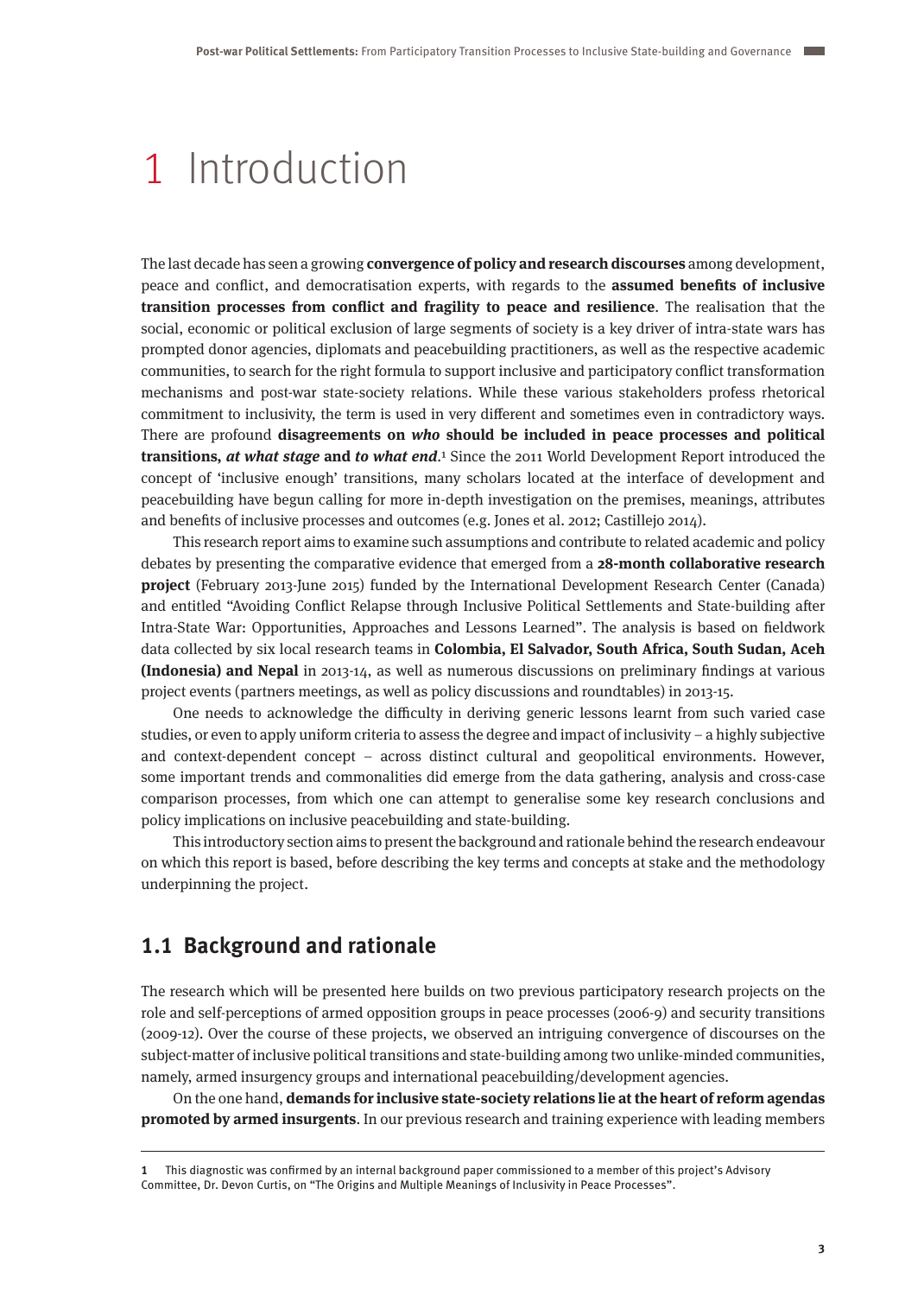from various non-state armed groups, we observed that:

- $\equiv$  Armed opposition groups often emerge in contexts of weak and exclusionary governance, and build on the support of marginalised constituencies that are excluded from state power and resources (e.g. ethnic or religious minorities, lower class/caste, women, under-developed regions, etc.);
- $\equiv$  These armed actors play crucial political/social/security roles during intra-state conflict, which must be recognised and taken into account during war-to-peace or democracy transitions;
- $\equiv$  Combatants need credible guarantees that their interests will be promoted and protected by the new/ reformed state before willingly restoring its monopoly of force;
- $\equiv$  Inclusive governance incentives may convincingly offer such assurances and lead to constructive nonviolent engagement.

Our research concluded that political transition and the restoration of a legitimate state monopoly on the use of force are interdependent processes, and their effectiveness rests on the complementary principles of inclusivity, participation and comprehensiveness (Dudouet 2009; Dudouet et al. 2012a, 2012b). With this project, we aimed to examine more in depth the post-war trajectories of power contending groups which emerged and mobilised around inclusivity claims during armed conflict, by interrogating (1) the extent of their inclusion in post-war state-building, and (2) in turn, their ability and willingness to adopt inclusive state policies. Our key question was thus the following:

» To what extent and under which conditions do former insurgents-turned-state agents (i.e. emerging post-war elites) promote a more inclusive political settlement – or merely replicate the exclusionary practices of former elites?

On the other hand, this research project also stems from our realisation that in the last few years, **donors agencies located at the interface of peacebuilding and development support have placed inclusivity at the heart of international post-war assistance agendas**, in association with the term 'political settlement', which is seen as bridging both peacebuilding and state-building goals to bring about stability, legitimacy, accountability and resilience in conflict-affected countries (OECD-DAC 2011). The New Deal for Engagement in Fragile States signed in 2011 by the International Dialogue on Peacebuilding and State-building, a forum bringing together OECD members, fragile and conflict-affected states (FCAS), and civil society representatives, pledged to support (among other goals) "legitimate politics" by "foster[ing] inclusive political settlements and conflict resolution".2 Several key donor agencies such as DFID have been pioneering this quest for inclusive political settlements in FCASs (DFID 2010). The United Nations community is also embracing the concept of inclusivity in its multi-agency support for peace processes and post-war recovery; the term itself lies at the heart of several recent UN reports and reviews.3 At the same time, as mentioned above, inclusivity has become such a fuzzy buzzword that there is no consensus on what it means, why it should be promoted, and what actual 'benefits' it may bring about for effective and sustainable peacebuilding and state-building. Three additional key questions thus underpinned our research:

» What are the dimensions of, and criteria for, inclusivity during political settlement and statebuilding processes?

**<sup>2</sup>** See www.pbsbdialogue.org/en/.

**<sup>3</sup>** For example, a 2012 report of the UN Secretary General on civilian capacity in the aftermath of conflict identified 'inclusive political processes' as one of five priority areas (UNSG 2012). Moreover, the ten-year review of the peacebuilding architecture which was conducted in 2015 stresses in its introduction that exclusion is a key conflict driver, and that "reaching reconciliation and sustainable peace requires broad and inclusive participation" (UN 2015). The UNDP also has a large thematic programme on "inclusive political processes" (www.undp.org/content/undp/en/home/ourwork/democratic-governance-and-peacebuilding/ inclusive-political-processes.html).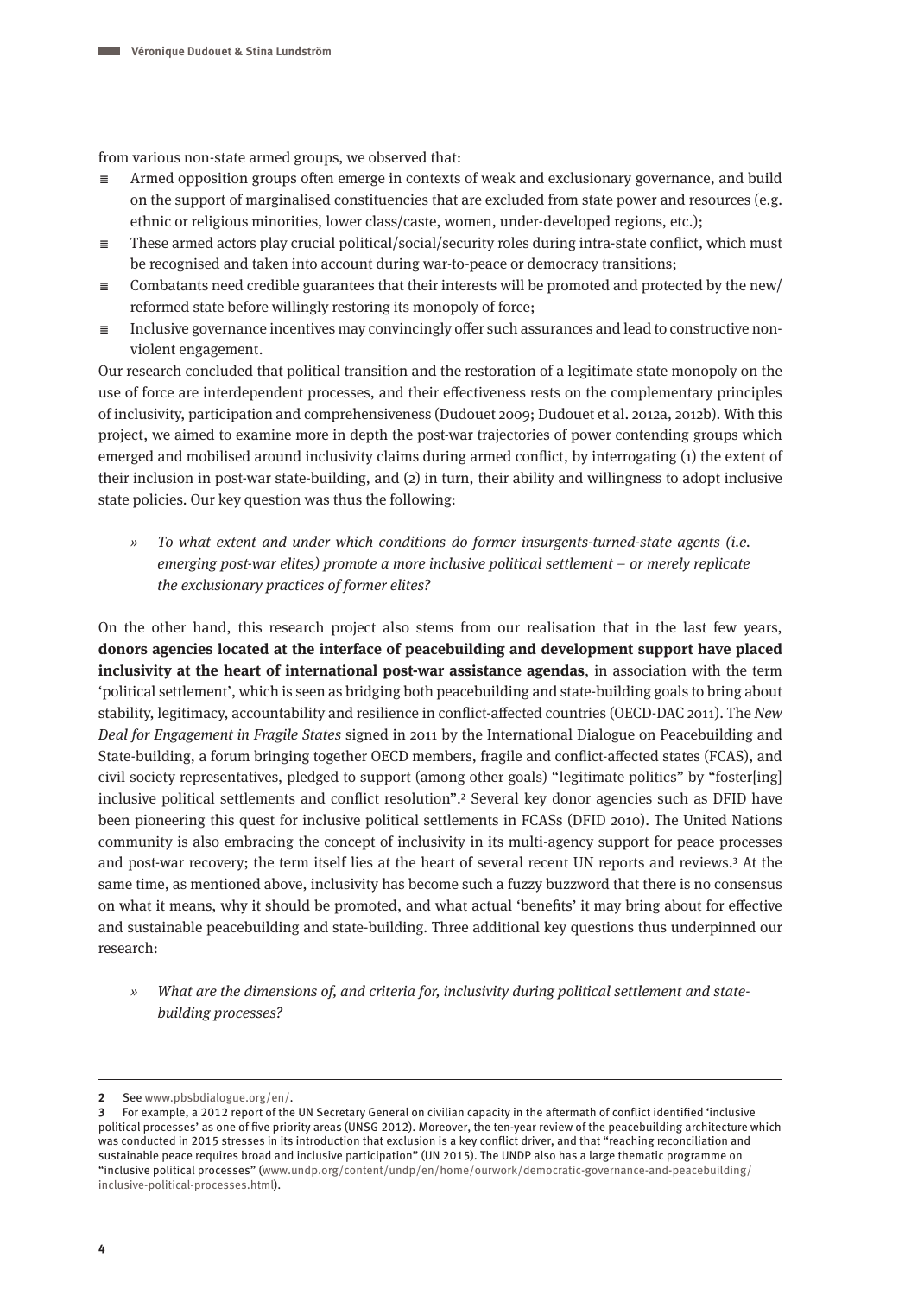- » Under what conditions do inclusive transition processes lead to inclusive outcomes?
- » What are the actual attributes and benefits of inclusivity, in terms of governance legitimacy, effectiveness, empowerment, stability and resilience?

## **1.2 Key terms and concepts**

The key terms at stake in this research were defined collectively by the network of project researchers in order to harmonise the country teams' approaches to fieldwork, and in the hope of contributing towards bringing analytical clarity to policy discussions on the relations between political settlements, peace processes, peacebuilding and state-building (1.2.1.), on the linkages between inclusive transition processes and outcomes (1.2.2.), and on the nature, legacy and legitimacy of emerging post-war elites – and especially former armed power contenders turned policy-makers (1.2.3.).

### **1.2.1 Political settlements**

#### **Definition and key characteristics**

The concept of political settlement was introduced in the last decade in debates on state reform within the policy-oriented literature on development, fragility and conflict, with the implicit purpose of shifting away from technical and state-centric approaches to international development support (e.g. Whaites 2008; di John and Putzel 2009; Barnes 2009; Asia Foundation 2010; OECD-DAC 2011; Rocha Menocal 2011; Khan 2010). Although the term itself has been variously defined, one of the most commonly used definitions characterises it as the "**expression of a common understanding, usually forged between elites, about how power is organised and exercised**" in a given state (DFID 2010).

Two reasons prompted us to extensively refer to this concept in this research. Firstly, it places primary emphasis on dominant power arrangements or 'rules of the game' in a country, along both horizontal and vertical dimensions: it is located at the **interplay of inter-elite bargaining and elite-society engagement** (Barnes 2009, 3). One of our goals was thus to interrogate the role of non-elites, or new/emerging elites, in bringing about new political settlements that are more reflective of, and responsive to, the needs and make-up of society.

Secondly, the concept of political settlements encompasses the **articulation of power arrangements through both formal/explicit and informal/implicit mechanisms**. On the one hand, they are anchored in peace agreements, new constitutions and other legal texts codifying the nature of the state; on the other hand, they also reflect the unarticulated understandings that underpin a political system, such as customary, unwritten rules and regulations on political, social, cultural or economic arrangements (e.g. on land distribution and property rights, caste system, religious norms, etc.). In fact, despite the term 'political', political settlements encompass a much wider range of actors and arenas beyond institutional politics. For instance, they are **strongly anchored in socio-economic arrangements** and 'rules of the game', and in fact, research in this field has so far been dominated by political economists. We found these distinctions a great contribution to the study of post-war peace/state-building, as they underline the need to encompass both the arenas of official negotiation and decision-making and the informal realm of elite 'realpolitik' bargaining; they also shed some light on the techniques used by established elites to resist attempts to transform the socio-economic power arrangements which lie at the root of conflicts.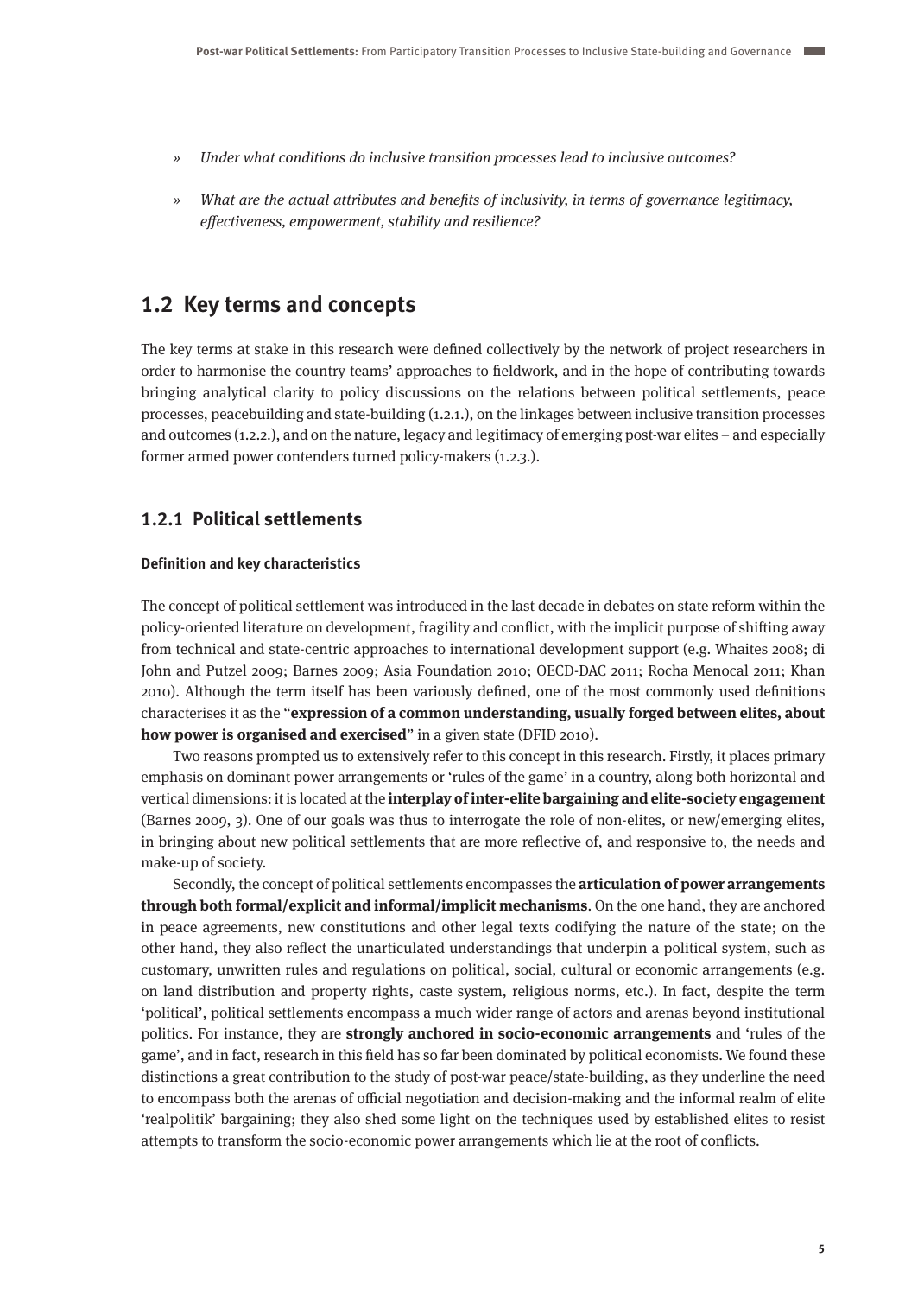#### **Linkages with conflict transformation**

All societies, peaceful or not, are regulated by political settlements. In turn, political settlements are never static or eternal but rather in constant evolution, shaped by ongoing power struggles and their outcomes. However, their major developmental crises tend to occur during times of intense socio-political conflict. There is indeed a **dialectical relationship between political settlements and armed conflict** (Barnes 2009). On the one hand, exclusionary settlements characterised by unresponsive states lacking legitimacy in the eyes of large segments of a population provide a fertile ground for conflict, as demonstrated by studies on the linkages between state fragility and conflict (e.g. World Bank 2011). When political elites exploit social and economic injustices instead of generating public goods, there is a bigger likelihood of excluded societal actors (re)lapsing into violence if they do not feel represented in formal institutions. On the other hand, armed conflict serves as a driver of change to the existing political settlement. Through armed struggle, conflict actors seek to gain sufficient leverage to impose or negotiate a settlement beneficial to their interests, be it by seizing state power from the actual regime, reforming the state, or creating a new nation state.

**This research focuses on the 'un-settling' of pre-existing power arrangements during armed conflict and subsequent peace/state-building processes, and the engineering of new settlements through negotiations and dialogue between incumbent and newly-emerged elites after war**. The term political settlement can be used in reference to both this process and the resulting agreements/ understandings. Political settlements are not synonymous with 'conflict settlements' or 'peace agreements'; the latter are concerned with resolving the immediate and underlying causes of violence through dialogue between the main conflict protagonists, while the former address underlying relations within elites, as well as between state and society. Nevertheless, these processes are closely interconnected. Indeed, peace processes usually set the stage for carrying out structural state reform through new, formal power arrangements, and thus offer a window of opportunity to negotiate a more inclusive political settlement, by creating a new social contract between ruling elites as well as between citizens and the state, based upon mutual rights and obligations (Ghani and Lockhart 2007; DFID 2010).4

#### **Interrelations with state-building**

One of the main tangible outcomes of a political settlement, often pushed for and prioritised by international agencies under the 'state-building' label, is the creation of new or reformed institutions (including governments, legislature, security/justice sector and political parties). At its core, the concept of state-building indeed refers to the **technical and political process, most often led or supported by external actors, aimed at strengthening formal governance institutions** and enabling them to provide physical and economic security to citizens (Chandler 2006: 1).

Being a highly normative concept, state-building implies that there is an 'end goal' to what a state should look like and how it should function, meaning that generic blueprints and roadmaps can be used by the international community when supporting state-building processes. Usually, such models include, but are not limited to: "security and the rule of law; transparent and efficient bureaucratic institutions; the provision of essential services to the population; the operation of democratic processes and norms; and the fostering of the conditions for market-led development" (Wesley 2008: 373).

Political settlements and the different interests and (dis)agreements on which they are based shape state-building processes in post-war contexts, since state-building elites and informal institutions engage

**<sup>4</sup>** As will be illustrated in this report, political settlements might in turn act as enablers for peace processes. For example, the Colombian Constituent Assembly in 1991 incentivised the demobilisation of several guerrilla groups through peace accords, by offering them the promise of political participation in state governance.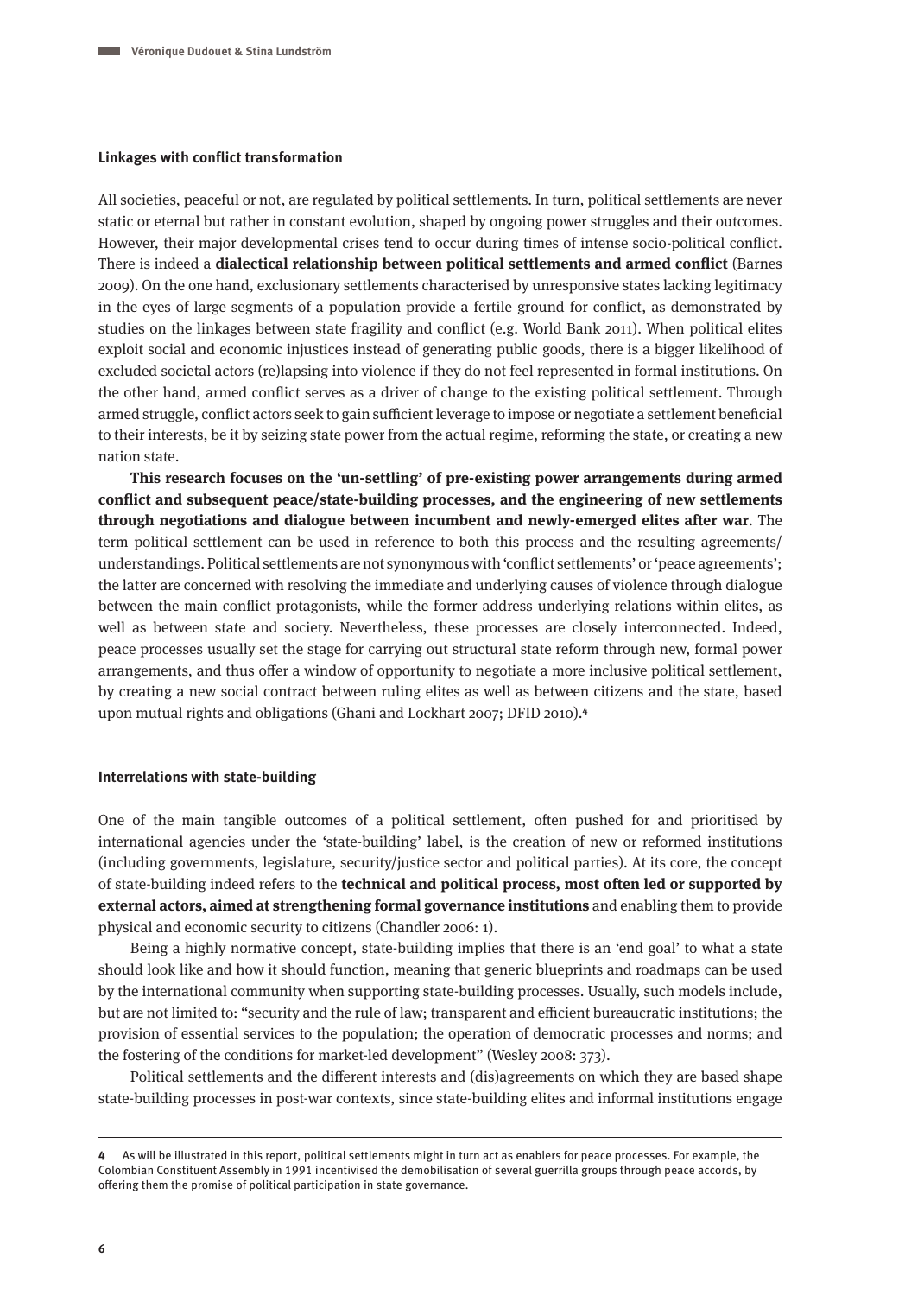in negotiation over how political power is exercised, which in turn affects the state institutions' capacity. For the purpose of this research, we thus frame **state-building as the technical and organisational processes stemming from political settlements**.

#### **Main stages and arenas of political settlement**

During the project's inception phase, and building on an extensive literature review, we identified three main clusters or 'arenas' of political (re)settlement after armed conflict, namely:

- $\equiv$  their **negotiation** through dialogue and decision-making platforms whereby traditional and emerging elites (and sometimes non-elites) shape the contents of new/reformed institutions and the formal and informal 'rules of the game' steering state-society relations. Such platforms might range from bilateral or multilateral peace talks to 'national' deliberation arenas including social and political sectors beyond the main belligerents (such as National Dialogues/Conferences or Constituent Assemblies), as well as consultative channels and informal decision-making spaces (created both within, or in parallel, to formal negotiation arenas);
- ≡ their **codification** through official texts formulating the outcomes of decision-making processes, e.g. peace agreements, constitutions or bills of rights, legislative reforms or other sectoral agreements;
- $\equiv$  their **materialisation** through the transformation of state institutions (government, legislature, security/justice sector, political parties and informal institutions), state governance (how new elites in charge of running or participating in state institutions behave and interact with one another) and policy implementation.
- $\equiv$  Our primary focus is placed on national political settlements (except in Aceh where the conflict was primarily waged at the sub-national level), but these have strong implications for local governance – especially where the root causes of conflict are located in regional or local power dynamics and marginalisation patterns.

Among the **six conflicts under scrutiny**, some research partners focused on one particular stage of postwar transition, deemed to be the most central arena where a new political settlement was enacted. In the case studies on **Colombia**, for example, a specific emphasis is placed upon the 1991 constitutional reform process, covering the stage of negotiation over its scope and architecture in 1990 right until the first few years of materialisation (i.e. in the late 1990s).

However, most case studies have adopted a broader outlook over the overall process of change from pre-war settlements to post-war state-building and governance, which in several instances (e.g. Nepal, South Africa and Aceh), is depicted by the respective authors as encompassing several successive or intertwined cycles of negotiation, codification and materialisation.<sup>5</sup>

In the case of **El Salvador,** the scope of enquiry entails the phases of initial negotiations in the 1980s to their codification through the 1992 peace accords and the materialisation of state reform until the Constitutional Chamber's new rulings on electorate processes and security sector reform in 2011-2013.

The **South Africa** case study reports cover pre-talks about talks in the late 1980s and successive rounds of negotiation and codification (the National Peace Accord in 1991, CODESA I in 1991, CODESA II in 1992, the Multi Party Negotiation Forum in 1993 and the 1996 Constitution), right until the recent review of the materialisation process with the 2010 Diagnostic Report by the South African National Planning Commission.

In **South Sudan,** the analysis covers the successive negotiations that led up to the codification of the Comprehensive Peace Accord (CPA) in 2005, independence in 2011, and initial materialisation attemps

**<sup>5</sup>** The three arenas of political settlements listed here should thus not be understood in a linear, staged fashion, but rather as interlinked processes and outcomes which mutually reinforce each other through successive feedback loops.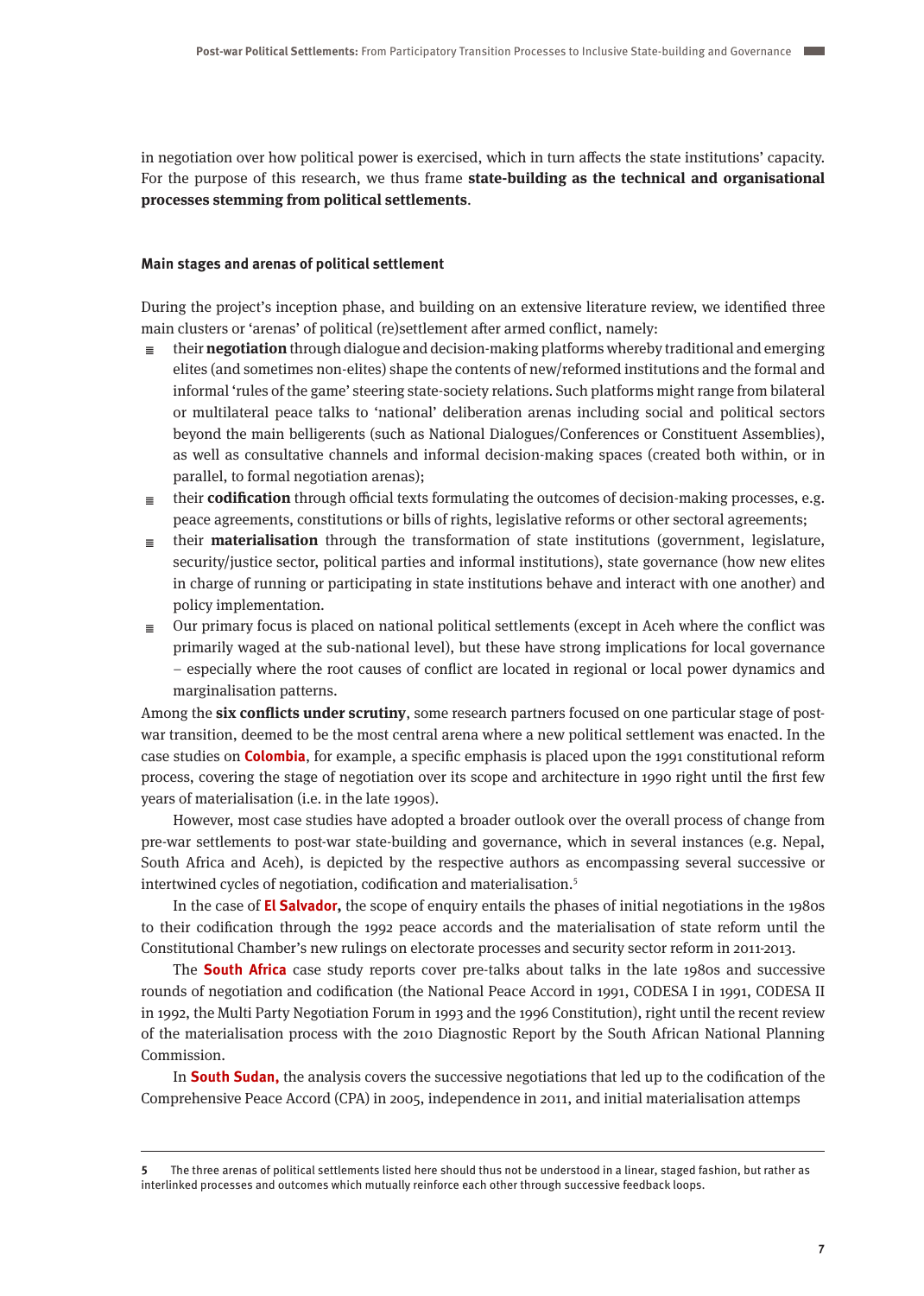interrupted by the December 2013 intra-elite crisis and relapse into violence; as well as subsequent attempts to negotiate a more inclusive settlement for South Sudan.

The studies on **Nepal** primarily cover the period 2005-2013, from the decision to launch a popular protest movement and the 2006 peace accord, to the successive attempts to forge a new constitution until the second Constituent Assembly elected in November 2013.

In the case of **Aceh**, the authors focus on the negotiations that led to the 2005 peace accord and its codification in the national legislative framework in 2006, followed by the transformation of local governance in the following years.

#### **1.2.2 Inclusivity**

Most discussions of political settlements focus on the central role of elites. As inter-elite pacts, all settlements are exclusionary to a certain degree (OECD-DAC 2011). However, as argued earlier, the emerging policy interest in inclusive political settlements since the World Development Report 2011 and the 'New Deal' has been prompted by the assumption that an inclusive negotiation and decision-making process over the features of governance after a civil war or a democratic transition will logically lead to inclusive state-building outcomes. While most of the existing policy and academic literature tends to focus on one or the other (i.e. process or outcome-related) dimensions of inclusivity, this report encompasses both. Our proposed definition of inclusivity (or its synonymous 'inclusiveness') refers to the **degree of access to the various arenas of political settlements by all sectors of society, beyond the most powerful (prewar) elites – both by participating (directly or indirectly) in decision-making, or by having their concerns addressed by the state**.

Based on the literature that deals with inclusivity in peace processes, political transitions and statebuilding, multiple dimensions of inclusivity which could be relevant for the subject-matter under scrutiny were identified. These include for instance:

- A **Intra-actor, inter-actor and inside/outside inclusivity**: inclusivity might be assessed within a single actor or institution; between different actors or institutions that come together as a negotiation or dialogue platform; or towards 'non-elites' who do not participate directly in political settlements.
- **Objective vs. subjective inclusivity:** subjective perceptions matter as much as objective measures when it comes to assessing the degree of inclusivity in political settlement mechanisms and state institutions. Indeed, in some contexts, participation in decision-making may not be as important as the perception that governance outcomes are reasonably acceptable to non-elites by being responsive to their needs and interests (Asia Foundation 2010).

The two main dimensions that will be stressed throughout this report, which thus merit further detailed explanation, are those of process vs. outcome inclusivity and horizontal vs. vertical inclusivity.

#### **Process inclusivity**

Process inclusivity (also sometimes labelled in the project's case study reports<sup>7</sup> as 'input inclusivity') refers to the nature of negotiation and decision-making structures in political settlements. It can be measured by assessing the level of **participation** of (previously) marginalised actors in policy-making platforms (whether through informal, consultative or executive roles). We indeed consider participation as a sub-

**<sup>6</sup>** Our definitions of process and outcome inclusivity closely mirror the concepts of 'procedural justice' and 'distributive justice' which originate in the theory of law and have been applied by a few scholars to the field of conflict resolution (e.g. Albin and Druckman 2012).

**<sup>7</sup>** All case study reports were published as part of an online series called 'Inclusive political settlements (IPS) papers', and can be accessed here: [www.ips-project.org](http://www.ips-project.org).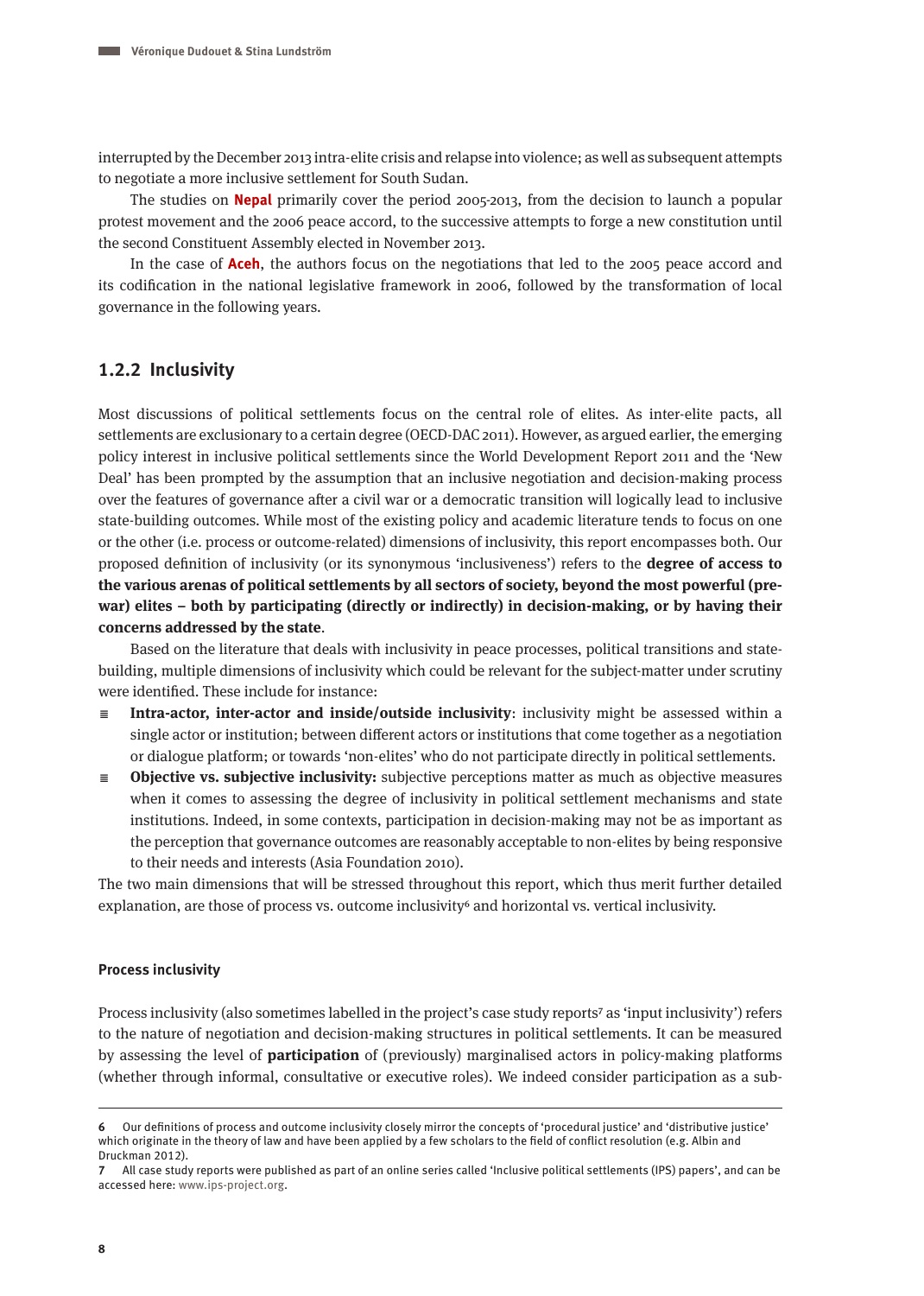component of inclusivity, which describes what, how and to what extent actors engage – and are allowed and invited to engage – in a decision-making process. In fact, as will be assessed below, to be granted access to a negotiation arena does not necessarily mean that one is partly or fully participating in it. Participation is strongly affected by the presence or absence of formal institutional guarantees (such as proportional representative quotas or power-sharing provisions), as well as the nature of the decisionmaking mechanisms (such as majority vote, minority veto right or consensus). Participation without power will be described in this report as 'internal exclusion' (Banks 2008).

Political settlements have been described by some authors as "two-level games" that involve both horizontal interactions between elites and vertical linkages between the state and society (Laws 2012). Accordingly, we will describe process inclusivity along the two dimensions of horizontal and vertical participation.

#### » *Horizontal (or inter-elite) inclusivity*

According to the concept of '**inclusive enough'** coalitions introduced by the 2011 World Development Report (World Bank 2011), post-war transitions should involve the parties necessary to restore confidence and transform institutions.8 However, the report itself does not further specify what these coalitions may look like, or when 'inclusive enough' is 'good enough' (Rocha Menocal 2011, 1274). Based on a review of the scholarly arguments in favour of inclusive negotiations and decision-making arenas of peace/statebuilding processes (e.g. Lindemann 2008; Papagianni 2009), and the recurring examples cited to illustrate these arguments (e.g. Burundi, Afghanistan, Iraq), we define horizontal inclusivity as the **participation of key stakeholders who have the capacity to implement and/or spoil peace and who represent important constituencies**. This includes groups and independent actors who in their own context are considered to be part of the traditional/incumbent or emerging post-war 'elite' and thus have economic, social, cultural, political and/or military power – ranging from governments, army leaders and political opposition groups (armed and unarmed), to business elites or large landowners, as well as religious and traditional authorities (Asia Foundation 2010).

#### » Vertical (or state-society) inclusivity

In contrast to the emerging scholarship on political settlements, the political science literature – and especially the participatory school of constitution-making (e.g. Banks 2008) – defines inclusivity and participation in terms of popular/citizens' involvement in decision-making. In line with such approaches, we define vertical inclusivity as the **extent to which larger segments of the population have access to, and influence over, decision making – with a specific emphasis on (previously) marginalised societal sectors** who by tradition, culture or history have limited resources and entry points to access, influence and participate in the power infrastructure. These marginalised actors and groups are often (but not limited to) indigenous populations, women and specific regional, cultural, religious, linguistic or ethnic groups.

#### **Outcome inclusivity**

According to Di John and Putzel (2009), determining how inclusive or exclusionary a political settlement is cannot be understood simply by looking at the extent of participation in the bargaining process, or at appointments in the offices of the state. It requires an analysis of the distribution of rights and entitlements

**<sup>8</sup>** It also noted that there may be local legitimacy for excluding some groups or individuals, for instance if they have been involved in human rights abuses.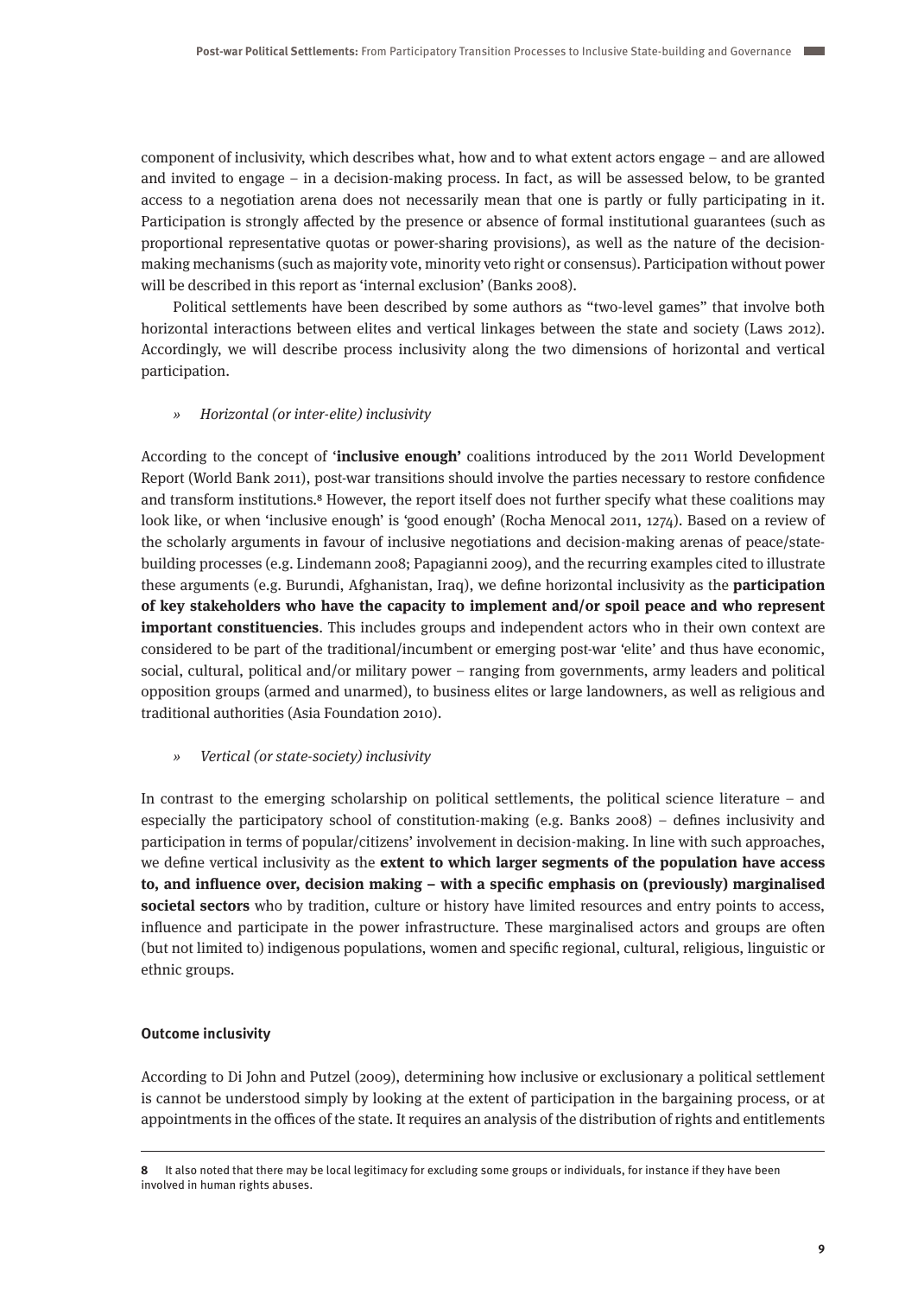across groups and classes in society, which are the outcome of the settlement. They even postulate that an imposed political settlement may be more inclusive (in its outputs) than one reached through pluralist bargaining.

Outcome inclusivity thus refers to both the codification and materialisation arenas of political settlement and can be assessed according to two main dimensions:

- » The **representativeness of state institutions vis-à-vis their citizens**, i.e. whether their composition reflect the structure of the society (by instituting gender/ethnic quota systems, power sharing provisions, electoral reform etc.);
- » The **responsiveness of key texts codifying the political settlement and their implementation, with regards to the distribution of rights and entitlements across groups and classes in society**: whether they favour dominant groups, or fairly and genuinely reflect the various interests and needs of all societal sectors.

As already stated earlier, these dimensions can either be measured objectively, by examining the content of laws and policies; or subjectively, by exploring public perceptions towards state authorities across societal sectors: i.e. whether society's various constituent groups feel represented by power-holders, and/ or consider that their concerns are being addressed by the state.

#### **Assumed benefits of inclusivity**

Although inclusive transitions in situations of conflict and fragility may be supported by donor nations and other foreign interveners as a matter of principle or as an end in itself, efforts to broaden participation in political settlements are often also justified on pragmatic grounds (Asia Foundation 2010). The assumption is that the more inclusive a settlement is, the more legitimate, effective, empowering, stable and resilient it will be. As noted above, one of the aims of this research was to 'unpack' such normative attributes or values that are commonly associated with the concept of inclusive political settlement.

» Legitimacy

The wording of the 2011 New Deal assumes a direct correlation between 'inclusive political settlements and conflict resolution' and 'legitimate politics'. Such linkages are justified in the scholarly literature by the fact that inclusive (e.g. public) participation in bargaining and decision-making processes contributes to societal acceptance and support for their outcomes (e.g. Papagianni 2009). This research thus aimed to find out **under which conditions participatory post-war transition mechanisms and/or inclusive state-building outcomes might enhance public perceptions of rightful and legitimate political settlements**.

» Empowerment

Empowerment refers to an increased ability of marginalised actors to influence the different institutional arrangements that influence their own lives (Khan 2010). As political settlements are dynamic processes where power relations are continuously (re)negotiated, the inclusion of marginalised actors in post-war political settlements might thus offer a window of opportunity for them to voice, address and advocate their own social and political agendas and needs. However, as described above, some authors highlight the disconnect between participation and actual power or influence – as elites are often inclined to shape processes which appear to be participatory for the sake of legitimation but nevertheless retain the exclusive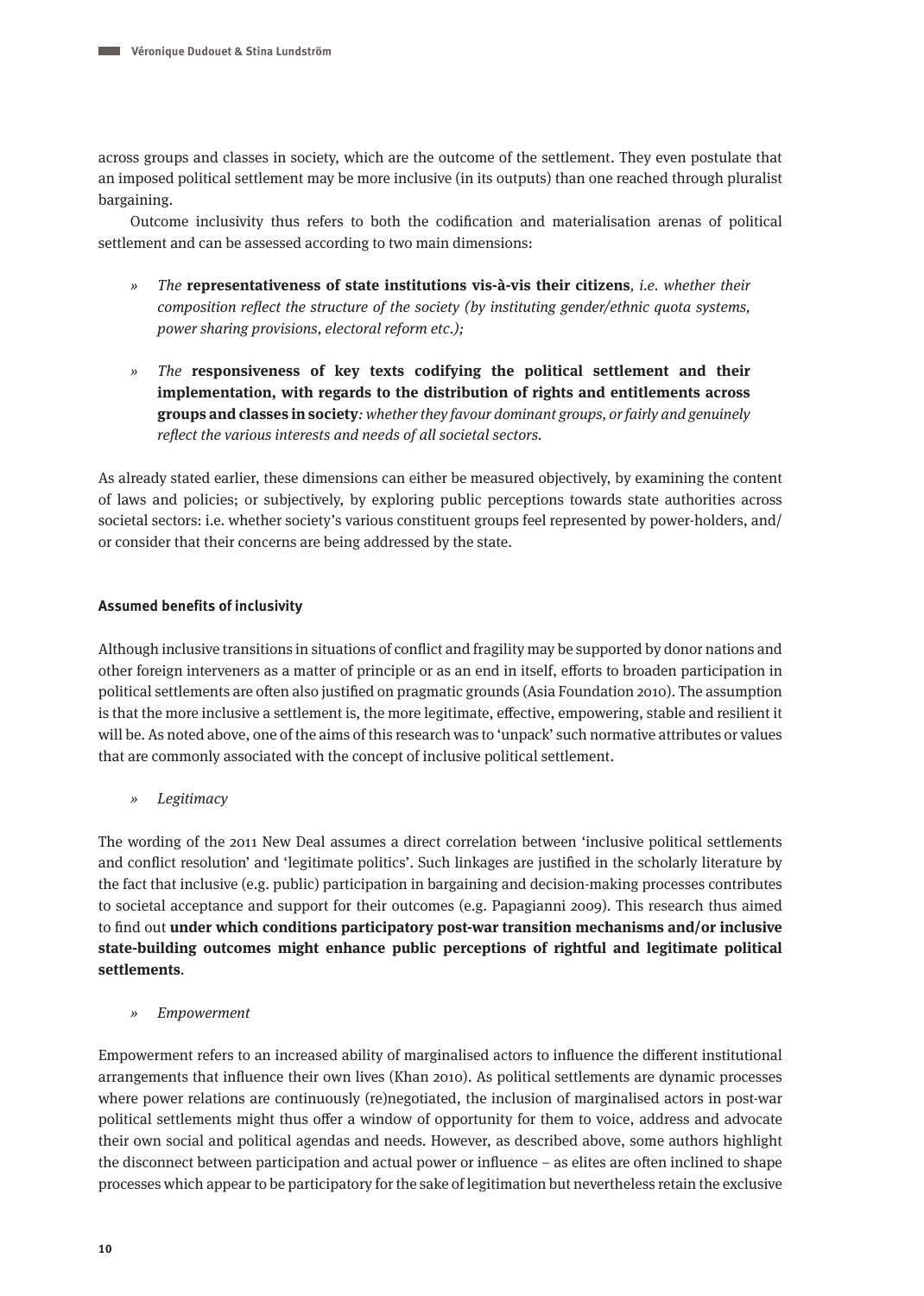power to influence outcomes (White 1996). We were thus interested in finding out **under which conditions negotiations over political settlements offer opportunities for the empowerment of marginalised communities and their (alleged) representatives**, such as power contenders, as a training ground for participation in decision-making and democracy-building; or whether political settlement processes and state-building mechanisms might instead be controlled by elites using pseudo-inclusive processes to maintain the status quo and assuage social unrest.

» Effectiveness

The effectiveness of state-building and governance is often defined in reference to the capacity of the state to fulfil its core functions and deliver key services – which is one of DAC's ten Principles for Good International Engagement in Fragile States and Situations (OECD-DAC 2007). Although inclusivity is often associated with effectiveness in the literature on political settlements and peace/state-building (DFID 2010; Khan 2010; Rocha Menocal 2015), this relationship is also a matter of debate and raises a few dilemmas. During peace processes for instance, the multiplication of actors with divergent interests at the negotiation table may make a settlement harder to reach and lead to an unworkable compromise (OECD-DAC 2011: 31- 32). Similarly, the drive towards inclusiveness and broad representation through extensive power-sharing provisions might be detrimental for state coherence and effectiveness – it can lead to such a dispersion of power and authority that a political system becomes paralysed and unable to carry out critical governance reforms (Rocha Menocal 2011: 1729). This research thus aimed to examine **under which conditions 'more inclusive' processes translate into 'more effective' governance**, but also to what extent the participation of new elites (especially former armed opposition leaders) in state-building mechanisms may affect the capacity of governments to perform their key functions.

#### » Stability and resilience

Finally, while 'inclusive elite bargains' and participatory state-building mechanisms are seen as being conducive to enduring peace and stability (Lindemann 2008; Ghani and Lockhart 2007), it has also been argued that exclusionary political settlements may become entrenched and stable, defying contestation for a long time. Empirical evidence suggests, however, that though exclusionary elite pacts may give the impression of stability in the short term, in the long run, exclusion and inequalities can contribute to conflict (relapse) and fragility (OECD-DAC 2011; Call 2012; Valters, Van Veen and Denney 2015). Given the title of our research project, we were particularly interested in finding out **what might be a 'sufficient' degree of inclusion of potential 'spoilers'** (including power contenders, civil society actors and representatives of marginalised groups) **in post-war political settlements to prevent a relapse into violence and to increase the resilience of the resulting institutions in situations of abrupt social change**.

With regards, finally, to the normative underpinnings behind this research, we assumed outcome inclusivity (i.e. state responsiveness and representativeness) to be inherently positive, while aiming to take a more value-neutral approach to process inclusivity, by undertaking a critical examination of the conditions under which inclusive processes might help to bring about constructive outcomes.

The figure below synthesises the various components of political settlements and inclusivity which have just been described.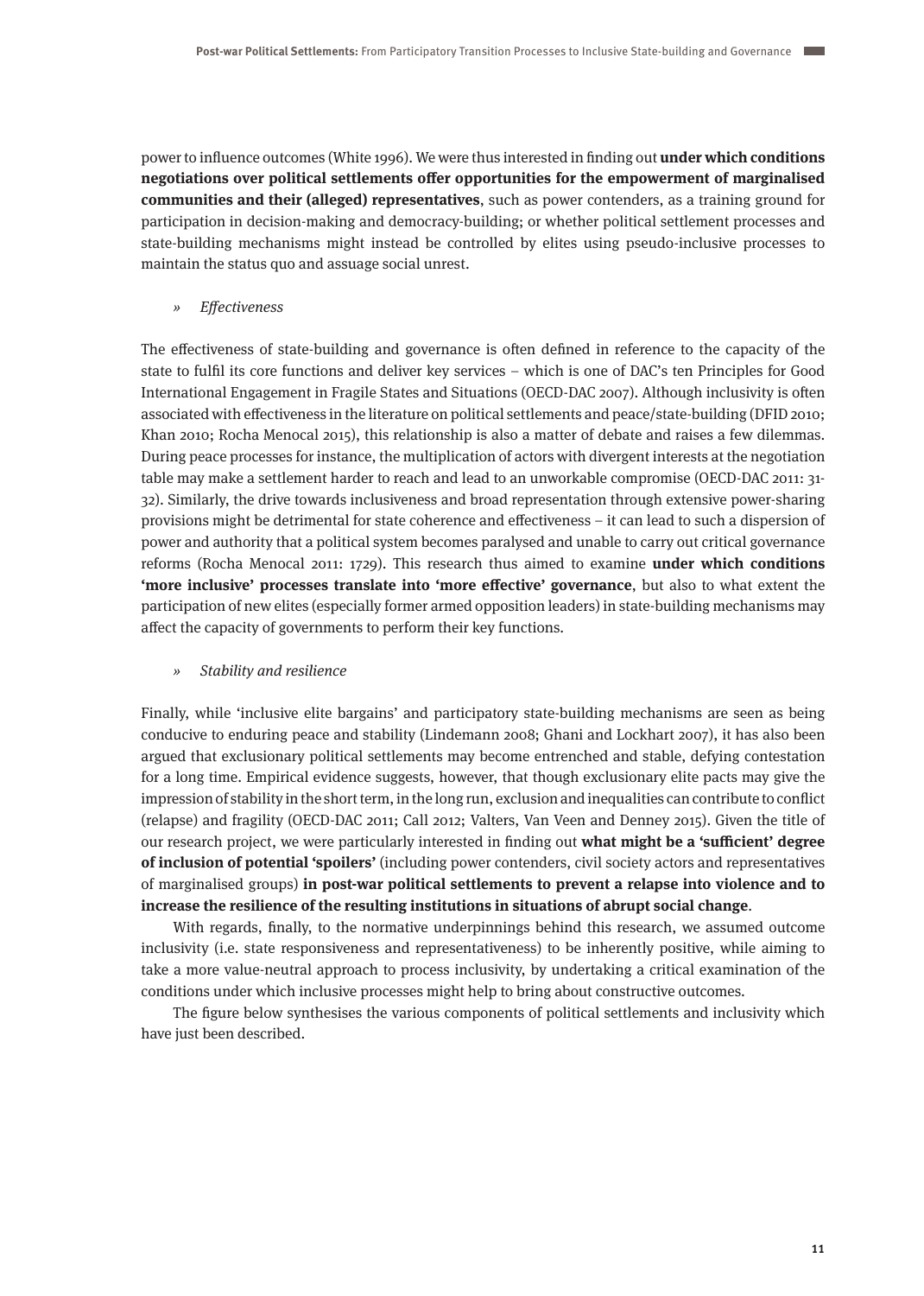

Figure 1: Arenas of Inclusivity in Post-war Political Settlements

### **1.2.3 Power contenders**

The literature on political settlements focuses on the **role of elites**, defined as key state and societal actors who determine the formal power arrangements and informal 'rules of the game' in a given country. In the case studies considered, these included the political/economic (e.g. landowners) oligarchy in **Colombia** and **El Salvador**, the monarchy and high-caste Hindus of hill origin in **Nepal**, the ruling class within the white minority in **South Africa**, or state agents and security forces in **Aceh** and **South Sudan**.

By contrast, one of the unique characteristics of this study stems from its primary emphasis on new post-war elites emerging from former armed challengers of the state's monopoly of force, given their explicit inclusivity claims during the period of armed conflict and their crucial role in shaping governance throughout the various stages of conflict transformation. **Non-state armed groups** have been variously defined; one of the most encompassing definitions characterises them as groups "operating primarily within state borders engaged in violent attempts to challenge or reform the balance and structure of political and economic power, to avenge past injustices and/or to defend or control resources, territory or institutions for the benefit of a particular ethnic or social group" (Ricigliano 2005). In our previous research, we also used the label "resistance/liberation movements", to reflect these actors' self-image and primary objectives (e.g. Dudouet 2009). This term also narrows down the scope of analysis to movements who contest the state's claim to legitimate authority (as opposed to self-defence or pro-status quo militias).

In this report, the label '**power contenders**' will be used in order to stress such actors' governance claims and political agenda. This term intends to redirect the focus to the core of the problem: violent conflict over the legitimate use of power and responsibility for governing the people. Gaining, shifting or transforming power – this is what power contenders, no matter how they are labelled by their opponents, seek to attain. Additional attributes of power contenders include: their formal organisation in hierarchical and accountable structures; their use of violence to pursue their political objectives, and their readiness to respect the rule of law and the state monopoly over the use of force once the political change they strive for has been attained; as well as their reliance on the support of significant ethno-political or social constituencies, who consider them as legitimate representatives of their grievances and interests (Dudouet et al. 2012b).

All six conflicts reviewed in this research were waged by power contenders who fulfilled these key characteristics. In some contexts, one main contending group dominated the political arena: this was the case of the Free **Aceh** Movement (GAM), the Communist Party of **Nepal** (Maoist) (CPN-M), and the Farabundo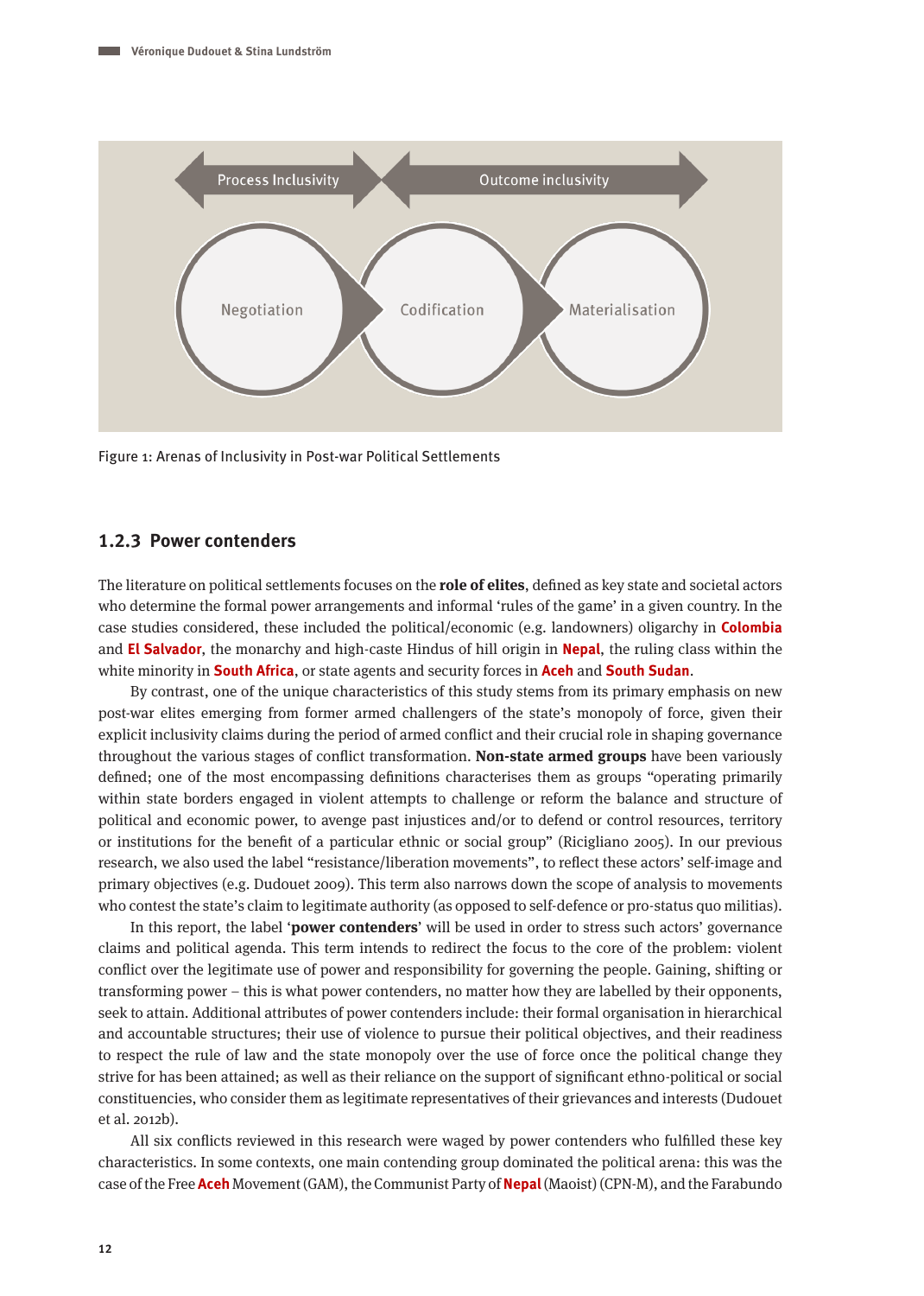Martí National Liberation Front (FMLN) in **El Salvador** (made up of several distinct fronts). Elsewhere, multiple contending groups were fighting against the state as well as competing against each other (and at times allying) for influence and power, although one group had primary influence: this was the case of the Revolutionary Armed Forces of **Colombia** (FARC), the African National Congress (ANC) in **South Africa** and the Sudan People's Liberation Movement/Army (SPLM/A) in **South Sudan**.

In the literature on political settlements, it is generally assumed that peace agreements are signed by belligerents (representatives of the government and armed groups), while formal and informal decisionmaking on the 'rules of the games' is the domain of civilian elites (i.e. political parties) (OECD-DAC 2011, 31). However, in all six countries, power contenders made the shift from military to civilian elites, and were thus able to play a **central role in both peace processes and political settlements**, through their participation in negotiations and other decision-making platforms over the contours of state reform, such as constituent assemblies and national dialogues. All actors under scrutiny in this report indeed underwent a **decisive strategic shift from armed to peaceful power struggle via conventional party politics** over the course of peace processes and post-war peacebuilding. Eventually, they lost their 'power contending' attributes to become part of state institutions (governments, parliaments or local administrations). In state-building and democratic theory, political parties are seen as crucial actors in terms of mediating state-society relations. By shaping the 'social contract' between state and society, they attain power and influence to generate more inclusive political societies (Castillejo 2015: 1). However, parties in fragile and conflict-affected states are described as ill-fit for this purpose, as they tend to be disconnected from citizens, instead shaped by elitist initiatives, lacking popular bases and the representation of marginalised groups, and with little ideological orientation or programmatic content (Castillejo 2015; Reilly et al. 2008).

According to our past research however, political parties emerging from non-state armed groups present a very different profile, which enhances their potential for embodying inclusive politics – both towards their members and support base, as well as other societal constituencies. This research thus aims to contribute to the literature on political actors/institutions emerging from armed movements and their transitions "from bullets to ballots" (e.g. Manning 2004; Söderberg Kovacs 2007; Deonandan et al. 2007; De Zeeuw 2008; De Zeuw 2008; Clapham 2012; Dudouet et al. 2016).9 It seeks to complement the existing bulk of research which primarily focuses on the factors of effective political (re)conversions, by assessing the impact of these actors' participation in policy-making and state governance, in terms of making the state more representative of, and responsive to, the various sectors of society. We will also examine these actors' evolving relations with other organised (unarmed) societal forces which seek their own share of political power or influence in post-war transitions, such as civil society organisations; as well as the constituencies from which they (claim to) draw their legitimacy and mandate, namely, marginalised communities.<sup>10</sup>

## **1.3 Methodology**

The empirical findings presented in this report are mainly based on fieldwork data collected by local research teams in Colombia, El Salvador, South Africa, South Sudan, Aceh and Nepal, in 2013-14.11 This sub-section presents the similarities and distinctness of the case study contexts, the range of coordinators, participants and advisors involved in the research, and the inclusive and participatory research design.

**<sup>9</sup>** The recent publication of two special issues on transitions from 'bullets to ballots' in summer 2016, respectively in the Journals Civil Wars and Democratization, testifies of the current popularity of the topic.

**<sup>10</sup>** In fact, some of the case study authors (i.e. Khatiwada 2014; Mabuhang 2015) also use the label 'power contenders' in reference to marginalised communities themselves.

**<sup>11</sup>** All case study reports are published online as a part of the Inclusive Political Settlement Series. They are available on a dedicated website: [www.ips-project.org,](http://www.ips-project.org) as well as on the Berghof Foundation website: www.berghof-foundation.org/publications/. In addition to the case study findings, we also rely on other secondary sources in order to strengthen the evidence base on certain themes which were not covered by all project reports, especially on the role of the international community.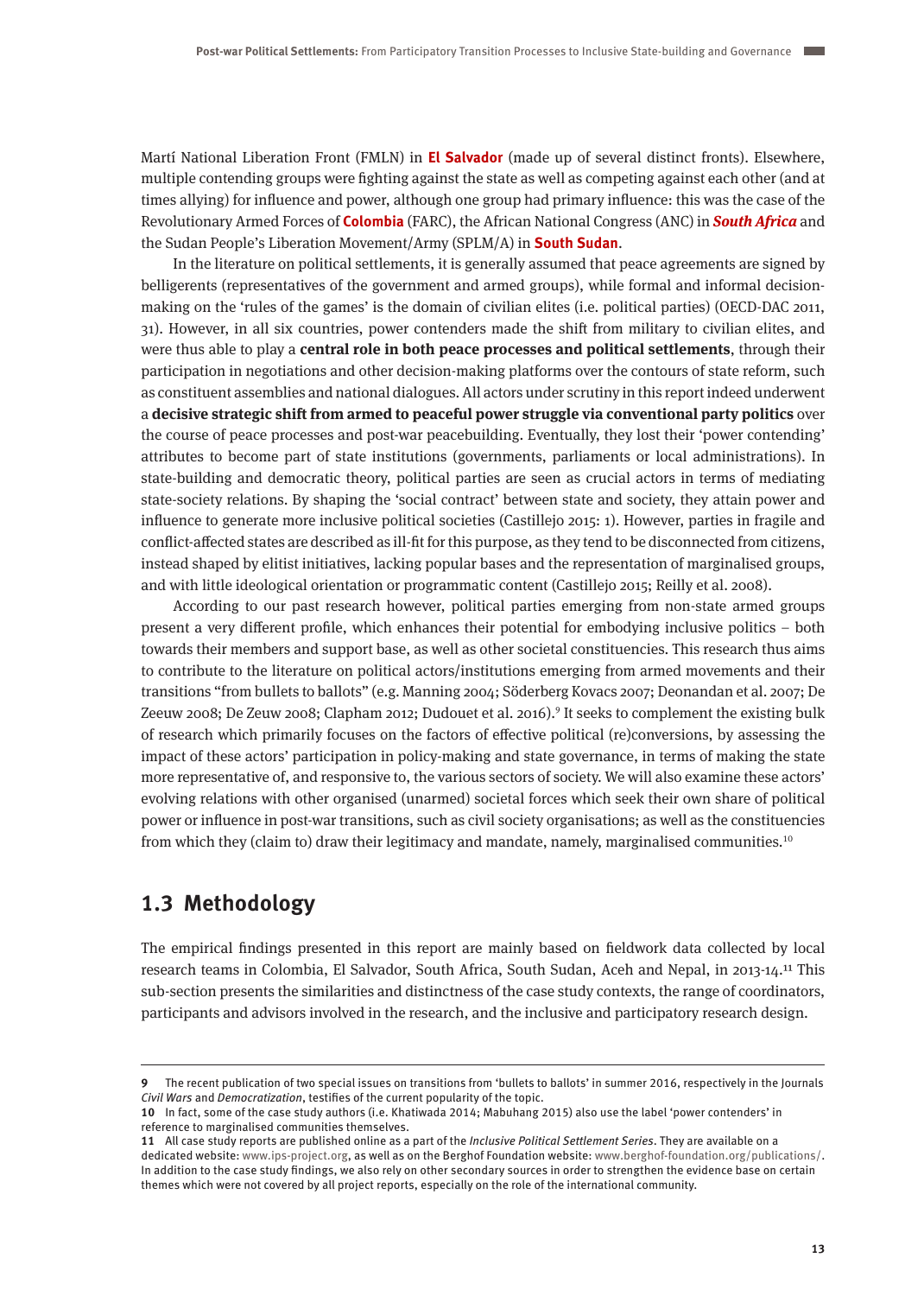#### **Case selection**

The six country cases share a number of **commonalities**:

- All six cases have **been explored in previous projects** (albeit with a different focus and perspective), which helped us benefit from pre-existing contacts, while strengthening and expanding the network of local researchers, informants, target groups and policy audiences. Through this project, we could also build on previous empirical findings, with regards to past or ongoing transition processes, to refine and deepen the existing analysis, especially by expanding our research horizon of the longterm state-building and governance stages of political settlements.
- All six countries/regions underwent negotiated peace agreements which gave way to new political settlements. **Former power contenders were central to these transitions** and as a result, they were able to (attempt to) implement their wartime agendas as emerging elites (at various levels of policymaking).
- When we started the project, one more commonality was the **absence of violent conflict relapse by the parties that had taken part in the political settlement, along historical conflict lines**. However, in the course of the research **South Sudan** went back to war (although along new dividing lines, i.e. within the new elite). Even though the remaining cases have not relapsed into civil war, they can hardly be considered as 'peaceful', as they are marked by high levels of social violence (**El Salvador** and **South Africa**), have been subjected to temporary violence by minority opposition groups or agent provocateurs during the immediate post-war period (**South Africa** and **Nepal**), or are affected by persisting armed conflict waged by parties who had been excluded, or had been excluding themselves, from the political settlement (**Colombia** and **South Sudan**).

Beyond these common traits, the six case studies are **dissimilar in several ways**. We have built on these differences in order to distinguish cross-case commonalities and generalisable patterns from case specific singularities.

- The six countries represent **two successive generations of war-to-peace/democracy transitions**. Three cases underwent such transitions more than twenty years ago and are currently in a phase of peacebuilding/democratic consolidation (**Colombia, El Salvador** and **South Africa**), while the other three transitions occurred less than a decade ago and are still in a phase of peace/reform implementation (**South Sudan, Aceh and Nepal**). Moreover, several peace negotiations and constitutional processes are still underway and they provide a great opportunity to transfer direct lessons learnt towards active participants in such decision-making arenas (**Colombia, South Sudan** and **Nepal**).
- $\checkmark$  The **geographic distribution** of the six cases allowed the project to cover a wide diversity of cultural and geopolitical contexts.
- $\checkmark$  Although all case studies depict protracted conflicts rooted in the collective experiences of exclusion experienced by certain social or ethnic groups, the **nature of their claims were quite dissimilar** – ranging from self-determination struggles to pro-democracy movements.
- The six cases represent a **variety of modalities and formats used for negotiation and decisionmaking**. Some cases went for inclusive 'national' arenas such as a national dialogue or constitution assemblies (**South Africa, Nepal** and **Colombia**), while others opted for formats whereby inclusion only occurred 'horizontally' (between incumbent and emerging elites), such as negotiations between the main conflict parties (**El Salvador, Aceh and South Sudan**). Some cases (i.e. **Colombia** and **South**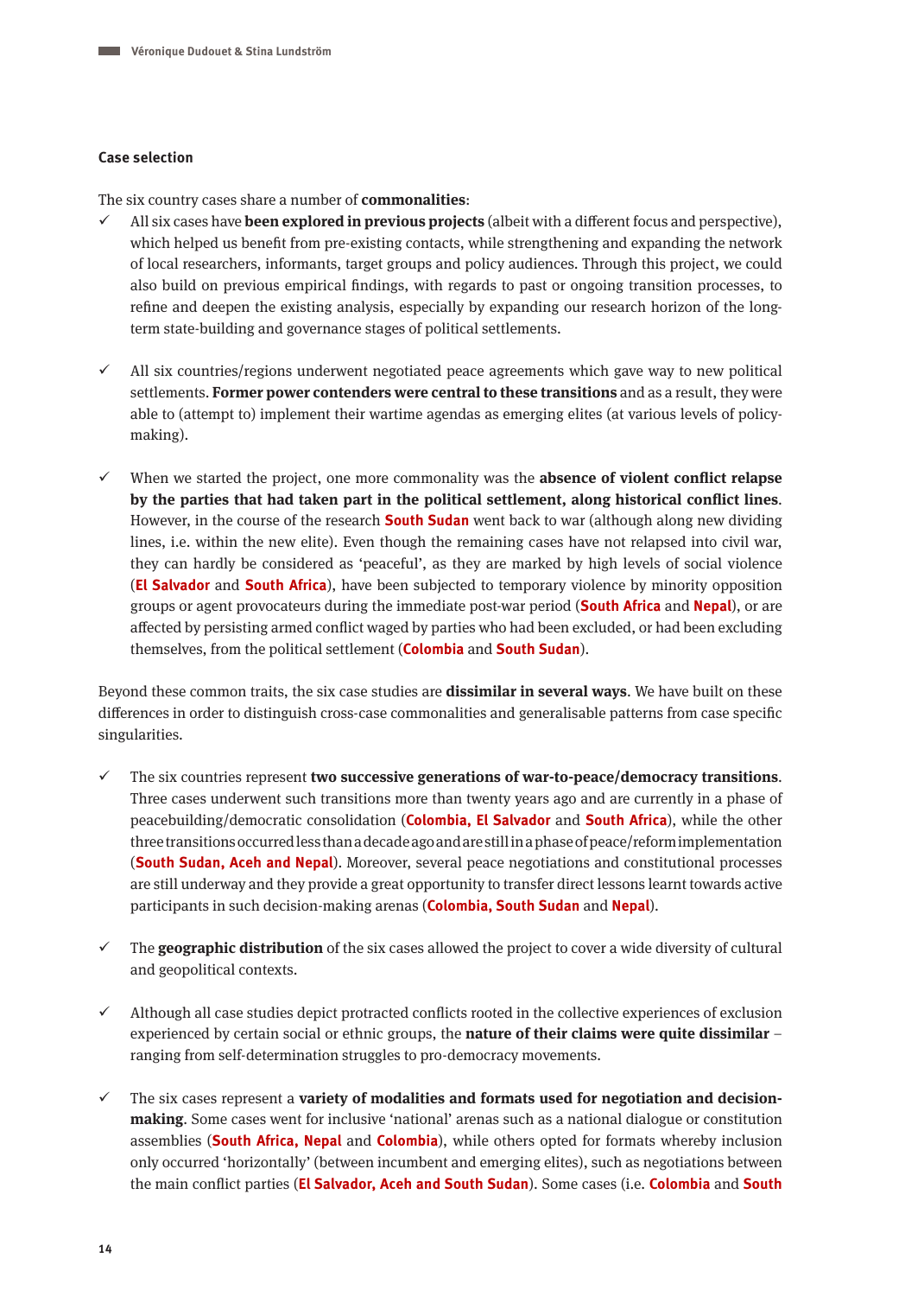**Sudan**) even experienced a multiplicity of negotiation arenas and several resulting outcomes over the course of successive conflict settlements, enabling extensive intra-case comparative enquiry.

- $\checkmark$  These distinct processes logically resulted in **distinct codification formats** (from peace accords to new constitutions) **and state-building outcomes** (from limited legal reforms in **Colombia** and **El Salvador** to regime change in **Nepal**, state restructuring in **South Africa** and state formation in **South Sudan**).
- Finally, the respective **power contenders have reached diverse levels of success in post-war empowerment and political reconversion** (from leading a majoritarian government to forming part of the parliamentary opposition and participating in local institutions), and thus have different levels of access to state power and policy-making.

Given these vastly dissimilar trajectories, the project did not seek to carry out a systematic cross-country comparison of the respective degrees of inclusivity among all six transition processes and outcomes. Instead, it sought to explore the dynamics of negotiation, codification and materialisation within each case, before considering commonalities, dilemmas and factors of effectiveness or impediment that were found to be relevant in several cases despite their very distinct characters, and which might thus be identified as generic lessons learnt.

#### **Research coordination, participants and quality control**

The project was **managed through a south-north partnership** between the Center for Research and Popular Education (CINEP) in Bogota, Colombia, in charge of coordinating the overall project, and the Berghof Foundation in Berlin, Germany, supervising the research activities.

The **local research partners** were comprised of a mix of well-established research institutions and newly-founded entities with promising potential. They were selected based on the following criteria: thematic expertise; capacity-building potential (both individually and as organisations); direct (personal or institutional) experience of the political settlements in focus (e.g. as activists, advisors or 'insider experts'); direct access to marginalised voices in their societies and trustworthy/close relations with former power contending groups – most of whom are now in government. The research partner institutions were the following: **Aceh Policy Institute**/API (Aceh, Indonesia); **Faculty for Latino-American Social Sciences**/ FLACSO (El Salvador); **Friends for Peace**/FFP (Nepal); **In Transformation Initiative**/ITI (South Africa); and the **Sudd Institute** (South Sudan). **CINEP** had a double function as overall project coordinator and case study research partner for Colombia. In addition to these partner organisations, several independent researchers contributed to additional case study reports in Colombia, South Sudan and Nepal. These were commissioned on the basis of the specific expertise or innovative angle which they could bring to the project.

An **advisory committee** of eight members brought together senior researchers with a record of experience in both theory-based and practice-related research on the subject-matter, as well as practitioners and experts from relevant international agencies (World Bank, OECD/DAC) and working in different continents (America, Europe, Africa and Asia). The Advisory Committee convened twice during the project period, to offer advice on the project design, evaluate initial findings, comment on the policy lessons learnt and develop a dissemination strategy. In the final project phase an external consultant was also contracted to conduct an in-depth evaluation of the various activities and draw some recommendations for future research and practice.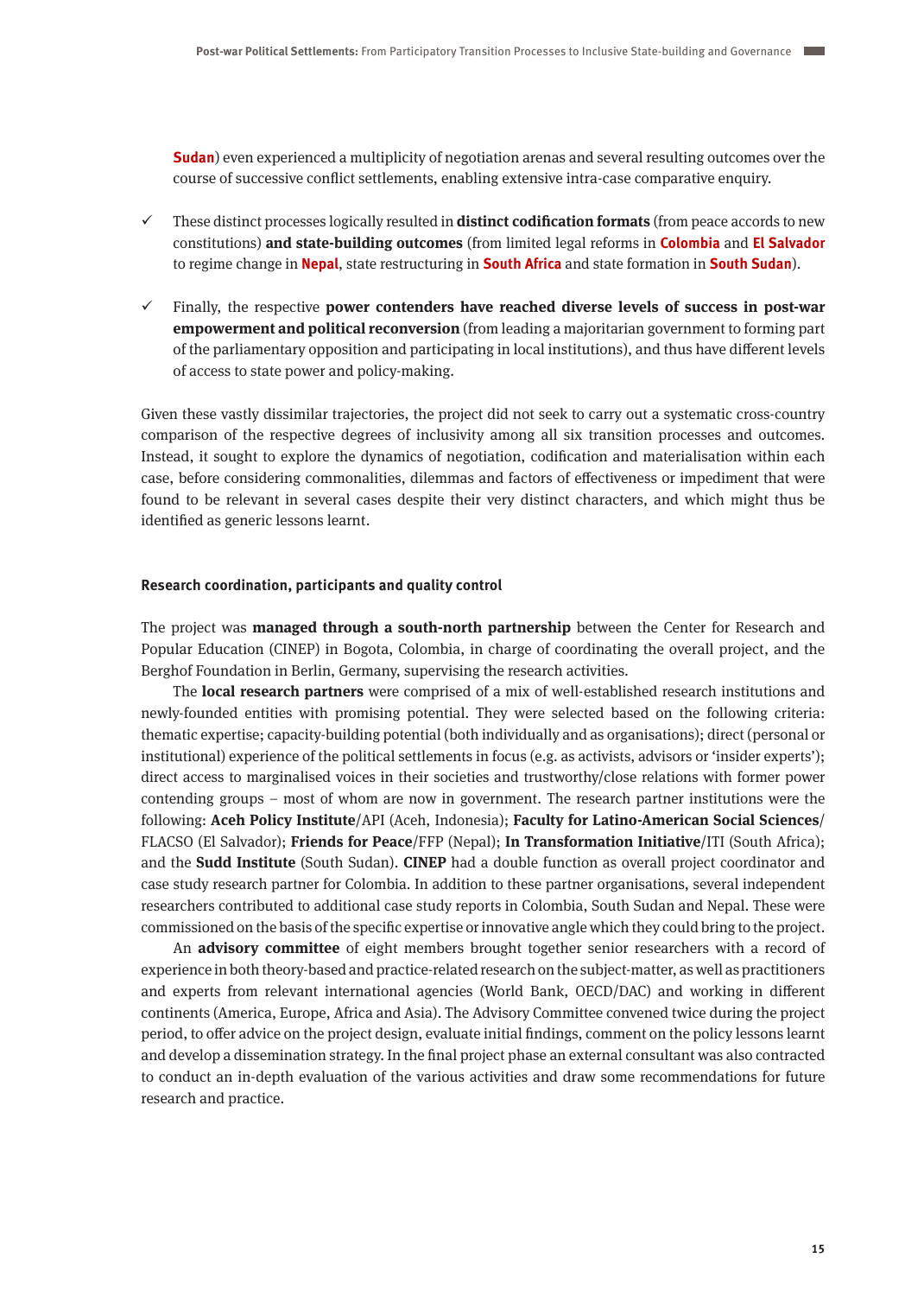#### **Inclusive methods of enquiry**

The project also entailed a **participatory design** in the sense that all partners contributed to defining and/or refining the research focus, key concepts, methodology and timeline in the initial planning phase, in addition to collaborating to both execute and evaluate the research activities. Moreover, the case study partners were the principal planners (selecting and inviting audiences, deciding on the focus of events, inviting panels and facilitators) and implementers for the policy dissemination events. We hope that this truly helped develop a sense of co-ownership, so that inclusivity became not only a subject-matter of enquiry but also a central feature of the methodology and ethos guiding the project.

Research teams involved in the six country cases authored (or coordinated) two to four **case study reports** each, investigating the various research questions at stake in the project. The first case study report produced by each team examined the degree of inclusivity in the process and outcomes of political settlements. The second report focused on the specific role and contribution of power contenders and the impact of their participation in governance, in terms of making the state more representative of, and responsive to, the various sectors of society. The focus of the third and fourth case study report was freely chosen by the respective teams according to their specific interests and the identification of specific research gaps in their own context. Most of these cases focus on specific actors such as lesser-known power contenders in **Colombia**, female combatants and international agencies in **Nepal**, and 'progressive' elites (such as the intelligence services or the business community) in **South Africa**.

The researchers used **complementary methods of data collection**, carefully selected on a caseby-case basis, according to their own backgrounds (from academic scholars to independent research consultants or NGO/IO professionals), the time dimension (i.e. past or ongoing processes), and the topic and target groups of the respective papers. These methods have included semi-structured interviews with representatives from elites, power contenders and marginalised communities; focus group discussions with various levels of membership of former power contenders; content analysis of written texts codifying the new political settlements (peace accords, constitutions, etc.), or other documents reflecting the agendas of former power contenders (e.g. speeches, political party programmes, etc); analysis of relevant secondary sources; as well as the authors' personal experiences and recollections – as several case study researchers had been actively involved as power contenders, civil society activists, NGO practitioners/ trainers or politicians in some of the political transitions under scrutiny.

All case study reports aimed to address the overall research questions through empirical data analysis. Draft versions of the first two country reports were presented and collectively discussed at a roundtable meeting in Cape Town (November 2013) and then underwent several rounds of review (by the research coordinators, an external expert who had co-facilitated the meeting, and in some cases, by local experts) and revisions. For their part, the research coordinators have delved into a comparative analysis of cross-country findings in order to identify both generalisable trends and context specificities – which are presented in this report. The contents of this report also draw from various presentations and discussions of preliminary findings during six project dissemination events, namely, three regional workshops that explored lessons learnt from regional cases for ongoing peace processes (Bogota in October 2014, Nairobi in November 2014, Jakarta in January 2015) and six local workshops that brought together case study researchers, informants, state officials, former power contenders and civil society representatives (San Salvador in November 2014, Kathmandu in January 2015, Banda Aceh in January 2015 and in three regions of Nepal in April 2015).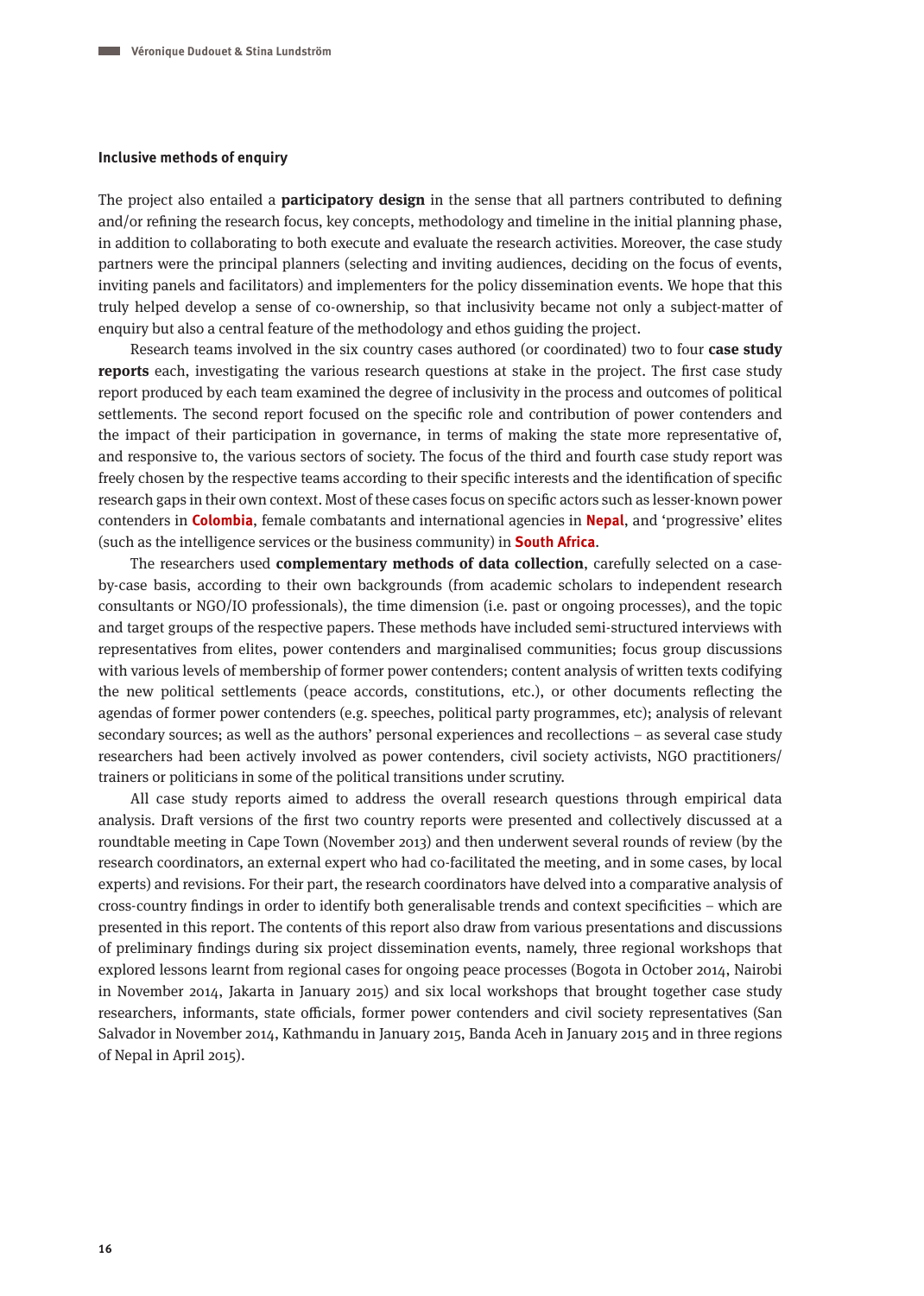The Table below presents a synthesised summary of the six cases under scrutiny, highlighting the diversity of transition processes and outcomes which they represent.

| Country/<br>region | Nature of<br>the conflict | Peace<br>accord | <b>Text</b><br>codifying<br>state reform | <b>Current status</b><br>of former power<br>contenders | Violence<br>relapse by<br>primary<br>contenders |
|--------------------|---------------------------|-----------------|------------------------------------------|--------------------------------------------------------|-------------------------------------------------|
| Colombia           | Governance                | $1990/1^{12}$   | Constitution                             | Individuals in<br>politics                             | No <sup>13</sup>                                |
| South Africa       | Governance                | 1991            | Constitution                             | Heads<br>government                                    | <b>No</b>                                       |
| <b>El Salvador</b> | Governance                | 1992            | Legal reform                             | <b>Heads</b><br>government                             | <b>No</b>                                       |
| Aceh               | <b>Territory</b>          | 2005            | Legal reform                             | <b>Heads local</b><br>institutions                     | <b>No</b>                                       |
| South Sudan        | Territory <sup>14</sup>   | 2005            | Constitution <sup>15</sup>               | <b>Heads new state</b>                                 | Yes                                             |
| Nepal              | Governance                | 2006            | Constitution                             | <b>Heads</b><br>(power-sharing)<br>government          | No <sup>16</sup>                                |

Table 2: Background and Outcomes of Post-war Political Settlements in the Six Country Cases

Having clarified the terminology, concepts and methodology at stake in this report, the following sections will successively present the evidence which emerged from the research with regards to both the short-term stage of negotiating new post-war political settlements as well as the longer term stage of state reform or state-building. **Section 2** reviews the background leading to new political settlements: societal contestations against exclusionary states, armed mobilisation in the name of inclusive reform, and windows of opportunity for renegotiating the distribution of state power. **Section 3** aims to assess, compare and explain, the levels of inclusivity in negotiations/decision-making and codification arenas. **Section 4** examines the degree of materialisation of codified settlements across various sectors of state reform and state-society relations, before exploring influencing factors which affect the capacity and willingness of incumbent and emerging post-war elites to implement representative and responsive state policies, as well as various procedural mechanisms conditioning their ability to do so. **Section 5** focuses on the linkages between process/outcome inclusivity and post-war relapse into violent conflict. Finally, **Section 6** summarises the main findings and offers some lessons learnt for international actors.

**<sup>12</sup>** Several guerrilla groups signed peace accords with the Colombian government: the 19th of April Movement (M-19) in 1990, and the Popular Liberation Army (EPL), the Quintin Lame Armed Movement (MAQL) and the Workers Revolutionary Party (PRT) in 1991. **13** The FARC and ELN guerrillas have continued to engage in armed insurgency. However, none of the groups that demobilised in the early 1990s went back to war.

**<sup>14</sup>** Prior to the 2005 peace accord, some members of the SPLM did not pursue a self-determination agenda in South Sudan, but rather a governance reform agenda in the whole of Sudan (i.e. fighting for a 'New Sudan').

**<sup>15</sup>** In South Sudan, the Constitutional Review process is still ongoing. However, it was suspended after the outbreak of violence in late 2013.

**<sup>16</sup>** The post-2006 transition gave way to violent riots in parts of the country and some attempts at organised insurgency, however, the primary power contender (i.e. the Maoist party) did not go back to war.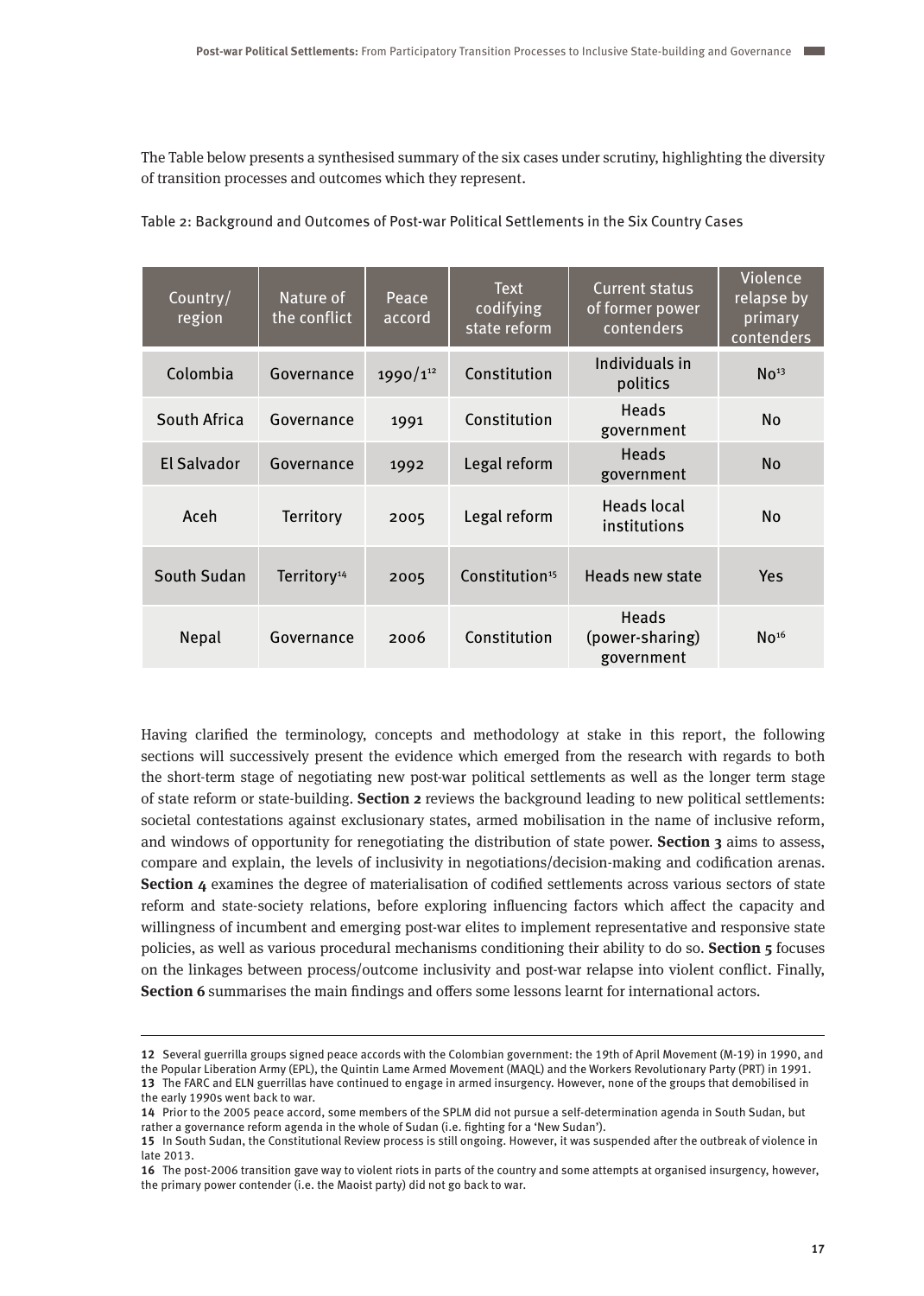## 2 Power Contenders as Champions of Inclusivity

Although this report primarily focuses on the negotiation, codification and materialisation of new political settlements after intra-state conflicts, this section provides a brief overview of the conditions setting the stage for such processes, namely, the exclusionary nature of contested pre-war political settlements, the ways in which societal inclusivity claims arose and were formulated, and the impact of societal pressure on the decision by elites to renegotiate the distribution of state power and the rules of the game governing state-society relations.

## **2.1 Exclusion as a conflict mobilisation factor**

As well evidenced in civil war and social movement theories (e.g. Gurr 1993; Tilly 2003), intra-state armed conflicts most often reflect deep structural patterns of (real or perceived) exclusion in state-society relations, prompting marginalised social and political actors to mobilise around claims for greater participation in political governance and socio-economic development. When deprived of institutional channels to express their grievances and repressed in their nonviolent expressions of discontent, they begin to contend the legitimacy of governing authorities and their monopoly over the use of force, leading to the emergence of armed opposition movements building on these constituencies. This is the scenario which unfolded in all six countries under scrutiny, according to 'insider experts' from (former) resistance/liberation movements who took part in our preceding research projects (e.g. Garcia Duran et al. 2008; Wandi and Zunzer 2008; Ogura 2008; Maharaj 2008; Martin Alvarez 2010). Although most of these movements emerged in a context of formal democracy (with a constitution and a competitive electoral system of government), they argued that there was only a pretence of democracy, and that the closed nature of the political system or highly unequal power structures had prompted their turn to armed struggle on behalf of an oppressed community or social group (Dudouet 2009).

Several case study reports offer a more detailed outlook of what pre-war exclusionary state structures and practices looked like, starting with political expressions of exclusive governance. For instance, in **Colombia** diverse power contender groups started mobilising from the late 1960s onwards against what they perceived to be a closed political system where only very few oligarchic families held power, leaving the peasants, the poor and the indigenous groups with little influence and participation in the political system (Rampf and Chavarro 2014a, 2014b). Similarly, according to opposition groups who later fought in the 1981-99 civil war in **El Salvador**, the great evils of Salvadoran society derived from social inequality, the concentration of wealth in a few hands, and a military dictatorship at the service of the oligarchy which had blocked all democratisation attempts – while civilian and democratic parties were too weak to present a real political alternative (Oswaldo López et al. 2015). In **Nepal**, Maoist insurgents attributed the exclusion of citizen's democratic participation to the autocratic rule of the monarchy until 1990 and the inability of a nascent constitutional regime to instil real multi-party democracy (Khatiwada 2015).

Other case study reports framed political inequality in terms of majority/dominant versus minority/ dominated societal groups. In **Aceh**, the oppression of native Acehnese is traced back to the failure of the central government to construct a nation state that offered equal rights for all Indonesians. One of the reports on **Nepal** also attributes the marginalisation of various constituent groups to "patriarchal norms, the supremacy of Hindu religion and a hierarchical caste system that can be traced back to the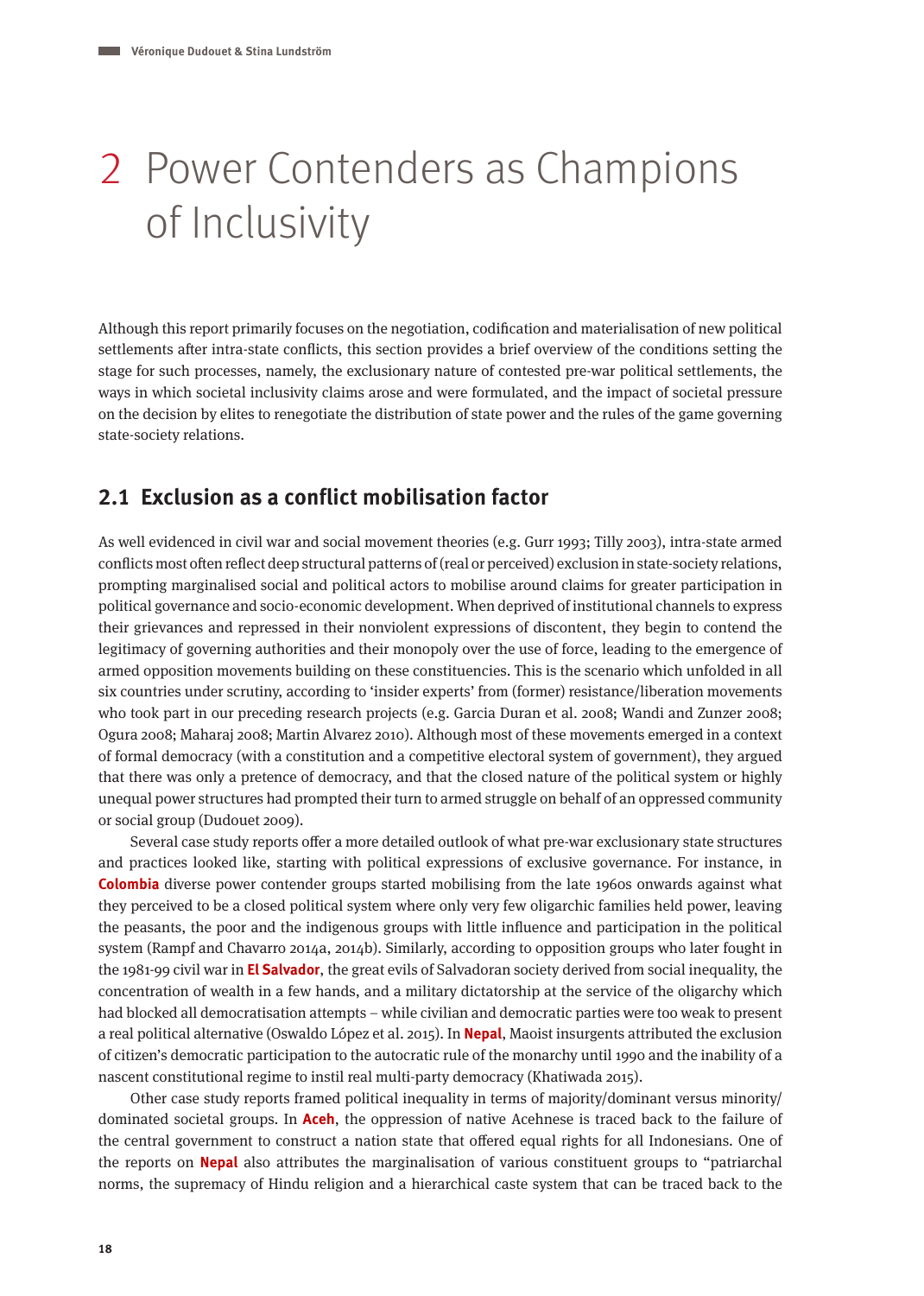very foundation of the State of Nepal in 1779" (Mabuhang 2015: 5). Unequal distribution of natural and state resources by ruling elites was also seen as a major cause of social and economic marginalisation, for example, with respect to oil revenue production and export in **South Sudan**. Finally, all the abovedescribed forms of exclusivity were found in apartheid-era **South Africa**, where democratic rights were limited to a small white minority, while the vast majority of inhabitants were also prohibited from owning land, and suffered from economic exclusion and resource starvation.

## **2.2 Framing inclusivity claims**

The social, economic and political agendas of power contenders during periods of active armed conflict usually revolve around a combination of class-based and/or identity-based revolutionary ideology, aimed at replacing incumbent governments or gaining local self-determination (Dudouet 2009).

**In contested states, armed struggle was launched by Marxist-influenced movements framing an inclusive and participatory vision of society through leftist ideologically-based principles for democracy** – although the demands for how inclusion should be practiced differed.

In the case of both Colombia and El Salvador, inclusion was understood as an opening of the democratic system to allow the participation of opposition parties and citizens in decision-making and governance. In **Colombia**, guerrillas were influenced by different versions of Leninism-Marxism, thereby describing inclusion as a class-struggle and as a wish to reconstruct the institutional design of the state. For example, the guerrilla M-19 framed inclusivity as 'true democracy' (democracia plena in Spanish).

In **Nepal**, successive 'People's Movements' mobilised non-violently (most prominently in 1950, 1990 and 2006) to demand political change. The Maoists for their part waged a class war under the umbrella of "the people's war" in order to bring about "full democracy". This principle entailed demands for the demolishing of the monarchy, participation in the parliamentarian system, the direct emancipation of previously marginalised groups such as the Dalits, Janajatis, Madheshis and women, and a full restructuring of the state into a federal republic. Another local catchword term used to embody the principle of inclusivity is Loktantra, which can be interpreted as inclusive democracy with full enjoyment of human rights, good governance, a proportional representation system, multi-party democracy and rule of law, all based on political consensus (Khatiwada 2015).

In **South Africa**, the objectives of the ANC spelt out in the 1955 Freedom Charter centred on the struggle for a non-racial democratic unitary South Africa in which all people had equal citizenship rights. Moreover, one of the key principles was political rights for the power contenders and to allow them to fully participate in the electoral arena. This also entailed, to some extent, a restructuring of the state with the riddance of the racial homelands. This inclusive agenda was contested by smaller power contending groups with Africanist or separatist claims (Graham 2014b).

**In divided states, the principle of democracy was translated by national liberation struggles as self-governance for their ethno-national communities**, through independence or other constitutional arrangements that would guarantee the recognition and protection of their identity and an equitable distribution of power and resources.

In **Aceh**, prior to opting for a national armed liberation struggle, Hassan Di Tiro, the historic leader and founder of GAM, argued in favour of a democratic and federal Indonesia as a solution for accommodating the various aspirations and differences of non-Javanese ethnic groups. Later, during the negotiations with Jakarta, inclusion became framed as political participation rights for local political parties and an advanced form of autonomy for the Aceh Province (Wandi and Patria 2015).

The principle of state restructuring was also seen as important to the SPLM in **South Sudan** – its historical leader, John Garang, strove for a multi-ethnic and multi-religious 'new Sudan', but the majority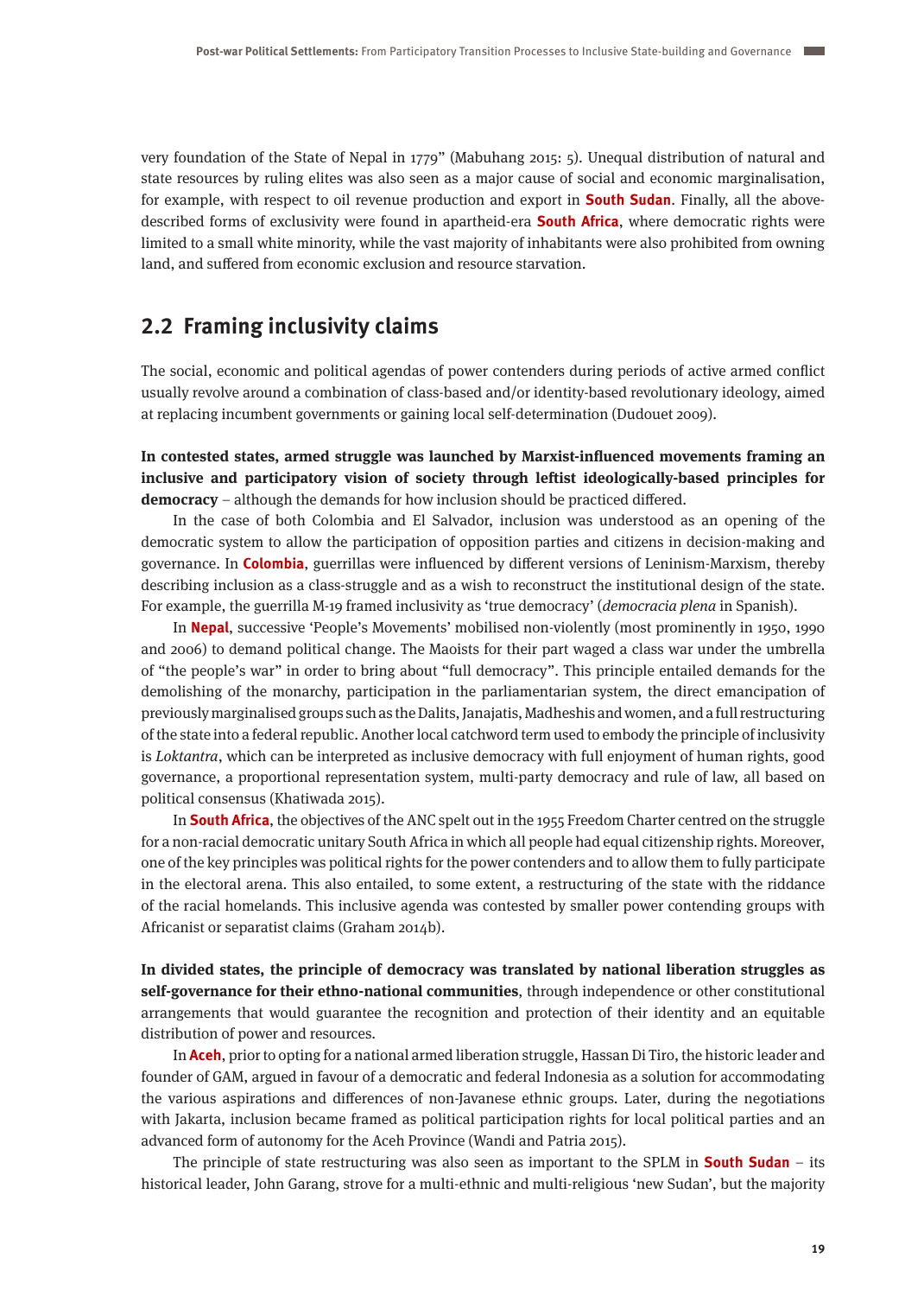of the movement favoured the demand for full independence in order to redress unequal centre-peripheral relations and the neglect of southern provinces by Khartoum.

With regards to **socio-economic rights**, demands ranged from claims for economic self-reliance and resource redistribution in **Aceh** and **South Sudan**, to ending feudal land-ownership and land distribution systems in **Nepal,** redistributing the states' land-owing rights and properties monopolised by large landowning oligarchic families to peasants and small-scale farmers in **El Salvador** and **Colombia**, and ending resource starvation in **South Africa**. Several case studies highlight the progressive shift by some power contenders from a Marxist socio-economic agenda to the promotion of a 'mixed economy', e.g. the acceptance for the coexistence of private and state property, or market and planned economy (e.g. Rampf 2015).

### **2.3 Inclusivity as a strategy or an end in itself?**

Although the concept of inclusivity was depicted above as an ideology- (or politically-) driven principle, several case study authors also framed it as a pragmatic method to reach strategic gains, such as social legitimacy, that might later translate into increased bargaining power at the negotiation table or electoral support in the post-war era. Inclusivity can thus be both described as a principle and a method, both of which interplay, feed into each other and are constantly renegotiated, challenged and re-interpreted by/ within power contending groups.

Power contenders' inclusive agendas, or at least, inclusive public identities, are particularly salient when institutional power has not yet been gained. During their armed struggle, in an effort to build momentum and provide for post-conflict longevity, amassing a strong following proves essential. **Excluded constituencies thus offer a rallying point and practical network** unavailable to state bodies tacitly allowing or blatantly systematising marginalisation. Governing regimes often concentrate power among elites, opening gulfs between the rulers and the ruled. Power contenders are able to capitalise on resulting disconnects between elites and common citizens by giving a 'voice to the voiceless' and advocating new social structures designed to redress inequality and injustice.

Several case study reports point to such strategic calculations. In **Colombia** for instance, the M19 saw public participation in its negotiations as a way of legitimising the peace process but also as a future power base for its political project (Patiño and Grabe 2014). These dynamics are described most explicitly in one of the case study reports on Nepal (Mabuhang 2015).

In **Nepal**, the Maoists' ethnicisation of class ideology came about simultaneously with a post-1990 ethnic upsurge by marginalised communities against the domination of hill high-caste Hindus, Brahmin and Chhetri (who comprise 30% of the population). For example, as part of their strategy to tap into identity politics and to win support among regionally-excluded communities, they made the establishment an autonomous Terai free from all kind of discriminations a central tenant of their political programme. In 2000, the CPN (M) also established a Madheshi National Liberation Front. However, the author claims that the true role of Terai-based Madheshi militants was to be a subordinate force in support of the CPN-Maoists' peoples' war, by providing them with a regional front and enabling them to develop locally-popular policies. Other excluded ethnic/caste groups such as the Janajati and Dalit (untouchable) communities were also represented within the Maoist hierarchy, making up 20 out of the 37 members of its central decision-making body. Furthermore, the party made some serious commitments to end untouchability and bring forth equality in terms of social, cultural, economic and political status. It also made gender equality one of the central elements of its agenda, devoting a whole section of its policy manifesto to women and family, and claimed that 30 to 50% of its People's Liberation Army (PLA) was made up of women. In spite of these highly-inclusive practices within the Maoist party, the author asserts that these merely served as instruments to catch the sentiments and emotional support of marginalised communities in order to support their class struggle agenda and their strive for power.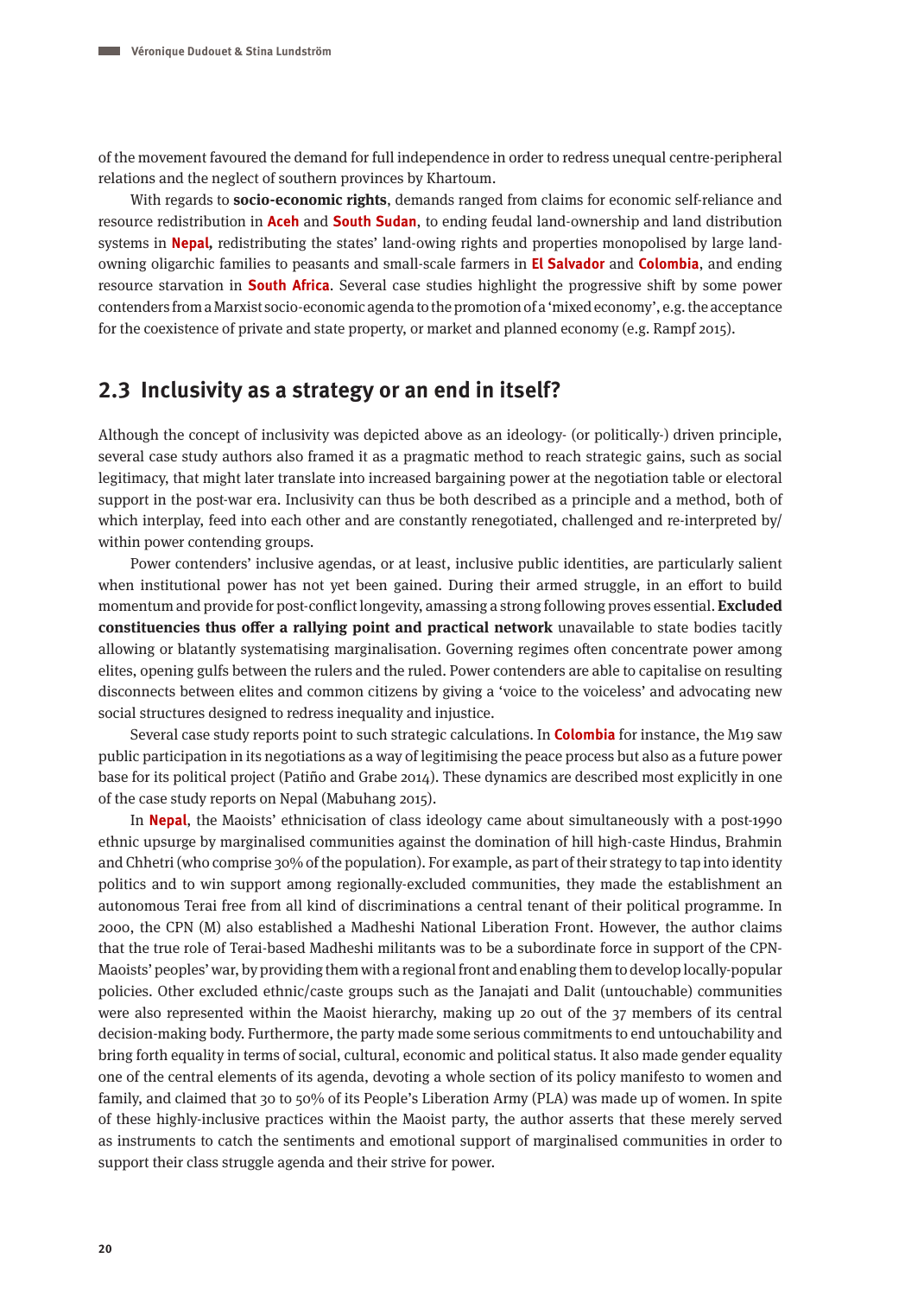Power contenders' strive to raise public support actually provides marginalised communities and civil society with strong leverage to shape their alleged representatives' political agenda. The openness of some insurgent groups towards inclusive engagement and participation in their struggle also partly came about as a result of **bottom-up societal pressure**. In **Aceh**, GAM's open attitude towards engaging with civil society, especially during the peace process, was allegedly the product of pressure from different civil society organisations who questioned the right of GAM to negotiate on behalf of the Acehnese (Wandi and Patria 2015).

In most cases, power contenders and marginalised communities share close linkages of mutual support. Excluded social groups offered militants the opportunity for grassroots engagement and the foundation required for armed groups to develop and maintain a power position. In turn, they provided these communities with leadership and a potential platform for representation. The case study reports indeed denote an interest among power contenders in forging **alliances with mass-based social movements in the pursuit for a common goal**. Most Latin American guerrillas active during the 1980s, for instance, had both a military and a social (as well as political) front – including some of the constituting fronts of the FMLN in **El Salvador**, and most **Colombian** guerrillas including the MAQL. The latter, in fact, emerged as the self-defence armed wing of a pre-existing social movement, the Indigenous Regional Council of Cauca (CRIC) (Rampf and Chavarro 2014b; Armando et al. 2014).

According to all six sets of case studies, it was the combined pressure of broad coalitions made up of power contenders and civil society groups, united by a common goal for structural change, which forced the incumbent political elites to open the door for a negotiated transition to inclusive peace and inclusive democracy. In **South Africa**, the ANC became an integral part of the broad-based coalition of anti-apartheid organisations under the umbrella term 'Mass Democratic Movement' during the 1980s (Graham 2014b). In **Nepal**, the Maoist movement also joined forces with human rights and civil society organisations representing various segments of the marginalised in order to launch a peaceful revolution in 2006 (Khatiwada 2015, Mabuhang 2015). Similarly, in **Colombia**, the 1991 Constituent Assembly emerged as a result of the combined pressures of a massive campaign by student organisations across the country and several guerrilla groups who had placed constitutional reform on the top of their negotiation agenda (Rampf and Chavarro 2014a). As shown by these three examples, the power of armed and peaceful bottomup mobilisation for change prompted ruling elites to unsettle the existing political settlement through power-sharing and structural reform, in exchange for the promise of security and stability.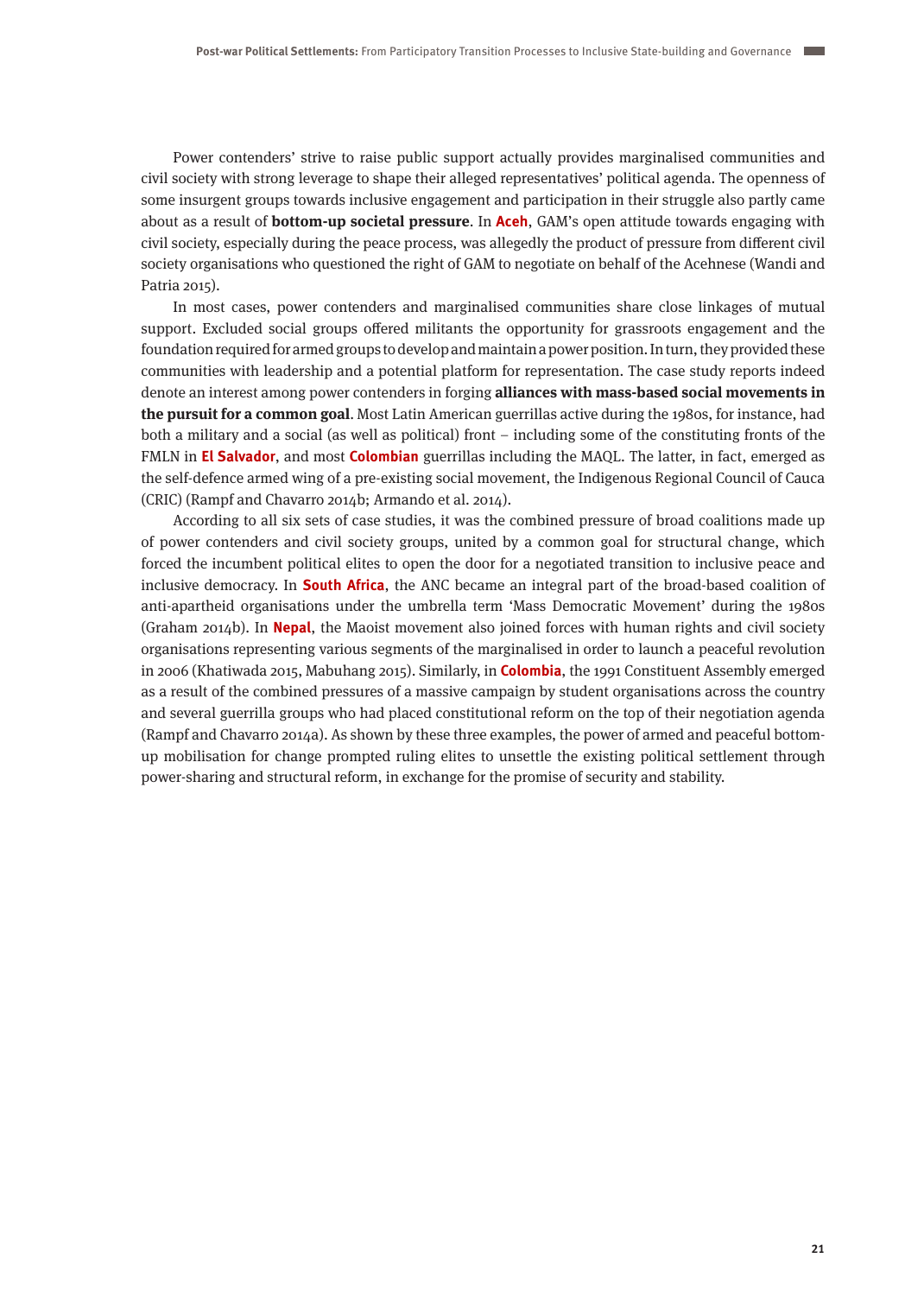## 3 Assessing the Nature and Outcomes of Participation in Negotiations/Decision-Making Arenas

In Section 1, negotiation arenas were defined as deliberation and decision-making platforms set up during peace processes and post-war transitions, whereby incumbent and emerging elites (and sometimes nonelites) could engage in joint decision-making on the shape and content of new/reformed institutions, and the formal and informal 'rules of the game' steering state-society relations. The main types of negotiation arenas were described as ranging from bilateral or multiparty negotiation tables to 'national' deliberation arenas which include social and political sectors beyond the main belligerents (such as National Dialogues/ Conferences or Constituent Assemblies). It was further noted that political settlements are also influenced by informal decision-making spaces created both within and in parallel to formal negotiation arenas.

The key research questions addressed in this section are the following: which decision-making arenas are more/less prone to horizontal inter-elite inclusivity or vertical participation by non-elites, and which mechanisms support or hinder inclusionary practices within such arenas? What is the impact of (direct/indirect/'cosmetic') participation in decision-making processes on the contents of their codified outcomes? What forms of participation are more conducive to actors' empowerment and influence on decision-making? What are the conditions for legitimate representation? And finally, how much inclusivity is 'inclusive enough' for efficient decision-making?

The aim of this section is to answer these questions by carrying out a comparative assessment of the relative levels, types and factors of inclusivity in the various negotiation and codification arenas in the six country cases under study. However, given the varieties of contexts at stake, we could not conduct any systematic cross-case comparisons; instead, we relied on intra-case comparison of the relative forms and impacts of participation in decision-making over time, i.e. at various stages of political settlements and conflict transformation processes. Therefore, this section does not put forward any generic or universal claims with respect to the inclusive or exclusive nature of a given type of decision-making arena (such as a Constituent Assembly), instead, it seeks to identify what specific arenas and mechanisms have promoted participation and responsiveness in each context.

The analysis is organised as follows: we first offer a general assessment of the propensity of each type of negotiation arena to lead to an inclusive process (3.1). We then contrast each of these with an examination of their written codified outcomes, which reveals that there is not always a direct correlation between the degree of (actual or perceived) inclusivity in the negotiation and codification of political settlements – in other words, process inclusivity does not seem to be a sufficient (and perhaps may not even always be a necessary) condition for outcome inclusivity (3.2). The third sub-section thus explores additional attributes which influence the outcome of participation: it offers a few lessons learnt and some concrete avenues to preserve and/or encourage empowerment, legitimacy, representation and effectiveness, during the negotiation and codification of inclusive political settlements (3.3).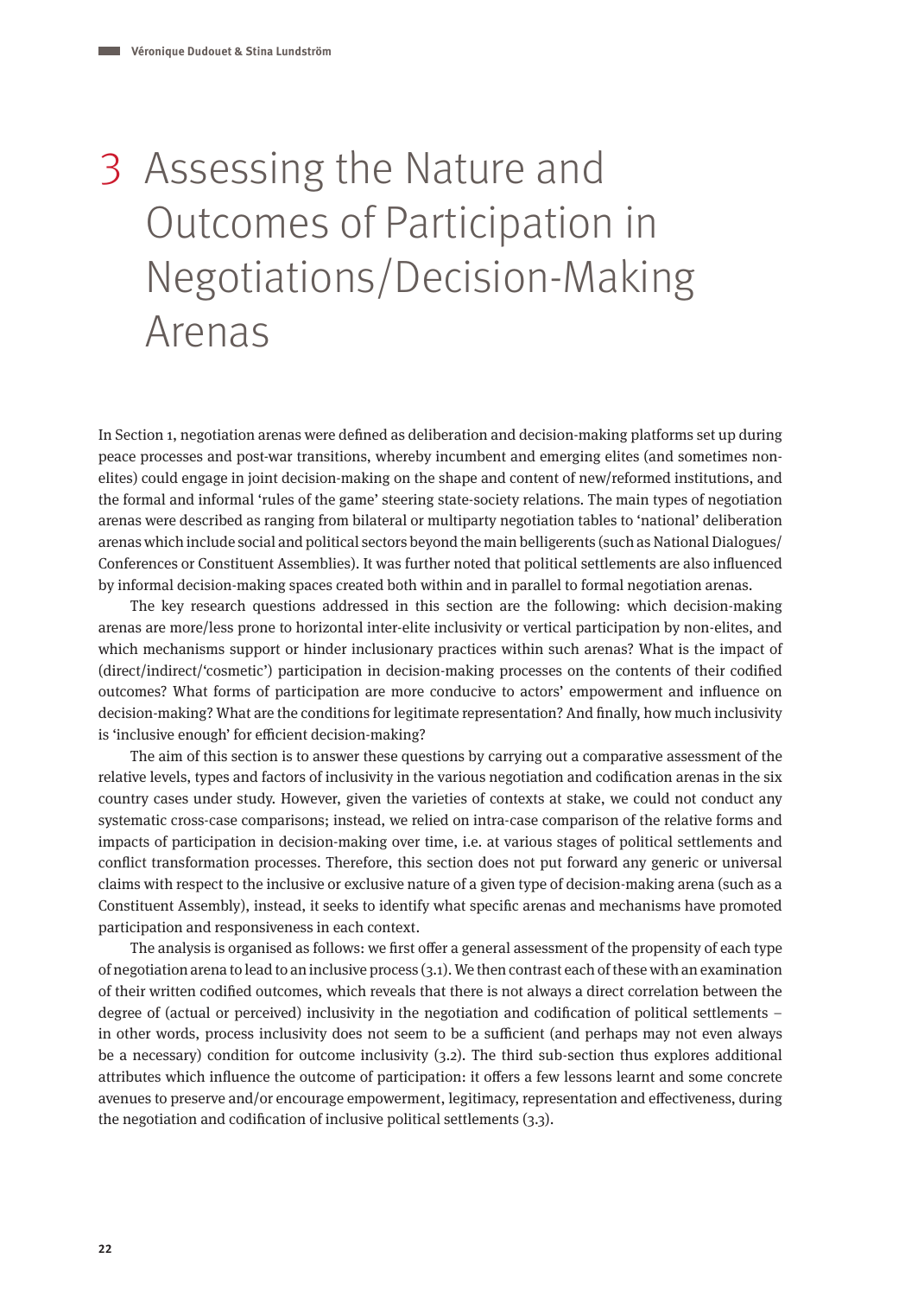## **3.1 Comparative assessment of process inclusivity**

The **criteria used to assess process inclusivity vary extensively across the case studies**, according to the researchers' own backgrounds and local circumstances – within a spectrum of 'conservative' approaches focusing on horizontal inclusivity between old and new elites, and 'emancipatory' approaches centering on vertical elite-society inclusion. Some cases study reports (**Aceh**) assess inclusivity according to the extent to which all sectors within the primary negotiation parties (e.g. civil and military leaders, moderates and hardliners, exiled and local constituents) were represented – in addition to some forms of civil society/citizen consultation. Others (**Colombia, South Africa, El Salvador**) define inclusivity as the (right to) participation by the political opposition more broadly ('progressive' forces, leftist armed and nonarmed actors, non-traditional parties) as opposed to the ruling elite/oligarchy. Finally, a third range of case study reports (**Nepal, South Sudan**) focus on the vertical participation (direct or indirect) of marginalised communities as the primary criteria for inclusivity.

Such discrepancies illustrate once more the difficulty to conduct any meaningful cross-case comparison with respect to the highly subjective principle of inclusivity. Nevertheless, the general trend which emerges from the case studies confirms the findings from two background papers commissioned for this research (Curtis 2015; Planta et al. 2015), namely, that **peace negotiations are more prone to horizontal inclusivity between old and emerging elites, while national deliberation formats are more amenable to the direct participation of representatives from non-elites**, i.e. marginalised communities.

#### **Peace negotiations**

Especially in their early stages (such as informal 'talks about talks'), peace negotiations typically take place in confidential settings, through direct or mediated bilateral talks between the primary conflict protagonists, namely, representatives of the state and one (or, more rarely, several) power contender(s). This was the case in all six case studies, where various cycles of peace talks took place between the primary contenders who restricted direct participation by external parties but made sure that the interests of their various constituents would be represented at the table. Communication channels with non-combatants and non-state actors were primarily top-down led and unidirectional, and they aimed to inform the broader public on the progress of the talks. The few instances of bottom-up influence were enacted through bilateral consultation schemes with one or the other party, as will be described below in Section 3.3.3.

In **El Salvador**,the official peace negotiations took place between April 1990 and January 1992 in foreign locations (Switzerland, Venezuela, USA and Mexico), behind closed doors and with a UN mediator as the sole official spokesperson of the talks. On the power contending side, the negotiating team of the FMLN was comprised of commanders from all five guerrilla fronts, while the government delegation included representatives from the Government, the army and the main political parties. The FMLN insisted on holding successive rounds, separated by substantive interim periods of several weeks, in order to consult with their internal decision-making structures and their constituencies (Oswaldo López et al. 2015).

In **Aceh**, the six-month 'Helsinki negotiations' in 2005, between representatives of the power contender (GAM) and the Indonesian Government, also took place abroad and in a secretive fashion – with the Acehnese and Indonesian public being kept informed, in general terms, about the occurrence of the peace process but not about its content. In fact, the Finnish mediator Martti Ahtisaari insisted on the discreetness of the process, which he saw as a sign of seriousness and commitment by the conflict parties and also as a 'spoiler management' strategy, to prevent eventual provocation attempts by hardliners on the most politically-sensitive issues (Wandi and Patria 2015).

In **Sudan**, the North-South peace process – described as an "arduous, expensive and frustrating process for the mediators" (Jok 2015a: 8) – took place from 1988 to 2005 between various negotiation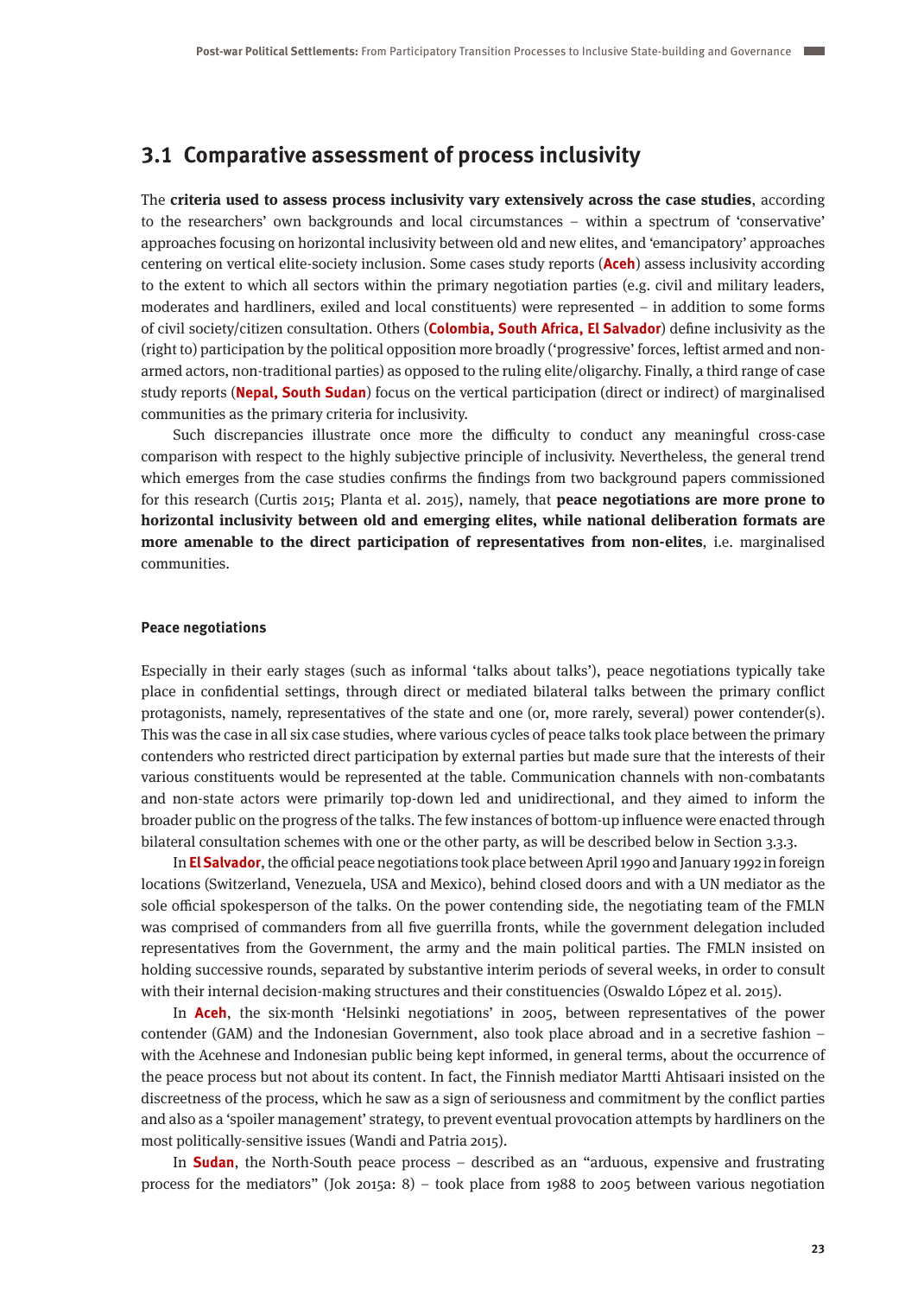venues (Ethiopia, Nigeria and Kenya). The third-party mediators (led by an envoy from the East African regional bloc IGAD), initially proposed a format inclusive of all relevant political forces, albeit eventually, the negotiations became confined to the two principal warring parties, the ruling National Congress Party (NCP) and the then southern-based SPLM/A. Throughout the rounds of negotiations, delegates were selected by the top leadership according to the assumed level of seriousness and good faith by the opposing group (Jok 2015a).

In **South Africa**, early pre-negotiation talks in the late 1980s between the apartheid state and the ANC leadership also took place in a secret, bilateral and exclusionary fashion. However, two case study reports explore the role of particular segments of the white ruling minority in ensuring a horizontally inclusive process of power bargaining. The National Intelligence Service (NIS) initially participated in early 'talksabout-talks' to gather information on the 'enemy'. Their involvement throughout the peace process also helped to socialise the most conservative segments of the elite to the inevitability of negotiation and to protect the talks from "malicious and malevolent forces on all fronts" (Marais and Davies 2014: 16). The business community also played a precursor role in initiating exploratory meetings with the resistance movements, paving the way for business leaders to become facilitators and advisors to the formal negotiations (Marais and Davies 2015).

#### **National Dialogues**

National Dialogues are described in the literature on political transitions (e.g. Harris and Reilly 1998; Papagianni 2009; Kaplan and Freeman 2015) as being purposely inclusive by design, in terms of their mandate, nature and scope (as understood by the term 'national'). However, only one out of six case studies included an actual example of a national dialogue.

In **South Africa**, the formal negotiation arenas set up after 1990 were highly participatory. The national conference that led to the signature of a National Peace Accord in 1991 comprised 27 groups – including various political parties, homeland leaders, traditional leaders, churches, business associations, trade unions and the media. The CODESA I and II multi-party negotiations which followed the Peace Accord, in order to agree on core constitutional principles, were also designed in a participatory manner and included several hundred delegates representing 19 parties, organised into various working groups. This made a "large number of citizens (...) intimately involved in protecting the negotiation process", and led the delegates to assume that they collectively represented the needs, concerns and the grievances of the broader population (Graham 2014a: 11). Moreover, although some proponents choose to stay out of the direct talks, the door was always left open for any parties to join the process at any time – one power contending group, the Inkatha Freedom Party, only joined the final negotiations within days of the 1994 elections. The public was also informed in details about the contents of the negotiations, through newsletters established by civil society groups to convey and interpret the more important decisions being made, and through the media which had free access to the talks and covered them voluminously (Graham 2014a: 12).

The term 'National Dialogue' was also used in the context of **Colombia** in the late 1980s but with a different meaning – referring to a bottom-up social movement initiative. In order to collect further evidence from additional cases, we commissioned a background paper reviewing the principles and practice of inclusivity within various National Dialogue settings (Planta et al. 2015). Its findings strongly echo the evidence emerging from Constituent Assemblies, by stressing the importance of inclusive mechanisms across six stages of National Dialogue processes (mandate, preparatory body, selection of participants, composition of delegates, form of participation, decision-making process). For instance, based on evidence from Yemen and Iraq, the authors find that elite-brokered mandates might incite important conflict stakeholders or influential socio-political groups (when these failed to be consulted) to boycott the dialogue from the very onset.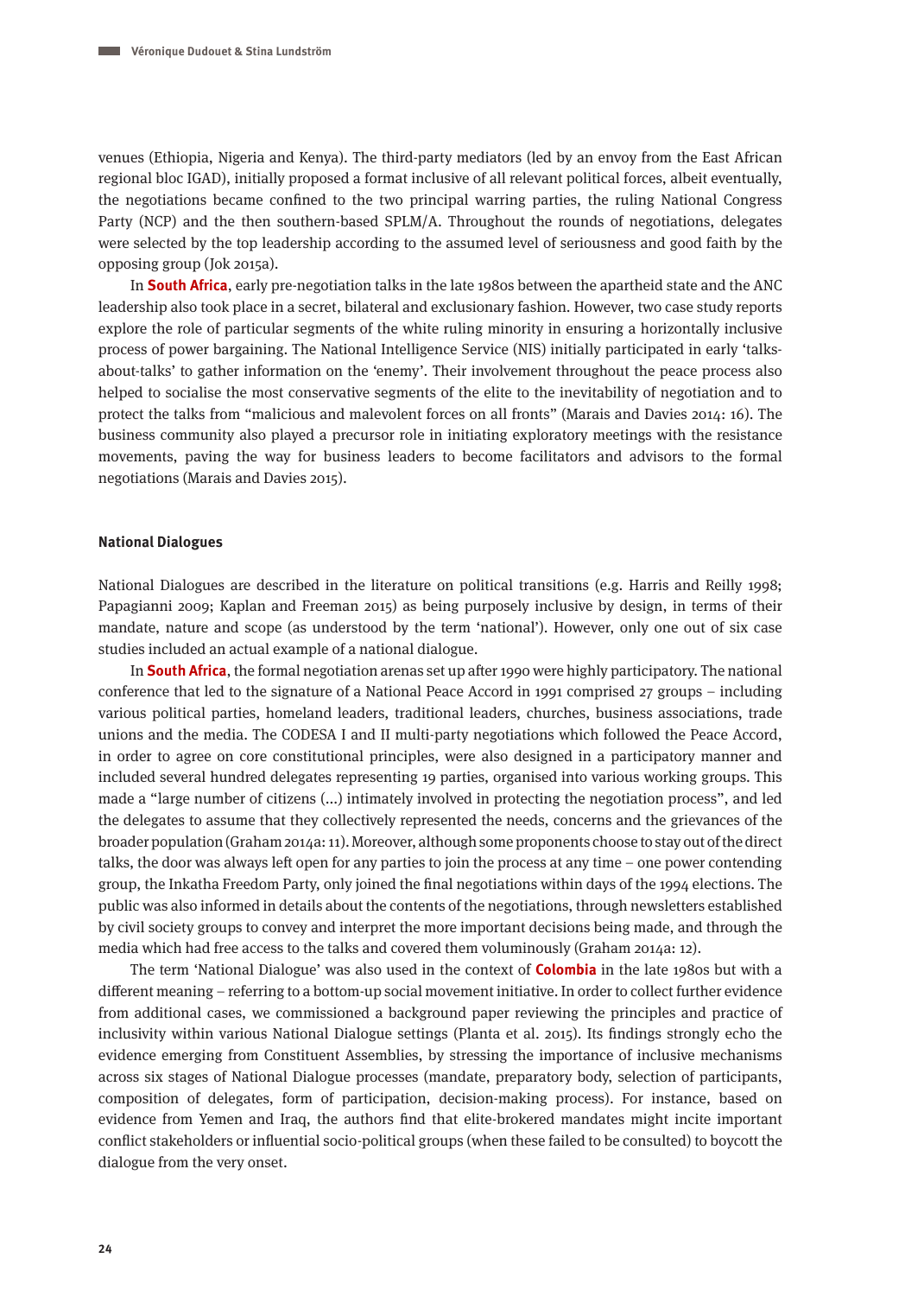#### **Constituent Assemblies**

In cases where Constituent Assemblies (CA) were established, these are described by the case study researchers as the most inclusive decision-making arenas, in contrast to earlier or parallel peace negotiations. This echoes the recent trend depicted by constitutional experts towards more direct and extensive popular participation in constitution-making processes – through the introduction of new mechanisms for civic education and popular consultation, beyond referenda (Storaas 2015).

In **Colombia**, the 1991 CA was convened through an inclusive process of free and fair elections called for by a public referendum (the so-called ' $7<sup>th</sup>$  ballot'), completed by the direct nomination of selected representatives from newly demobilised power contenders. The proceedings were also truly participatory thanks to the introduction of preparatory commissions collecting people's opinion and initiatives, in addition to sectoral committees and decision-making mechanisms combining consensual and majority voting systems (Rampf and Chavarro 2014a).

In **Nepal**, a CA was called for by the 2006 Peace Accord and convened in 2008 through a mixed proportional and first-past-the-post election. Its composition was highly representative of the makeup of society, mirroring the composition of the population by caste, ethnic or regional identity: women made up 33% of the seats, indigenous people (Janajati) 36%, the Madheshi ethnic minority 23%, and untouchables (Dalit) 8%. In addition, special seats were allocated to civil society leaders who had played a pivotal role in the People's Movement, in recognition for their role in bringing about political change. The inaugural session of the CA embodied the inclusive mandate of the legislators, by officially abolishing the monarchy and declaring Nepal a democratic, secular and federal state. CA members took up active roles in the committees most relevant to their interests, e.g. those on the Protection of Fundamental Rights of Minority and Marginalised Communities, and on Restructuring of the State and Distribution of State Powers. In terms of decision-making, most committee reports were approved by consensus among all political parties. However, the CA was dissolved in 2012 (as detailed further below), and replaced by a second one (2013- 15), which became comparatively less inclusive, as the proportion of delegates from marginalised groups significantly decreased (Mabuhang 2015).

In **South Africa**, a Constitutional Assembly was convened in May 1994 as a result of the first democratic election in the country's history. Comprised of 490 members from seven parties (also acting as a National Assembly), it included a separate office tasked with facilitating the work of the delegates and organising a massive public participation programme, by soliciting input from the citizenry, interest groups and sectors, and by conducting public education campaigns about the constitution-making process.

One can thus identify a number of **common factors which made national deliberation fora (such as National Dialogues and CAs) particularly inclusive**:

- $\checkmark$  The wide **number of direct participants** beyond the traditional elite and power contenders (with the exception of parties who opted to exclude themselves from these arenas);
- $\checkmark$  The **degree of public participation in summoning these mechanisms** (e.g. through referendums), in selecting participants (e.g. proportional electoral systems) and in **validating or legitimising their outcomes** (e.g. through referendums);
- The **provision of guarantees for minority participation** (e.g. through gender/ethnic quotas or allocated seats for non-elite representatives or power contenders);
- **Decision-making mechanisms favouring minority positions**, such as consensus-building within sectoral committees or qualified majority voting ensuring that no political group could get any victory without support from other factions.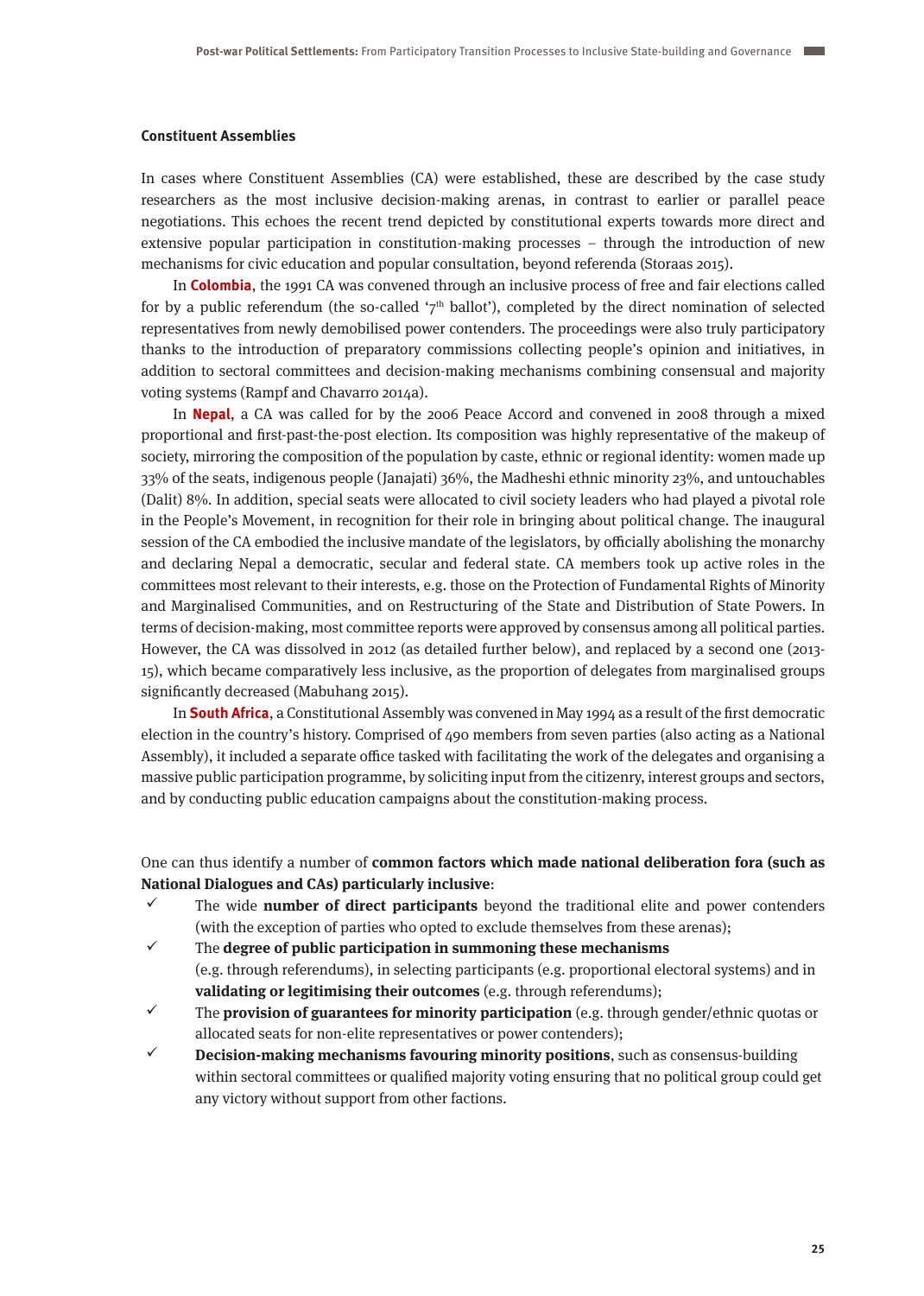## **3.2 Impact of participation on the nature of codified settlements**

As described in Section 1, arenas of codification can be defined as (signed and/or ratified) written texts that (re)define the prevailing political settlement. Often, these codifications are embodied in legally-binding statements on the rights and responsibilities of states and their citizens – including peace agreements, (interim and final) Constitutions, Bills of Rights, and sectoral laws or regulations.

All written texts need to be translated into practice in order to have a real and transformative effect in building more inclusive states and societies. However, an inclusive codification as such can be assumed to be a better pre-condition for a responsive and representative state, due to its defining and legally-binding status. A key purpose of this research was thus to explore whether one can identify linkages (if not strict causality relations) between the respective levels of inclusivity within decision-making processes and the resulting codified outcomes. In order to answer that question, one needs to **compare the level of actual participation of conflict parties and non-elites (marginalised political and social sectors) in negotiations over the contours of state reform, and the extent to which their grievances were addressed in written outcomes**. The examples cited below indicate that the reality is much more complex than a strict linear process/outcome causality. Various possible (and seemingly contradictory) trajectories were described by our case study researchers.

#### **Participatory processes resulting in inclusive codification**

We found several instances where **a strong popular mobilisation for structural change,** through the combined efforts of social movement mobilisation and power contenders' armed actions, **was effective in pushing for the establishment of participatory mechanisms** in which these societal actors were invited to participate and formulate **progressive provisions to reform exclusionary areas of governance**.

In **Nepal**, "there was a direct link between the participatory nature of the people's movement and the inclusive nature of the CA" (Khatiwada 2015: 17). Civil society leaders were nominally invited to join the CA and help formulate progressive human rights provisions.

In **South Sudan**, the 25% quota granted for women in all public bodies in the 2005 peace accord is explicitly linked to the negotiating parties' recognition of women's important role and contribution to the liberation struggle (Jok 2015a).

In **Colombia,** the power contenders, opposition leaders and marginalised communities' representatives participating in the CA helped formulate the new constitution of 1991, which can be described as highly inclusive when it comes to improving the state's representativeness and responsiveness vis-à-vis its citizens. For instance, the codified text states that a key function of the state is to "facilitate the participation of all in the decisions that affect them and in the economic, political, administrative, and cultural life of the nation". By contrast, the previous constitution offered rather limited opportunities for political engagement and public participation. Moreover, the new constitution set out new 'rules of the game' by offering a number of participatory mechanisms for the public, both nationally and locally. It also facilitated the formation of new political parties and reformed electoral mechanisms to favour smaller political parties and proportional representation in Congress. Territorial reorganisation was another central subject of discussion by CA members – the final text includes some provisions on administrative decentralisation and political autonomy. In addition, minority groups were recognised as a central part of society by redefining Colombia as a multicultural state (Rampf and Chavarro 2014a).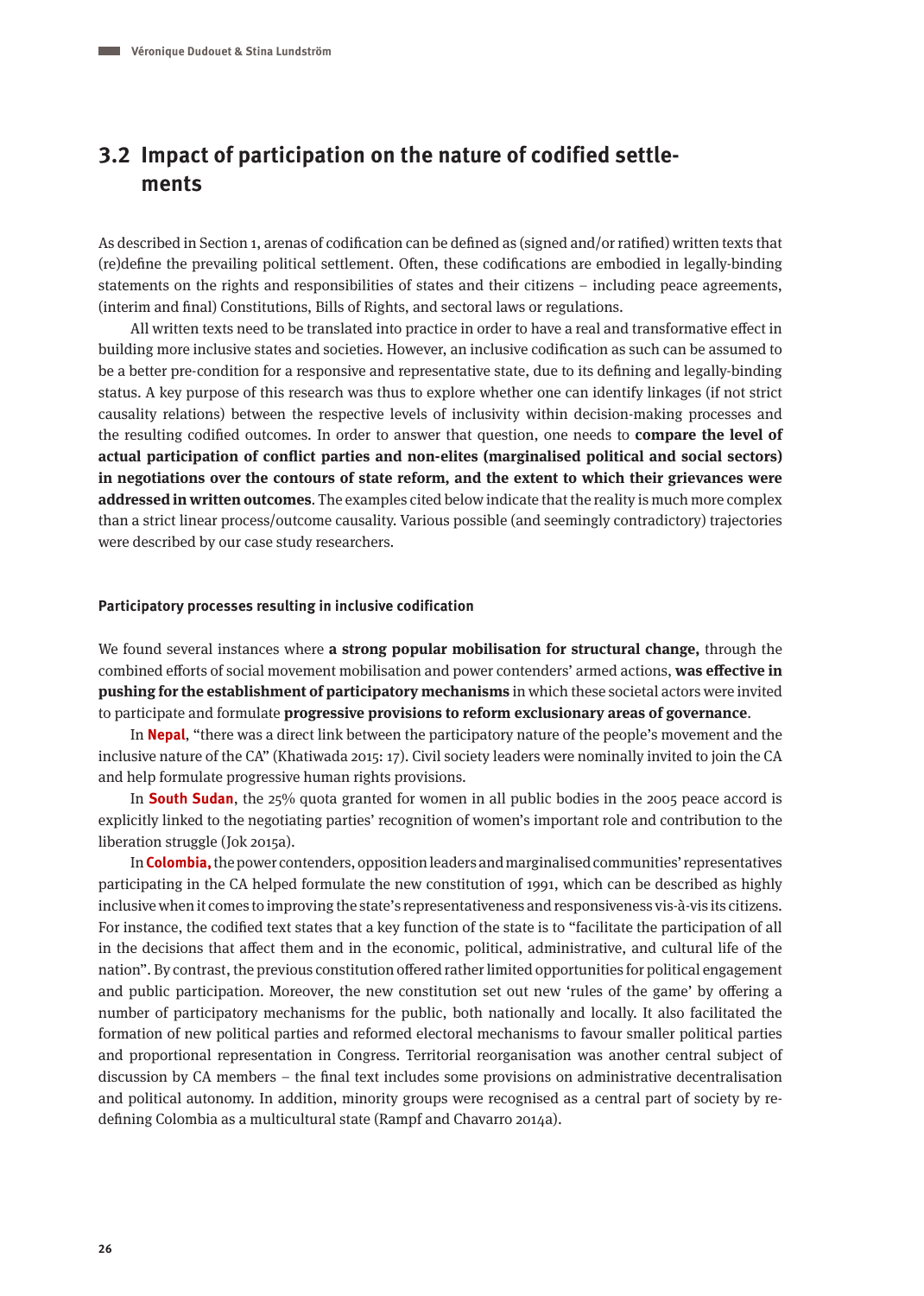#### **(Vertically) exclusionary inter-elite bargaining leading to inclusive codification**

Several case studies also confirmed the claim made by some scholars on political settlements (e.g. Di John and Putzel 2009; Asia Foundation 2010) that **under certain circumstances, process inclusivity might not be a necessary condition for outcome inclusivity.**

In **South Africa**, although the formal constitutional process (described above) was highly participatory, the contents of the 1996 constitution were mostly based on the text and principles laid out in the Interim Constitution, "understood to be the outcome of an exclusive deal" between the ruling party and the ANC, none of whom at the time had formal democratic legitimacy based on a free and fair election (Graham 2014a: 14). Nevertheless, the new constitution of 1996 was largely considered and perceived to be inclusive and responsive to the societal needs of the citizens in South Africa, due to its commitments to human rights, guaranteed representation for minority parties in decisions of legislatures, laws promoting "the amelioration of the conditions of the disadvantaged" (Principle V) and a bill of rights.

In **Aceh**, despite the limited role of Acehnese civilians (i.e. non-combatants) during the Helsinki negotiations, the resulting Memorandum of Understanding (MoU) is considered as a comprehensive political settlement addressing all major demands of the population, thanks to the principle 'nothing is agreed until everything is agreed' which guaranteed the inclusion of political, security, economic, human rights and transitional justice provisions into a single text. According to one case study report, "although the negotiation process itself was primarily inclusive in the horizontal, inter-elite sense", the MoU "created an inclusive peace accord for all Acehnese people" (Wandi and Patria 2015: 11).

#### **Inclusive negotiations but contested codification**

Among the various sequences of negotiation and codification unfolding in the six country cases, we also found some instances whereby **inclusive decision-making mechanisms led to imperfect or ambivalent written outcomes**.

Recent developments in **Nepal** demonstrate that the codified outcomes of highly inclusive negotiation arenas are not necessarily perceived as legitimate and responsive to the needs of most citizens. Seven years after the formation of the first CA and numerous delays caused by the failure of CA members to forge a consensus on the most controversial issues relative to the nature of state restructuring (i.e. type of federalism and state governance), the Constitution was finally adopted through a qualified (two third) majority vote in September 2015. Although many provisions do embody an inclusive vision of society granting more rights and resources to ethnic minorities and indigenous people, the settlement reached on state restructuring is heavily contested in some regions of Nepal. Marginalised groups such as Janajatis, women and Madheshis in the southern Terai region have mounted protests since they believe that the new constitution fails to address their interests and grievances, and will result in an uneven distribution of resources preventing some provinces from achieving long-term self-sustainability. The process by which these issues were settled is also criticised, as top leaders from the upper caste communities used the recent devastating earthquake of April 2015 as a pretext to fast-track the negotiations and agree on an exclusionary deal maintaining the dominance of the traditional political elites.17

In **Aceh**, the 2006 MoU between GAM and the central Government was a political document, not a legally-binding text. Hence, the parties were faced with the challenging task of translating the peace accord into a law codifying provincial governance by reforming the relations between Aceh and the central Government in Jakarta. In retrospect, this process has been described as involving a wide range of stakeholders with conflicting interests, leading to inconsistent interpretations between the Acehnese

**<sup>17</sup>** See for instance [http://thediplomat.com/2015/09/understanding-nepals-constitutional-crisis-a-conversation-with-prashant](http://thediplomat.com/2015/09/understanding-nepals-constitutional-crisis-a-conversation-with-prashant-jha/)iha/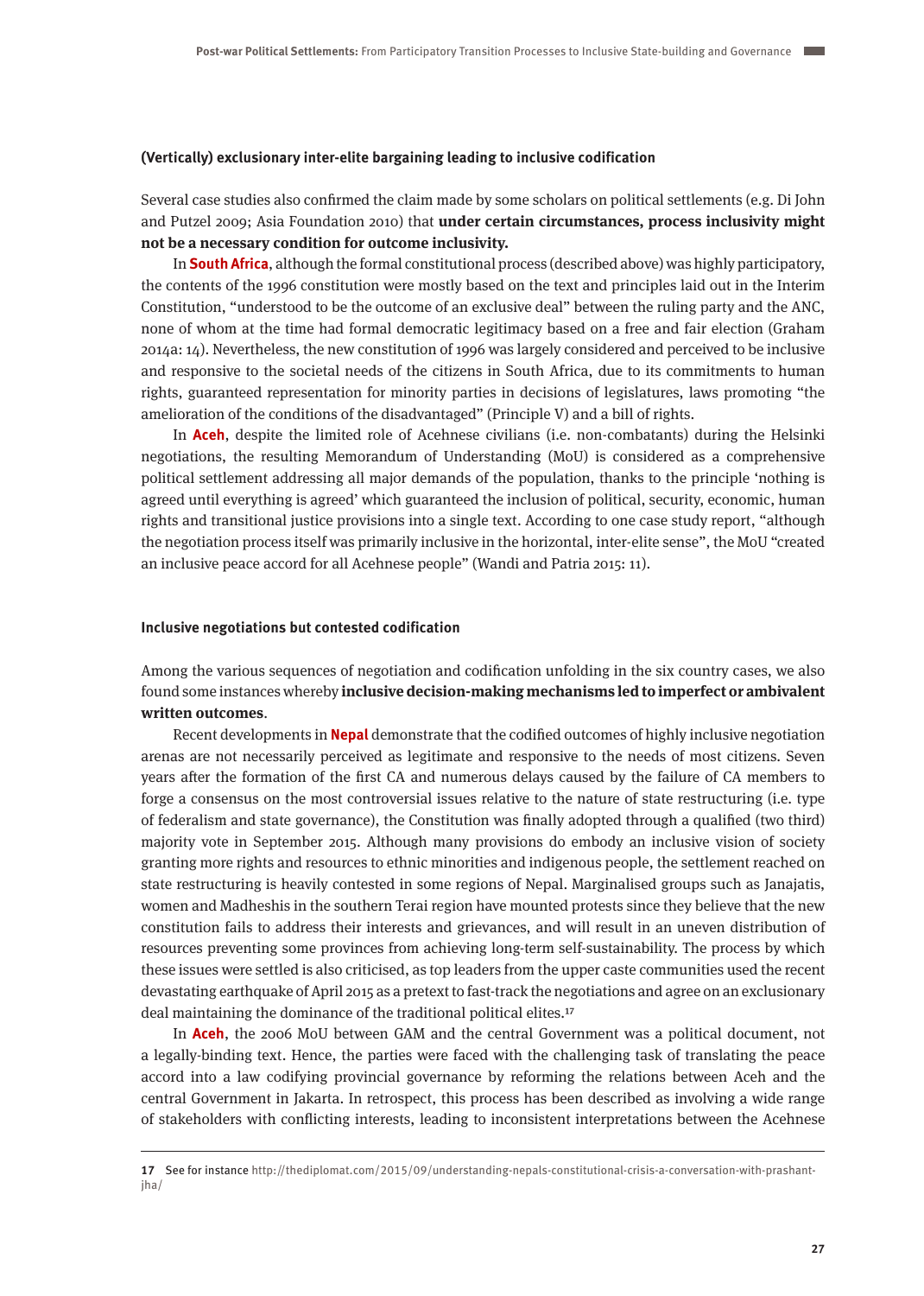public, some conservative segments of society lobbing for the introduction of Islamic provisions (e.g. Sharia law), GAM and the Indonesian Government. In other words, this broad consultative process was seen as detrimental for the clarity and consistency of the resulting text. The process was also allegedly hijacked by the Government in Jakarta which was ultimately in charge of the codification of the new law, and which reinterpreted parts of the MoU for its own benefit. As a result, several key MoU provisions relative to power devolution and transitional justice mechanisms failed to be codified in the Law on Governing Aceh (Wandi and Patria 2015).

These two examples reveal that broadly consultative processes or formally inclusive arenas cannot prevent incumbent elites from hijacking or bypassing democratic procedures to codify reforms along their own preferences and interests; this might be especially the case when decision-making mechanisms become paralysed by acute polarisation between multiple parties holding seemingly mutually-incompatible positions.

#### **Exclusionary negotiations leading to exclusive codification**

Echoing the recent Nepali developments which have just been described, other case study authors also identified instances of **decision-making processes lacking participatory components,** resulting in codified outcomes that **failed to address the demands and grievances of excluded constituencies**.

In **(South) Sudan**, the peace negotiations between the SPLA and the Khartoum Government were exclusive to those two actors only – it left out other key groups, including power contenders beyond the SPLA. As a result, the Comprehensive Peace Agreement (CPA), despite its promising name, is described as everything but comprehensive (Jok 2015a). In particular, the exclusion from the negotiations of 'other armed groups' that had fought the SPLA during the war led to the dismissal of their governance claims in the contents of the accord. Instead, these actors were only addressed through a provision that required them to join either the SPLA or the Sudan Armed Forces, without any clear mechanisms being laid out for such a process of integration, and without granting them any power to negotiate the terms of their absorption or militarily assert themselves anew. Moreover, the delicate issue of the future status of the three bordering areas of Nuba Mountains, Southern Blue Nile and Abyei was left out of the agreement, which vaguely called for 'popular consultation' on their status.

In **El Salvador**, given the lack of vertical inclusivity during the peace negotiations, the resulting agreements focused primarily on the core security and political agenda items put forward by the FMLN, at the expense of the basic needs and grievances expressed by Salvadoran society and especially marginalised communities. The contents of the accords reflect this imbalance: according to estimates, 68.6% of the accord provisions deal with demilitarisation matters, 18.6% are concerned with electoral and institutional reforms that would allow the FMLN to participate in the exercise of democracy, while only 12.7% of the measures laid down in the accords referred to economic and social issues (cited in Oswaldo López et al. 2015). As a result, the original demands of the organisations that made up the FMLN with regards to poverty, deficient work and living conditions, the lack of space for the full political participation of dissidents, and the building of a socialist society in which these injustices would be mitigated and a better distribution of wealth would be achieved, failed to be addressed by the Peace Accords (Ramos et al. 2015).

Such discrepancies in the relations between inclusivity in transition processes and written outcomes within the six country cases seem to indicate that **participatory deliberations do not, per se, offer sufficient (nor necessary) conditions for democratic and responsive power deals to come about**. One thus needs to more carefully examine what specific attributes of inclusivity – beyond the sheer number of participants in a given decision-making arena – affect the quality of the codified outcomes.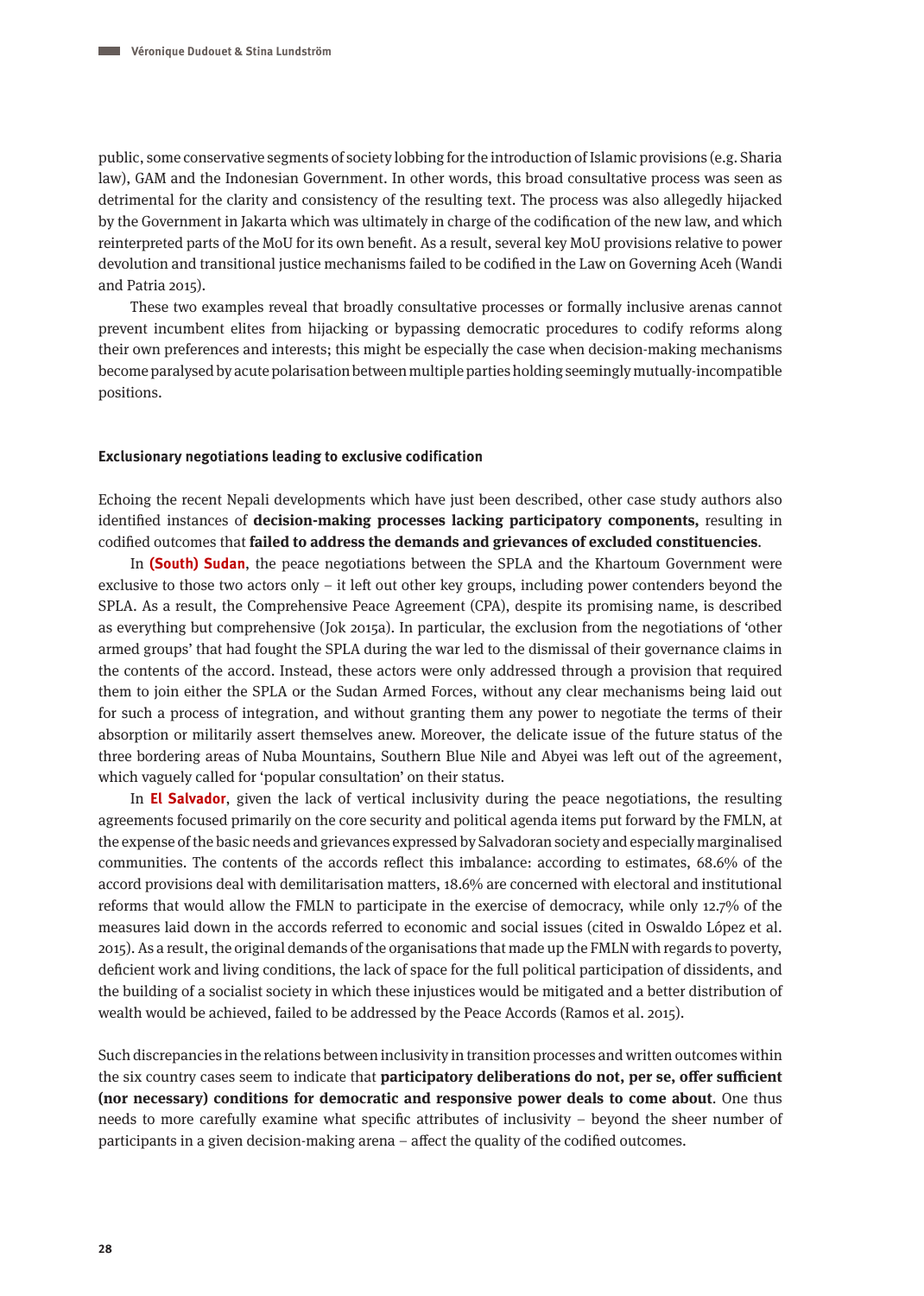## **3.3 Three attributes of inclusive decision-making**

Among the assumed benefits of inclusivity cited in Section 1.2.3, three attributes were found of high relevance in the case studies when it comes to examining the transition and path dependencies from negotiation and decision-making to the contents of the agreed outcomes: **empowerment, legitimacy and effectiveness**.

#### **3.3.1 Influence: overcoming power imbalance at the table**

A primary factor which affects the impact of non-elites' participation in deliberation arenas on the contents of the agreed outcomes is the **disconnection between participation and influence**, or mere presence in a given arena and actual decision-making power. Indeed, participation in a decision-making body (whether a negotiation table, a CA or a National Dialogue) does not necessarily translate into a meaningful opportunity to influence decision-making processes and their outcomes. In the long run however, the 'internal exclusion' of non-elites (as defined in Section 1) brings with it the risk of turning such constituencies into 'spoilers', as argued in the case of **South Sudan**: "a superficial invitation to the table without genuine inclusion of their demands will also cause them to have superficial commitment to peace" (Jok 2015a: 7).

Several case study reports identify structural, institutional, cultural or technical factors which have impeded representatives from power contenders and marginalised groups from participating on equal terms with the incumbent elites.

In **Nepal**, the commission in charge of drafting a new constitution in 1990 encouraged representatives of the indigenous groups (Janajatis) to put forward reform proposals. These came up with progressive suggestions related to ethnicity, caste, language and religion, but according to one case study researcher, 90% of these were dismissed by the commission's Chairman on the grounds that they were "communal and useless", and that they dealt with "peripheral" issues raised by people lacking basic knowledge on constitutional matters (Mabuhang 2015: 8).

#### **Various means were used by power contenders as emerging elites to compensate for their technical imbalance** at the negotiation table or other formal decision-making arenas.

In **Colombia**, a number of representatives from demobilised guerrilla groups gained access to the Constituent Assembly without having had any prior experience in institutional politics, and with a war legacy of internal and inter-group division and competition. In addition, two delegates from the smaller guerrilla groups (PRT and MAQL) were not granted the right to vote. Former CA delegates recall a number of methods used to compensate such impediments, including by attempting to coordinate and unify their positions, to work diligently and to form an 'active minority' (Patiño and Grabe 2014).

In **Aceh**, the power contending group (GAM) took advantage of international support to counterbalance their asymmetrical power relationship with the Indonesian government. For instance, they invited some international experts to advise them during the 2005 Helsinki negotiations, which helped them to bring innovative options and proposals to the negotiation table, whereas in previous talks they had assumed a more passive role. The diplomatic interventions of the European Union and various foreign embassies were also effective in pressuring the Indonesian government to remain at the negotiation table (Wandi and Patria 2015: 7).

In **Nepal**, CA delegates from marginalised groups (women, Dalits and Janajatis) organised their own caucuses comprised of members from all parties, in order to promote the interests of their respective groups within the various political parties and CA structures.

We also found, in line with existing research on the gender dimension of peace negotiations (e.g. UN WOMEN 2012; Bell 2013; Paffenholz et al. 2016), that **women did not participate in negotiations and decision-making forums in equal numbers and on equal terms**, as compared with men. Women belonging to marginalised communities or social classes were particularly under-represented.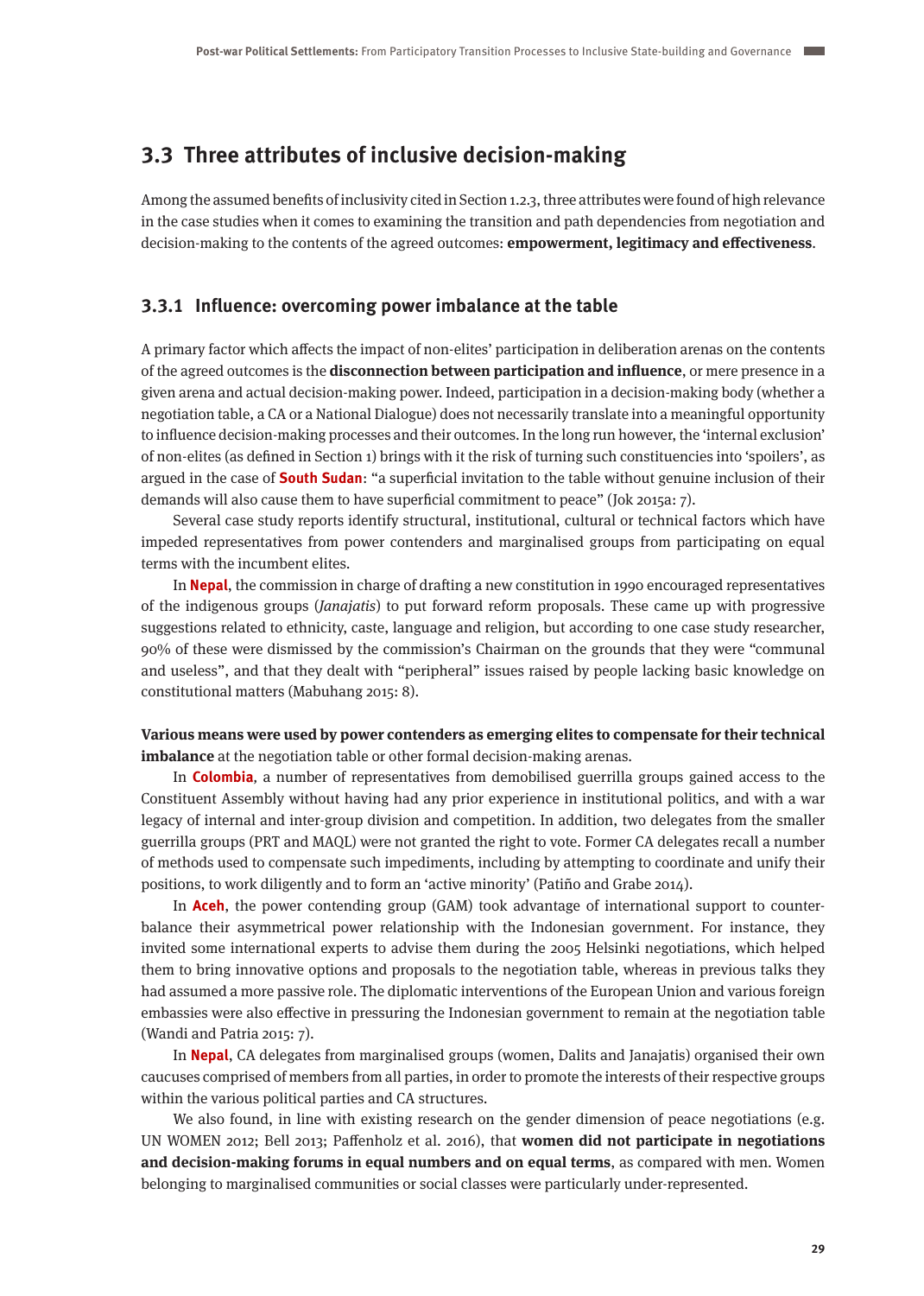In **Nepal**, the drafting committee in charge of codifying the post-war Interim Constitution was comprised of six legal experts, representing political parties and pro-democracy and human rights groups who had taken part in the 2006 popular revolution. However, there was not a single woman in that committee (Khatiwada 2015). The central bodies in charge of negotiating the modalities of Maoists' DDR and army integration, the Special Committee and Technical Committee, did not comprise any women either (Bogati 2015).

When women did participate in decision-making arenas such as Constituent Assemblies or National Dialogue Conferences, selection mechanisms tended to favour those women who were close allies to the male leadership within their political party or power contender group. Hence, female representatives often primarily represent their political constituency and only indirectly/symbolically represent women as a marginalised group in their own right.

In summary, it can be asserted that participation only translates into influence on decision-making if accompanied by effective empowerment mechanisms. Nevertheless, one should not neglect the **symbolic importance of widened participation in terms of allowing marginalised communities to voice their concerns and join the formal political arena, regardless of the achieved substantive outcomes.** As expressed by a former power contender entering the political arenas for the first time in Colombia thanks to the Constituent Assembly, "the mere opportunity to rise and defend some issues which they identified as important was recognised as a victory in itself" (Rampf and Chavarro 2014b: 13). Therefore, even if inclusive participation does not translate into substantive influence, it might nevertheless lead to other forms of empowerment, including by helping to change elites' mind-sets and attitudes towards marginalised actors (Grävingholt et al. 2013: 48).

#### **3.3.2 Representation through legitimate leadership**

While participation refers to an active act of involvement or engagement, representation means that one's issues and concerns are interpreted, put forward, and negotiated by someone else on one's behalf. Some analysts suggest that the only realistic prospect for non-elite interests to be represented in political settlement bargaining in low-development or fragile states is through "patron-client relations", which require elites to (at least partly) represent the interests of their broader constituencies in order to maintain legitimacy (Parks and Cole 2010: 23). Similar statements can be found in the peacebuilding community: as argued by the Swiss Mediation Support Project (MSP 2008: 14), "if the two people talking together are heads of states who are legitimate representatives of their respective people, such an exclusive process may be more effective and democratic than a very inclusive process with hundreds of people who have no decision-making power and no strong constituencies". These analyses were confirmed by our case studies, which found that **genuine representation of non-elites' interests and grievances by political parties or negotiation teams is more likely to lead to outcome inclusivity than the 'internal exclusion'** of appointed members of marginalised constituencies. This was especially the case when participants to Constituent Assemblies or technical committees were appointed from above (e.g. by governments), and thus tended to be accountable to those nominating them, rather than to their claimed constituencies.

In **South Sudan**, the 2011 Interim Constitution mandated the President to nominate a National Constitutional Review Commission (NCRC) after consultations with political parties and civil society, to ensure that such a body "shall be established with due regard for gender, political, social and regional diversity of South Sudan in recognition of the need for inclusiveness, transparency and equitable participation" (GoSS 2011). A Presidential decree allocated twenty-five seats to SPLM members, sixteen were divided between 14 opposition parties, and two representatives from civil society and faith-based groups were allegedly "handpicked by the President". According to critics, "all Commissioners were closely connected to the President", making it irrelevant which party they formally represented (Storaas 2015: 19).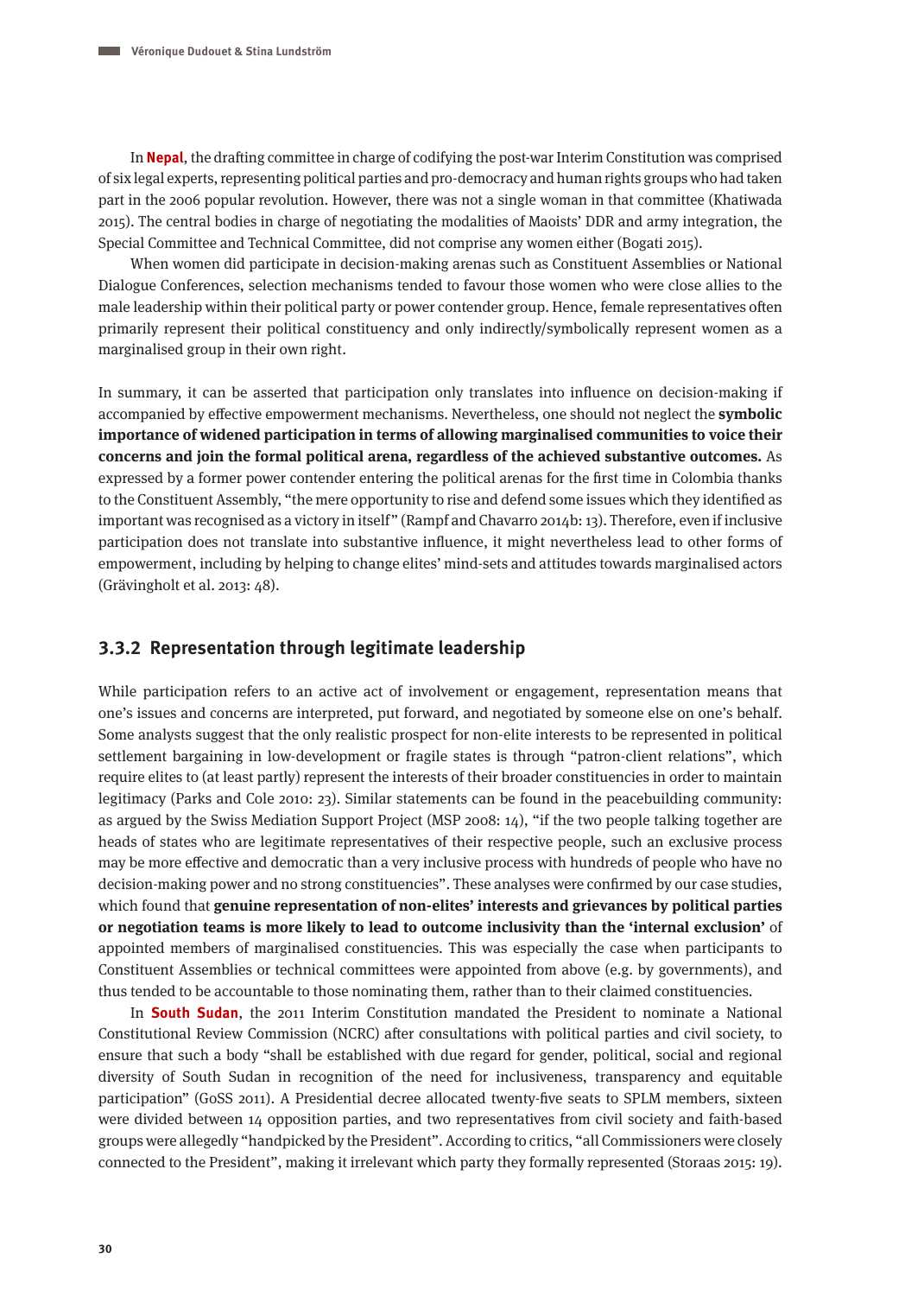One commonality among the six country cases relates to the fact that **all relevant power contenders defined themselves as liberation or revolutionary movements mandated to carry out the will of the disenfranchised majority (including their civil society allies) at the negotiation table**. To a large extent, these claims also became endorsed by their constituencies who saw them as legitimate representatives of their grievances.

During the multi-party negotiations in **South Africa**, "the assumption was that citizens and their interests were being mediated through the political parties at the table. Similarly, it was agreed that the various armies and militias were also under the political control of one party or another, and that therefore, they did not need to be at the table in their own right. … There was not a great deal of bidding from external organisations to be at the table, and the legitimacy of the negotiating parties was taken largely for granted" (Graham 2014a: 12). During the negotiations, President de Klerk even organised a referendum to demonstrate the public legitimacy of his peace policy. For its part, the ANC had the weight of numbers on the street, through its own organisation and that of its civil society partners such as the trade union coalition COSATU. Based on this legitimate representative power, the two main parties at the table – the governing National Party and the ANC – afforded themselves the right to apply the principle of 'sufficient consensus' whenever a decision could not achieve a full consensus among all negotiation delegates: the subsequent agreement of the two principal parties was sufficient to reach a decision.

In **Aceh**, both the Government in Jakarta and GAM's exiled leadership took proactive steps to galvanise public support in Indonesia and Aceh ahead of the peace process. As mentioned earlier, critics raised by some civil society organisations who questioned GAM's claim to negotiate on behalf of the Acehnese induced the movement to organise extensive consultations and to invite civil society delegates to join its negotiating team – which effectively boosted its credentials as an inclusive representative of the Acehnese people. This legitimation process is described as an important breakthrough towards confidence-building between the two parties (Wandi and Patria 2015).

However, the legitimacy of power contenders' claims to representativeness is contested by one of the case study researchers.

In **South Sudan**, both negotiating groups assumed to talk on behalf of their entire constituency. For the SLPM, this claim encompassed the South Sudanese and marginalised parts of the North in the Nuba Mountains and Southern Blue Nile, while the NCP claimed to represent the masses in the North, including those that were opposed to its rule. "This presumption of representing people that were not asked, gave each side the power to exclude other potential forces on account that their opinions and grievances were catered for and that they thus did not need to be represented at the peace talks" (Jok 2015a, 9).

In summary, our research shows that the outcomes of exclusionary elite bargains might be perceived as legitimate, as long as (incumbent or emerging) power-holders are perceived as genuine representatives of societal interests. Although it is scientifically challenging to assess the degree of societal legitimacy by those at the bargaining table, relevant formal or informal indicators of public support may be found in each context (such as referendums or media statements by civil society leaders).

#### **3.3.3 Effective inclusion: four formulas**

The literature on political settlements highlights the **potential dangers associated with an excess of inclusivity**, citing the argument that the multiplication of actors with divergent interests at the negotiating table may make a settlement harder to reach and lead to an unworkable compromise (OECD-DAC 2011: 31-2). One case study report on **South Sudan** also highlights the dilemma of effectiveness versus sustainability: on the one hand, bringing too many parties and interests to the negotiation table makes it harder to reach a consensus and might threaten the warring parties, jeopardising their political will to come to any agreement; on the other hand, the representation of actors and their grievances are prerequisite for broader popular support and legitimacy and thus to guarantee the sustainability of any signed agreement (Jok 2015a).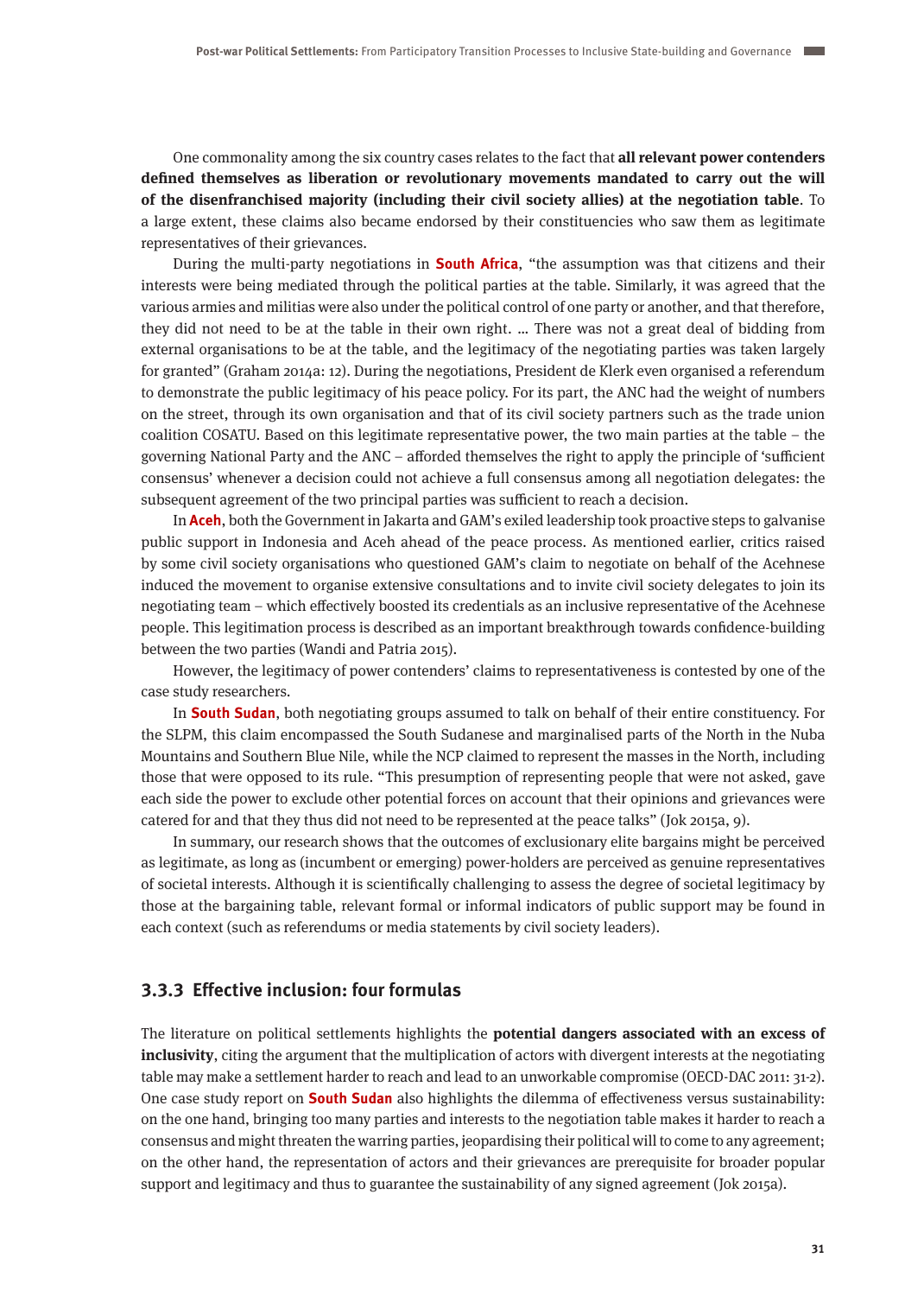This final sub-section presents **different models of 'inclusive enough' deliberation processes**  which might be put in place in order to reach a **genuine participatory process without impeding the efficiency of decision-making mechanisms**, while sustaining the interest of elites to ensure that they will abide by their commitments to comprehensive reforms.

#### **Incremental inclusivity**

This first model starts from the principle that the search for 'comprehensive peace accords' (as labelled in Nepal and South Sudan) is unwise and unrealistic, if not a contradiction in terms. Given the fact that negotiation tables are not prone to inclusive participation (as assessed earlier), they should not be mandated with codifying solutions to substantive and structural conflict causes. Instead, **political settlements might be conceived as two-step processes, starting with ceasefire deals negotiated between the main opposing parties, and with a restricted agenda** focusing on immediate priorities and confidencebuilding measures (such as stopping violence and setting general parameters for a transformative agenda), **followed by participatory arenas to deliberate on the details of structural reforms** and peacebuilding mechanisms (i.e. in the political, security, socio-economic, human rights and transitional justice sectors).

To some degree, the principle of incremental inclusivity is inherent within most peace processes, which typically start behind closed doors before involving broader segments of the state, opposition and civil society. Closer to the approach advocated here, the peace accords negotiated with several guerrilla groups in **Colombia** in 1991 (i.e. the EPL, PRT and MAQL) were largely limited to the modalities for disarming, demobilising and reintegrating their combatants. However, these accords also granted them the right to participate in the Constituent Assembly (CA) in which the political settlement over the new 'rules of the game' would be negotiated and codified (Rampf and Chavarro 2014a).18

This model, finally, is very much in line with the proposed scenario advocated by one case study author (Jok 2015b) to resolve the ongoing armed conflict in **South Sudan**. Writing while the IGAD-led mediation process was still ongoing (September 2015), he argued for a sequential peace process that could start with an inter-elite deal focusing on stopping the killings and sharing power between the two main opponents (seen as a 'means to greater ends'), to be followed by a comprehensive settlement that would address all major issues that caused a war, inclusive of all relevant stakeholders. Such a follow-up mechanism (that could take the form of a National Dialogue or Constituent Assembly) could be guaranteed by a strong political and financial commitment from the parties and mediating bodies.<sup>19</sup>

#### **Thematic multi-arena inclusivity**

This second model follows a similar principle by **matching participation with the thematic focus at stake,** but **through simultaneous rather than sequential arenas of decision-making**. Indeed, it consists of setting up parallel negotiation tables, each of which would have a thematic focus and be comprised of the most concerned actors, including relevant social sectors, as a guarantee of vertical inclusivity.

During the 1989 negotiations between the Government and the M19 guerrilla in **Colombia**, bargaining on security matters (such as DDR and combatant protection schemes) took place exclusively between state (government and army) and power contender representatives. However, parallel talks on political

**<sup>18</sup>** A Presidential Decree issued in August 1990 attributed a seat in the CA to every armed group that was in an advanced stage of negotiations with the Government.

**<sup>19</sup>** Although this incremental model mainly applies to peace negotiations followed by more inclusive dialogue or decision-making arenas, other approaches may be more suitable in different types of bargaining processes. For instance, constitutional expert Elster (2012) suggests that the ideal constitutional writing process should be hourglass-shaped – involving a wide upstream debate before the election of delegates, a closed and secret debate among the delegates, and a wide downstream debate between the drafting of a proposal and its submission to referendum.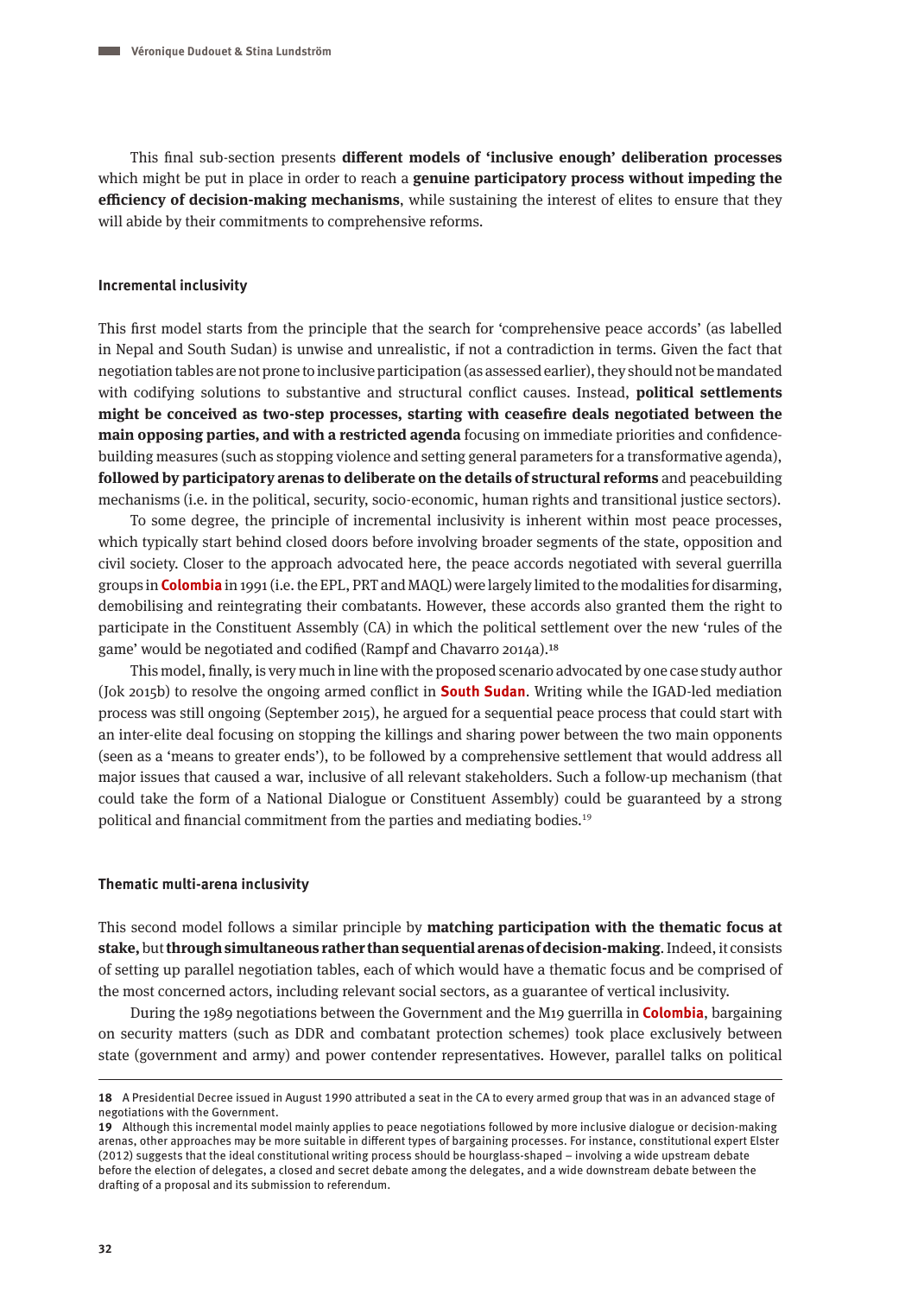and social reform were set up by the M19 in the form of 'analysis and consensus-building tables', which involved various political parties as well as approximately 1,000 citizens from all social sectors. These talks were codified in a "Political Pact for Peace and Democracy", later anchored into the final peace accord. Smaller tables were also set up to deal with issues of particular concern to specific constituencies, attended by the most relevant experts – such as Congress members and lawyers for talks on the regularisation of combatants' legal status; peace advisors for talks on the rehabilitation of conflict zones, etc. (Patiño and Grabe 2014).

Similarly, many additional thematic tables might be conceived of, such as forums on transitional justice and reconciliation attended by war victims, forums on agrarian reform with the participation of peasant associations, etc.

In **El Salvador**, reforms related to the question of land ownership and socio-economic structural adjustments, which had not been dealt with in the peace negotiations, were taken up in the wake of the peace accords by the Forum for Economic and Social Consultation (FES), involving a wide range of representatives from the labour unions and peasant organisations, the Government, and the country's most important business associations. It was allocated tasks related to land (re)distribution and transfer, the creation of effective mechanisms to protect consumers and the promotion of workers' access to the property of privatised companies. Despite some major achievements in limited areas such as reforms of the labour code, it lacked sufficient political support to reach significant agreements, due to its timing – the momentum of the peace accords had been lost, all the more since these represented the cornerstone of the political settlement and were not followed by a more comprehensive codification process such as a new constitution (as in Nepal, SA and Colombia), or an overarching legal framework (as in Aceh).

#### **Parallel consultation forums with built-in binding mechanisms**

One of the most common methods of broadening participation beyond the primary contenders during peace processes and political transitions consists of setting up **parallel channels for influencing decisionmaking processes from the outside, such as consultation forums, public surveys or citizens' petitions**. A recent research project (Paffenholz 2015) examined various modes of inclusion in political transitions beyond direct representation at the negotiation table, including the role of consultations (both official and unofficial) and commissions. The study points to the importance of combining multiple **transfer strategies** (e.g. through handing over of reports to negotiators or mediators, or direct exchange with them), so that the outcomes of consultation channels can be more effectively fed into official negotiations or dialogue formats. Such forums were set up in several of our country cases, often with support from foreign NGOs or international agencies (such as the UNDP), however they all **lacked binding feedback loops and monitoring mechanisms** to ensure that issues and concerns raised by the participants would be effectively transferred to the negotiation table and integrated in their codified outcomes.

During the peace negotiations for **El Salvador**, which took place outside of the country, the opposition parties and civil society entities set up parallel tables in the country (such as a 'permanent committee on national debate' made up of 83 civil society entities) which formulated specific proposals to the peace negotiation table, both through public advocacy and by holding bilateral consultation meetings with the negotiating parties.

During the 2005 peace talks in **Aceh**, various civil society organisations demanded the right to be consulted on the substance of the negotiations. As a result, in the latter stage of the talks, various meetings were organised between GAM representatives and civil society organisations (CSOs) in Sweden and Kuala Lumpur (Malaysia), thanks to the support of the Swedish Olof Palme Center. These took place during the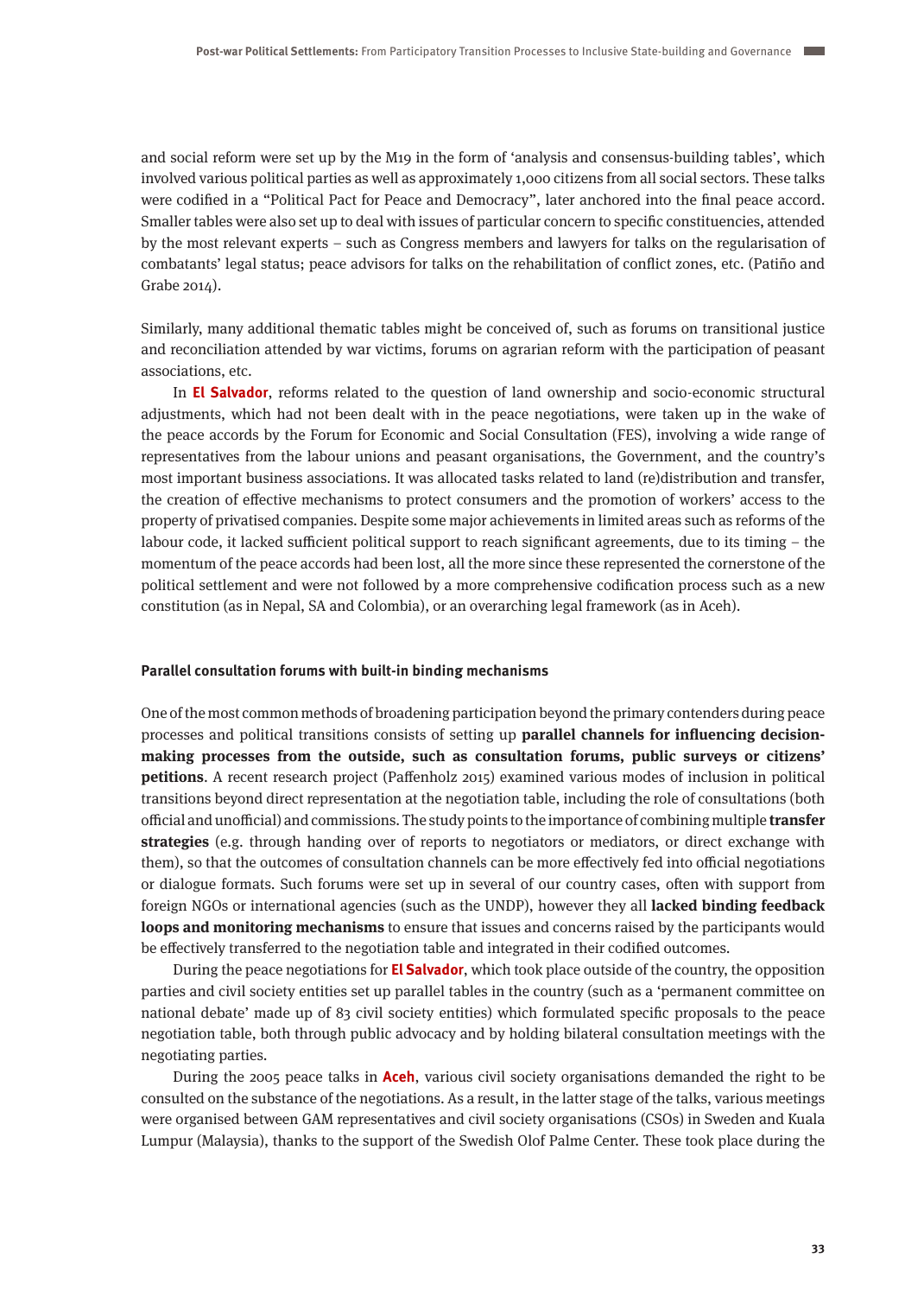breaks between successive negotiation rounds, and resulted in the integration of substantive civil society proposals into GAM's negotiation programme.

In **Colombia**, in the ongoing Havana peace negotiations between the Government and the FARC guerrilla, the parties have opted for a sequential thematic process negotiated by a limited number of stakeholders, with some forms of parallel consultations – including delegations of civil society (i.e. women, victims and ethnic minorities) in Havana, and thematic public forums which took place at the national and local level, and with members of the diaspora (Patiño and Grabe 2014). However, as the talks have been taking place in a confidential setting, it is difficult to consider the extent to which the recommendations fed through such channels have made their way into the thematic accords reached so far.

#### **Informal deadlock-breaking mechanisms within inclusive formal arenas**

While the previous formula was concerned with designing inclusive avenues for influencing nonparticipatory arenas, this final one is geared towards eliciting **effective decision-making within inclusive deliberation bodies** such as Constituent Assemblies or National Dialogue conferences. The rationale is to enhance trust-building within polarised negotiation settings by supporting informal dialogue platforms as deadlock-breaking mechanisms. However, the empirical examples which we found in the case studies are quite ambivalent when it comes to the impact of such mechanisms on enhancing the inclusivity of the decision-making process and its codified outcome.

In **Nepal,** CA members agreed on the formation of a "High Level Task Force" comprised of high level political leaders and headed by the Prime Minister in order to resolve over 100 highly contentious issues that had not been settled, despite two years into the CA. This structure allegedly helped to reach a consensus on several key matters related to the judiciary and electoral systems. Moreover, many foreign donors and international agencies have organised or supported thematic meetings and workshops between key delegates from the main parties to the 2008-12 CA, in order to try and resolve the deadlock on key controversial issues, such as federalism. However, observers have also argued that precisely such informal forums have reinforced the secretive and exclusionary nature of bargaining in Nepali politics by establishing various channels which bypass the CA structures, thereby distracting legislators from reaching consensus within the formal setting of the CA committees and plenary sessions. Instead, the formal proceedings were 'hijacked' by informal spaces behind closed doors, dominated by elites' realpolitik and the old rules of the game, which blocked progress in the official arenas (Grävingholt et al. 2013).

One of the background papers commissioned for this research (Planta et al. 2015) also described the ambivalent impact of deadlock-breaking mechanisms in national dialogue settings. While the national dialogue conference convened during the democratic transition in Yemen (2013-4) went to great lengths to be as inclusive as possible, notably by including small parties and important social groups such as women and youth, the final decision-making process was progressively removed from the large conference and delegated to a consensus committee: "a small group of delegates handpicked by President Hadi" (Gaston 2014: 6).

The four formulas which have just been presented, and this section as a whole, indicate that **there is no single path to inclusive peace accords or constitutional frameworks**. Different arenas (i.e. negotiations vs. 'national' decision-making settings), with different degrees of horizontal and vertical participation, may play useful roles at different stages of a political transition and to different ends (e.g. ending war or reforming state institutions). We also found that **no one single type of decision-making arena can be defined as either inclusive or exclusive by default**. Although Constituent Assemblies and National Dialogues tend to be more inclusive (especially at the vertical level of societal participation) than bilateral bargaining formats, **even highly participatory arenas might retain exclusive practices or regulations** with regards to certain issues and/or groups. **Inclusivity is also a highly relative concept which can only**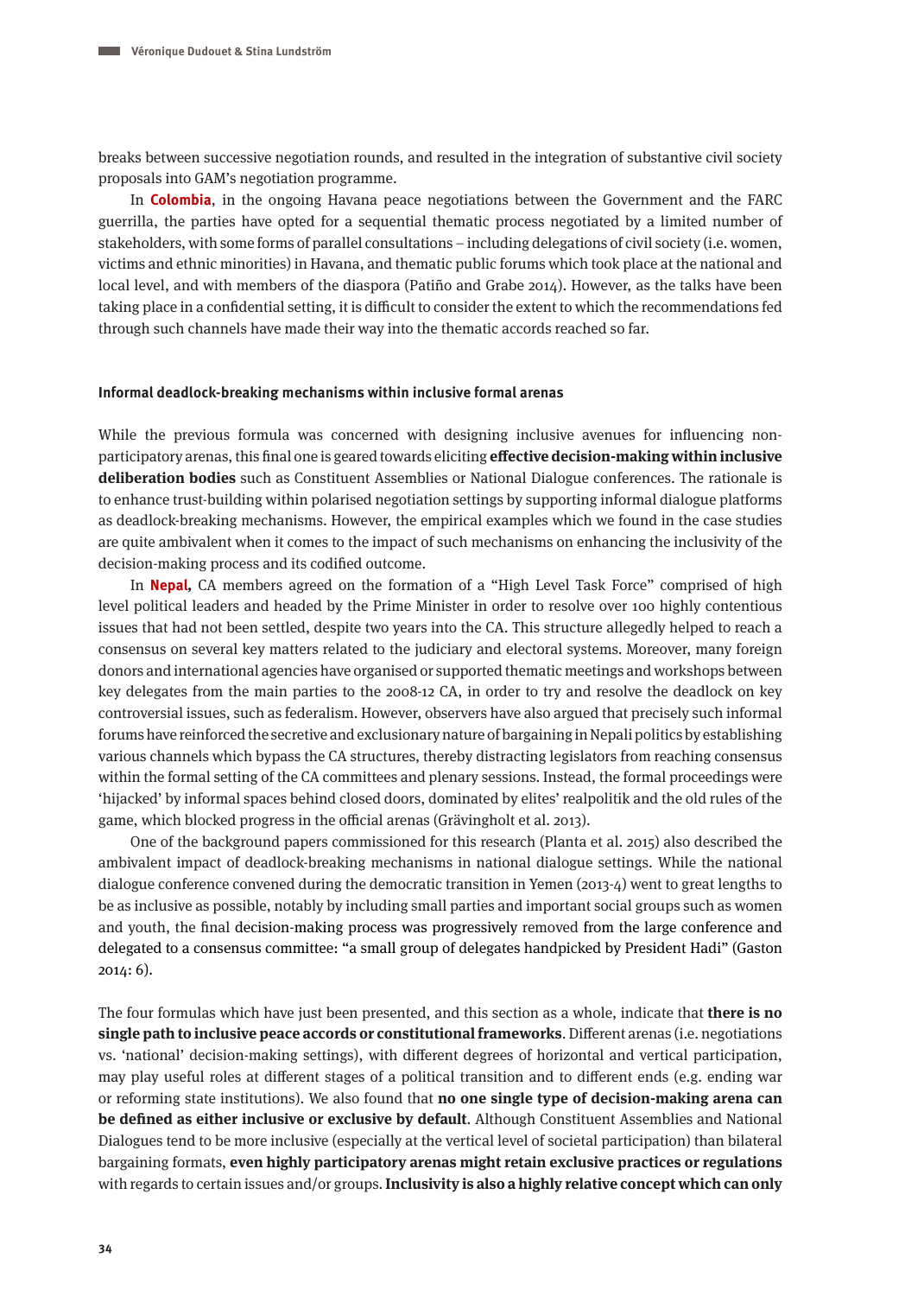**be assessed comparatively**: a given political settlement cannot be described as inclusive per se, only as more or less inclusive compared with settlements which were previously in place. Furthermore, as argued above, **inclusivity cannot be grasped in isolation from mechanisms translating (horizontal and vertical) participation into power and influence, and/or guarantees for legitimate representation** (of societal groups and their demands). With regards to the tension between inclusivity and effectiveness, we did not find any occurrences of processes being overly inclusive or participatory. Instead, evidence points to instances of 'wrong timing of a specific type of inclusivity in a particular context'. As demonstrated, a number of **creative options can be envisaged to effectively channel the preferences of actors who are not formally included in decision-making into the resulting codified outcome**. We now turn to assessing the materialisation stage of political settlements, by examining if, and under what conditions, inclusive negotiations and/or codified settlements translate into representative and responsive policy practices.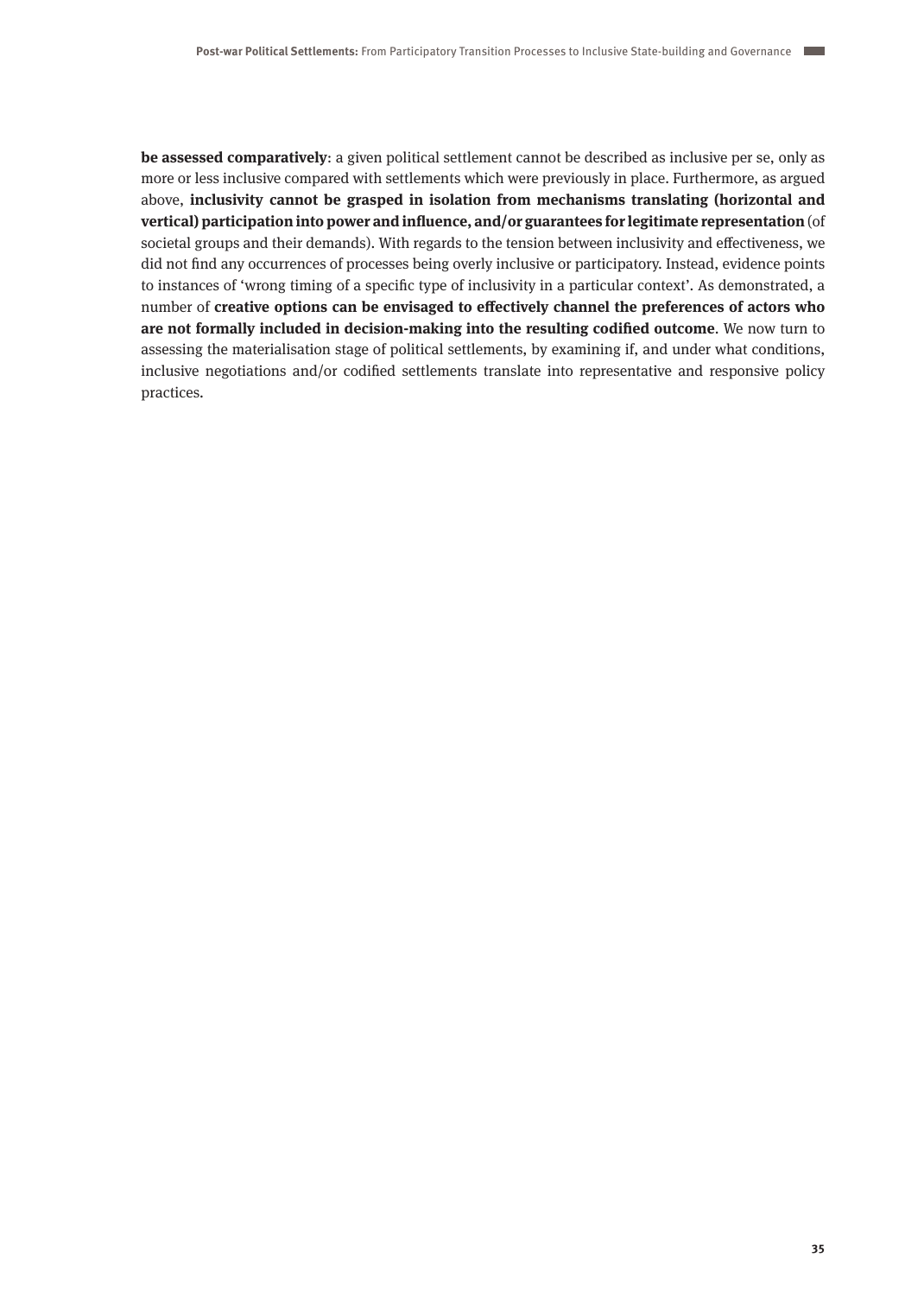# 4 From Political Inclusion to Inclusive Politics? Materialisation of Post-War Political Settlements

In Section 1, we defined the materialisation of political settlements as the stage of implementation of codified legal frameworks and agreements. In other words, it refers to the creation and/or reform of state institutions (e.g. government, legislature, security/justice sector, and political parties), the transformation of informal governance norms (e.g. political culture, 'rules of the game'), and more generally the long-term and gradual evolution of policy practices and state-society relations.

The six country cases represent two generations of post-war political settlements (i.e. early 1990s and mid-2000s), and have thus reached different stages of peace consolidation and state-building or state reform. As in the previous section, it proves a challenge to conduct any meaningful cross-country comparison of the levels and pace of materialisation of these new political settlements, due to the distinct features of the pre-war settlements, the heterogeneous inclusivity claims made by power contenders and marginalised actors, and the specific agendas put forward, negotiated and codified by incumbent and new elites in each setting. These in turn have impacted on the implementation of reforms (or the lack thereof), and on the degrees of inclusivity across institutions and governance sectors.

Despite these major differences, there are nevertheless some major recurring trends and patterns which arise from the six countries under scrutiny. On the one hand, most case study authors highlight **positive transformations towards greater political (and security sector) inclusion** of previous marginalised groups within state institutions and **progress towards formal democracy.** On the other hand, they also point to the **states' relative failures to fulfil their promises with regards to** delivering **socio-economic equality**, addressing conflict victims' claims to inclusive **transitional justice mechanisms,** or **tackling underlying exclusionary cultural and political norms** that influence the 'rules of the game'. The graph below represents, in a very schematic manner, the various sectors of peace/state-building and their respective degrees of effective materialisation.



Figure 3: Outcome Inclusivity - Incomplete Materialisation of Political Settlements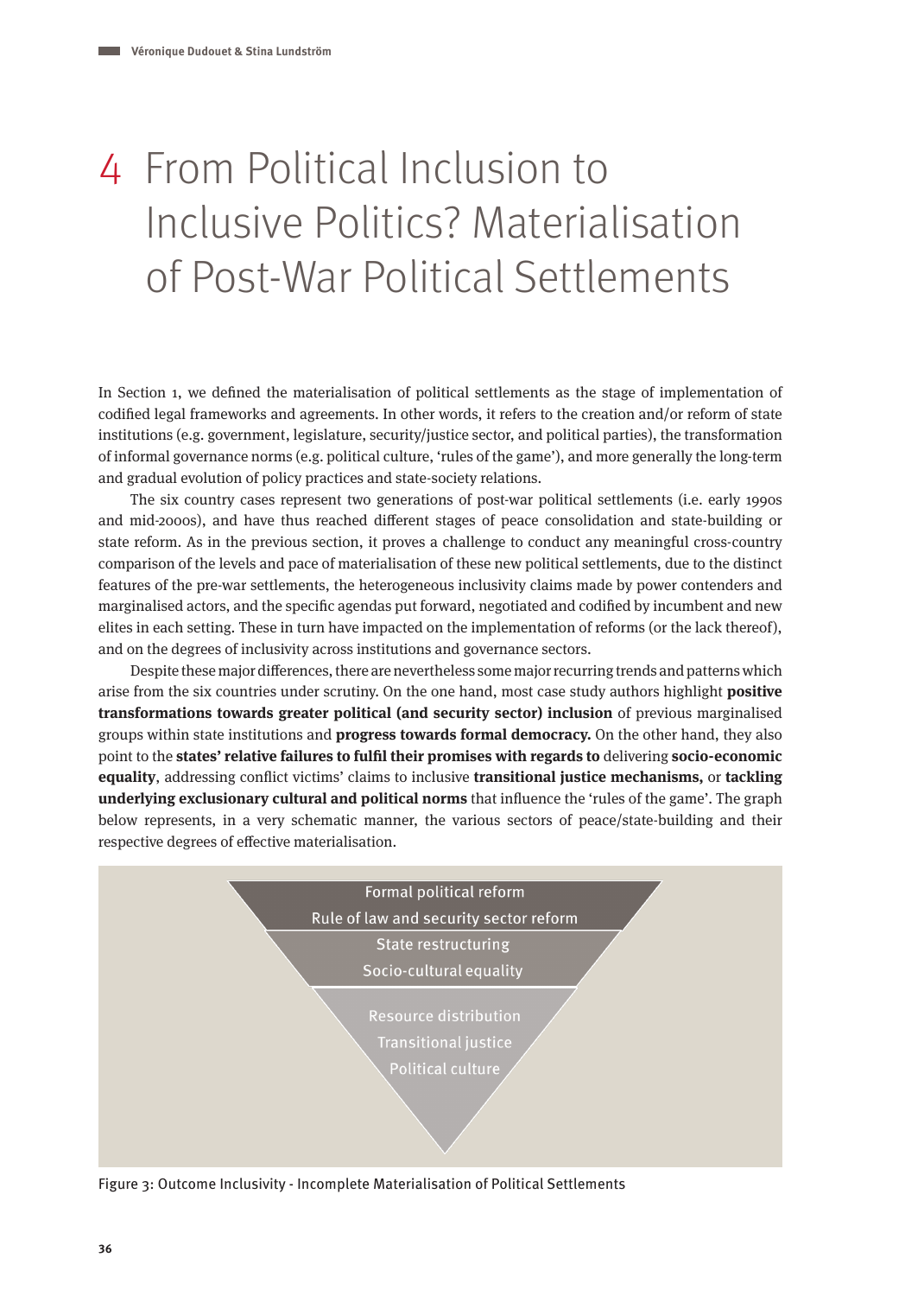This section examines the pace and extent of materialisation of codified settlements across various sectors of state reform and state-society relations (4.1.), before exploring influencing factors which affect the capacity and willingness of incumbent and emerging post-war elites to implement representative and responsive state policies, as well as various procedural mechanisms conditioning their ability to do so (4.2.).

# **4.1 Overall assessment of inclusivity in materialisation arenas**

Outcome inclusivity in materialisation arenas might be assessed along two dimensions, namely, the representativeness of state institutions vis-á-vis their citizens (e.g. whether their composition and leadership reflect the structure of society), and the responsiveness of policy-makers with regards to the distribution of rights and entitlements across groups and classes in society. This first sub-section examines the extent to which the materialisation of state reform in the case studies at stake provided both power contenders and marginalised social sectors with access to governance, and addressed their various needs and interests.

## **4.1.1 Horizontal inclusion: former state challengers as emerging elites – or the new hegemon?**

Horizontal and vertical inclusivity were introduced earlier as analytical tools to assess the participatory nature of negotiation and decision-making arenas, but they can also be used to analyse the degree of representativeness of post-war state institutions. In all six country cases, extensive political reforms have been implemented towards greater levels of political pluralism and state legitimacy. Competitive democratic elections have taken place, granting power contenders the legal opportunity to take part in national, local or provincial governance, and thus to put into practice their inclusionary wartime agendas. Although these processes have not followed the same sequencing and have not led to similar outcomes across the cases studies, we could nevertheless identify recurring patterns and mechanisms that facilitated such horizontal inclusion.

## **Actual inclusion of power contenders in reformed state institutions**

**In all six contexts, power contenders entered the sphere of legal politics** by transforming into a unified party (ANC in South Africa, SPLM in South Sudan, Partai Aceh in Aceh, FMLN in El Salvador),<sup>20</sup> or by joining forces with other opposition groups to form a common party: the Democratic Alliance-M19 (AD-M19) in Colombia was primarily comprised of members from former guerrilla groups including the M-19 and EPL, and the UCPN-M was formed in 2009 in Nepal when the Maoists unified with the Communist Party of Nepal (Unity Centre-Masal). Such shifts to peaceful political participation were overall assessed as highly effective, even though the new entities met **various degrees of political success and longevity**.

## **Electoral results in first post-war multi-party elections:**

- $\equiv$  In **Colombia**, the AD-M19 gained 26.7% of the votes (second position) in the 1991 Constituent Assembly elections.
- $\equiv$  In **South Africa**, the ANC gained 63% of the votes (first position) in the 1994 general elections.
- $\equiv$  In **El Salvador**, the FMLN gained 21.4% of the votes (second position) in the 1994 legislative elections.
- In **Nepal**, the Maoists gained 30% of the votes (first position) in the 2008 Constituent Assembly elections.

**20** As described in the next sub-section, all these parties were affected by several internal splits since their formation.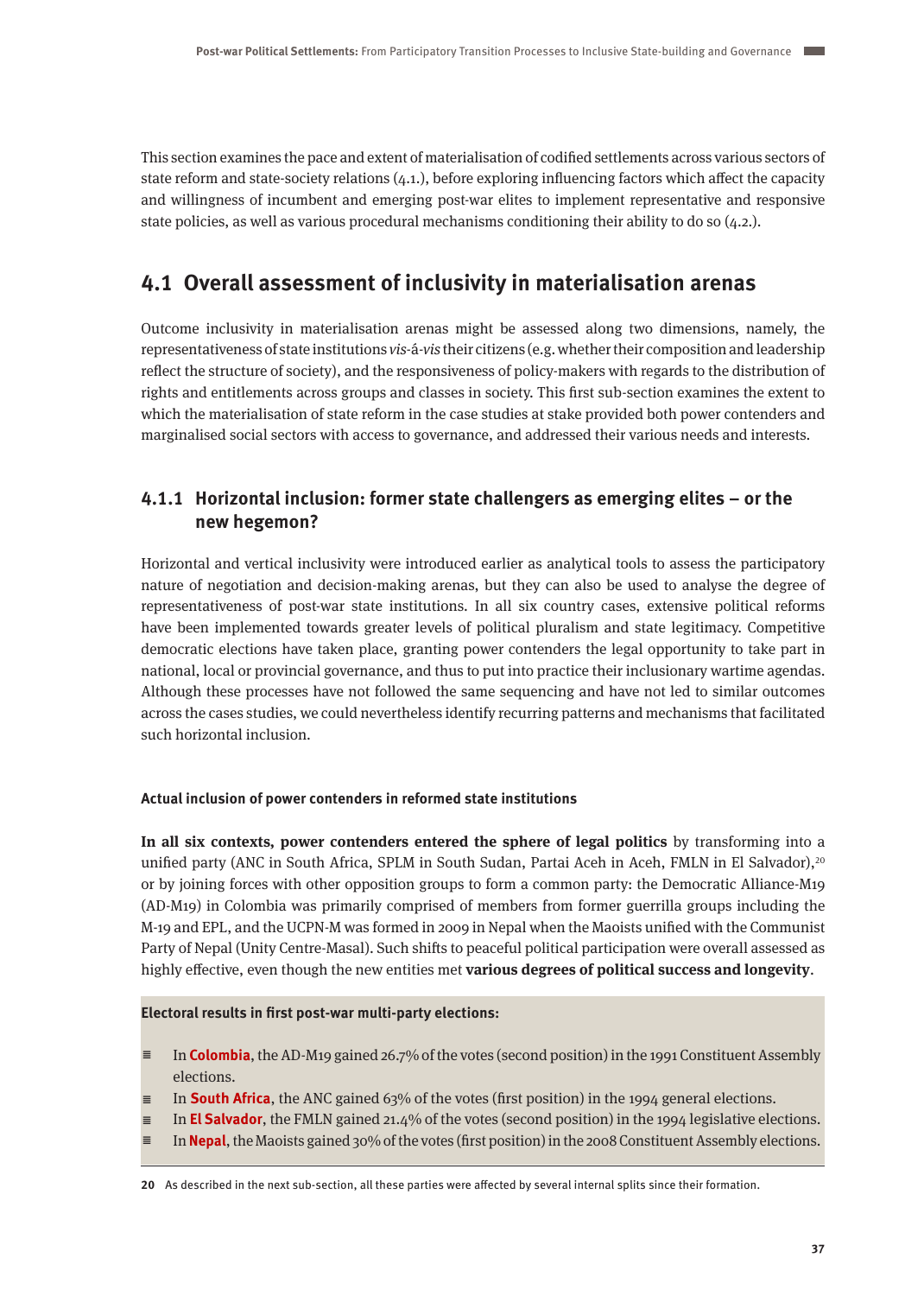- A In **Aceh**, Partai Aceh gained 47% (first position) in the 2009 provincial parliamentary elections.
- $\equiv$  In **South Sudan**, the SPLM gained 93% (first position) in the 2010 general elections.

## **Latest elections and current position:**

- A In **Colombia**, the AD-M19 no longer exists, however, some individual ex-combatants are still in politics at the national, provincial or municipal level.
- A In **South Africa**, the ANC won the general election in 2014 with 62% of the votes (first position) and leads a majoritarian government. $21$
- A In **El Salvador**, the FMLN won the presidential elections in 2014 (50.5%) and is the main opposition party in parliament.
- A In **Nepal**, the Maoists gained 16% (third position) in the second Constituent Assembly elections in 2013 and became the primary major opposition party to the ruling coalition. The party Chairman Prachanda is currently heading a power-sharing government.
- A In **Aceh**, Partai Aceh won the provincial parliamentary elections in 2014 (36%), as well as the Governorate elections in 2012.
- A In **South Sudan**, there have been no elections since 2010, due to the civil war that erupted in 2013.

In some cases, the new elites not only consolidated their hold onto political power through electoral competition but also **took control of all sectors of the state including the security apparatus as well as the economic/business sector**.

In post-independence **South Sudan**, there is no real distinction between the SPLM ruling party and the state institutions, and no separation of powers (i.e. independent judiciary). The former rebel army, SPLA, became the state statutory army. According to one case study report, this newly-gained monopoly of power and resources gave way to claims of "corruption and nepotism in the distribution of government jobs, contracts and development programmes" (Jok 2015b: 10).

In **Aceh**, GAM combatants reinvented themselves as politicians, administrators, businessmen and contractors (Ansori 2012), and some party organs which were initially set up as transitional mechanisms to facilitate combatants' reintegration have become powerful organisations controlling all sectors of socioeconomic and political life in Aceh. In particular, the Aceh Transitional Council (KPA) has developed into a highly powerful organisation taking on various roles in a range of areas including bidding for construction contracts, collecting (some say extorting) funds for Partai Aceh, gathering votes at election time, and providing security as a shadow police force (Barron et al. 2013: 32). Informally, an unlikely alliance has also developed between secular GAM top leaders and conservative clerics, with the former promising to strengthen the role of Islam in everyday life in order to enhance GAM's grassroots constituency (IPAC 2015).

## **Institutional guarantees for participation in political and security governance**

Many factors may account for the effective inclusion of power contenders in national and local institutions (Dudouet et al. 2016). In particular, the codification of political settlements acted as a major enabler of political and security sector participation for the former armed opposition in all six country cases. For instance, several peace accords included specific provisions enabling the armed opposition to compete in upcoming elections, or to take part in interim institutions. Such measures included, for instance, the **removal of legal impediments** such as bans or political imprisonment (**Colombia, El Salvador, South Africa, Aceh**), or the introduction of **clauses explicitly allowing the creation of new political parties** emerging from former power contenders (e.g. in **El Salvador, Colombia, Aceh** and **Nepal**). Political participation was

**<sup>21</sup>** However, the local elections of August 2016 have delivered a sharp setback to the ruling party, which has lost power in many major cities across South Africa.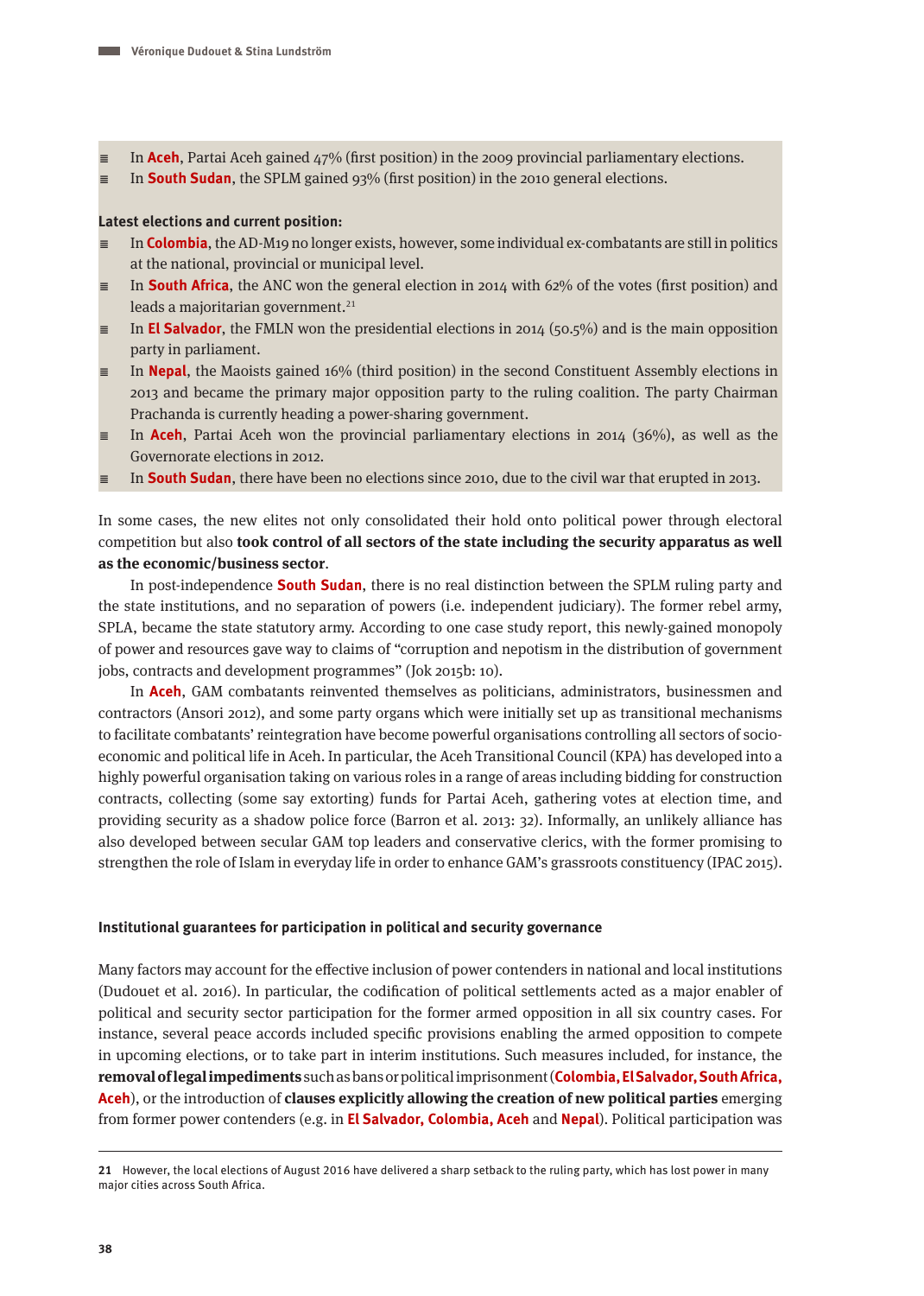also facilitated through **'affirmative action' measures** that institutionalised the role of former armed groups within state structures prior to competitive electoral processes, by granting them guaranteed seats in governments, parliaments, constituent assemblies, territorial administrations, diplomatic corps or public enterprises. Such measures were seen as necessary to compensate for the imbalance between those surrendering their arms and dissolving their armed organisations, and the existing political parties, in terms of their access to legal political apparatus for campaigning.

In **Colombia**, guerrilla groups who signed peace accords with the government during the early 1990s, were granted financial support, media coverage and office spaces for upcoming electoral campaigns to allow them to promote their political project (Rampf and Chavarro 2014b). They also benefited from the creation of 'special electorate constituencies' during the 1994 local elections, which allocated guaranteed seats for demobilised insurgents within municipal councils in war-affected areas (Rampf 2015).

The successful political conversion of power contending groups was also conditioned by the implementation of broader reforms to support a **transformative agenda for addressing the root causes of conflict and strengthening participatory multi-party democracy**. These included constitutional or electoral reforms that strengthened the role of opposition and/or minority parties, or the devolution of power and competencies to local institutions.

In Indonesia, the Law on Governing **Aceh** (LoGA) codified the principle of self-governance by allowing the Acehnese to field independent candidates in local elections and to form Aceh-based political parties, and by transferring various competencies (including political governance, economy, resource management and human rights) to the provincial level, thus enabling GAM to take control of provincial governance.

In **El Salvador**, the peace accord spelt out procedural reform provisions introducing public funding for all parties in proportion to their electoral success and changing the composition of the Supreme Electoral Tribunal. Such measures were aimed to abolish the system of patronage that favoured incumbent elites.

The most dramatic regime change took place in **Nepal**, where the monarchy was abolished in favour of a Republic, thus paving the way for a democratic multi-party system.

Horizontal inclusion was also facilitated by **transformations of the security sector**, leading to the integration of former combatants into the statutory security apparatus, as seen in **El Salvador, South Africa, South Sudan** and **Nepal**. However, this process was met with various challenges.<sup>22</sup>

In **South Sudan**, not only did the liberation army, SPLA, become the new statutory army, but it also absorbed various former militia groups according to the 'big tent' approach favoured by the new government, which consisted in luring all potential 'spoilers' into the national defence by offering them high ranks and big benefits. Although this approach was commended by many citizens and peace advisors who wanted the chapter of military rivalries to close once and for all, "it contributed to the creation of a monstrous and unwieldy army, too undisciplined to maintain a coherent chain of command, and unwilling and incapable of reform. It also produced an army that not only lacked professionalism but also a shared institutional cultural ethos that all of its members could subscribe to. The result was that, in the name of buying peace through absorptions, the country's military became the source of the very insecurity it was intended to keep at bay" (Jok 2015b: 6-7).

In **Nepal**, one case study report details the various impediments which have prevented the great majority of Maoist combatants to join the national army: despite their initial enthusiasm for security sector integration, 80% of PLA members eventually opted for voluntary retirement packages. This discrepancy was largely caused by fears among demobilised combatants that they would be discriminated against within the army, or that they would be forced to integrate as low-ranking soldiers, far below their rank within the PLA, on the basis of their insufficient level of formal education (Bogati 2015).

**<sup>22</sup>** These security sector integration processes are described more at length in the publications resulting from our previous research (Dudouet et al. 2012a, 2012b)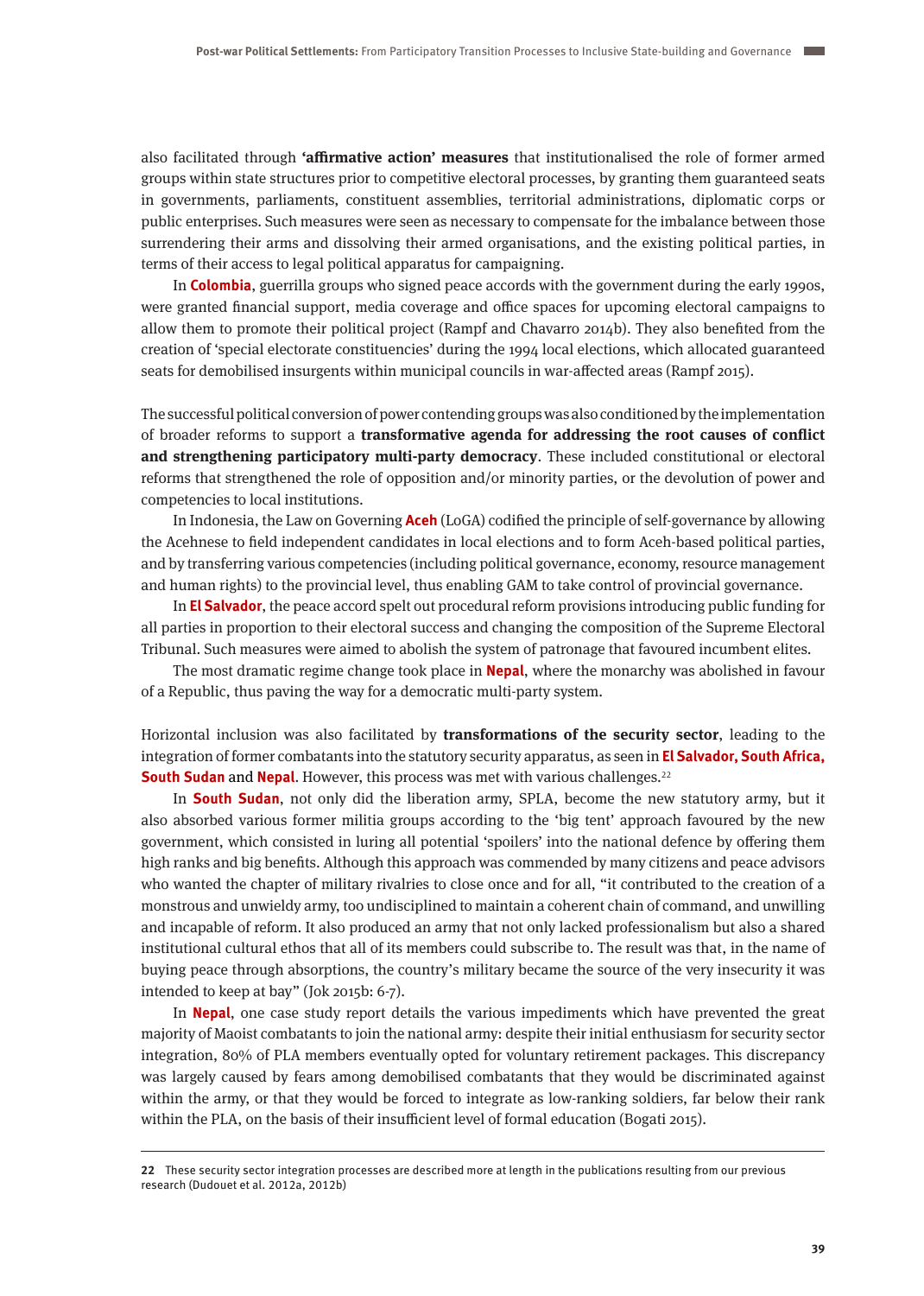## **4.1.2 Intra-party democratisation within the new elite**

Internal inclusivity was defined earlier as the level of representativeness within single institutions and actors – this also applies to the ability of former power contenders-turned political parties to reflect the political, social, gender, ethnic and regional makeup of their society in their own decision-making and membership structures.

As addressed in the literature on 'bullets to ballots' (e.g. De Zeeuw 2008), the organisational democratisation of new post-war parties emerging from armed power contenders implies a capability to move from vertical command structures (designed for military struggle) to a more horizontal and participatory internal decision-making. This assessment was confirmed by our case studies. One report written by two former guerrilla leaders notes that "guerrillas are not organisations of equals" (Patiño and Grabe 2014), and stresses the importance of developing internal inclusivity as early as possible during the political (re)conversion process. Four dimensions of intra-party democratisation were found relevant across the cases under scrutiny.

#### **Adopting a culture of openness and democratic debate**

Reforming militant practices of secrecy in decision-making is a key challenge faced during the transition from underground to legal politics.

In **South Africa**, the ANC affirmed its tradition of internal debate and discussion despite years of militarisation of the movement. While in government, it sought to reaffirm this aspect of its organisational culture in reforming the workings of the national parliament, by opening up all its plenaries and committee meetings to members of the public and media, as a way of stressing accountability and transparency. It also introduced a People's Forum during its 1994 electoral campaign by inviting public questioning on its electoral platform, in order to bridge the social distance between politicians and citizens (Jordan 2004).

## **Maintaining a cohesive movement**

Various **internal power shifts** were noted in several case studies, for instance between former exiled leadership and field commanders (**Aceh**), between military and political leaders (**El Salvador, Colombia**), between different factions of the party (e.g. over the four successive elections in **South Africa**), or between pragmatists adapting their agendas to the realities of policy-making, and ideologues or radicals remaining focused on safeguarding the revolutionary values (**Nepal**). Such rivalries have resulted in a relative loss of cohesion of the political project.

In **El Salvador**, the leaders of the new party, FMLN, decided to maintain the five distinct guerrilla blocks that made up the wartime organisation but the equilibrium of power that had prevailed during the conflict could not be maintained. Various splits occurred over ideological positions, especially between the renovator and orthodox wings, leading to an increasing control of the movement by the latter – exercised through expulsions and sanctions against dissidents from the predominant line (Ramos et al. 2015).

The transformation of decentralised guerrilla groups into national parties operating in the capital may also lead to a hierarchical disconnect and a domination of the institutionalised leadership over the historical social base of the movement.

In **Colombia**, following the demobilisation of the small and locally-based PRT guerrilla group, most of its members joined the AD-M19 political project. However, the success of the PRT's reconversion to conventional politics was seriously undermined by a disconnect between the top leadership in Bogota and former rank-and-files trying to develop local political projects, which became hijacked by national agendas, candidates and priorities (Rampf 2015).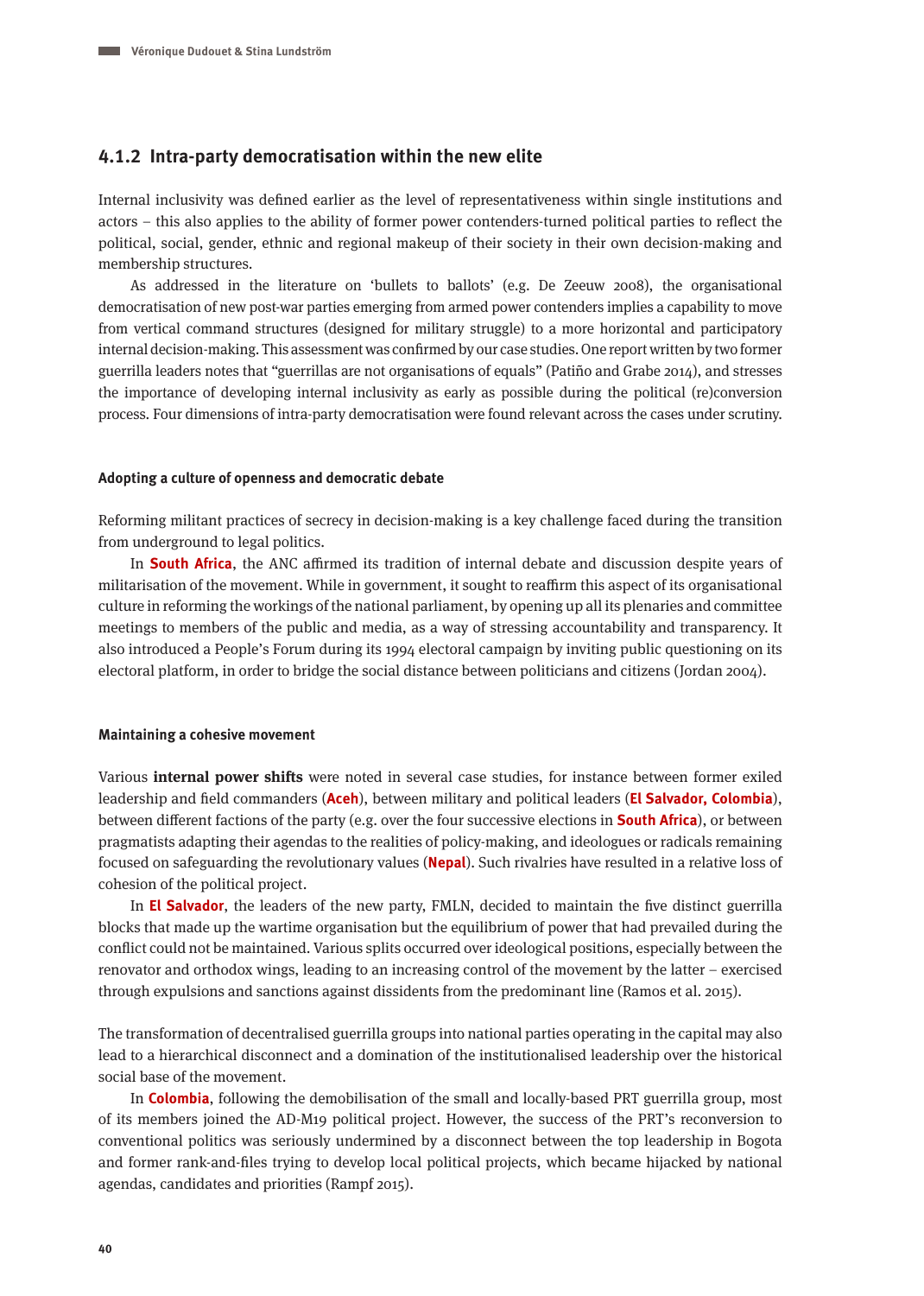Finally, a recurrent feature in political settlements born out of separatist conflicts is the appearance of internal divides within the new elite, not so much over political or ideological lines but predominantly over the control of state power and sharing of peace and independence dividends.

In **Aceh**, GAM was affected by an internal rift which appeared immediately after the peace accord, opposing senior elites of the movement (led by leaders who largely operated from the diaspora during the latter years of the conflict) and its youth group, who contested the appointment of Hasbi Abdullah Malik Mahmud, the new head of GAM, as being undemocratic, and who claimed to better understand the contemporary realities of the country. These two groups (also dubbed the 'ideological' and 'pragmatic' wings) nominated distinct candidates for the provincial and district elections in 2006-7. According to one case study author, such polarisation occurred because the political transitional period was too short for GAM to consolidate and foster communication across different generations and to generate a common perception of Aceh's future (Daud 2015). Formal unity was regained for the 2009 and 2012 legislative and governorate elections.

#### **Promoting internal gender and ethnic parity**

The **promotion of gender equality** played a prominent role in the definition of inclusivity promoted by several power contenders examined here – all the more as women have played important roles within these movements during the conflict, accounting for up to 30% of members. Several measures were introduced to practice this claim within the new political entities' internal structures – and met various degrees of success.

In **El Salvador**, while women accounted for 30% of the combatants and 60% of the mass organisations or political fronts allies with the FMLN, the movement featured a gendered division of labour discriminating female members and downgrading women's demands to a 'bourgeois' agenda. As a result, women's contributions were widely ignored during the peace negotiations, and they failed to benefit from land transfer programmes. Some progress was made in recent years, as the FMLN now has a 35% women's quota for nominated candidates, and an increasing number of women in its party membership and leadership structures (Ramos et al. 2015).

In **Nepal,** the Maoists had a 20% share of female candidates for the 2008 Constituent Assembly, many of whom came from disempowered communities and first time political protagonists. However, in their first Cabinet, they nominated only upper caste 'elite' women. An interviewed female former Maoist combatant from the oppressed Dalit caste exemplified this by explaining that she was promised by her party to be nominated as a Constituent Assembly candidate, but that her name was removed from the list eventually – allegedly because of her low caste status and lack of connections to the key party leadership (Mabuhang 2015).

In multi-ethnic and culturally diverse societies, power-holders need to demonstrate their inclusive policies by mirroring the makeup of the nation within their own organisational structures. As will be seen in Section 5, the most prominent case of post-war violent relapse in **South Sudan** was caused by **claims of internal exclusion within the new elites' decision-making circles – especially along ethnic or regional lines**, while other cases present a mixed record.

In **Nepal**, the Madheshi ethnic minority left the Maoist movement during the early stages of peace implementation, and went on to form their own parties, as they felt excluded from internal decisionmaking within the CPN-M (Mabuhang 2015).

By contrast, in **South Africa,** the ANC started as an organisation of African people, before seeking allies with like-minded bodies among Whites, Coloured and Indians in order to reposition itself as a nonracial movement for all democrats, counting amongst its leadership and ranks South Africans of all races (Jordan 2004).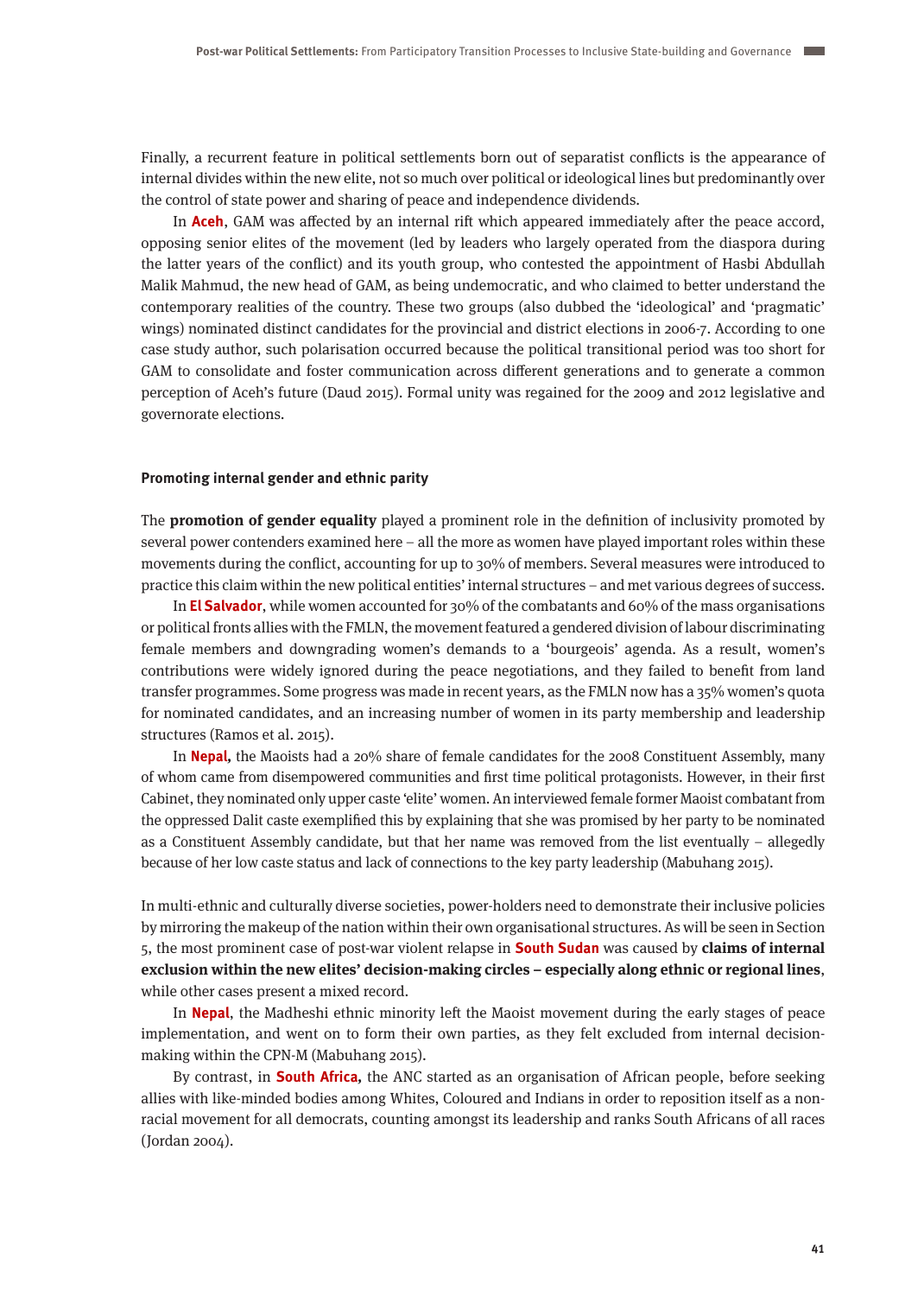#### **Regeneration of leadership and membership**

Managing a public administration or a political party calls for a very different set of skills than running an army or a social movement. Moreover, to be effective and credible in their democratic aspirations, power contenders need to be able to attract new members and leaders beyond their original wartime political or social constituencies.

In **Colombia**, demobilised members of the M19 invited smaller guerrillas as well as all progressive sectors of society – including within the traditional elites –, to join in forming a new party ahead of the Constituent Assembly elections. With hindsight, former combatants claim that the new party, AD-M19, became too inclusive, lacking clear internal structures and a solid ideological platform. Many opportunists entered the party to seek a political career. Securing electoral results became prioritised over playing the role of a real critical opposition. In addition, the decision to dissolve internal blocks within the party led to breaking the link to the respective constituting movements' former constituencies (Rampf and Chavarro 2014b, Garcia Duran et al. 2008).

In contrast to the Colombian example, most cases at stake confirm the trend for liberation movements to resist the rejuvenation of their cadres and **the over-reliance on war-time leadership and credentials**, even many years after their political reconversion (Clapham 2012).

In **El Salvador**, over two decades after the peace accord, the leaders of the Front are still mostly composed of war-time commanders or mid-level militants. The 2009-13 President running on an FMLN ticket, had joined the partly shortly before the election and formed a multi-party coalition government. However, one case study report describes this seemingly inclusive strategy as an electoral tactic for the FMLN to reach power (Ramos et al. 2015). Overall, the party leadership's legitimacy still comes largely from participation in the war (Allison and Martin Alvarez 2012). In fact, the current President, elected in 2013, was one of the main leaders of the FMLN during the conflict and a signatory of the peace accord, and the same applies to most other leaders and deputies.

In **South Africa**, the lack of rejuvenation within the ranks of the ANC has led to episodes of internal resistance by the new generation of party members. The latest split within the ruling party came from within the ANC youth league, leading to the emergence of a new political formation, the Economic Freedom Fighters (Graham 2014b).

In **Aceh**, observers have noted a recent attempt by the Partai Aceh to strengthen the political base of the party by relying less on ex-combatants for political office (due to their alleged poor performance) and more on younger, better educated cadres (IPAC 2015). However, in most cases, the same war-time leaders are still in power internally and there is no clear process aimed at generational renewal.

## **4.1.3 Vertical inclusion: do reformed institutions better mirror the composition of society?**

We now turn to the impact of the political inclusion of former armed opposition groups in terms of bringing about a more representative state. In particular, the principle of vertical inclusion prompts us to interrogate whether marginalised communities became better represented within public institutions, for instance, through the introduction of representational guarantees such as quotas and power devolution mechanisms, allowing indigenous or minority groups to manage their own affairs, or instruments of direct democracy (such as referendums). The case studies offer an ambivalent assessment of new elites' openness to vertical inclusivity. For instance, several reports mention the proactive introduction of inclusive representation mechanisms by power contenders turned policy-makers, however, their implementation has largely lagged behind.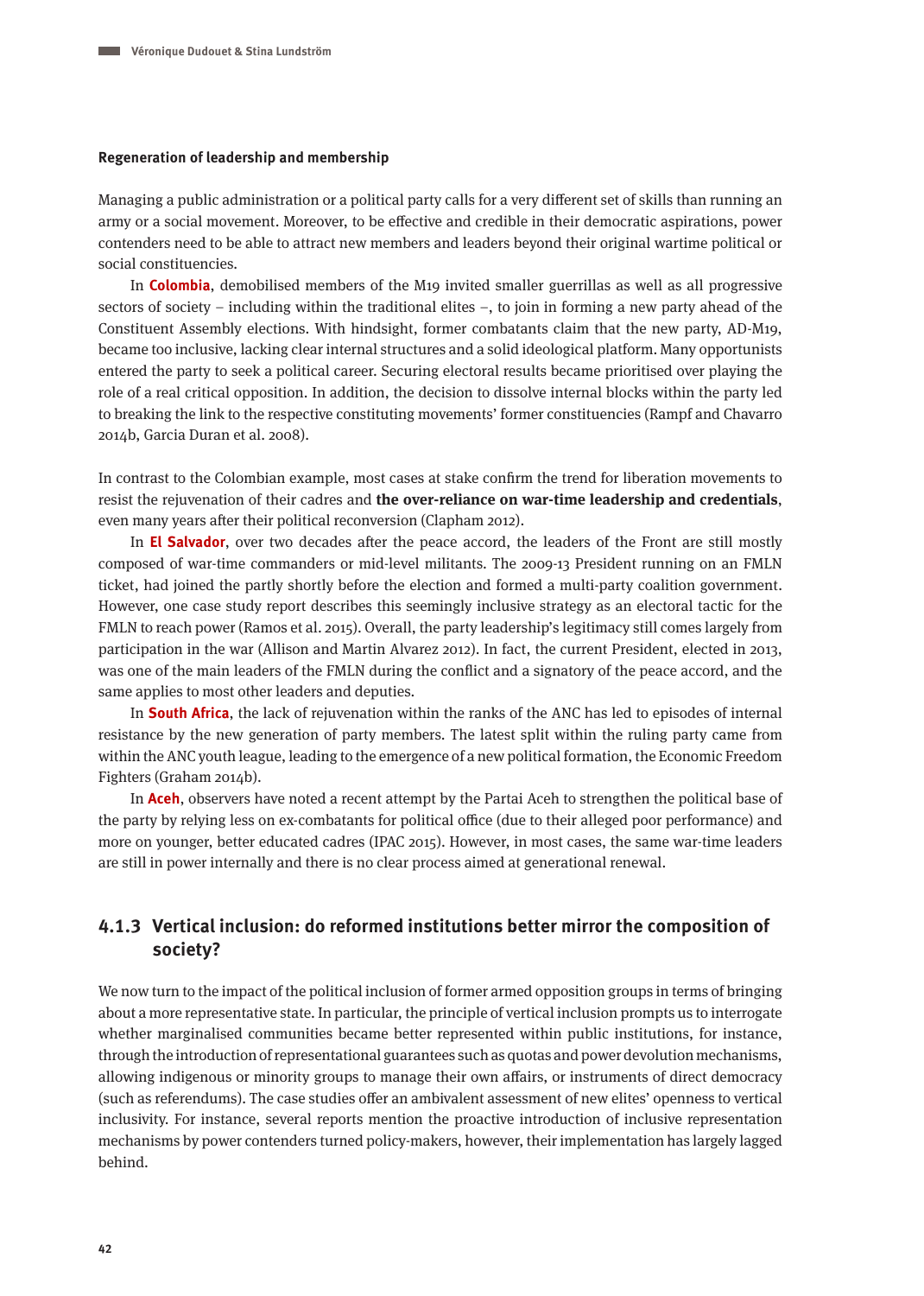#### **Representation quotas for women and minorities**

The benefits of affirmative action for group representation, such as gender quotas, have been ambivalently assessed by experts. On the one hand, they enable increased participation in government institutions, elicit changes in the institutional culture, and facilitate the emergence of women and gender issues in national debates. On the other hand, they often turn into mere tokenism and numeral representation lacking substantial impact and may amplify the power of party patronage (Edward 2014). The case studies reflect and confirm the dual impact of quotas.

In **Nepal**, several progressive measures were taken by the Maoists when they took control of the government after the 2008 Constituent Assembly election. Not only did a new law ensure 33% of legislative seats for women, but inclusive ethnic and gender quotas were also enforced in the public administration and security sector. However, when it comes to the actual implementation of positive discrimination measures, they do not appear to have benefitted marginalised communities over the long run. On the contrary, they seem to have ironically benefited the dominant Hill Hindu High caste groups – whose representation in the public administration increased from 72% to 79% from 2006 to 2012. The security forces fare only slightly better, with the proportion of dominant groups in the national army decreasing from 55% to 51% in the period 2009-2012 (Mabuhang 2015).

In **South Sudan,** the 25% quota for women across all state institutions introduced in the CPA is inconsistently applied, including within the SPLM's own ranks (Mayai 2013). Moreover, this threshold tends to encourage token representation by women with strong links (as relatives and wives) to the male leadership. Female members of the Cabinet and Parliament were also appointed on the ground of their active participation in the armed struggle, at the expense of other criteria linked to qualification or meritocracy (Edward 2014).

## **Self-governance … or replication of ethnic discrimination?**

Several multi-ethnic states have implemented **power decentralisation measures** to enable local institutions to better represent their constituencies. In **South Africa,** power devolution measures were put in place at the local level. The Constitution grants the right to self-determination for "any community sharing a common cultural and language heritage" if there is "substantial proven support" for that right (Constitution of the Republic of South Africa 1993).

In cases of self-determination struggles, however, the tendency is for the new power-holders representing the formerly marginalised communities to prioritise their own (i.e. ethnic) constituencies when filling positions in the administration and security apparatus, at the expense of other minority groups.23 In **Aceh,** the new administration that emerged from the liberation movement (GAM) failed to address the sustained marginalisation of non-Acehnese minorities, representing 20% of the population in Aceh, who demanded the establishment of administrative sub-units (Ansori 2012; Barron et al. 2013). In addition, the expansion of Sharia Law introduced in the wake of the institutional reform negotiated by GAM is highly discriminatory for non-Muslims (Hariyadi 2014).

## **Public accountability**

Similar discrepancies were noted with regards to the materialisation of codified mechanisms for direct democracy and public oversight. On the one hand, state structures, political parties and electoral systems underwent major reforms and succeeded in eliminating political exclusion and the restriction of civil rights.

**<sup>23</sup>** The case of South Sudan will be explored in Section 5.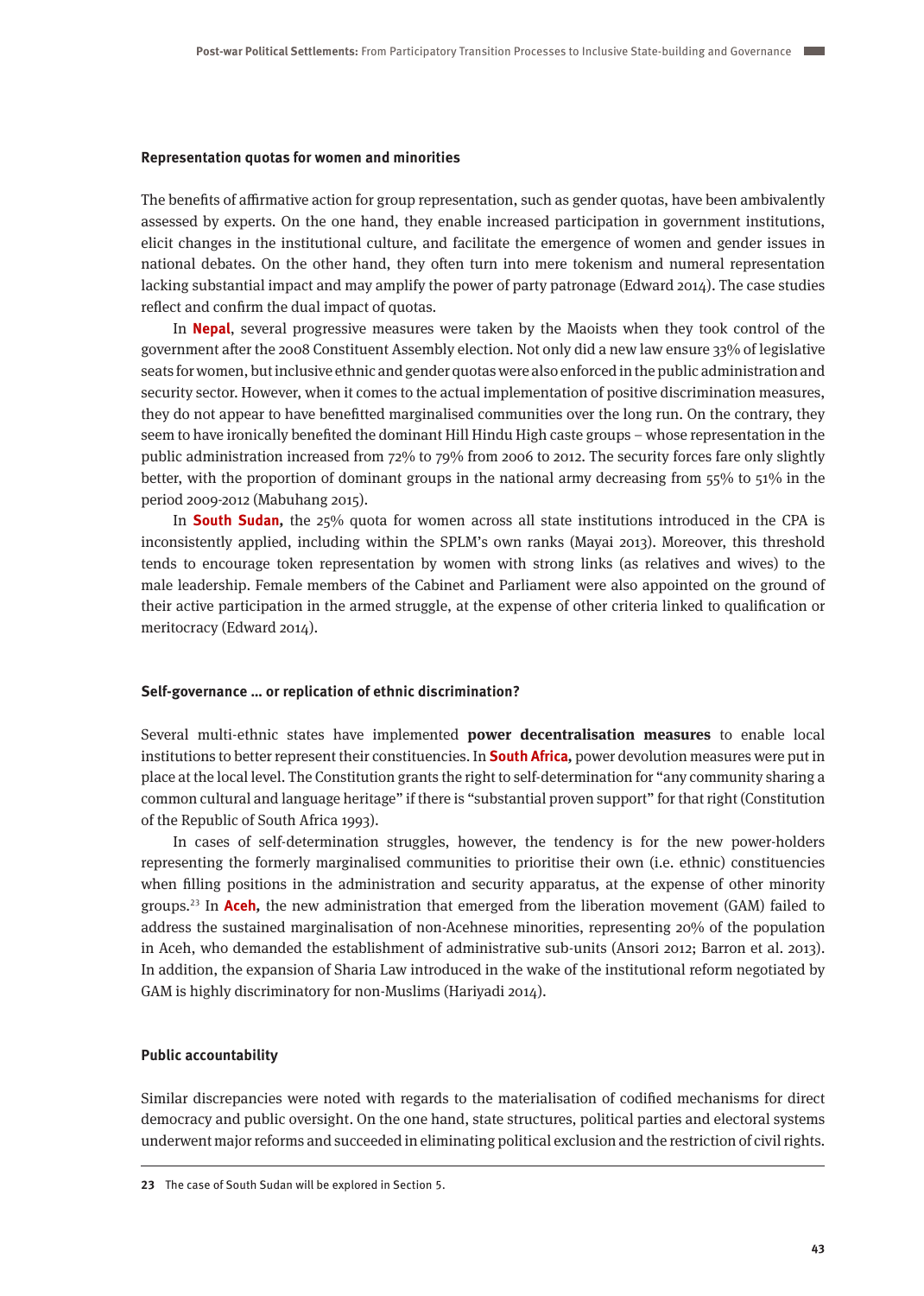However, these reforms did not manage to solve issues of participation, accountability and a watchdog mechanism for citizens.

In **El Salvador**, "despite the fact that political inclusivity was achieved in the case of the FMLN, inclusivity with respect to the demands of society and of the groups that supported the FMLN's political and military struggle was not achieved. (…) The prevailing system has given political parties too many powers with few controls, thus leaving unmonitored spaces open to profit seekers and to the co-optation of institutions by the elites. The FMLN is now part of those elites." (Ramos et al. 2015: 16-17). The constitutional reform resulting from the Peace Accords made it clear that the political parties were the only legitimate means of political representation available to citizens. One example is the domination of political parties in the Supreme Electoral Tribunal, which allows them to interpret electoral laws according to their own interests.

In **Colombia**, several mechanisms were introduced in the 1991 Constitution to enhance popular participation in politics, beyond organised parties and social movements – such as plebiscites, referendums, popular consultations, open town council meetings, direct legislative initiatives and the recall of officials. However, the Congress later passed some constitutional reforms to restrict the use of such instruments, little was done to inform citizens about their content, and the persisting political culture of corruption and patronage discouraged their use. As a result, the participatory democracy designed by the CA has never been fully practiced (Rampf and Chavarro 2014a).

In **South Africa** by contrast, although elections remain the primary means by which citizens express their political choice (with voting turnouts in 2014 above 76% of the voting age population registered), "the proliferation of consultative processes has not only allowed for, but insisted upon, citizen participation in policy matters and public policy implementation" (Graham 2014a: 14). Other analysts draw more critical assessments of participation channels for citizens in post-apartheid South Africa. According to Cherry et al. (2000), the exercise of direct democracy through 'social upheaval' during the anti-apartheid struggle gave way to representative democracy, leaving citizens with very limited political roles beside their participation in elections.

## **The co-optation of civil society**

As described earlier (Section 2), civil society – in the form of CSOs or mass-based social movements – plays instrumental roles, in alliance with power contenders, in bringing about structural change by forcing incumbent political elites to re-negotiate the prevailing political settlement. We also highlighted (Section 3) that during the negotiation stage itself, civil society representatives are sometimes invited to take part in decision-making processes on the grounds of their expertise or in recognition of their active participation in the struggle for inclusive democracy. Once power contenders gain access to state institutions through power-sharing or electoral processes, this strongly affects their relations with their former civil society allies. While the latter gain direct avenues for informal influence on state policy through lobbying and advocacy, rebels-turned-power-holders tend to discard participatory demands on the part of CSOs, circumscribing their functions to consultancy or service delivery roles (Dudouet 2007). This is consistent with the democratic consolidation theory dominated by 'minimalist' visions of liberal-democracy (e.g. Linz and Stepan 1996), where civil society demands are channelled into political parties and the electoral system, limiting CSOs to a mere 'technical' role. It is argued that although a robust civil society can help to ensure stability and predictability in the political system, "associational life (...) will disrupt rather than deepen democracy if it retains the over-politicised role which helped it bring down non-democratic governments" (Pearce 2004: 103). Empirical observations in the six country cases seem to confirm this functional shift undergone by civil society during the materialisation of post-war political settlements. Overall, we found that governments emerging out of liberation struggles tend to lack an independent civil society, as they are keen to co-opt their former societal allies in supporting their new vision for the country.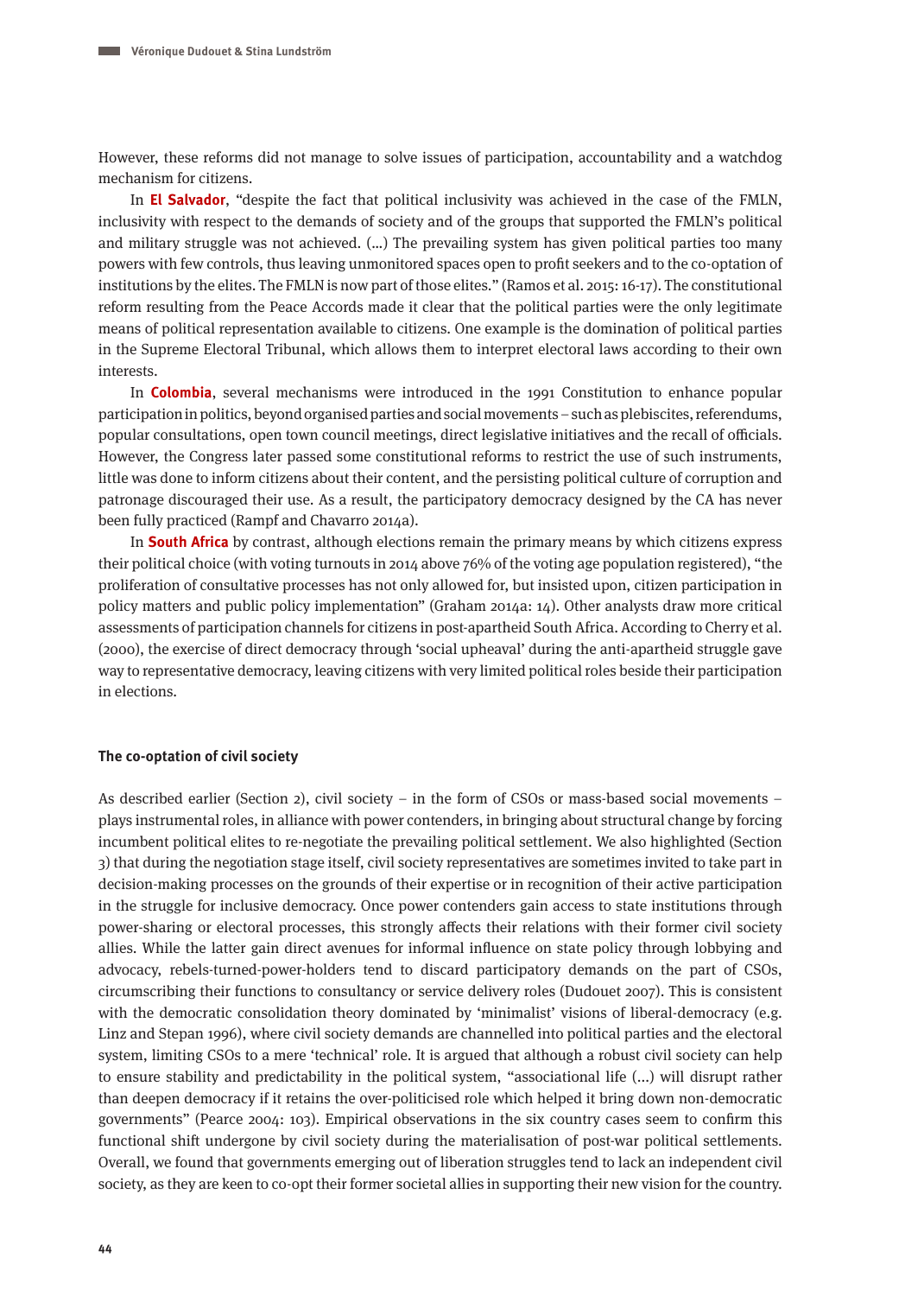Although the case study reports on **South Africa** do not delve into much detail on the fate of CSOs after 1994, our previous research (Dudouet 2007) found that the partnerships between the ANC government and its former civil society allies (such as the Trade Union coalition COSATU) have somehow transformed CSOs from agents of change to apolitical government sub-contractors for policy implementation. For example, the fact that many government officials had been previously active in the civil society sector resulted in unusually close and sympathetic relations between the civil and political society, and has prevented independent scrutiny and criticism of state policies for fear of appearing disloyal toward former colleagues or allies (Hearn 2000). Moreover, the 'commercialisation' of formal NGOs through post-war development projects has turned them into delivery agents on behalf of government, resulting in a loss of autonomy as well as conflicting demands on their loyalties toward the state and their community (Habib 2005). However, one should also note the emergence in the last decade of a new, more radical social movement, mobilising for socio-economic rights and the delivery of services such as housing, electricity, health, education, land redistribution, HIV/AIDS treatment and crime reduction.

If the constructive role of civil society in **Aceh** during the negotiation and codification (e.g. LoGA drafting) phases has been well documented, our case study reports do not delve into the relations between the new Acehnese institutions and CSOs since the peace accords. Other scholars (Azkandar 2016; Takwadin 2013) have noted that like in South Africa, many civil society activists and organisations became absorbed into the new state structures (political parties, parliament, government and state bureaucracy) to serve their democratic goals from the inside. GAM's strategic alliance with some CSOs (such as the Aceh Referendum Information Central, SIRA) during the conflict facilitated post-war partnerships, for instance when the first post-war Governor Irwandi Yusuf chose SIRA's director, Muhammad Nazar, as Vice-Governor, helping him to gain support from the majority of the Acehnese electorate. His administration was notably open to contributions from civil society, given its lack of expertise in running a province, and its tension with the established Indonesian elite. However, civil society contributions have tended to be informal in nature, lacking specific mechanisms to absorb such inputs (Azkandar 2016).

## **4.1.4 Responsive policy-making and service delivery**

Across all six cases, formal democracy has been achieved, and various progressive provisions were codified that granted minorities and socially-marginalised groups nominal political, social and economic rights. However in practice, political (and security) reforms have taken primacy over socio-economic reform agendas and did not by default translate into fundamental changes in the 'real' power infrastructure. As a result, issues of **socio-economic marginalisation and unequal resource distribution have remained largely unaddressed**. This shows that higher political and societal representativeness within the state apparatus does not necessarily translate into more inclusive policies and service delivery. Such findings echo the sobering assessment by the broader literature on transitions from liberation movements to governments: that few power contenders have managed to translate the symbolic and aspirational goals that animated their struggle into tangible material benefits for the majority of the population (Clapham 2012).

In the case of **Nepal** it is too early to judge whether the materialisation of the new Constitution will achieve broader peace dividends for the vast majority of Nepalis, though at least the second CA elections in 2013 was marked by a shift in politicians' discourse on the need for an 'economic revolution' after the success of the long struggle for civil and political rights (Khatiwada 2014). After the Constitution was passed in September 2015, some marginalised groups expressed fears that the new geography-based federal demarcation lines would lead to further unequal distribution of resources, power and state representation (Strasheim and Bogati 2016).

In **El Salvador**, even though the FMLN became progressively dominated by its 'orthodox' branch in the years following its conversion to party politics, it has brought about only minimal reforms once in government. Popular expectations were high when the FMLN was voted into power in 2008, as the first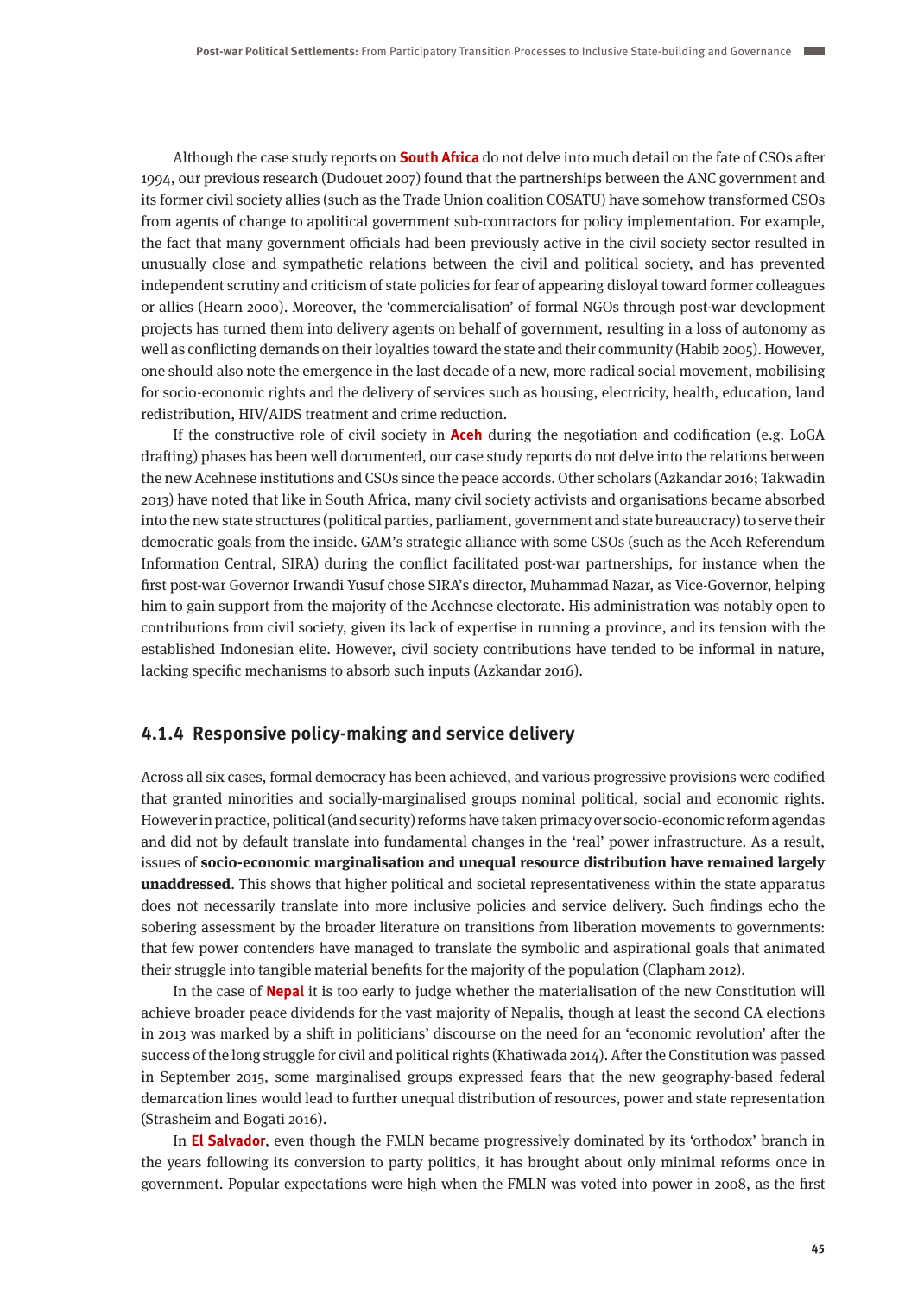leftist government in Salvadoran political life seemed to provide an opportunity to drive relevant and highimpact economic changes to tackle social exclusion and inequality. However, the economic system based on financial services and trade remains unchanged, with little or scarce development of the domestic productive sector. In the social arena, some innovations could be observed with respect to vulnerable groups living in extreme poverty, but no general policies were put in place to achieve the well-being of the population at large. Instead of developing a culture of rights and citizenship, the government has maintained a culture of patronage favouring the political elites (Ramos et al. 2015).

Even highly progressive codifications such as the new constitutions in Colombia and South Africa were unable to fundamentally alter power infrastructures and redress societal inequalities.

In **South Africa**, the materialisation of the new political settlement has been unequally divided across the population – political freedom and inclusion have been formally achieved, but social inclusion and economic freedom is as yet unfulfilled for large segments of the black population. "South Africa remains a highly unequal society, with poverty, inequality and unemployment constituting its three main challenges" (Marais and Davies 2014: 14). For example, land restitution was one of the twin demands of the ANC (along with citizenship) prior to the political settlement, which it has failed to resolve ever since taking up the government leadership. In addition, there is also a huge housing deficit. In the education sector, the schooling system has still not recovered from the spatial division of the past and the intentional discrimination of the Bantu education. These challenges have led to growing distrust between state officials and citizens (Graham 2014a).

In terms of gender mainstreaming, the limitations of quota policies highlighted above point to the need for longer-term perspectives. Adequate service delivery and mechanisms to improve women's social, education and economic conditions might be more effective in improving their chances to compete equally in the public arena. However, the case studies demonstrate that despite inclusive legislative measures, such as the revision of discriminatory laws accompanied with progressive efforts to eliminate entrenched gender inequality in **Nepal** (Bogati 2015), implementation remains a real challenge. As a result, there is still a **long way to go in terms of making the state responsive to the social demands and needs of female citizens**. In **El Salvador**, the FMLN government is pursuing very conservative gender policies on sexual and reproductive rights (e.g. supporting the criminalisation of abortion). **Aceh** has also gained some attention in international media in recent months, after the local government allegedly introduced Islamic measures shrinking the space for women in the public sphere and restricting their basic rights.<sup>24</sup>

Finally, **transitional justice** can also be seen as a component of building an inclusive state as it seeks to regain trust and legitimacy in state-society relations and contributes to establishing a socially cohesive country. Issues of redress, restitution and reconciliation are/were relevant in all six contexts, and mechanisms aimed to provide citizens with a sense of state accountability and responsibility for past abuses of authority were provided for in the peace accords in **South Africa, El Salvador, Aceh** and **Nepal**. However, with a few exceptions (**South Africa** and **El Salvador**), the codified provisions relative to truth and reconciliation commissions, rehabilitation and reparations schemes or human rights vetting, have so far failed to materialise.

In **Nepal**, the Truth and Reconciliation Commission and the Disappearance Commission mandated by the 2006 CPA were finally established in February 2015, thanks to relentless advocacy by civil society groups. The government also developed several national plans of actions, policies and programmes for providing peace dividends and reparation packages to the survivors of violence and the families of the conflict victims. However, there is a lack of efficient mechanisms to deliver such services and enable civil society organisations to monitor the state's compliance to these plans of action (Khatiwada 2014).

**<sup>24</sup>** See for instance: [http://america.aljazeera.com/articles/2015/6/10/indonesias-aceh-sets-partial-curfew-for-women.html;](http://america.aljazeera.com/articles/2015/6/10/indonesias-aceh-sets-partial-curfew-for-women.html) www.thejakartapost.com/news/2015/05/06/aceh-women-activists-slam-latest-sharia-based-regulations.html.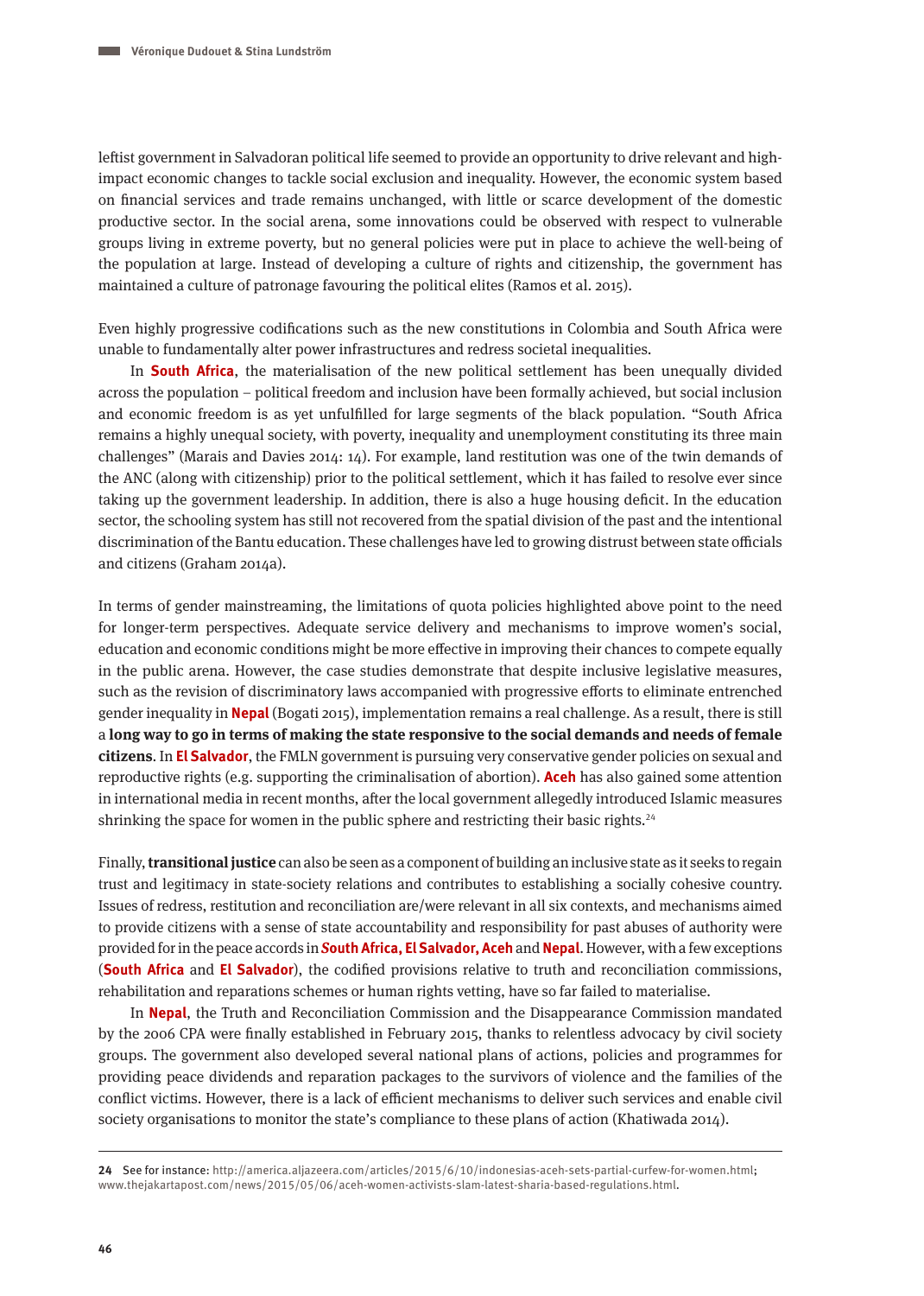In **South Sudan**, although the CPA did not provide any transitional justice mechanisms, programmes of reconciliation were eventually announced by the government following independence and institutions were set up for this purpose, including a cabinet level "National Peace and Reconciliation Commission" and other agencies mandated to investigate past conflicts, creating an environment for different communities to seek justice for the whole nation to come to terms with the burden of over five decades of violence. However, these measures were not sufficiently followed through by the SPLM, nor between opposed ethnic and regional communities. In fact, it might be argued that "the impact of these failed programmes together with the lack of reconciliation and justice for past crimes, are directly linked to the plunge of the young country into conflict since December 2013, as well as the spread of violence to many parts of the country" (Jok 2015b: 10).

Even in **South Africa**, two decades after the Truth and Reconciliation Commission concluded its work, many victim compensation measures remain outstanding. In addition, numerous cases of prosecution for perpetrators who did not apply for amnesty have yet to be resolved (Graham 2014b).

Having exposed the manifold challenges related to the materialisation of inclusive state-building and governance, we now turn to the causal factors explaining such discrepancies between the inclusive claims made by power contenders during their armed struggle, and their relative inability (or unwillingness) to deliver these promises to their wartime constituencies and the country at large.

# **4.2 Factors of effective materialisation of inclusive governance**

Most factors influencing the ability and/or willingness of emerging elites to implement their inclusive agendas are linked to the power relations at play within the new political settlement, both in terms of formal regulations and informal bargains or competition between power contenders and their (former) opponents. The specific challenges of state-building in post-war societies also need to be considered, given the capacity and resource gaps caused by years of armed conflict; as well as the role of international donors, interests and influences.

## **4.2.1 Capacity to implement agreed reforms**

After the 'euphoric' moment of the re-negotiation of the political settlement, comes the time when new elites are no longer judged by their negotiation promises but by the actual policies which they deliver – or not. As noted in a seminar report on rebel-to-government transitions in Africa (Clapham 2012: 10), there is an inevitable gap between unreasonably high popular expectations by the members and supporters of upcoming rulers, and the disappointment caused by the realities of their performance. The primary reasons invoked by government officials to explain the lack of implementation of codified agreements are concerned with their capacity to effect change. This is not surprising, especially in post-war contexts or newly-created states which have to be built from scratch by new leaders freshly emerging from underground politics or armed struggle.

## **Financial capacity**

The financial **gaps between power-holders' inclusionary war-time or electoral promises and limited state revenues** represent a major hindrance to state reform. As a result, when confronted with competing priorities, governments tend to spend the biggest share of their national budgets on the consolidation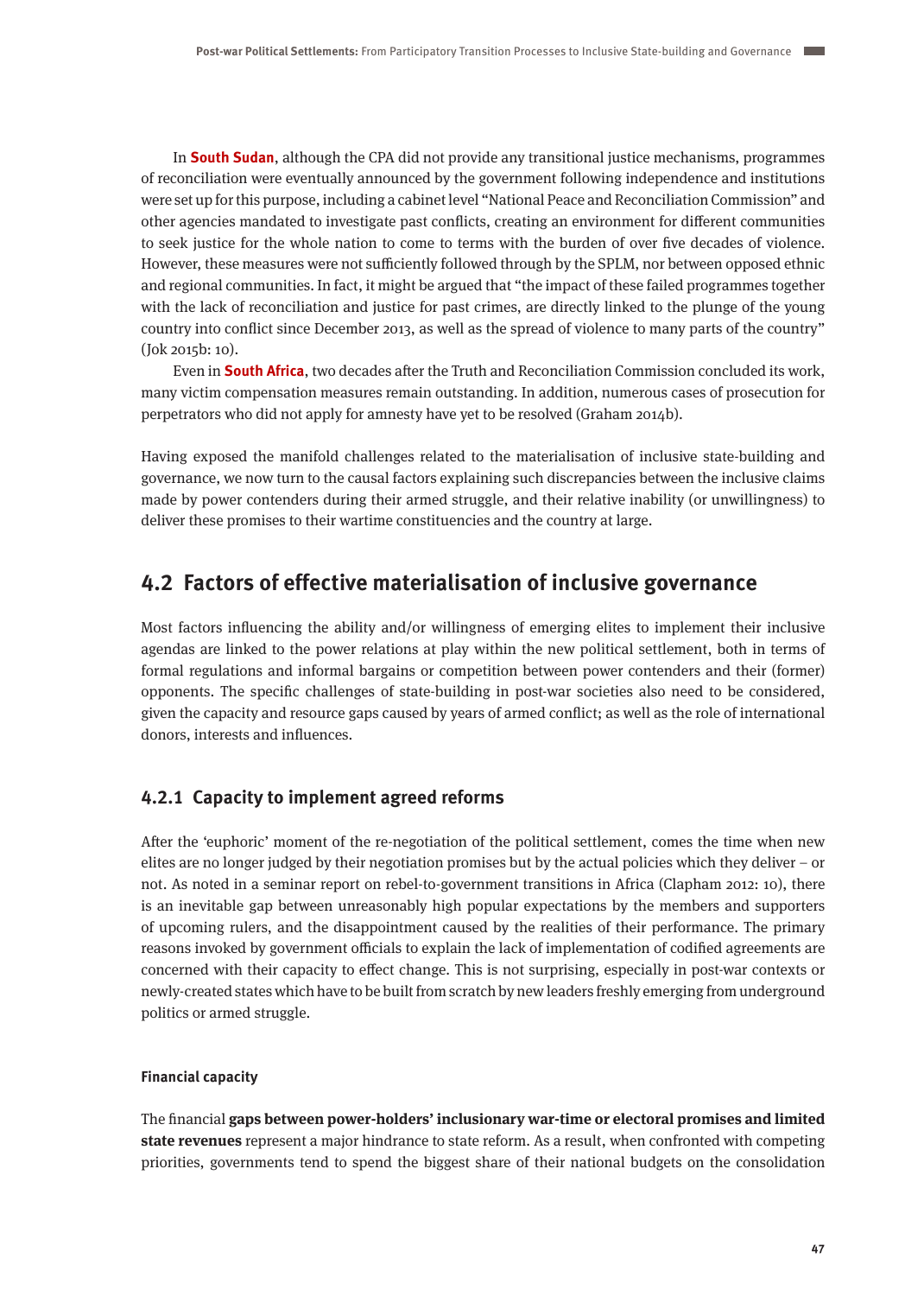of central state institutions, including the security sector, at the expense of delivering essential public services or improving the social contract between state and citizens (Van Veen and Dudouet 2016).

The government of post-independence **South Sudan** was unable to deliver on its various promises to its people when most of state revenues were absorbed by the security sector. This was detrimental to many other sectors of state reform. For example, gender focal points or departments have been created by the Ministry of Gender, Child and Social Welfare in various government institutions but they are inadequately funded and this hinders their effectiveness in terms of promoting gender mainstreaming within the state apparatus (Edward 2014: 6).

Elsewhere, inclusive economic agendas around resource redistribution professed by former power contenders during their armed struggles could not be implemented due to **financial constraints imposed by the global economy**. In the wake of their peace and democratisation processes, the South African and El Salvadorian states were pressured into satisfying the conditions of neo-liberal "structural adjustment programmes" in order to receive assistance from international financial institutions. Such programmes curtailed the resources at their disposal to implement necessary socio-economic programmes for the most excluded segments of the population. As a result, extensive research in **El Salvador** has shown that postwar stabilisation and development programmes during the 1990s have actually created more poverty and inequality (Ochoa et al. 2000).

In **South Africa**, ANC leaders also made major compromises with the business community in exchange for their allegiance to the new government, so that multinational corporations would not be obstructed as they opened up the economy. This led them, for instance, to drop the promises in their founding document (the Freedom Charter) about equity and the country's natural resources, such as minerals, 'belonging to the people'. Consequently, the ANC agreed to investment conditions that favoured big business, preventing economic growth from being expedited in a more inclusive manner to broaden the benefits of transformation to the entire population (Marais and Davies 2014).

## **Technical capacity**

The new elites' capacities to implement inclusive programmes and policies also depend on their degree of **experience and skills which are necessary to run or take part in state institutions**, as well as their ability to overcome informal norms and unwritten rules benefiting traditional oligarchic elites. For war veterans, this implies the need to cope with issues that lie entirely outside the experience they have gained during the struggle, often leaving them dependent on specialist expertise (Clapham 2012: 10). This trend is reinforced by the fact that those appointed to leadership positions often build their credentials on their war-time experience or personal charisma rather than their professional or political abilities.

In **Colombia**, interviewees representing demobilised guerrilla groups such as the PRT and the EPL highlighted the necessity to learn the ABCs of politics: "What happens is that one comes [to politics] with a very reformative idea believing that what we were thinking would be achieved. Then, one finds himself confronted with the reality that politics depend on partnerships […] with a political class, which has […] two hundred years of experience, compared to some guys that just arrived from the countryside, dreamers with many very poetic ideas, with a totally different vision of power" (Rampf and Chavarro 2014: 16).

In Aceh, GAM's transformation into a cohesive party (Partai Aceh) was met with outstanding electoral achievements, but the high popular expectations for delivery and change have clashed with the new politicians' lack of knowledge on regional and local governance (Wandi 2012). For instance, the first governor of the newly autonomous Province, Irwandi Yousuf, was a veterinary surgeon by training with no prior experience of democratic politics, law, administration or public policy. When it comes to the legislature, the inexperience of new members of the Aceh parliament from Partai Aceh has inhibited its capacity to perform even its most basic duties. According to a UNDP report in 2012, "only about 10 per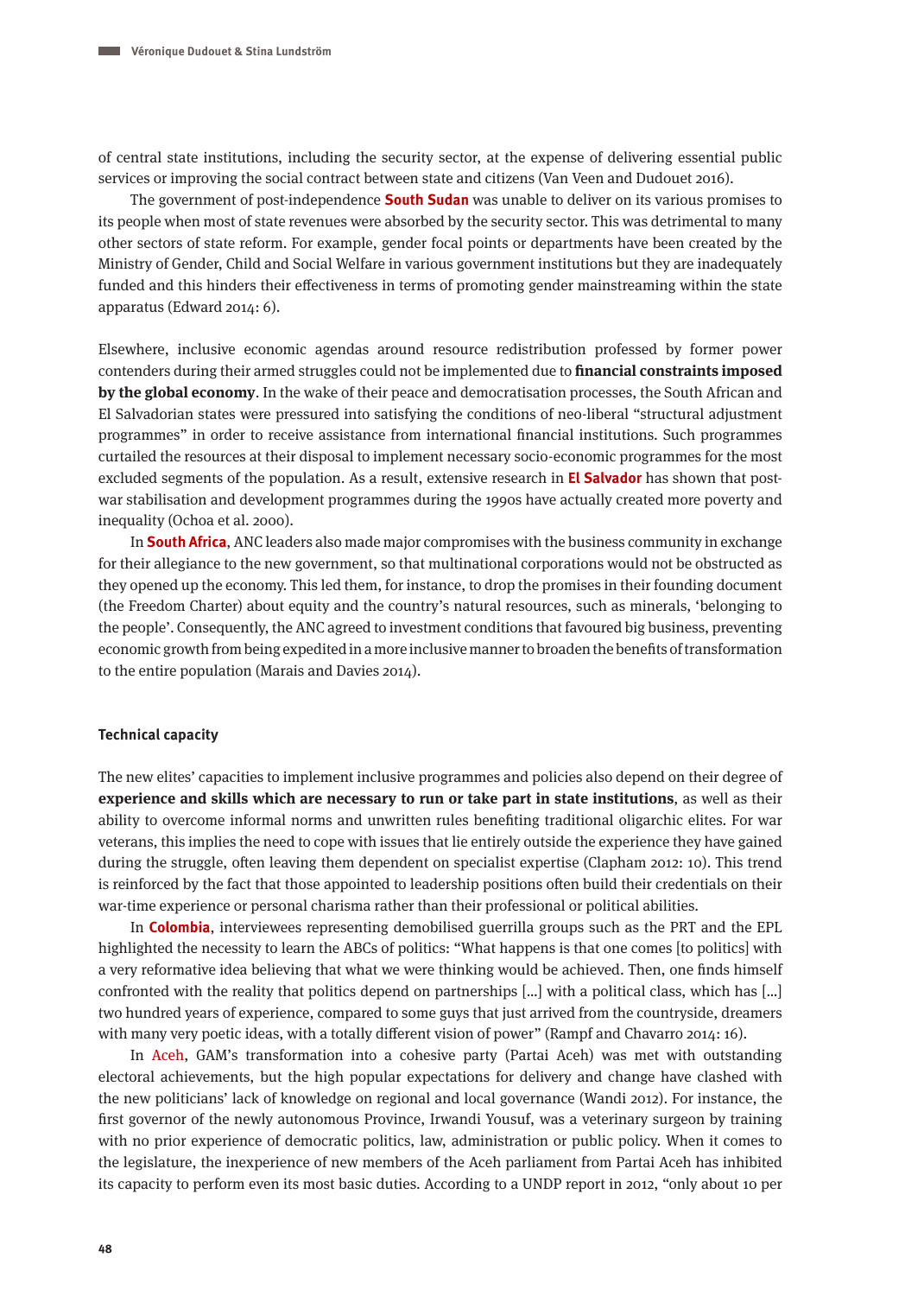cent of sitting members have the technical capacity required to properly evaluate the budget submitted by the government executive, despite the fact that passing the budget is one of the legislature's primary responsibilities." As a result, the provincial budget for 2010 was not passed until July of the same year (UNDP 2012: 102).

## **4.2.2 Political will**

Financial capital and resources for inclusive materialisation aside, if there is no political will to deliver what has been promised, little to no progress is likely to be made. In the literature on post-war peace/ state-building, political will is commonly referred to as a key factor for bringing about constructive change (see Dudouet et al. 2012b). However, the answer to the question why there was no political will is very much varying and often rests on anecdotal evidence. In some cases rebellions were fought under the flag of inclusion solely to win popular support and to recruit combatants, while in other cases the ideological base and political positions that were constructed during the war had to be adapted to the realities of postwar realpolitik, that are closely linked with negotiations and agreements made with other groups within the political settlement, as well as international donors and regional powers. In sum, the political will to pursue or push aside inclusionary governance agendas and policy priorities should be seen as an umbrella category that encompasses a plethora of reasons, motives and compromises. There are nevertheless some observable trends that can be offered as indicators for the likelihood of emerging post-war elites to generate and sustain sufficient political will to follow through with the materialisation of inclusive politics.

## **New power-holders' shifting priorities**

The transition from underground to state/formal politics requires necessary ideological and strategic shifts, including the need to re-formulate political goals. What we called elsewhere the 'programmatic democratisation' of power contender groups entails "the adaptation or recalibration of war-time agendas to the complex reality of post-war politics, including the shift from a resistance/liberation mentality to a comprehensive governance and policy implementation agenda" (Dudouet et al. 2016: 8). All movements under scrutiny underwent such shifts, which heavily influenced their readiness or ability to deliver the promised rights and entitlements to their constituencies and the rest of society. Although this process might not necessarily entail a complete ideological shift, **most power contenders under scrutiny adopted more 'moderate' or 'mainstream' policy objectives once they became a political party or entered the state apparatus**. In particular, leftist armed liberation movements left aside their revolutionary ideals to embrace a reformist agenda, or even (as decried by their former civil society allies) towards neo-liberal socio-economic policies, through the liberalisation of financial and trade markets and privatisation of the state's assets.25 As highlighted by some case study reports however, it may well be that power contenders had minimalist socio-economic agendas right from the start, which led them to adopt moderate reform policies once in power.

In **Colombia**, the former guerrillas that participated in the Constituent Assembly and institutionalised their political participation after 1991, supported a reformist agenda throughout – seeking political reforms while neglecting reforms in the economic system. As assessed by an interviewee, "as the claims were modest, the disappointments also were" (Rampf and Chavarro 2014b: 13).

One case study author on **Nepal** holds a highly sceptical vision of the Maoists' inclusionary discourse during their armed struggle, considering it as a mere strategy to reach power. "As a popular Nepali proverb says, 'when the river is crossed, throw the stick'. Most political parties have been using socially-excluded

**<sup>25</sup>** On the case of the ANC, see for instance McKinley 2004.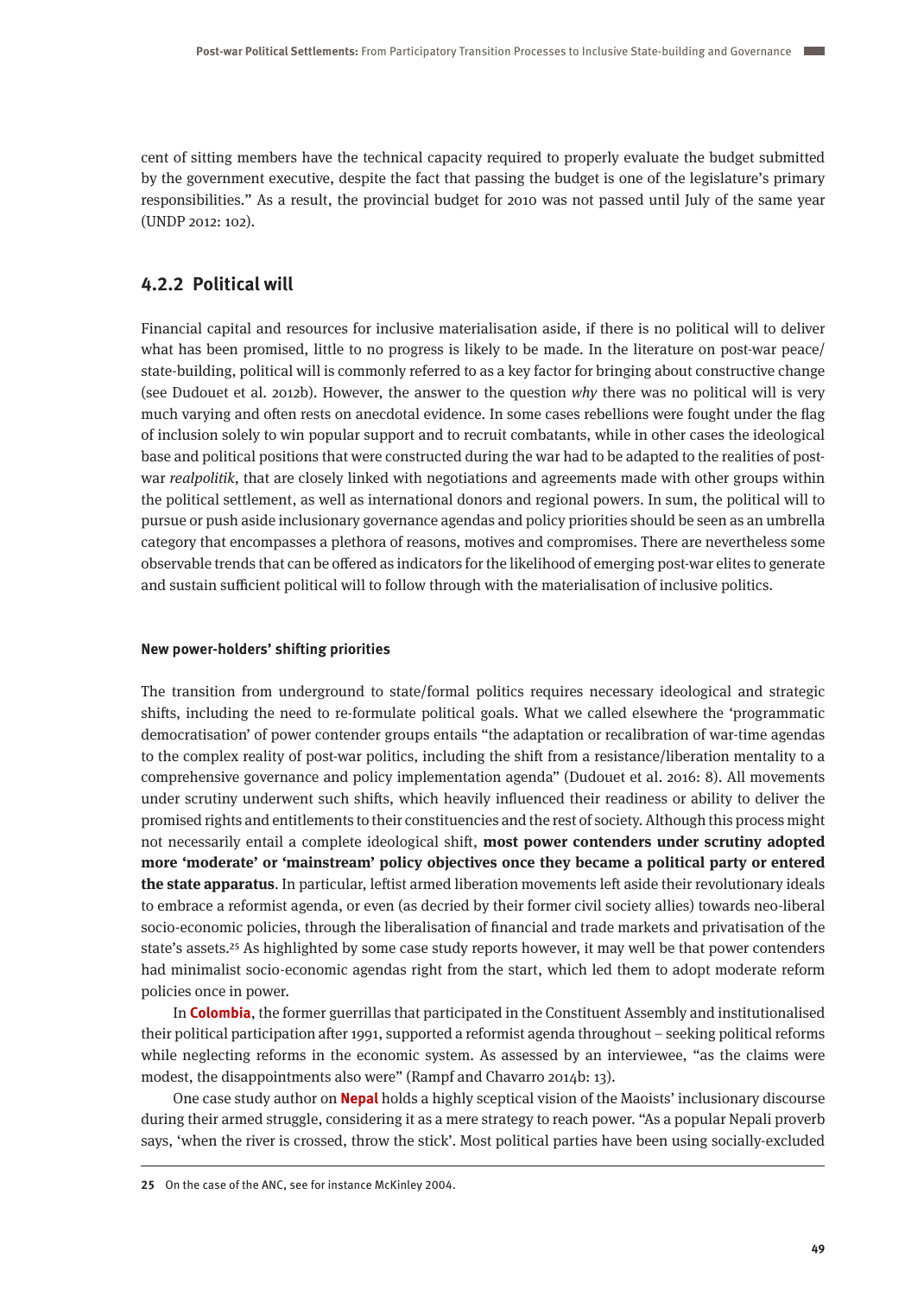groups as a 'stick' until they reached power, as have the Nepali Maoists also shown." (Mabuhang 2015: 7). Several interviewees expressed the same view, arguing that the Maoist insurgency, like previous armed insurrections before them, forgot all about their discourses on the proletariat, peasants, the landless, and poor people once they joined the government (Mabuhang 2015: 21).

#### **Degree of inter- and intra-party consensus (vs. polarisation) on necessary reforms**

Power-holders' willingness and ability to implement inclusive reforms is also strongly influenced by the level of agreement among the incumbent and emerging elites on the features of post-war policy-making. **Decisions taken consensually within the new political settlement are more likely to be effectively materialised** than those taken amidst acute inter- or intra-party polarisation.

In **Colombia**, the 1991 CA was characterised by a spirit of consensus regarding the necessity of inclusive political reforms – as testified by the fact that 74% of the articles passed were approved by consensus (Buenahora Febres-Cordero 1995). Representatives from both the opposition (including former guerrilla representatives) and the leading party were convinced of the need to enhance democracy and fundamental rights, increase constitutional flexibility, and exert greater institutional control both by the state and its citizens (Rampf and Chavarro 2014a, 2014b).

In **South Africa**, there is also a broad consensus regarding the political settlement of the 1990s, which has not been substantially challenged since the end of Apartheid. The political transition was led through collaboration between the ANC and the last white government (National Party, NP). The NP went on to dissolve itself in 2004 while its leadership joined the ANC: this demonstrates the very similar ideological positions to which the two former political opponents had come to during the post-apartheid period (Graham 2014b).

In **Nepal,** by contrast, the tactical alliance forged between the Maoists and mainstream parties against a common enemy (the King) during the 2006 peaceful revolution proved rather short-lived. As they formed the first Constituent Assembly in 2008, these parties quickly developed polarised and antagonistic positions on the type of state they wished to build, impeding effective decision-making on key tenets of constitution-making (Khatiwada 2015). The positions on federalism have been so polarised that for each possible compromised solution proposed since 2008, large-scale protests have emerged within every party. A draft Constitution was finally voted in September 2015 by a qualified majority instead of a consensual agreement, and the level of public challenge it has received in various parts of the country indicates that the path to materialisation will be a very arduous one.

If inter-party polarisation impedes the effective materialisation of inclusive political settlements, one might also argue that **excessive consensus through power monopolies do not contribute to healthy, pluralistic democracies**. The case study of South Sudan illustrates the risk of post-liberation regimes becoming corporate states constituted by monolithic power blocs. The lack of political opposition or the absence of checks and balances may entrench exclusive systems in the absence of political will on the part of the power-holders to implement necessary reforms.

In **South Sudan**, the SPLM's 'big tent' approach resulted in the pragmatic accommodation or even co-optation of the opposition instead of engaging with it in a political contest of ideas (Van Veen and Dudouet 2016). Such monopoly of power has meant that the SPLM could not be pressured to implement the commitments codified in the CPA – in terms of equitable development programmes, justice, accountability and transparent elections (Jok 2015b).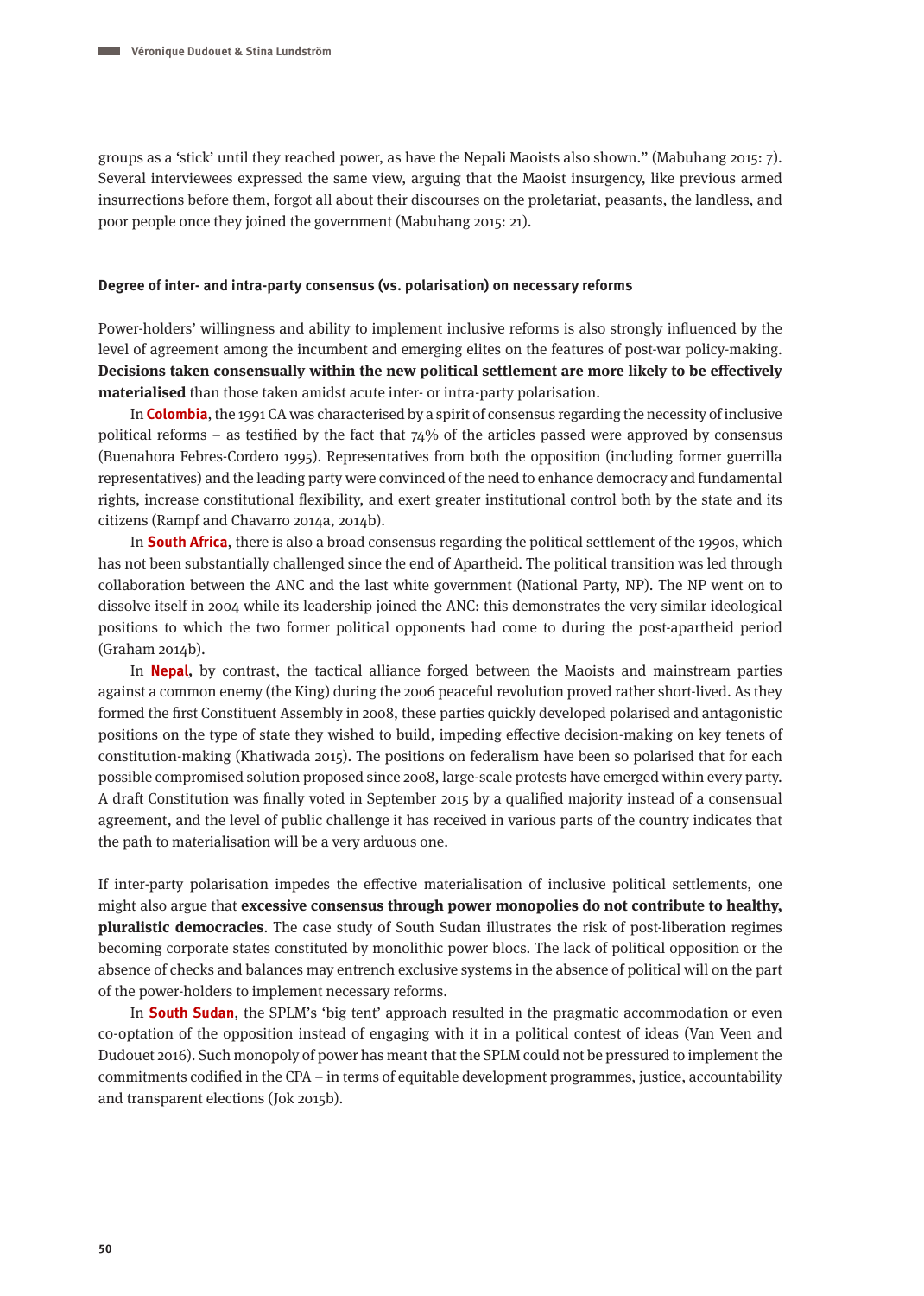#### **Interferences by traditional elites and other informal actors**

In contexts of polarised settlements, the pace and depths of reforms and the inclusiveness of public policies are heavily conditioned by the political will (or lack thereof) of pro-status quo forces. According to Rocha Menocal (2011: 1722), "history shows that political settlements can remain highly exclusionary even after a peace agreement that is intended to be more inclusive has been negotiated". She explains this discrepancy through the distinction between formal and informal elements of political settlements: while negotiated settlements may look good on paper, especially in terms of protecting those who have historically been most marginalised, translating their often high rhetoric into reality is a completely different matter. Informal institutions and practices rooted in history that are based on the logic of concentrating power in the hands of certain political, ethnic or social groups can prove remarkably resilient. In the eyes of pro status-quo elites, a re-distribution of socio-economic, political and cultural power is perceived as a direct threat to their own power, position and/or assets, or a more general threat to societal morals, values or orders.

Across most of our case studies, we found that while power contenders gained substantive political power, they gained little economic influence, constraining their ability to transform their countries into more dynamic and equitable societies. As noted in a report on **South Africa**, the post-conflict political elite did not automatically become the post-conflict business elite (Marais and Davies 2014). Such discrepancy opened **avenues for 'traditional' socio-economic elites to resist structural change,** either directly – when some institutions such as the justice system or even the national legislature remained controlled by old power infrastructures and 'rules of the game' – or through informal channels of authority (e.g. land/ business ownership, class-based domination, customary power, political patronage, etc.).

In **South Sudan**, over 75% of the population is governed by the customs and traditions of respective ethnic groups, which strongly impacts on the materialisation of inclusive reforms. For instance, although the Transition Constitution guarantees women's rights and freedom by law, to achieve these rights proves a difficult task, especially in rural areas, because "certain harmful customs and traditions are deeply entrenched and embedded in social, cultural and legal practices of different ethnic groups in the country" (Edward 2014: 40).

Key actors impeding the materialisation of inclusive settlements can also be found at the sub-national level, particularly in contexts where **local elites and oligarchies consider their power to be threatened by democratic reforms introduced in the capital**.

In post-1991 **Colombia**, local and regional elites were excluded from the peace processes with various guerrillas, and turned instead to paramilitary groups in order to protect their interests and maintain their economic and political privileges. These influential regional actors were profoundly against the participation of former power contenders in the political arena, and this tactical alliance with paramilitaries resulted in mass assassinations of demobilised combatants-turned-politicians. As a result, some well-intended reforms to increase democratic participation at the sub-national level, such as the direct election of governors and mayors, created new conflict spaces by opening the door for the co-option of state institutions through drug cartels and paramilitaries (Rampf and Chavarro 2014b, Rampf 2015).

Finally, it should be noted that not all traditional/incumbent and informal elites are anti-democratic and pro status-quo oriented by nature. Two case study reports examine the **positive intervention of the business and intelligence communities in facilitating and protecting an inclusive political settlement** in South Africa.

While some elements of the intelligence services in **South Africa** sought to undermine efforts towards a negotiated settlement and political reform, members of the National Intelligence Service, guided by their strategic vision and understanding of the imperative for change, played a significant role during the 1990s in protecting the tenuous peace and stability that were essential for a smooth and successful transition (Marais and Davies 2014). Likewise, some parts of the business community came to constitute a fairly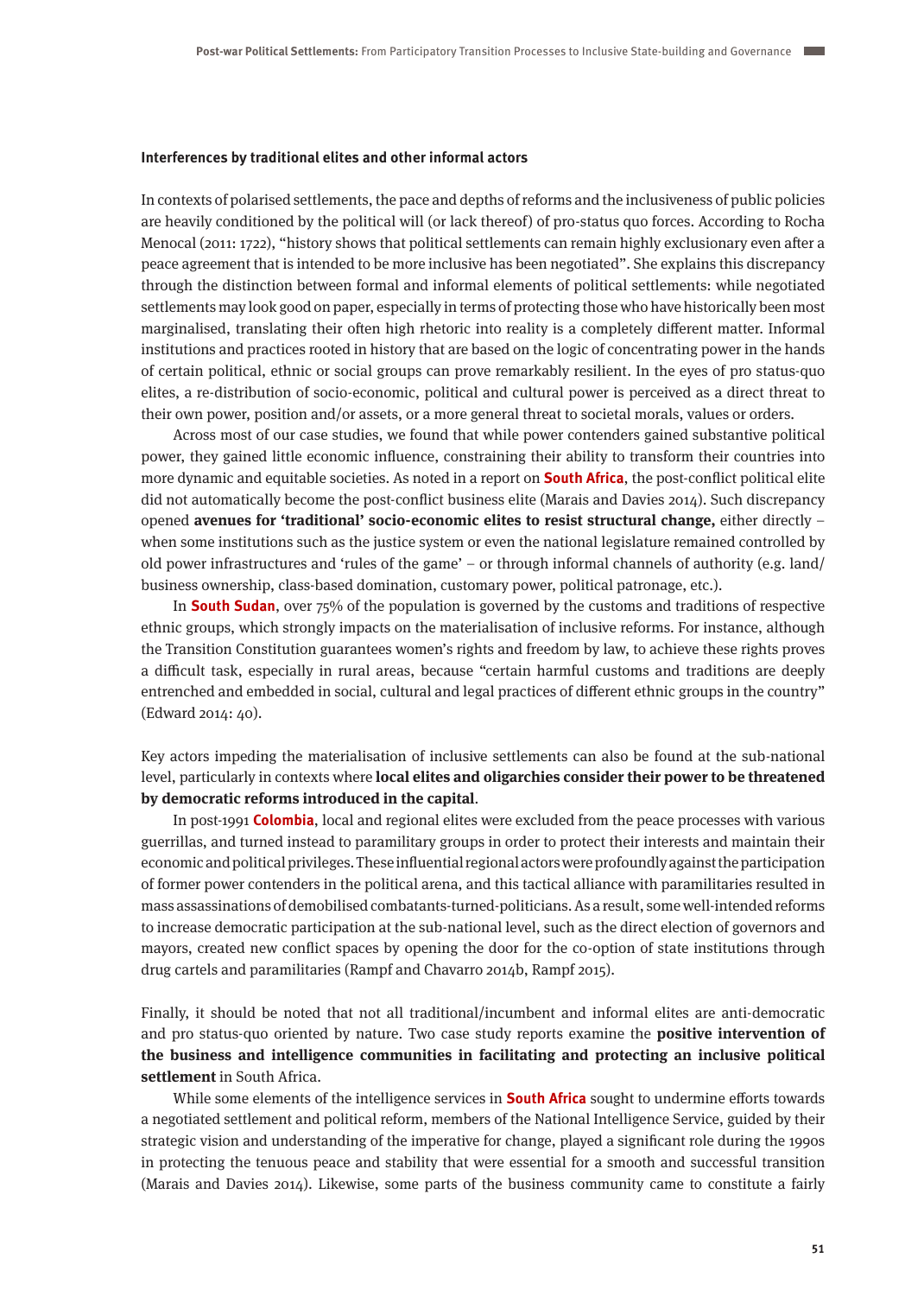unique elite in support of South Africa's new political settlement. In the interests of a peaceful political and smooth economic transformation, business leaders positioned themselves as mediators between the government, private sector and labour force to forge an inclusive consensus on public policies such as the 1994 Reconstruction and Development Programme (RDP). They worked in close partnership with the government in subsequent years, in the pursuit of joint interests for growth and development, while seeking to reconcile core business interests (including global competitiveness) with the country's equity needs (i.e. black economic empowerment). Business gradually became an entrenched role-player in South Africa's transformation and ongoing socio-political and economic dialogue, simultaneously shoring up output inclusivity for the broader population in terms of policy and service delivery (Marais and Davies 2015).

## **4.2.3 Institutional or procedural mechanisms**

Inclusive materialisation, finally, is also conditioned by the presence or absence of mechanisms for protecting new elites against undue blockages by pro-status quo actors, while also preventing winnertakes-all monopoly, and ensuring continued dialogue among political and social stakeholders.

#### **Binding implementation mechanisms**

In the absence of legally-binding agreements over the contours of new political settlement, the promises made by peace negotiators or CA members can be easily ignored by the next government or parliament. Peace accords are more likely to be fully implemented when their provisions are integrated into a legal framework that legitimises them and endows them with a compulsory character. Constitutional frameworks are supposed to offer such a guarantee, by spelling out the features of a democratic and cohesive state, as well as principles of security sector governance that guarantee justice and security for all citizens. However, such **constitutional principles cannot themselves ensure the implementation of necessary reforms if they are not translated into laws and regulations**.

In **Colombia**, the 1991 CA members agreed not to be eligible for the next Congress elections, and gave their power away to the Congress to implement whatever they had agreed upon. This was a huge miscalculation since new parties emerging from the guerrilla organisations did not manage to gain enough seats in Congress to actually have a stake in decision-making, and were relegated to the minority opposition. Instead, the Congress was dominated by the traditional political elites who had been sidelined by the CA, and who used their regained power to launch counter-reforms that directly impeded the materialisation of the new constitution (for instance on participatory mechanisms and decentralisation measures). By 1994, the AD-M19 had lost nearly all of its electoral support and its leadership was severely affected by security threats and targeted killings, resulting in many politicians leaving politics or the country. Both the incapacitation of the ANC delegates and the poor electoral achievements of former guerrillas had a far-reaching impact on the implementation of the new charter (Rampf and Chavarro 2014a). The authors suggest that CA delegates should have introduced some measures to give the new political settlement sufficient time to consolidate itself, for instance, by making it illegal to amend the Constitution in its first few years of existence.

In **El Salvador**, the peace negotiation agenda focused primarily on political reforms that would allow the FMLN to participate in the exercise of democracy, while reforms related to the question of land ownership and socio-economic structural adjustments were relegated to a Forum for Economic and Social Consultation (FES). The FES represented an attempt to involve a wide range of actors in decision-making over economic and social policies that had not been addressed in the peace accords, bringing together representatives of the labour unions, peasant organisations, the government, and the country's most important business associations. However, it only started operating after the peace accords were finalised and lacked political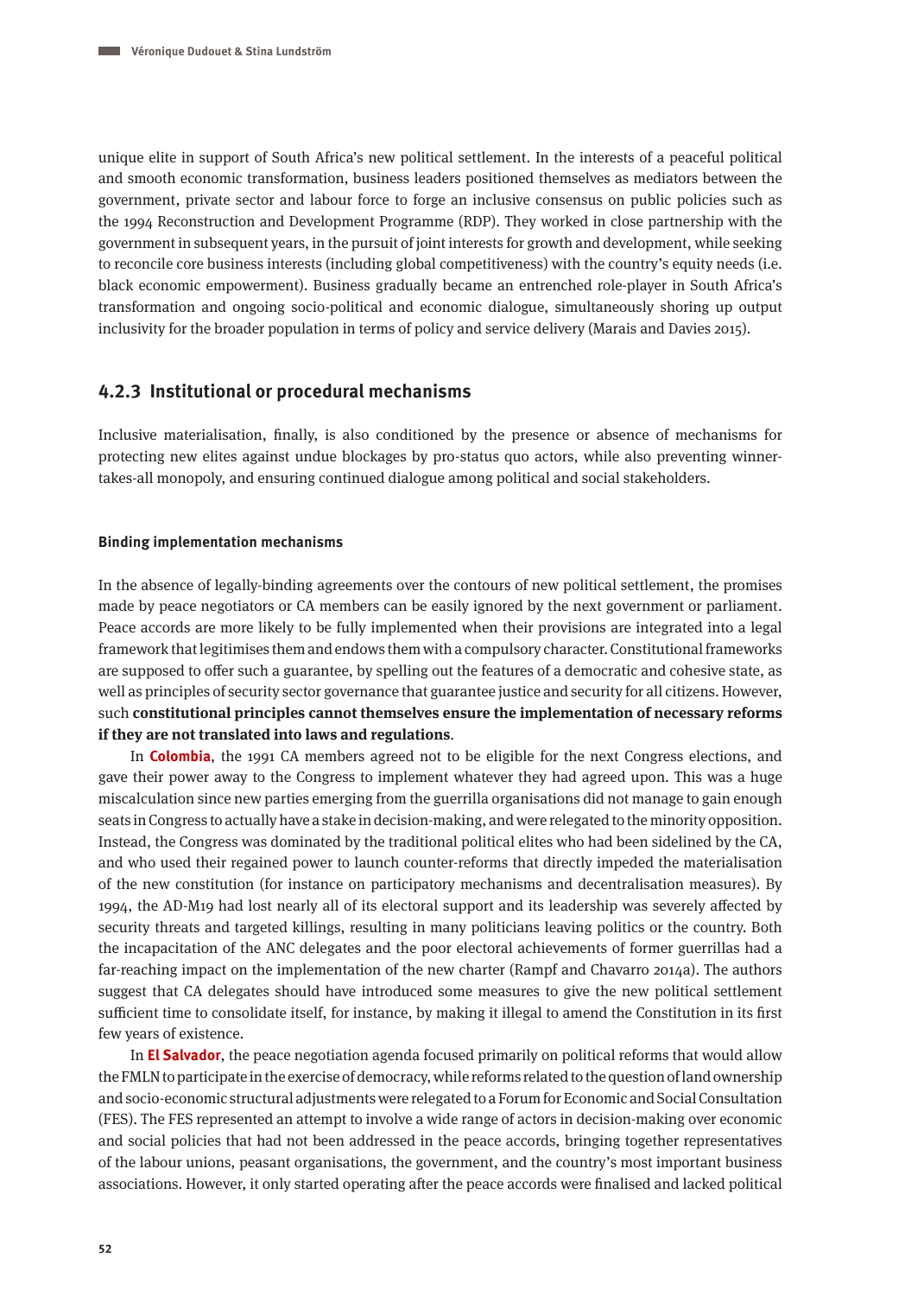support to reach significant agreements. As a result, it only obtained modest achievements with respect to labour rights and failed to become institutionalised as a permanent mechanism for social dialogue (Oswaldo López et al. 2015).

#### **Mechanisms encouraging political pluralism and inter-elite cooperation**

As seen above, both inter-party polarisation and power monopoly may impede the materialisation of inclusive political settlements. Such risks can be mitigated through interim or permanent institutional mechanisms promoting horizontal inclusivity within decision-making arenas.

In the short-term, **confidence-building measures, such as power-sharing mechanisms**, can help to create space for political dialogue and secure the political will of former elites to abide by the agreed reforms (Hoddie and Hartzell 2003; Dudouet et al. 2012b). In South Africa, Nepal and Sudan (prior to the South Sudanese independence), interim 'national unity' governments were put in place in the immediate aftermath of the peace accords in order to manage the state until the organisation of democratic elections or the entry into force of a new constitution. Such mechanisms provided a first opportunity for representatives from both former state rulers and their challengers to test their ability to work together in rebuilding and running the country (Dudouet et al. 2012b).

In **South Africa**, the ANC undertook some confidence-building measures to safeguard the social and economic privileges, and advantages of the white elite, as a necessary compromise to win its support for the democratic transition. These entailed transitional arrangements in the Interim Constitution of 1993 (the so-called 'Sunset Clauses') to protect the jobs and pensions of public servants and ensue 'no fundamental changes' in the security sector (Graham 2014b). The parties also agreed to set up a Government of National Unity (GNU) for five years following the 1994 elections, with its membership determined on the basis of proportionality rather than being drawn only from the majority party. However, the GNU did not finish its term due to fractious relations between the main parties and criticism rose (e.g. within trade unions), against both the GNU and Sunset Clauses, accusing them of limiting transformation, and in particular, the restructuring of the economy and land restitution programmes. Nevertheless, the ANC has maintained a symbolic and voluntary form of unity government, an approach which continues to date (Graham 2014a).

As demonstrated by the literature on democratic systems in deeply divided societies (e.g. Lijphart 2004, O'Flynn and Russell 2005), more 'permanent' electoral and constitutional mechanisms can also be put in place to prevent or discourage dominant forces from monopolising power. These include **proportional representation systems** which favour inclusive governance by preventing winner-takes-all majorities, or **power devolution mechanisms** to mitigate power monopoly.

In **South Africa**, although the ANC has had an undisputed monopoly on the executive level since 1994, the proportional representation system is guaranteed by the constitution. At the provincial and municipal levels, parts of the country are run by other parties than the ANC: this offered minority parties the opportunity to develop a track record and national presence (Graham 2014b).

Finally, the stability and effectiveness of post-war democratic consolidation are not only determined by legal frameworks, but also by the existence of mechanisms and **arenas that enable all parties to engage in regular inter-party dialogue and cooperation**, where the political settlement can be constantly renegotiated and re-validated. So-called 'infrastructures for peace' – such as joint monitoring committees, local peace committees, permanent commissions, etc. – can play crucial roles to institutionalise spaces for inclusive dialogue horizontally and/or vertically (Unger et al. 2013).

One case study report on **El Salvador** asserts that the 1992 Peace Accord should be considered as a 'master plan' to achieve ambitious objectives which could not be met during the immediate post-war period. "The political will required to continue to build on the basis of this plan is the responsibility of all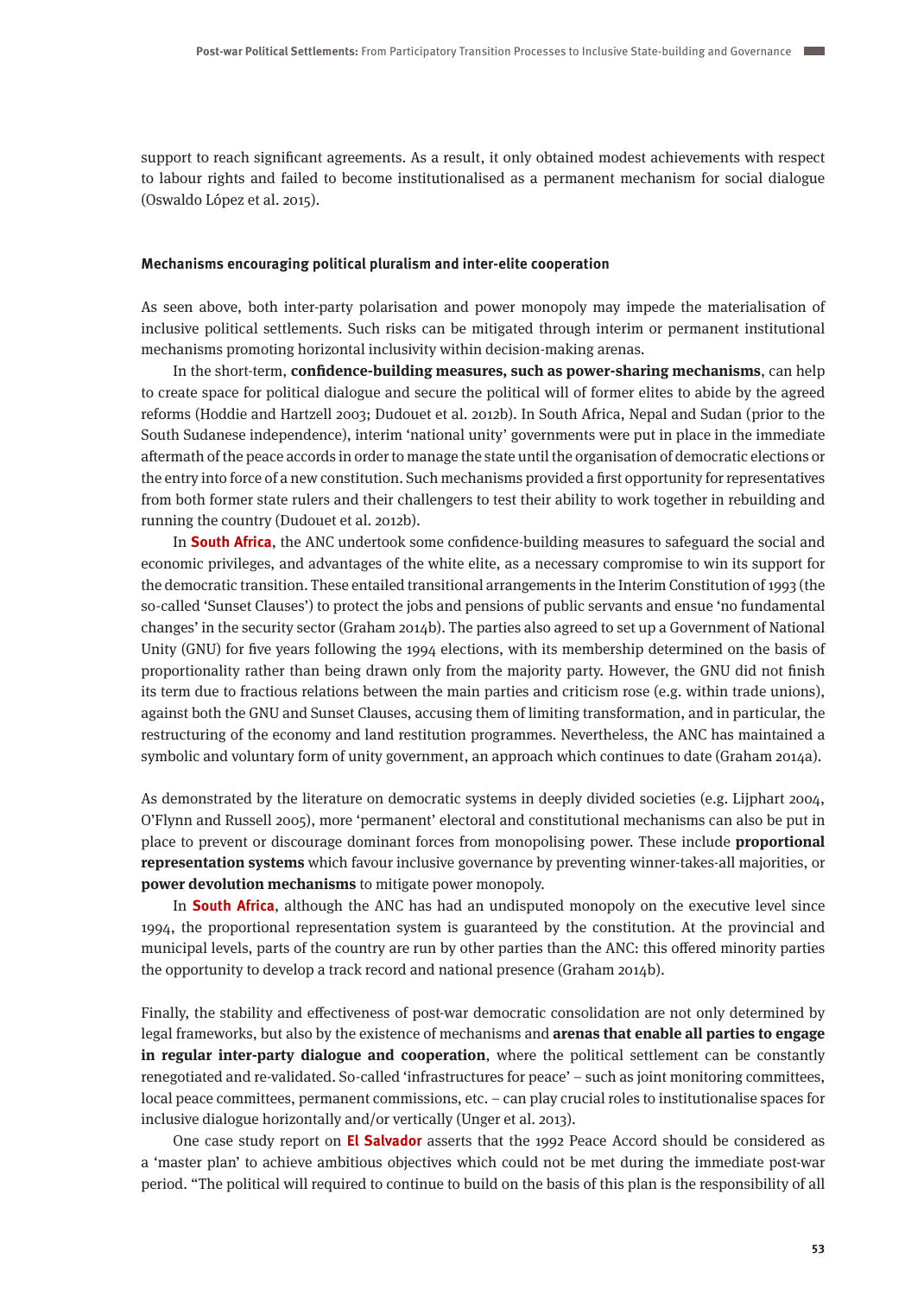Salvadoran women and men", which would require, in the authors' opinion, a second generation of peace accords involving all concerned citizens, in order to re-negotiate a more inclusive political settlement (Ramos et al. 2015). The FMLN government recently initiated a series of consultative councils in order to identify and address key national priorities (e.g. education, environment, employment, security, etc.) in a participatory fashion. For instance, a National Council for Citizen Security (CNSCC) was launched in 2014 with the aim to address violence and crime through an inclusive dialogue between government officials, the private sector and civil society – represented by the Catholic Church (Gagne 2014). Although an ambitious and promising action plan was designed and agreed upon by the various stakeholders, a UNDP review highlights numerous challenges met during its implementation, caused by a lack of resources, coordination gaps among the relevant ministries, and a lack of political leadership (as the Council itself was only tasked with a monitoring role during the implementation period) (UNDP 2015).

## **4.2.4 International influence**

If the materialisation of post-war political settlements lies in the hands of domestic actors, the capacity and political will of incumbent and emerging elites are also influenced by their international environment. The role and impact of foreign intervention in post-war political settlements are far from uniform, from transition processes primarily driven by internal dynamics and local stakeholders, to internationalised state-building projects under heavy control – or even under direct administration – by external actors. Such actors range from diplomats or INGO professionals taking the lead in the negotiation phase, to military actors enforcing or monitoring the peace after the signature of codified agreements, and development agencies intervening over the medium-long term. Their influence in the six countries at stake thus remains to be explored, in terms of their ability to increase or impede inclusive post-war state-building. Given the lack of empirical evidence on the subject-matter in the case study reports, we draw here on other scholarly insights as well as our own recent research consultancies on donor support for inclusive politics in FCASs for the OECD-DAC (van Veen and Dudouet 2016)<sup>26</sup> and on international assistance to political reintegration for UNDP (Dudouet et al. 2016).

## **Limited engagement with political parties: missed opportunity to enhance governance capacity, intra party democracy and inclusive institution-building**

Despite the preponderant role of new political parties emerging from civil war formations in processes of post-war state-building, **international peacebuilding and development actors tend to shy away from engaging in the highly sensitive area of political party support**, which is seen as too political and partisan (Reilly et al. 2008; Dudouet et al. 2016). Besides the sensitive nature of political party support, the anti-terrorist measures put in place since 2001 have had a 'chilling effect' on monetary or technical assistance towards (former) power contenders (Dudouet et al. 2016).

In **Nepal**, the Maoist party remained proscribed by the US as a terrorist organisation, several years after acceding to state power and taking part in the Constituent Assembly, which severely hindered its ability to receive support to develop a democratic political programme (Dudouet 2011). The misconceived approach to DDR applied in Nepal has also hindered engagement with the Maoist party after its reconversion to peaceful politics. The approach to "discharge and rehabilitate" "disqualified" Maoist combatants adopted by the UN Interagency Rehabilitation Programme was utterly inappropriate and humiliating for the vast

**<sup>26</sup>** This research project commissioned by the International Network on Conflict and Fragility aimed to assess development donors' commitments to supporting inclusive and legitimate political settlements, as formulated in the 2011 New Deal for Engagement in Fragile States's first peacebuilding and Statebuilding Goal (PSG1). The field research focused on four New Deal pilot countries: Afghanistan, Somalia, South Sudan and Timor Leste.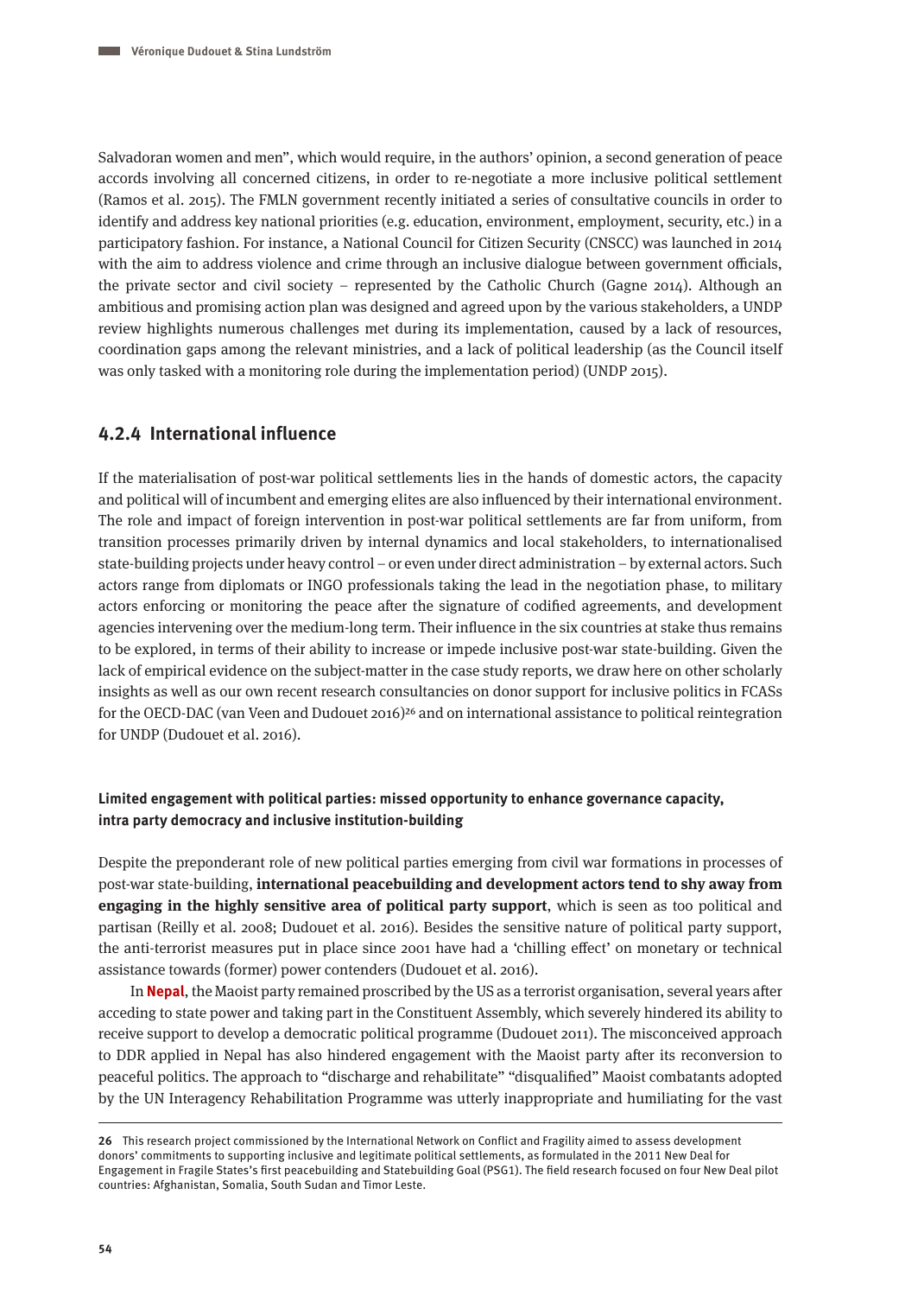majority of combatants (including minors), who had joined the rebellion out of political conviction and remained affiliated to Maoist party structures several years after their demobilisation (Robins and Bhandari 2016). Rather than focusing on (re)integrating individual ex-fighters, international assistance should have supported the consolidation of a cohesive and democratic party, and engaged party members beyond the chairman (i.e. the current Prime Minister) and his colleagues in the 'moderate' faction. This might have helped to prevent the formation of a breakaway party by the 'orthodox wing', which has severely slowed down the codification and materialisation of the new political settlement.

When they do engage in political party support programmes, donors usually "adopt blueprint approaches which are particularly inappropriate when dealing with ex-rebel parties" (Castillejo 2016: 5), and restrict their engagement to **technical and top-down assistance based on an ideal of what a political party should be, rather than engaging on central issues of representation, legitimacy, internal democracy and inclusion** (Wild and Foresti 2010).

The case of post-independence **South Sudan** exemplifies the international community's reluctance to engage with emerging elites in a 'critical constructive' fashion. Donors' optimism (or 'wishful thinking') about the SLPM's inclusive vision for the new country, accompanied by a widespread notion that problems like corruption and human rights abuses were mostly products of weak capacity and inexperience, resulted in a working culture in which donors demanded little accountability and few results from their South Sudanese counterparts, while the growing symptoms of a deeply rooted crisis of governance were left obscured. Few foreign actors dared to raise sensitive political topics around the legitimacy and inclusivity of the new government, as efforts to (re-)establish central state institutions tended to take centre stage (Van Veen and Dudouet 2016).

For its part, the case of **Aceh** illustrates the shortcomings of international programmes focusing on short-term relief work, cash transfer and incentive schemes, at the expense of sustained assistance for inclusive institution-building. While there was a massive amount of peacebuilding and development aid in the immediate aftermath of the 2005 tsunami and 2006 peace accord, conflict-related programmes focused primarily on socio-economic assistance for former GAM combatants, former political prisoners and conflict-affected communities. Very little support was available for enhancing the governing skills of the new Aceh Party and building effective, lasting and inclusive institutions (Marhaban 2012, Barron et al. 2013). However, the amount of foreign aid was drastically reduced after the immediate reconstruction phase (post-2010), and "governance reform has lost momentum as ex-GAM have gained oligarchic control and have little incentive to improve institutional performance" in the allocation of public funds and the delivery of government services (Barron et al. 2013: 18).

Research also found that technical capacity-building programmes on democratic politics are unlikely to result in better governance performance if local authorities (especially those freshly demobilised from armed struggle) do not have the required **capacity "to absorb policy advice and to translate it into viable strategies and programs**" (UNDP 2012). However, peer-exchange between emerging elites and more established parties, across post-war contexts, might lead to better outcomes, since this rests on the direct sharing of experience rather than on generic textbooks.<sup>27</sup>

**<sup>27</sup>** For instance, the Swedish Olof Palme International Center has been leading a peer-advice programme on transitions "From a liberation movement to a modern democratic party" since 2008, which brings together members from various political parties, including the South African ANC. The organisers seek to assist "social democratic sister parties who are undergoing a transitional phase" in transforming "from being a secret and hierarchical organization to an open democratic party, providing scope for member influence and political accountability," through knowledge exchange amongst movements that have undergone a similar process (Olof Palme Center 2010). The peer-advice seminars for leading members from resistance and liberation movements held once a year by the Berghof Foundation also pursue a similar goal, although they primarily focus on negotiation training rather than postwar political transformation (see [www.berghof-foundation.org/programmes/dialogue-mediation-peace-support-structures/](http://www.berghof-foundation.org/programmes/dialogue-mediation-peace-support-structures/negotiation-support-for-rlms/) [negotiation-support-for-rlms/](http://www.berghof-foundation.org/programmes/dialogue-mediation-peace-support-structures/negotiation-support-for-rlms/)).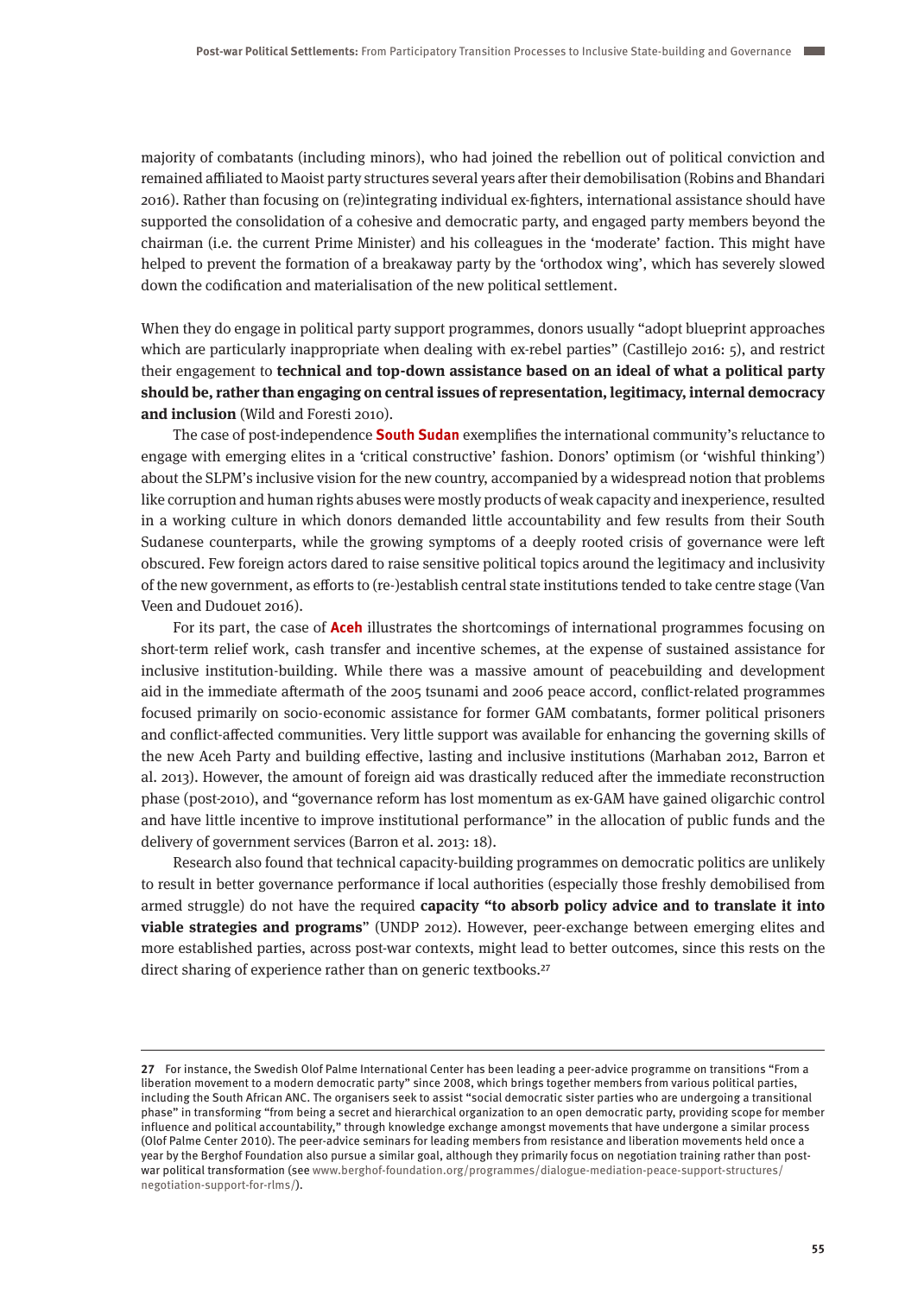#### **Poor assistance to informal elites, opposition groups and/or civil society actors beyond the state**

If international support for post-war institutions is of paramount importance, it also comes with its own limitations if it reduces donor incentives to support other actors who have the potential to 'spoil' peaceand state-building efforts or to contribute to transformative change. In our OECD-DAC-commissioned research (see footnote 26), we found that **development and peacebuilding agencies are often reluctant to engage with key non-state stakeholders such as local/traditional/informal elites, as well as opposition parties and 'social contestation' initiatives** that resist non-representative or self-enriching elite capture of the state, preferring instead the easy route of relying on Western-educated staff or advisors within key Ministries as privileged interlocutors. This is especially the case in hegemonic or 'big-tent' coalition governments that control all state institutions, preventing the rise of any meaningful political opposition outside the elite pact. This limits donors' opportunities to support developments toward multiparty democracy or to promote the participation of marginalised groups in political processes. As civil society tends to be nascent, ill-organised or dominated by the same elites that control central governance structures, this reinforces donors' propensity to partner with the 'usual suspects', i.e. Western-born or educated, moderate, middle-class NGO professionals and women's groups (Van Veen and Dudouet 2016).

In **South Africa**, the democratic transition which accompanied the new political settlement had a strong impact on the level and nature of development and peacebuilding assistance. Indeed, once international donors normalised their relations with South Africa, they shifted their attention and resources from the civil society sector to the newly democratic government (Dudouet 2007). "While CSOs were the sole beneficiaries of foreign political aid before 1994, after democracy's arrival they were forced to share the spoils with the new state" (Landsberg 2000: 127). Not only did this result in a severe shrinking of the funding pool available to CSOs but it also forced them to adapt to the new thematic priorities of the day, as donors requested the South African non-profit sector to "help … consolidate sustainable democratic governance" through "strategic partnerships" with the state, while curtailing more independent functions such as protest, monitoring or advocacy-oriented activities (Landsberg 2000: 118).

## **A restrictive interpretation of international mission mandates impeding long-term monitoring**

Multilateral organisations such as the UN, the European Union (EU) or the Association of Southeast Asian Nations (ASEAN) often contribute to supporting inclusive post-war governance through international missions mandated to assist and verify the implementation of codified settlements (i.e. peace accords). However, in our previous research, we found that such **monitoring mandates are usually interpreted restrictively – leading to premature withdrawals – and tend to focus primarily on short-term technical issues such as DDR, at the expense of longer-term reforms to promote an inclusive state and society** (Dudouet et al. 2012).

In **Nepal**, many Maoist ex-combatants would have liked the UN Monitoring Mission in Nepal (UNMIN) to be maintained beyond the troops cantonment phase and until the process of army integration and state restructuring was complete, to ensure that their key demands with regards to federalism and security sector transformation would be met (Neupane 2012).

In **Aceh**, the EU and the ASEAN established a civilian Aceh Monitoring Mission (AMM) in September 2005. The AMM had a broad mandate to monitor the implementation of security transitions (including DDR, the withdrawal of military troops and human rights mechanisms) and political reforms (such as legislative change). However, it ended its mandate in December 2006 after announcing that it had successfully assisted the decommissioning and demobilisation processes albeit without clear assurance that the other agreement provisions would be implemented (Wandi 2012).

One case study report on **South Sudan** draws a fairly critical assessment of the failure of international guarantors of the 2005 CPA (IGAD, United Nations, African Union and the Troika) to hold the parties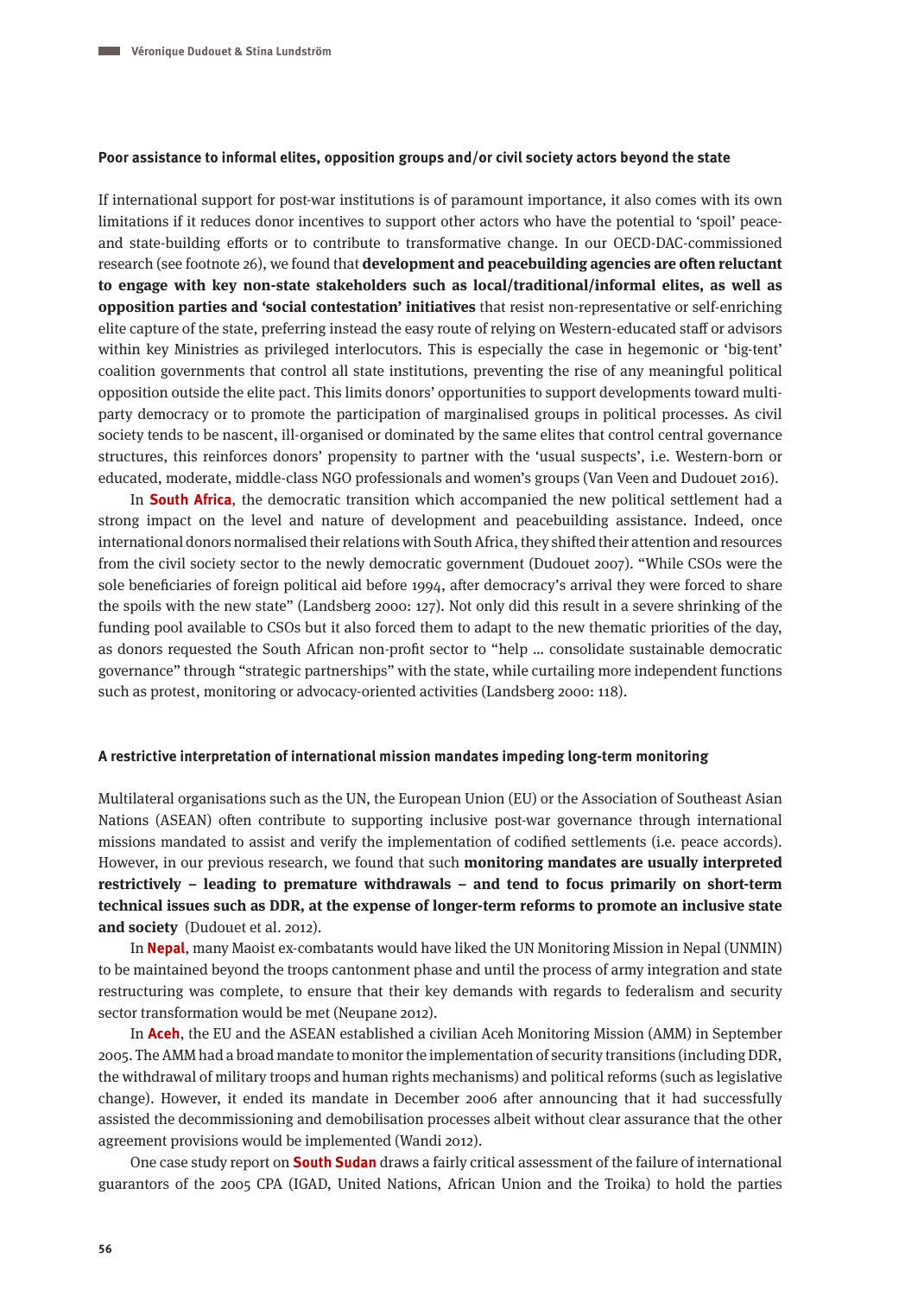accountable and to enforce their compliance with the letter and spirit of the Agreement. He asks: "What then is the point of any inclusive peace process if only the principal parties are going to be left in charge of implementation, with no national watchdog or monitoring structures, and if the supervisory role of the external forces is going to be a mere exercise in symbolism?" (Jok 2015a: 11). For its part, the 2015 peace deal provides for a multi-party Joint Monitoring Evaluation Commission, tasked with overseeing all transitional institutions and mechanisms created by the agreement. However, since the agreement itself has been hardly implemented, it is far too early to assess the Commission's effectiveness.<sup>28</sup>

Two decades earlier, by contrast, the UN's contribution to the materialisation of the political settlement in **El Salvador** had been much more comprehensive, especially in terms of guaranteeing the expansion of political participation. In the immediate aftermath of the peace accords, the United Nations Observer Mission in El Salvador (ONUSAL) was set up to verify observance of their security, electoral and human rights provisions. The mission comprised over 1,000 staff who remained in El Salvador for three years. UN pressure on the Government to live up to its commitments and mediation efforts in times of renewed crises, were instrumental in enabling FMLN political participation (Söderberg Kovacs 2007). Additional security guarantees were provided by the "Friends of the UN Secretary-General for El Salvador" during the peace implementation stage, for instance, by protecting political candidates from targeted assassinations.

Although this sub-section has solely focused on an agency approach to international influence, **global geopolitical or economic trends also impact on domestic environments in post-war countries**, including on the inclusive or exclusive nature of government policies. As mentioned earlier, the integration of new democracies into the global economy has led the concerned governments to endorse the globally dominant neo-liberal orthodoxy, resulting in increased unemployment, poverty and inequality (e.g. Ochoa et al. 2000).

In conclusion to this section, one might be prompted to remark that although the six political settlements under study represent great achievements in terms of opening up the political system and seeking to reform the 'rules of the game' towards greater pluralism and participation, democratic transition (or, for the older generation of settlements, democratic consolidation) is still 'work in progress' when it comes to building states that are representative of, and responsive to, all sectors of society. In fact, considering the sustained gaps between citizens' formal equality before the law and unequal representation in state institutions or access to basic services, or the limitations posed by elites' inability or reluctance to govern in full accordance with their codified commitments, post-war states ruled by former power contenders seem to meet the same fate as most post-war democracies. The term of *poliarchy* might thus be better fitting for such regimes characterised by "elite minority rule and socio-economic inequalities alongside formal political freedom and elections involving universal suffrage" (Hearn 2000: 818).

Various factors contributing to such an incomplete materialisation of inclusive settlements have been reviewed, ranging from capacity and financial challenges faced by power contenders once they become the new rulers, to the clash of interests which might arise among power brokers (both old and new) and the various mechanisms which affect inter-elite cooperation or competition, and finally the supportive or constraining role of international donors, interests and influences. The next section turns to the interrelations between inclusivity and stability in post-war political settlement.

**<sup>28</sup>** See www.jmecsouthsudan.com/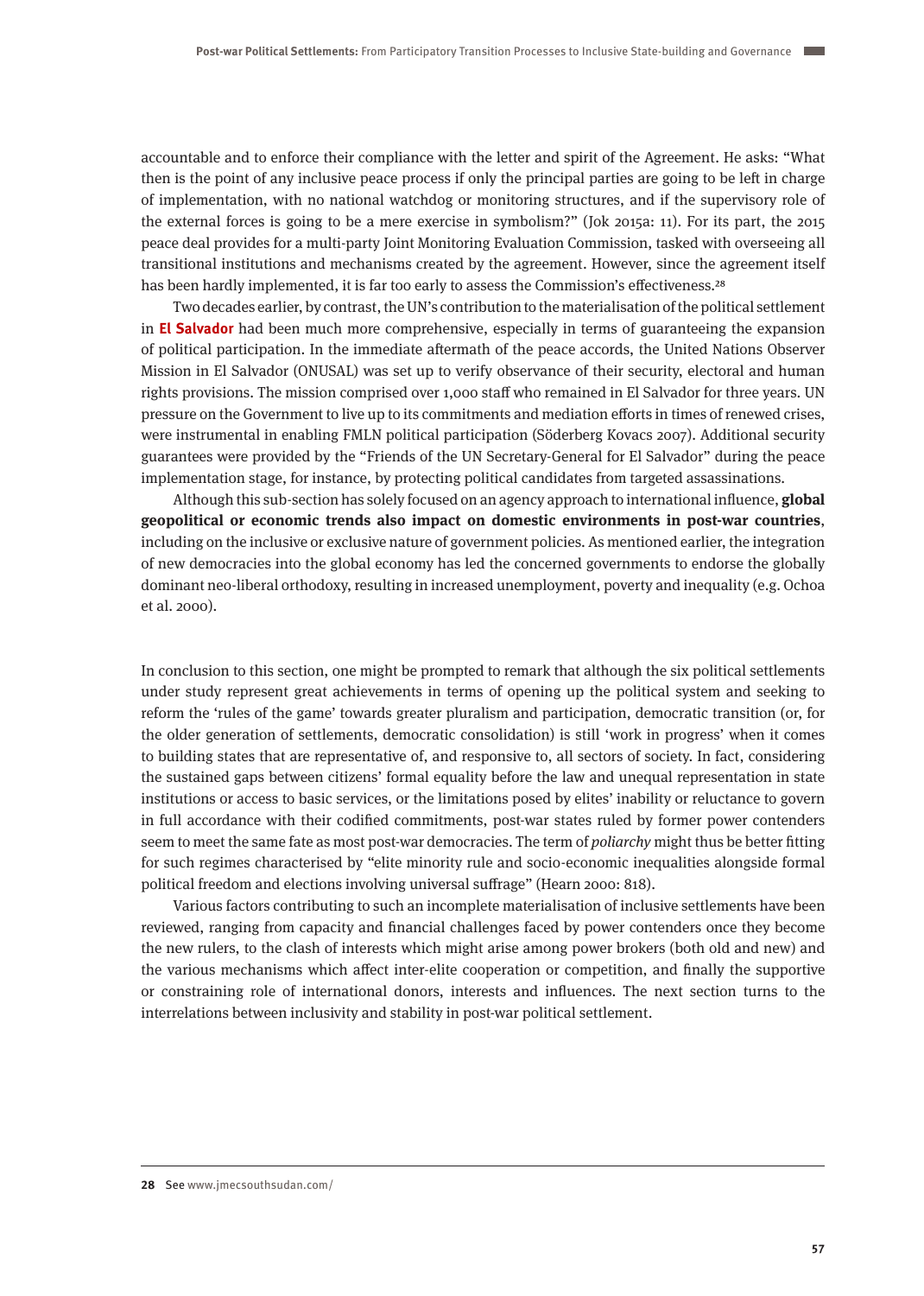# 5 Revolt of the Marginalised: Inclusivity and Violence Relapse

In the literature on political settlements, **both process and outcome inclusivity are strongly correlated with stability and resilience**. While exclusionary elite bargains are seen as failing to accommodate existing social divisions or providing excluded leaders with an incentive to mobilise protest and violent rebellion, outcome inclusivity, in terms of participation in decision-making arenas as well as the actual content and materialisation of new political settlements, is understood as an essential factor in achieving broad social acceptance of the new rules of the game and for curtailing social fragmentation (Ghani and Lockhart 2007; Lindemann 2008; OECD-DAC 2011; Call 2012).

One of the initial aims of this research project (entitled "Avoiding Conflict Relapse through Inclusive Political Settlements") was to uncover the mechanisms through which inclusive processes and outcomes bring about stable settlements. This was done by selecting six cases of post-war political settlements in which the primary power contenders had not (yet) returned to violent struggle, and by tracing back the factors which induced such peaceful developments.

The **primary factor explaining the absence of violent relapse by former power contenders is undoubtedly their political inclusion** within post-war political settlements: as analysed in the previous section, in five out of six case studies, the former 'champions of inclusivity' are currently in power.<sup>29</sup> In the sixth case, that of Colombia, several motives are put forward to explain the lack of violence relapse by any of the power contenders that demobilised and took part in the political settlement of the early 1990s.

Although the 1990-91 peace accords and Constitution did not resolve all structural causes of the decadeslong conflict in **Colombia** (e.g. exclusionary economic system and political culture), nor did it translate directly in political offices for the leaders of the demobilised guerrilla groups, the former power contenders' frustration about these shortcomings has never been strong enough to make them rethink their decision to lay down their arms. A number of factors account for this, including the internal consensus within the demobilised groups about the inefficacy of armed struggle, the relative lack of political ambition by individual ex-combatants, and the sense of responsibility and commitment towards the new rules of the game which they had developed by taking part in political decision-making through the 1991 CA (Rampf and Chavarro 2014b).

Over the course of this research project, one of the case study countries, namely South Sudan, relapsed into armed conflict in December 2013, as the ruling party SPLM was affected by a violent internal rift which quickly descended into civil war. Beyond this major occurrence of conflict relapse, we found that all six case study countries have been affected by political, social, ethnic or criminal violence through the agency of other actors besides the primary contenders. These can be traced back to inclusivity gaps at both horizontal (5.1.) and vertical (5.2.) levels of political settlements.

## **5.1 Horizontal exclusivity and violence relapse**

Most violent episodes which took place during the negotiation, codification or materialisation of postwar political settlements can be described as manifestations of horizontal exclusivity. The main source of insecurity was the occurrence of violent protests and/or sustained warfare by dissatisfied or disenfranchised

**<sup>29</sup>** This is confirmed by a recent quantitative study which finds that the inclusion and participation of former rebel parties in national government has an important impact on the likelihood of durable post-settlement peace (Marshall and Ishiyama 2016).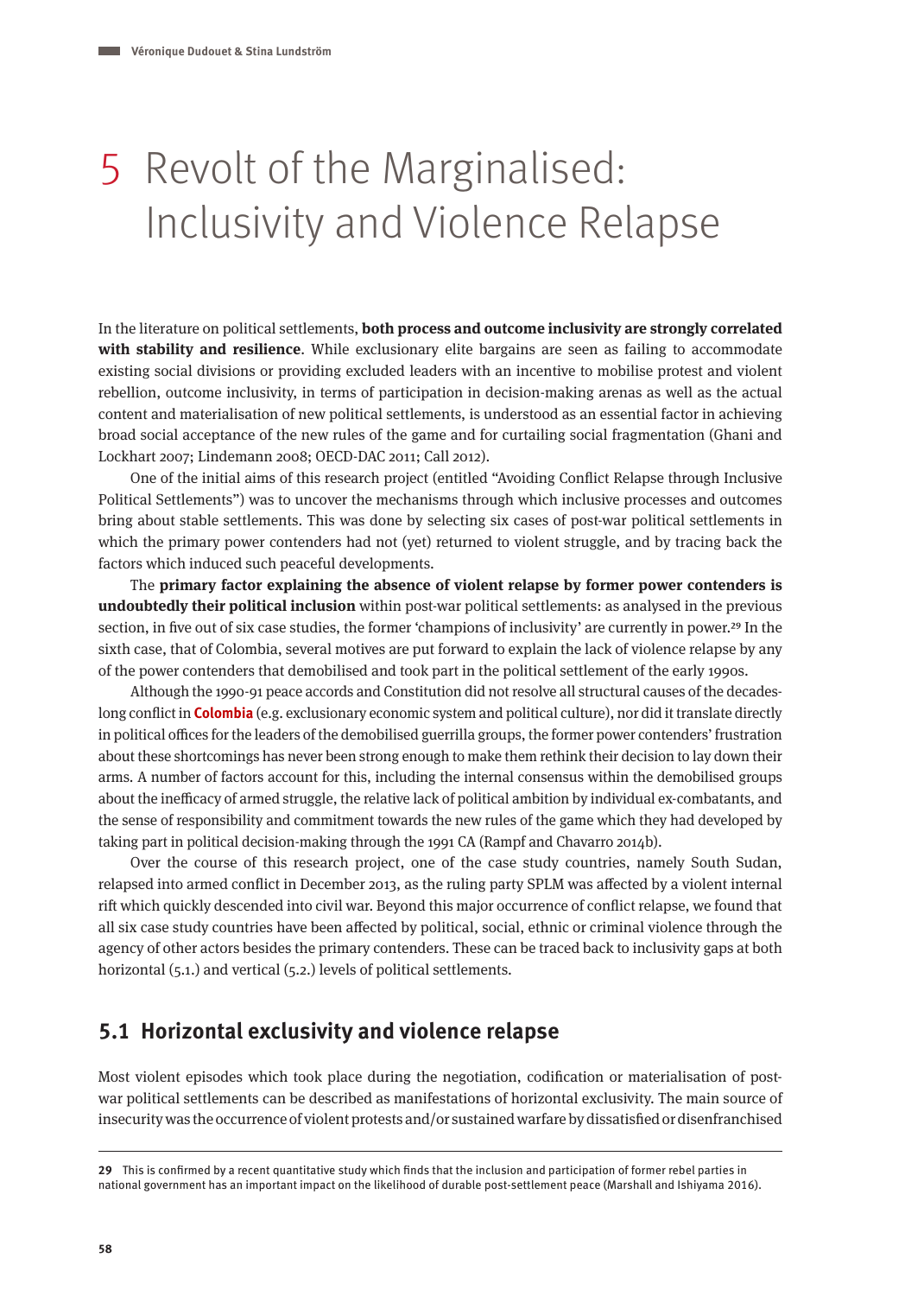stakeholders – either among power contenders or within the new elite – rather than the re-emergence of violence along the historical conflict lines (between the old and new elite).

## **Continued violence by some power contenders (self-)excluded from the political settlement**

In both Colombia and South Sudan, some power contenders who were excluded – or excluded themselves – from the bargaining process, or who felt that the new political arrangement did not meet their personal aspirations or their collective agenda, either refused to demobilise or took up arms (again) in the wake of peace agreements.

**Colombia** has seen ongoing armed conflict persist between the state and guerrillas who did not take part in the 1991 political settlement. Both the FARC and ELN, who are currently – 25 years later – negotiating their own peaceful transition, largely refer to structural conflict causes which had not been resolved by the new constitution as the motive behind their sustained armed insurgency. For their part, paramilitary groups and drug cartels which intensified violent attacks against both demobilised and active guerrilla organisations, were motivated by goals unrelated to the political settlement (i.e. criminal or profit-driven intents) and were supported by pro-status quo political and economic elites.

In **South Sudan**, violence never really ceased in the wake of the CPA and independence, due to the failure of the political settlement to address "smaller conflicts happening within the larger conflict" along the north-south divide, as well as the relative failure of DDR programmes (Jok 2015b: 2). Indeed, various militias – that were unaffiliated to either side of the Khartoum government and SPLM divide – were excluded from the peace negotiations and asked instead to join one or the other army: "this totally ignored the grievances that had drawn them into the war and therefore, becoming spoilers down the road, wreaking havoc on both sides of the border" (Jok 2015a: 3). As a result, the materialisation of the CPA did not even fulfil its most basic promise of restoring peace in the country.

The case of **South Africa** can be described as a counter-factual: although the negotiations between the ANC and the white minority government took place amidst increased street violence – largely orchestrated by elements of the security establishment which were opposed to a new political settlement (the so-called 'fifth column'), political violence ceased after the 1994 election and has not resurfaced. Furthermore, all armed factions of the various opposition movements became integrated into the reformed security apparatus. One case study report mentions an interview with the former leader of a black homeland, in which he was asked why he did not resort to an armed rebellion after being expelled from the ANC in 1996, given his military credentials and popularity. He cited the ongoing democratic transition and Mandela's willingness to welcome contributions to society from outside the ANC, as his primary motivation to embrace the new political settlement (Graham 2014b: 12).

#### **Splinter violence motivated by internal exclusivity within the new elite**

As reviewed earlier, few power contenders manage to democratise their leadership and membership structure once they enter the sphere of democratic politics. The December 2013 crisis in South Sudan most prominently illustrates the risks of conflict relapse prompted by internal disputes within the new elites, with some members dissatisfied with the distribution of 'peace dividends' and feeling marginalised by their own party, thus triggering a return to violence in a bid to renegotiate the terms of the post-independence political settlement.

In **South Sudan**, most internal discontent within the ruling SPLM party came from leading members who had participated in the negotiation of the new political settlement and subsequently held key positions in the post-war government since 2005. These elites' unhappiness resulted from their realisation that the settlement that they had subscribed to was in fact unfavourable to them: even though they held public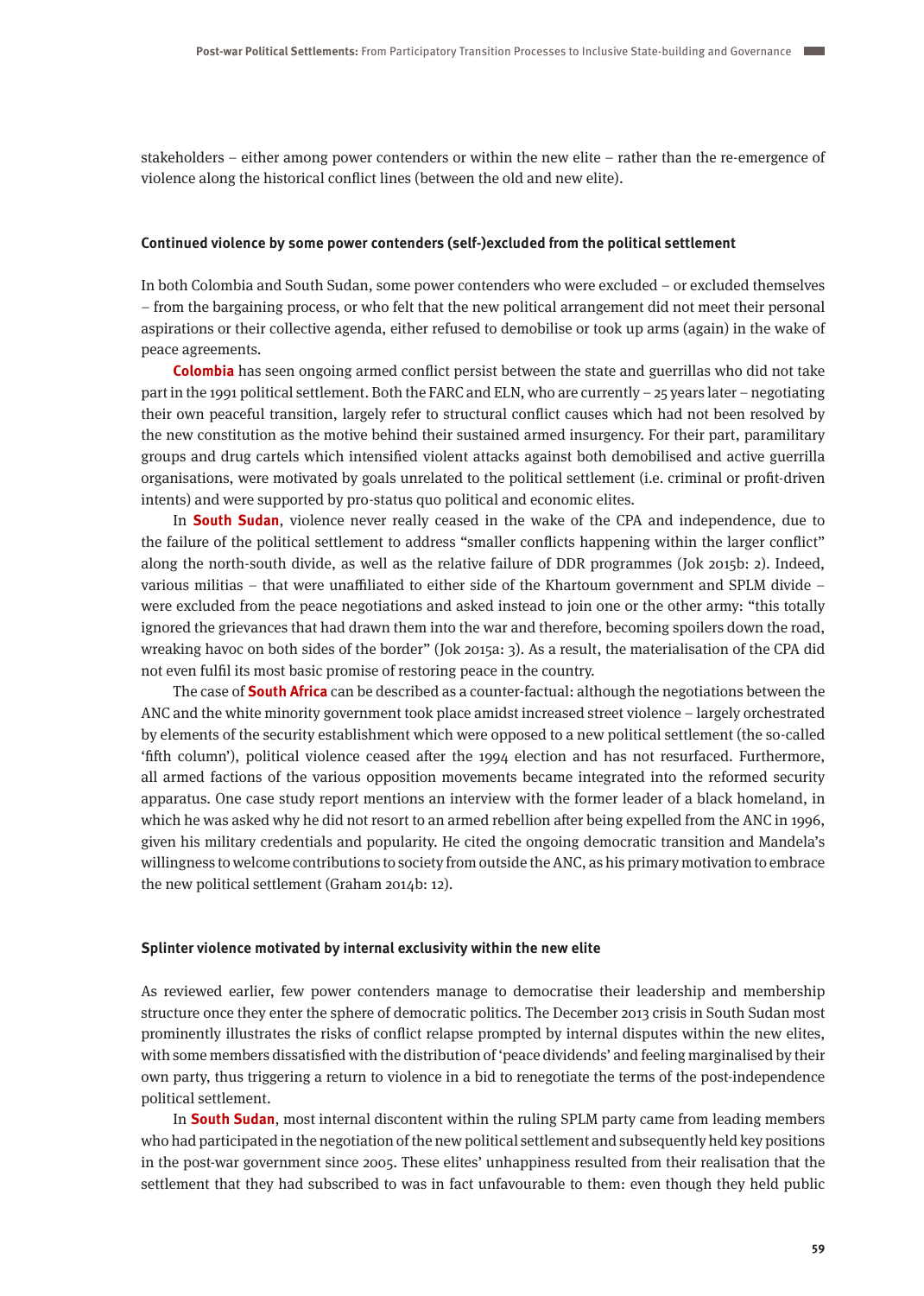office, the jobs they were given were superficial and did not amount to decision-making powers, control of resources (i.e. government jobs, contracts and development programmes) and meaningful influence in the army. The most prominent case is that of former Vice President Riek Machar Teny, who had been the leader of a 1991 party split and had re-joined the SPLM in 2002, just in time for the CPA peace negotiations. Although he became second in the hierarchy of the political party and the Executive, his personal ambition and grievances drove him to a belligerent insubordination to the President of the country and Chairman of the ruling party. After being removed from office along with other senior Ministers and Governors in a major reshuffle in July 2013, he set up an opposition front against the President, setting the country on a path of confrontation which culminated in the eruption of a violent conflict that is now threatening the viability of the entire state of South Sudan (Jok 2015b: 10-11).30

Internal contest within the new elite in **Aceh** took the form of electoral violence in the 2009 and 2012 contests, which saw an increasing number of election-related killings. In 2012, the intra-GAM split led to significant violence around the election period, "especially in former-GAM strongholds where divisions within the former rebel group are the most pronounced". However, the decision by former Governor, Irwandi Jusuf, to establish a new party after its electoral defeat against his former GAM comrades – rather than to resist Aceh Party violently –, shows that "inter-elite competition in Aceh can potentially be managed through democratic processes" (Barron et al. 2013: 34).

The Maoist party in **Nepal** was also affected by a split, though the breakaway party was less motivated by personal ambitions than ideological divide, and has not (yet) returned to arms. In 2012, the then Maoist party Vice-President, Mohan Baidya (alias Kiran), led the dissenting faction who accused the mainstream leadership of destroying the achievements of the 'people's war' and adopting the Westministerial system of liberal democracy as an opportunistic move to gain power. The splinter party has attracted the majority of former combatants, who did not integrate the army and were left out with extensive experience and knowledge of insurgency. As expressed by an interviewee, "They are trained people, so they know how to fight, how to make ammunitions, and possibly, where to go and get those arms and ammunitions. So, the question is when and how the armed conflict will relapse" (cited in Mabuhang 2015: 23).

## **5.2 Vertical exclusivity and violence relapse**

Shortcomings in outcome inclusivity can also lay the foundations for violence and instability when power contenders are included in a political settlement but the rest of society remains left behind, and when the new power-holders are unable to deliver the promised structural transformation to those suffering from long-standing marginalisation. While it does not necessarily lead to the re-radicalisation of demobilised armed groups nor the emergence of new ones, sustained inequality and deprivation might result in a transfer of violence from the political to the social arena, or to outbursts of community riots and sectarian killings. A research project by the UK-based Centre for Research on Inequality, Human Security and Ethnicity (CRISE) found that while political exclusion pushes elites to rebel, economic exclusion mobilises the masses to participate in conflict (Stewart 2010). We relate such phenomena to the vertical dimension of exclusivity as they are rooted in malfunctioning state-society (as well as inter-societal) relations.

## **Ethnic violence**

Both Nepal and South Sudan illustrate the dramatic consequences of political settlements which fail to unify a nation and bring about social cohesion between its various ethnic, tribal, clan-based or national

**<sup>30</sup>** A power-sharing deal was concluded in August 2015, which led, after many months of delay, to Riek Machar being reinstated as Vice President in April 2016; however, the fighting resumed and the agreement is yet to be implemented in earnest.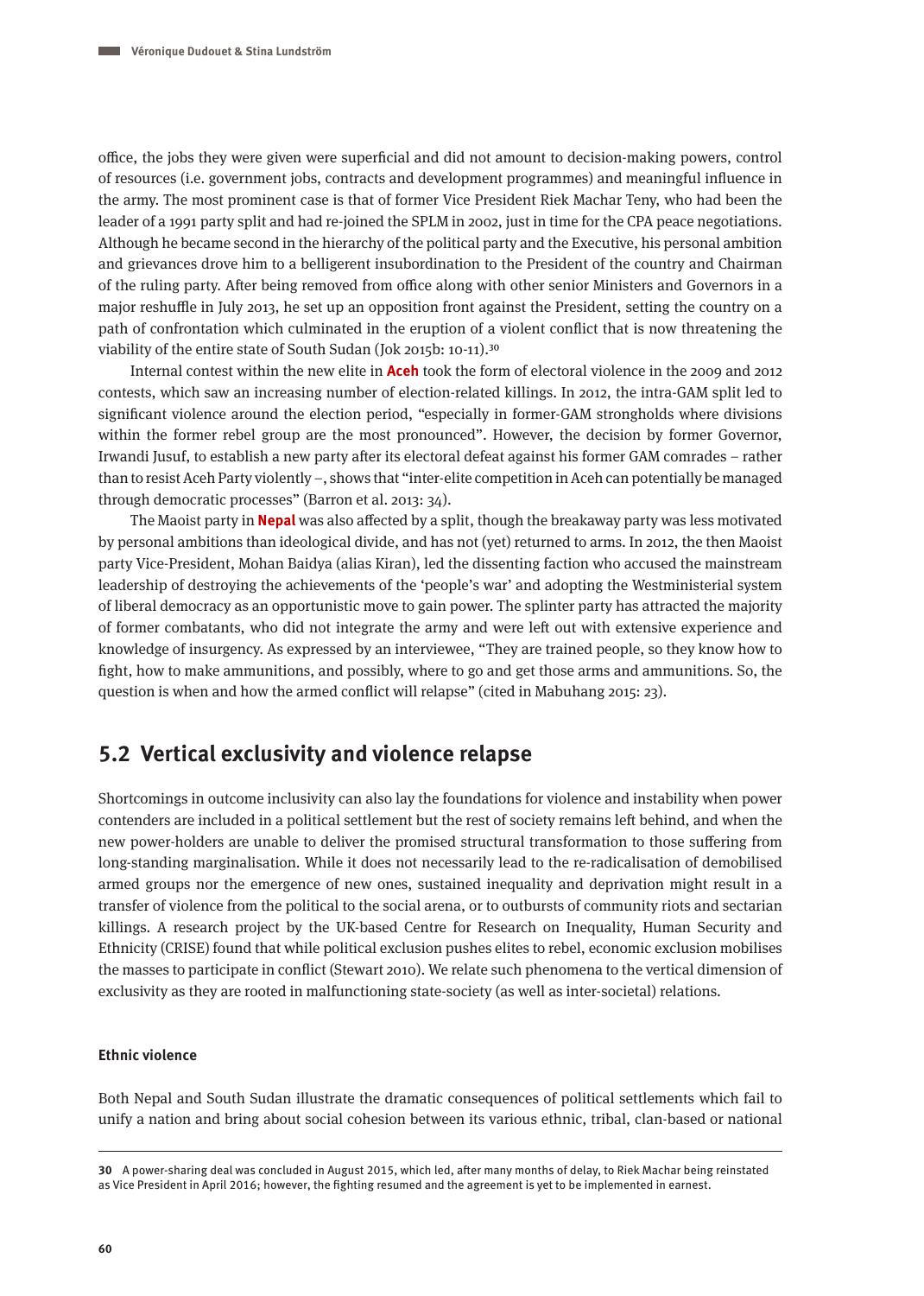components. The main difference between the two cases is that ethnic-based violence took the form of (seemingly) spontaneous riots over the terms of codification of the Nepali political settlement, while in South Sudan it was more directly orchestrated by disgruntled leaders who mobilised members of the armed forces as well as various militias.

Outpours of violence among ethnic minority groups in **Nepal**, which previously formed part of the Maoist constituency, can be regarded as a reaction to the perceived failure of the CPN-M to live up to its inclusive agenda once in position to implement state policy. The first episode took place in the context of the Interim Constitution (IC) in early 2007. The Madheshi community from the Terai plains region in Southern Nepal, was not represented in the drafting committee and as a result did not include its historical demand for a federal state. On the day of the promulgation of the IC, the Madheshi community, as well as other marginalised groups, announced a protest movement, which turned into violent armed confrontations taking the lives of at least 53 people. Negotiations between the interim government and the insurgents led to the resolution of the conflict by amending the IC and officially declaring Nepal a federal democracy (Khatiwada 2014). The second, more sustained episode of violent outburst among the Madheshi (and Tharu) communities, took place in the wake of the promulgation of the final Constitution in September 2015, which failed to fulfil their demands for an ethnic-based federal structure and specifically, the creation of a single Madhesh province. These constituencies have high hopes that the newly-elected Maoist Prime Minister (as of August 2016) will be able to amend the constitution to take these grievances onboard and restore stability in the Madhesh.

In **South Sudan,** what started as a power-based rebellion within the SPLM (see above), quickly descended into a fully-fledged civil war along ethnic lines, throughout the country. The civil war was fuelled by perceptions of unequal representation, power and wealth distribution across the diverse communities of South Sudan. The President was accused of favouring his own ethnic group, the Dinka, at the expense of the second largest group, the Nuer. Massacres of Nuer civilians in Juba at the hands of Dinka soldiers were followed by an outbreak of revenge attacks in Jonglei, Upper Nile and Unity states, that were predominantly carried out by the Nuer against the Dinka. The spread of the conflict can be explained by a mix of factors related to the failure of nation-building, memories of unsettled past ethnic conflicts, the unchecked impunity of the war days, and a lack of justice and accountability for crimes committed in the name of liberation (Jok 2015b).

#### **Social violence**

Finally, a last type of violence which has appeared in several country cases, and especially in El Salvador, South Africa and Aceh, is rooted in the failure of the new settlement's materialisation to provide socioeconomic inclusion for all citizens (including former combatants). Such circumstances have manifested in various forms of 'non-conventional' violence, from urban youth gangs to organised crime.

Youth gangs in **El Salvador** have become the main cause of deaths in the country and represent a serious cause of insecurity through their involvement in the trafficking of arms, drugs and people. This phenomenon can be partly explained by structural injustices which have persisted despite the new political settlement. Nevertheless, according to Cruz (2013), other factors should be taken into account, such as the migration flows from and to the USA, the culture of violence and easy access to weapons. The FMLN government's response to this violence alternates between the militarisation of citizen security and negotiation attempts with gang leaders: granting them prison privileges in exchange for their commitment to reduce homicides caused by inter-gang conflicts. The results of dialogue approaches have proven to be quite ambivalent, and have failed to provide an institutional strategy for the reconstruction of the rule of the law in the country (Ramos et al. 2015).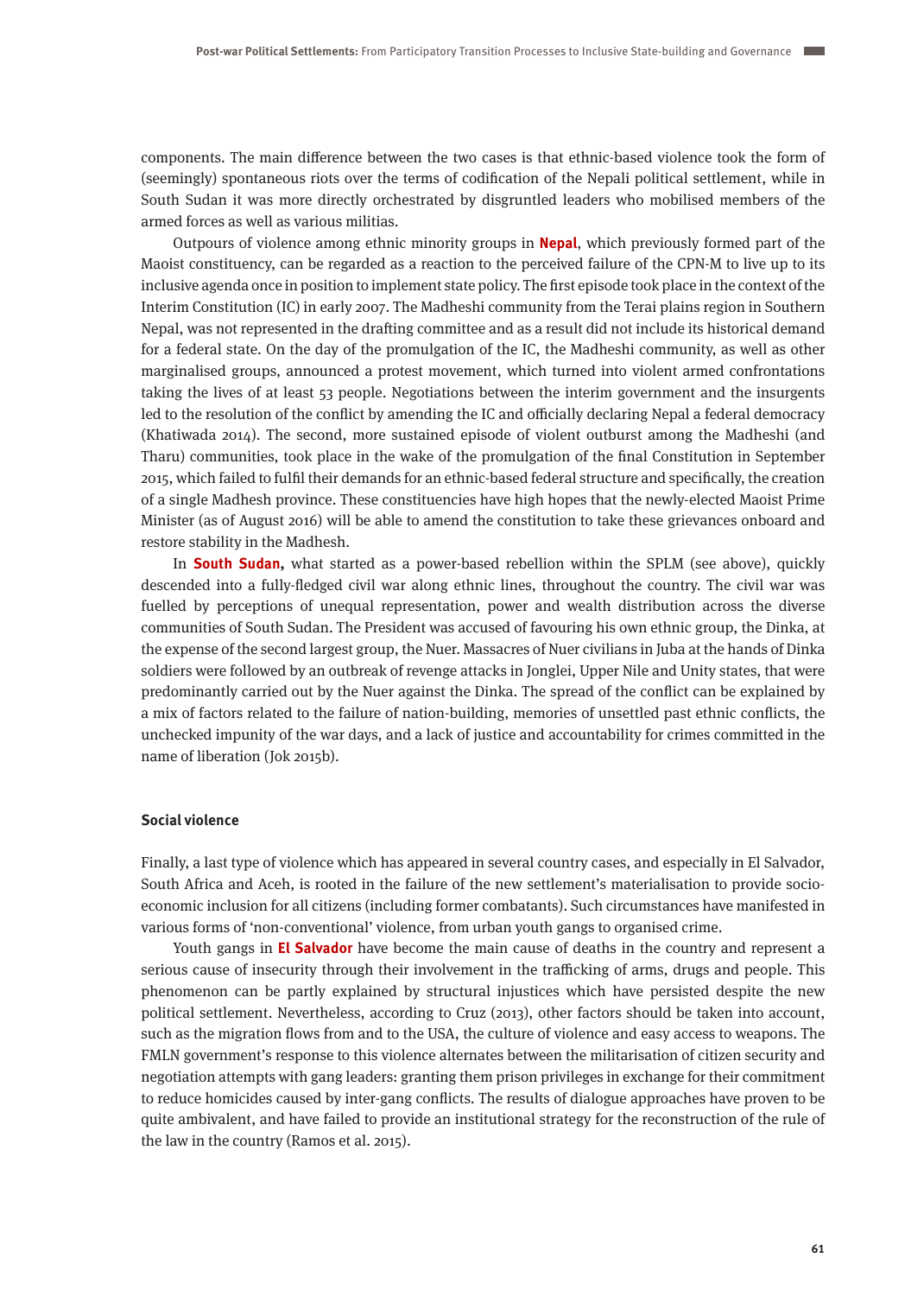In **Aceh**, the difficulties met during the DDR process – due to the large discrepancy between the official number of verified GAM members and the much higher number of self-proclaimed combatants – led to an unequal distribution of reintegration benefits and employment opportunities (Wandi 2012). In this context, many lower-level, former fighters have turned to crime for pecuniary purposes. It was estimated in 2009, that 90% of criminal activity in East Aceh district was carried out by ex-combatants who were frustrated with the lack of post-war assistance (ICG 2009). Former combatants have also used violence against their ex-commanders, "to signal discontent and continuing coercive capacity to elites with the aim of increasing downwards patronage flows" (Barron et al. 2013: 37).

The table below lists the aforementioned cases of violence resurgence along the two dimensions of timing and origins (and actors) of relapse.

|                                     |                  | <b>Negotiation</b><br>Stage <sup>31</sup> | <b>Codification Stage</b> | <b>Materialisation Stage</b>                                                         |
|-------------------------------------|------------------|-------------------------------------------|---------------------------|--------------------------------------------------------------------------------------|
| Horizontal<br><b>Exclusion</b>      | Intra-elite      |                                           |                           | S.Sudan 2013-16                                                                      |
|                                     | Inter-elite      | S. Africa 1990-94                         |                           | S.Sudan since 2005<br>Colombia since the 1990s<br>Aceh during 2009/2012<br>elections |
| <b>Vertical</b><br><b>Exclusion</b> | Ethnic exclusion |                                           | Nepal 2013; 2015-6        | S.Sudan 2013-16                                                                      |
|                                     | Social exclusion |                                           |                           | El Salvador (ongoing)<br>S. Africa (ongoing)<br>Aceh (ongoing)                       |

Table 4: Instances of Violence Relapse

It is difficult to draw clear conclusions from this section. We found that despite various attempts to negotiate and codify inclusive political settlements, power contenders are likely to be faced with upsurges of violent revolt within their own ranks as well as on the part of other political or social actors, which is especially the case during the materialisation stage, as it ineluctably leads to disappointments and frustrations regarding the slow pace of reform. The limited sample of cases explored in this research did not allow us, for instance, to come to decisive findings that might explain why some emerging post-war elites are affected by violent internal splits while others remain cohesive and peaceful. What is clear though is that **South Sudan**'s settlement, which was described in previous sections as one of the least inclusive in its negotiation, codification and materialisation stages, has also been the most fragile and violently contested settlement. Asking what dimensions of exclusivity might have caused the most dramatic instance of violent relapse in late 2013, Jok (2015b) traces it back to inclusivity gaps across all three stages of the 2005/2011 political settlement, and identifies three complementary factors which could have prevented it: (1) a broad-based process in which the voices of all stakeholders are represented; (2) the inclusion of root conflict causes into the agenda of the peace talks; and (3) efforts to look past the peace agreement and create the environment and mechanisms for institutional reform that could have better promoted security, reconciliation, social cohesion and citizenship.

**<sup>31</sup>** Although only the case of South Africa is reported here, most contexts under scrutiny faced violent incidents during the negotiation period, given the ebb and flow of peace talks (often interrupted by renewed confrontation) or the strategies of 'fighting while talking', adopted by governments and power contenders in many conflicts (including South Sudan).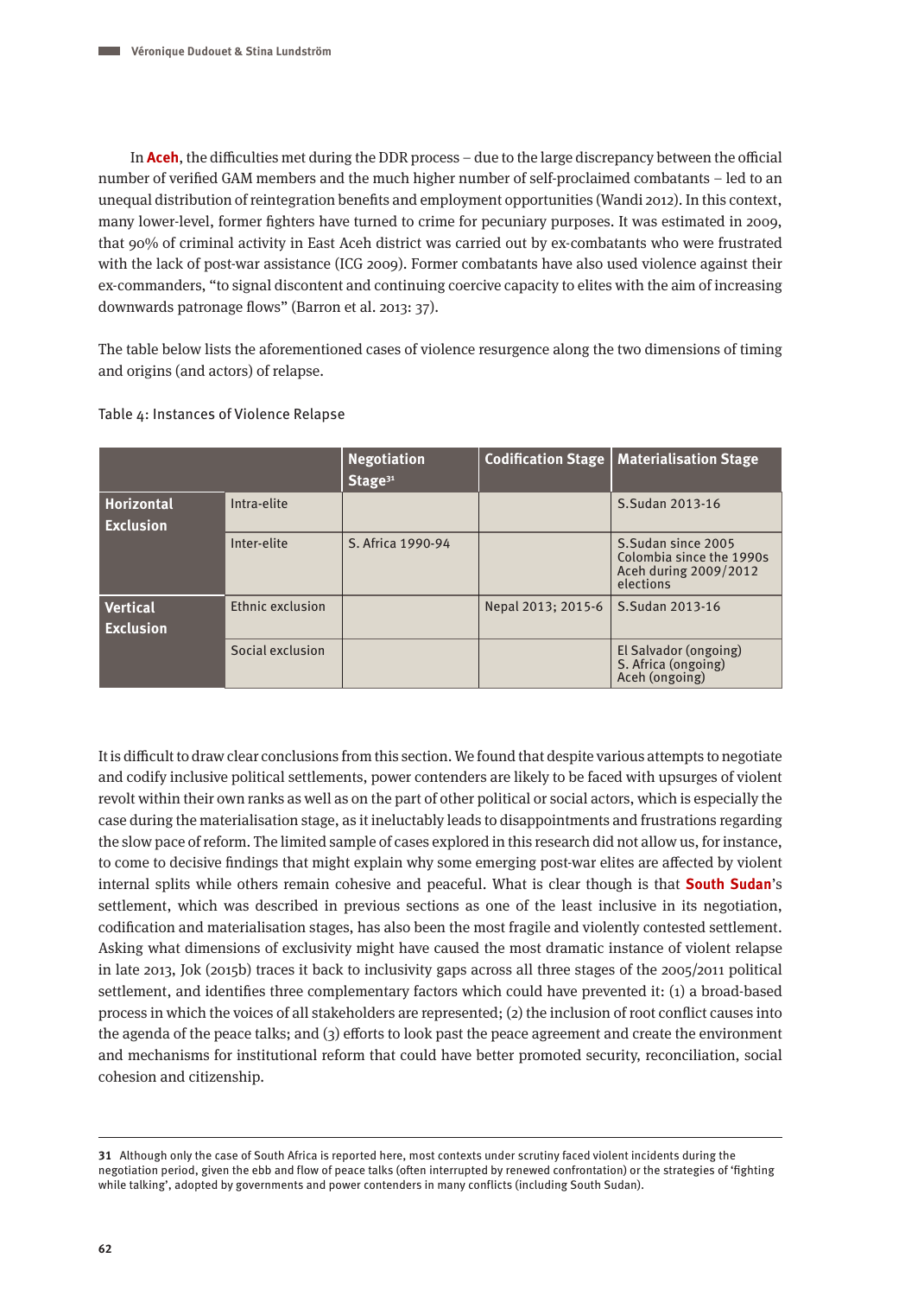# 6 Conclusion

Given the length of this report and the richness of the compiled information, this final section does not aim to offer a comprehensive summary of all findings, but to rather address the original research questions as formulated in Section 1, before suggesting some policy implications for international assistance to foster inclusive, participatory, representative and responsive post-war political settlements.

# **6.1 Main lessons learnt**

Due to the heterogeneity of the cases and timing of the transitions under scrutiny, we did not attempt to systematically compare political settlements across the six country cases ('over space'), but instead, we rather focused on comparing successive phases and arenas of decision-making and state reform within each case ('over time'). Nevertheless, while doing so, we found some emerging patterns despite the distinctiveness of each individual context, which enable us to offer a few lessons learnt on the four main areas of enquiry identified at the onset of the project.

**What are the dimensions of, and criteria for, inclusivity during political settlement and state-building processes?**

» Process inclusivity

With regards to the arenas of negotiation and decision-making over the contours of new political settlements, such processes can be assessed as highly inclusive on the **horizontal level** when all sectors of the state (government, army, main parties in parliament, economic elite, religious and traditional authorities) and all branches of armed opposition groups (e.g. civil and military, exiled and local leaders) are represented – or at least are given the possibility to do so. Indeed, in some contexts (**Colombia, South Africa**), a number of powerful actors voluntarily excluded themselves from negotiation and dialogue arenas. On the other hand, such arenas can be considered as highly **inclusive vertically,** when non-elites (especially marginalised communities) are granted avenues for effective participation (with decision-making power) or legitimate representation.

Unsurprisingly, we found the most inclusive decision-making arenas to be National Dialogues (**South Africa**) and Constituent Assemblies (**Nepal** and **Colombia**), according to the degree of public participation in all stages of the process: from summoning these arenas (e.g. referendum) and selecting participants (elections, guarantees for minority participation beyond the traditional elite and main contenders), to actual decision-making (mechanisms favouring minority positions) and procedures validating or legitimising their outcomes (e.g. referendum).

» Outcome inclusivity

Outcome inclusivity refers to the stages of formal codification and actual materialisation of political settlements. Both in written texts regulating state reform and state-society relations (e.g. peace accords, constitutions, binding laws and regulations), and in the practice of policy-making, inclusivity can be assessed along two dimensions, namely, the **representativeness of state institutions** vis-á-vis their citizens (e.g. whether their composition and leadership reflect the structure of society), and the **responsiveness of**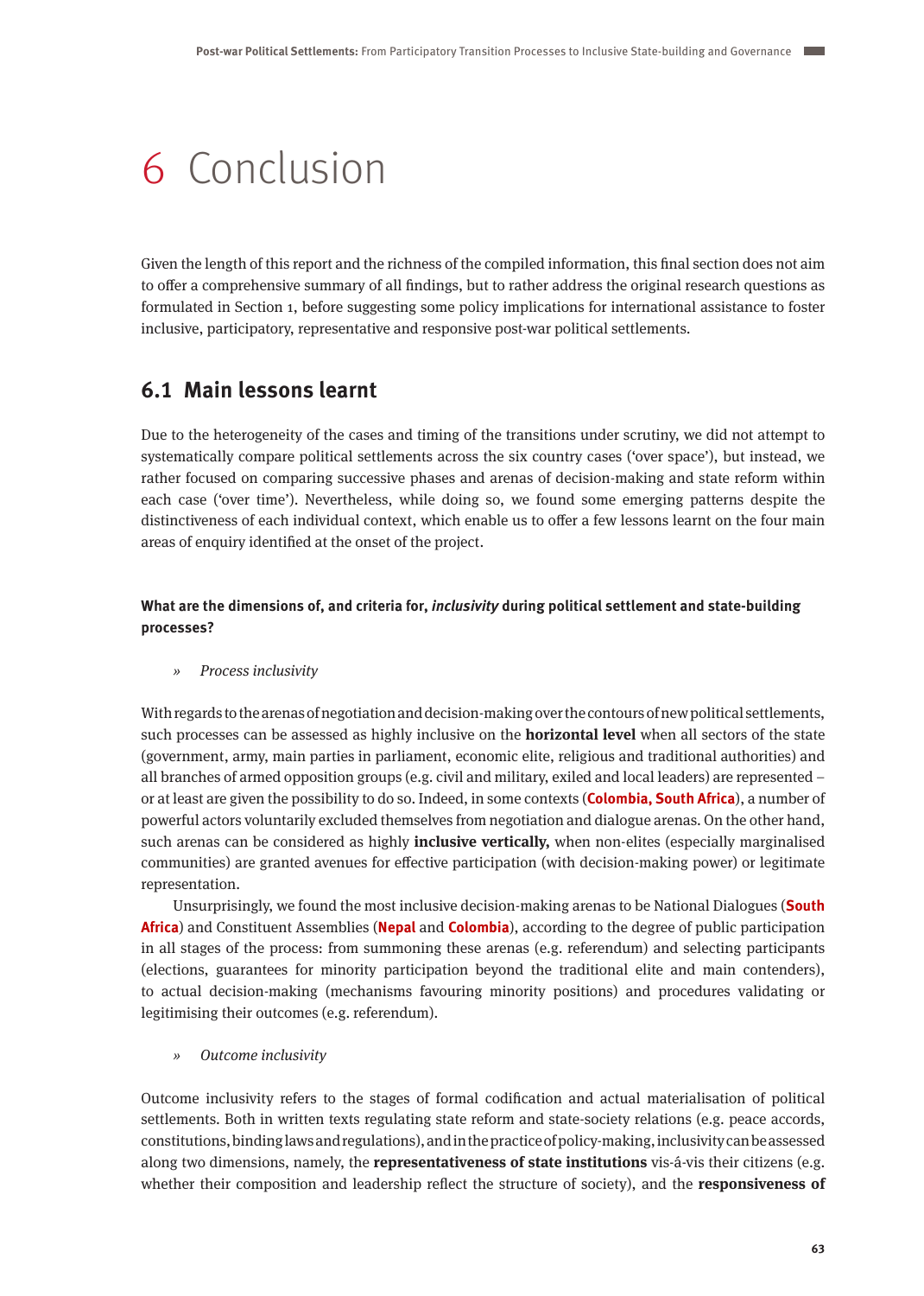**policy-makers** with regards to the distribution of rights and entitlements across groups and classes in society.

We found the six country cases to have achieved only partial inclusivity. On the one hand, rather than a mere inclusion of power contenders into an unreformed system, they underwent genuine transformations of the state and governance system based on new codified rules of the game. Nevertheless, the increased horizontal inclusivity enabled by the opening of the political system did not fully translate into higher vertical inclusivity. In other words, formal political reforms have mostly benefitted the political class – existing and emerging elites –, while in most cases, the codified mechanisms for direct democracy and citizen participation failed to be fully implemented as the political culture remained unchanged. As democratic transition theorists have argued, democratisation often coincides with a decline in popular mobilisation to make way for institutionalised politics. This translated into civil society activists and organisations being largely absorbed into the new state structures, losing their ability to retain an independent critical voice or 'watchdog' function for a healthy democracy. In addition, socio-economic equality was hardly achieved for marginalised sectors of society (such as women, ethnic minorities, or the poor), who remained largely deprived of equal access to state institutions, service delivery and the recognition of their cultural identity.

## **Under which conditions do inclusive negotiation and decision-making processes lead to inclusive governance outcomes?**

We investigated this question in two steps. First, we compared the level of actual participation of conflict stakeholders and non-elites in negotiation and decision-making processes over the contours of state reform, with the extent to which their grievances were addressed in the formal texts codifying the political settlement. What we found is a **positive relation, but no strict causal correlation between who participates in decision-making and the contents of codified settlements**. Some codified outcomes were assessed as highly inclusive even though the process through which they were reached was not. Inversely, we also found instances where inclusive decision-making mechanisms led to imperfect or ambivalent written outcomes, or even failed to reach the codification stage.

Secondly, we compared the stages of codification and materialisation, where we actually found the biggest disconnect. As mentioned earlier, **some sectoral provisions of codified political settlements were very rarely put into practice**, such as the socio-economic dimension of inclusive governance and state-society relations, or the transformation of the political culture. What remains unclear in certain cases is whether the parties to the settlement genuinely intended to transform all root causes of exclusionary governance but failed to do so, or if they in fact had modest claims right from the start (see more below on power contenders' agendas).

The case studies also reveal a number of factors that either support or impede an effective materialisation of inclusive governance and state-building, which we classified in four main themes:

- A Firstly, the power-holders' **financial and technical capacities to implement agreed reforms** strongly affect the nature of post-war settlements, especially if the government is run by newly emerging elites with little experience of running state institutions, or if they are tasked with the daunting challenge of building a country from scratch.
- $\equiv$  Secondly, regardless of their capacity, formal as well as informal (e.g. economic or social) elites need to have enough **political will to redistribute power and resources** in an inclusive fashion. We found that most power contenders tend to shift their policy discourse and moderate their ambitious agendas once they establish a political party or join the state apparatus; that codified decisions have little chance of being effectively materialised if they are not supported by a large majority of power brokers across both the old and the new elites; that inversely, excessive consensus through power monopoly or 'big tent' coalitions do not contribute to healthy, pluralist democracies; and finally, that ambitious reforms can be countered or prevented by pro-status-quo forces, given the persisting domination of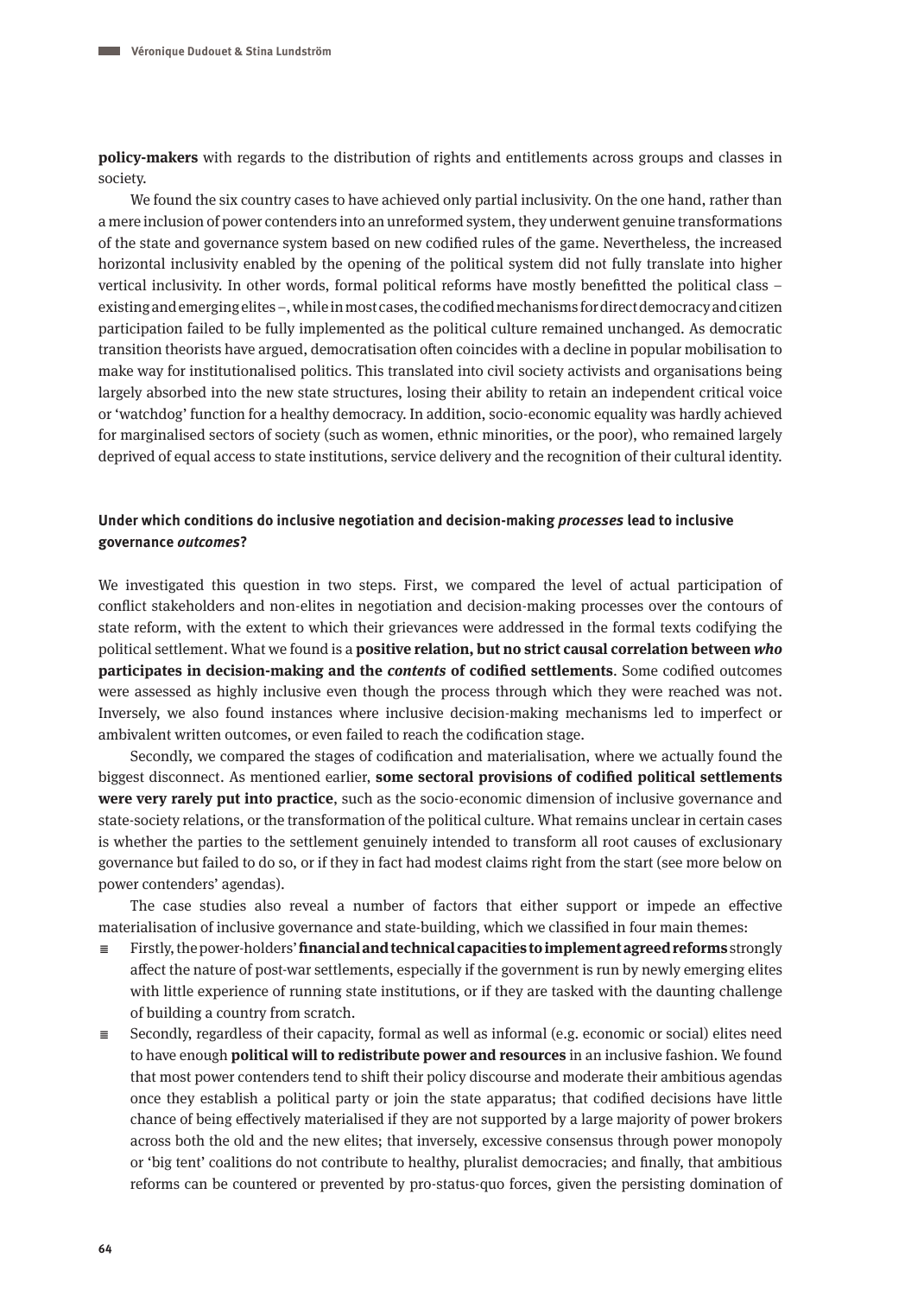traditional/incumbent elites through informal power bargaining channels. In order for such actors to adopt a cooperative attitude, they need to feel that their interests will be protected under the new order.

- $\equiv$  Thirdly, **institutional or procedural mechanisms** can also help to protect the new rules of the game. These include: binding implementation mechanisms that ensure the translation of codified principles into actual laws and regulations, and the involvement of 'codifiers' in the materialisation stage in order to prevent the 'old' elites from imposing counter-reforms; mechanisms encouraging political pluralism and inter-elite cooperation, both in early interim periods (through power-sharing and other confidence-building measures) and over the long-term (through representative systems preventing winner-takes-all majorities, or devolution mechanisms mitigating power monopoly); and finally, mechanisms enabling continuous inter-party and state-society dialogue and re-negotiation over the political settlement.
- $\equiv$  Fourthly, **international donors and agencies also play supporting or constraining roles**. For instance, we found that international peacebuilding and development actors are very reluctant to engage political parties (especially those emerging from power contending groups) on central issues of representation, legitimacy, internal democracy and inclusion. The same agencies also tend to shy away from engaging with other sensitive stakeholders (e.g. traditional elites or opposition groups) that have a stake in political settlements and the power (or the ambition) to influence them. International programmes often remain limited to short-term technical support to state institutions and a handful of civil society groups, and fail to offer sustained monitoring of the parties' commitments to long-term inclusive reforms.

## **Under what conditions do power contenders transform from excluded actors to included elites … and inclusive policy-makers?**

From an actor-focused perspective, this report placed its primary focus on (former) power contenders defined as organisations violently contesting the state's legitimacy and monopoly of force, given their central role in peace processes and post-war political settlements. Several recurrent themes were identified across the six cases.

Firstly, we found that **exclusionary state-society relations represented a strong conflict mobilisation factor** for power contenders, who placed inclusivity (translated into various local denominations) at the heart of their governance agendas – either as an ideology-driven principle, or as a method to reach strategic gains that might later be **converted into bargaining power at the negotiation table, or electoral support** in the post-war era. These movements were indeed seen to carry out the will of their people (including their civil society allies) at the negotiation table, and built on such representative power, to play a central role in both peace processes and political settlements.

In the materialisation stage, all major power contenders under scrutiny transformed into political parties and reached various levels of success in post-war politics. Some of them even **became the new hegemon controlling all sectors of the state**, including the security apparatus and the economic/ business sector. As a result of their institutionalisation, all power contenders underwent a de-radicalisation of their policy discourse and reform agendas. Moreover, the extent to which these new power-holders were able to reflect the political, social, gender, ethnic and regional makeup of society within their own organisational structures has a direct influence on the degree of social responsiveness of their resulting policies. Nevertheless, and for the aforementioned reasons, these emerging elites have to a large extent been **unable to build states that are fully representative of, and responsive to, all sectors of society**. In that sense, it can be argued that former rebels in government tend to behave just like any post-war government; the main distinction lies in the sharp contrast between the high expectations they have raised – by promising an inclusive state for all and the uplifting of all marginalised communities – and the sobering reality of the policies they (can) deliver.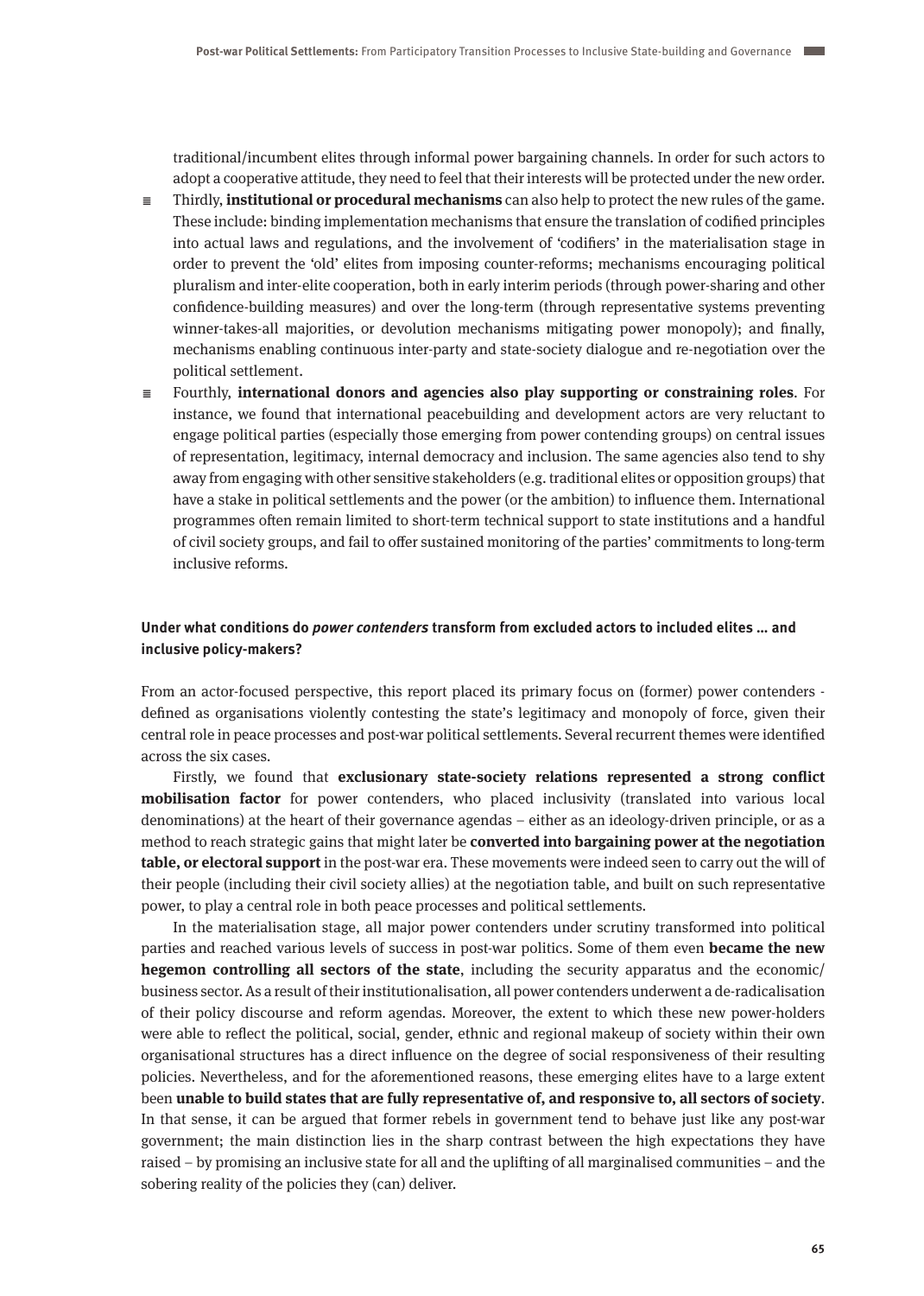## **What are the actual (vs. assumed) attributes and benefits of inclusivity?**

Finally, an important goal of this research was to 'test' a number of normative attributes which are often associated with inclusive processes and outcomes in the literature on political settlements and peacebuilding, and more largely in policy discourses such as the New Deal or relevant UN Resolutions.

» Empowerment

This research aimed to find out under which conditions negotiations over political settlements lead to "an increased ability of marginalised actors to influence the different institutional arrangements that influence their own lives" (Khan 2010). Our findings strongly confirm that **direct participation in a decision-making arena does not by default translate into substantial decision-making power**, since participants to not come to a decision-making arena equipped with equal power and resources. We explored a few strategies used by representatives from power contenders and marginalised groups to compensate their structural, institutional, cultural or technical imbalance with incumbent elites, and to avoid a situation of 'internal exclusion' (i.e. participation without influence). We also stressed, however, that even 'symbolic' participation by marginalised communities in political settlement processes can still contribute to their empowerment regardless of the achieved substantive outcomes, by allowing them to voice their concerns and join the formal political arena, and by preventing the development of accumulated grievances that might later aggravate the risk of violence relapse.

» Legitimacy

In this project we defined legitimacy as 'societal acceptance and support' for a given process or outcome. With regards to process inclusivity, we found that the **genuine representation of societal interests by political parties or negotiation teams** (e.g. power contenders) helps to resolve the participation/ empowerment gap, as this might result in outcomes that are more socially accepted than 'fake' participatory processes characterised by the 'internal exclusion' of marginalised constituencies.

When it comes to outcome inclusivity, under which conditions do power contenders' legitimacy endure beyond the negotiation process and translate into long-term electoral support? To what extent is the legitimacy of emerging elites affected by their relative inability to bring about the promised peace dividends to all? Even though it might be difficult to generalise the patterns observed across the six cases, our small sample reveals some **notable differences between governments born out of selfdetermination or liberation movements, and those emerging from ideological insurgencies**. Thanks to their wartime legacy as heroes and servants of their people, the former tend to enjoy sustained popularity and confidence by the vast majority of their electorates, long after their transformation and in spite of their limited achievements – although the ANC's popularity is slowly being eroded in **South Africa**, and both GAM and the SPLM are facing strong internal contestation in **Aceh** and (most dramatically) in **South Sudan**, respectively. On the other hand, parties formed by former (leftist) ideological insurgencies seem to be more quickly judged on their actual governance achievements, as witnessed by the M19 in **Colombia** and the Maoists in **Nepal**. The FMLN in **El Salvador** underwent a quite unique trajectory, starting as an opposition party and slowly building on the old elites' poor governance record to eventually reach state power two decades after its demilitarisation, nonetheless in a context of acute socio-economic inequality, which became a breeding ground for social and criminal violence.

» Effectiveness

We also explored the dilemma pertaining to 'excessive' inclusivity in negotiation arenas: on the one hand, the multiplication of actors with divergent interests at the negotiating table makes it harder to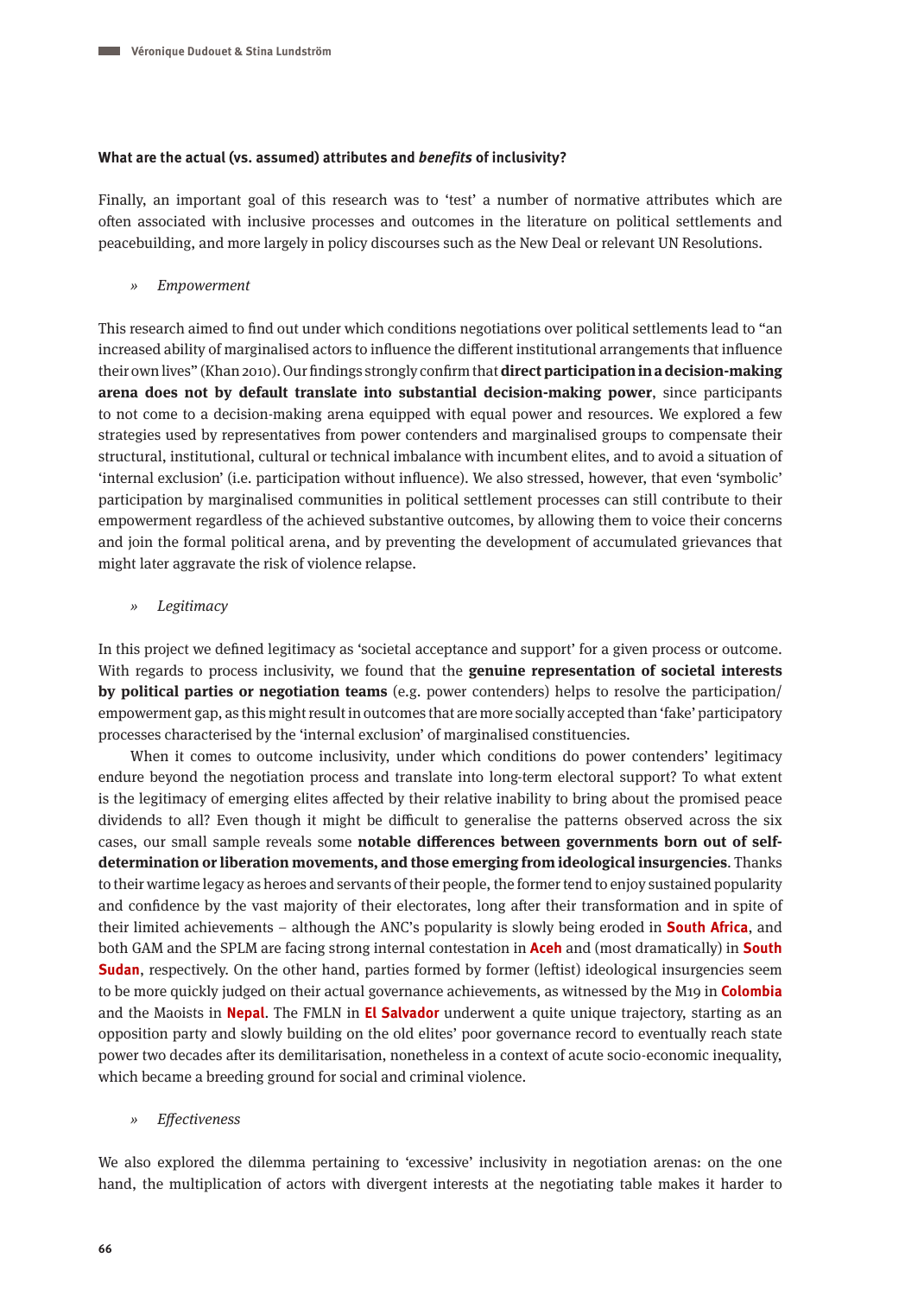reach consensus and might lead to an unworkable compromise. On the other hand, the representation of all concerned stakeholders and their grievances are a prerequisite for broader popular support and legitimacy, and thus vital to guarantee the sustainability of any signed agreement. Based on the processes and shortcomings described in the six case studies, we identified **four possible formulas to combine participatory mechanisms while sustaining the interest of elites** so that they do not act as 'spoilers': incremental inclusivity; thematic multi-arena inclusivity; parallel consultation forums with built-in binding mechanisms; and informal deadlock-breaking mechanisms within inclusive formal arenas (see Section 3.3.3.).

» Stability

Finally, our research demonstrated that violence relapse is strongly correlated with inclusivity gaps at various stages of post-war political settlements. Although none of the six cases under scrutiny experienced the use of violence by excluded groups attempting to demand participation during the bargaining process itself, we found several instances of relapse (or refusal to demilitarise) by both excluded and included groups (or disenfranchised factions within the new elite), provoked by a discontent regarding the codification and materialisation of inclusive governance. Either state-building processes failed to address the primary and/or secondary conflict line, or the new political arrangements did not quite meet the personal or collective aspirations of former combatants and marginalised communities. While **horizontal (intra- or inter-elite) exclusion was primarily associated with political violence, sustained vertical (state-society) exclusion has resulted in ethnic, social or criminal violence**.

# **6.2 Implications for international support**

As seen in Section 4, international actors – such as mediators, peacebuilding agencies or development donors – can influence domestic political settlements in post-war contexts, by either promoting or hindering process-related as well as outcome-related inclusivity. Although only internally-led and owned processes are able to produce sustainable settlements emerging out of existing social forces and representing real interests (Chandler 2006; OECD-DAC 2011), bringing about inclusive ownership in fragmented societies that often display severe power asymmetries and low levels of social capital is a major challenge. Therefore, external support may be necessary to bridge capacity gaps and encourage political will, as long as international agencies ensure that their own normative approaches to inclusive democracy do not override local governance norms and habits. This final sub-section suggests some lessons learnt for international support based on the report's findings, which are also confirmed by other studies on political settlements and development assistance (Asia Foundation 2010; Elgin-Cossart et al. 2012; Castillejo 2014; Van Veen and Dudouet 2016).

## **Process focus: Supporting participatory negotiations and decision-making arenas**

Bargaining processes over the contours of new political settlements, such as peace negotiations, national dialogues or constituent assemblies, represent real windows of opportunity for international actors to promote and encourage inclusivity, be it through mediation, funding, technical advice or diplomatic pressure. The findings presented in Section 3 have some direct implications for the design of effective support strategies by mediators and peacebuilding agencies, through capacity-building, substantive or procedural inputs, and through constructive engagement with those resisting constructive social change.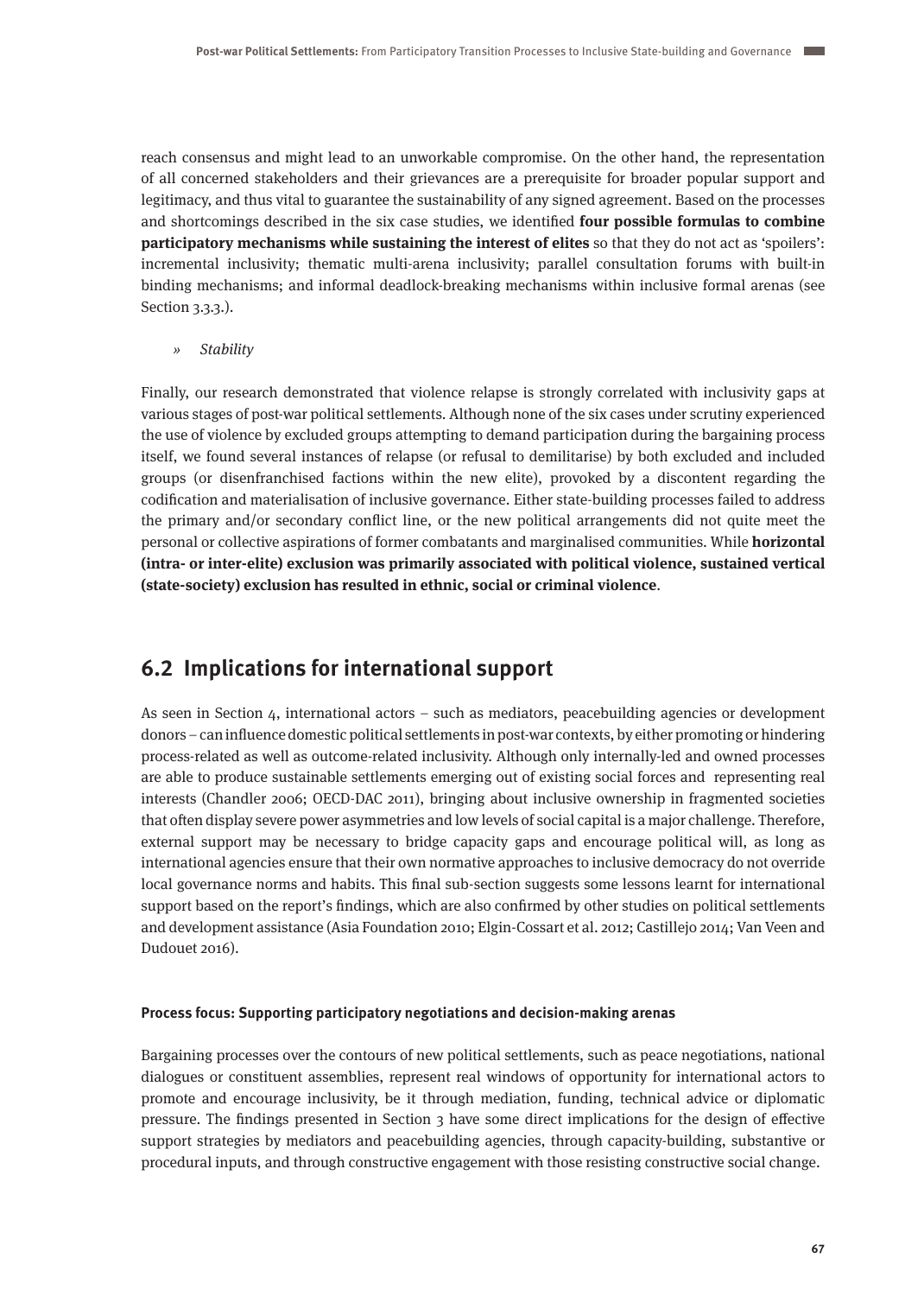## » Capacity = Bridging the participation/influence gap

The concept of inclusivity is most often interpreted in international policy guidelines as increased participation in political transition processes – beyond the government and the main armed opposition groups (i.e. power contenders). Donors and peacebuilding practitioners can support the effective participation of civil society actors, women or ethnic minorities in negotiation arenas by enhancing these actors' ability to articulate their own claims for inclusion and to engage in the political contests necessary to enact them. Once participants have been selected through elections, quota systems or by nomination, foreign experts can also design support programmes targeting non-elite delegates, in order to build up their technical capacity and expertise on the issues at stake, and thus increase their ability to have a real influence on the negotiated outcomes. The real challenge here is to draw in genuine representatives from marginalised communities, since "more rooted, local-level community leaders tend to be less visible and attractive to international actors [than middle class, urban based civil society leaders] because of a lack of connections, limited institutional capacity and the inability to speak donor language" (Castillejo 2014: 8). However, it is crucial that international actors find ways to meaningfully include such stakeholders in decision-making processes, because their high level of local legitimacy and representation power can compensate for their lack of experience in political bargaining processes.

## » Mechanisms = Support options for incremental/thematic/consultative inclusivity

Taking into account the empowerment and efficiency dilemmas presented in Section 3, international donors and agencies supporting inclusive political settlement processes should also explore more nuanced approaches to participation, beyond physical presence in a given negotiation arena. For instance, we found that the most efficient strategy to bring in all relevant societal voices without impeding the efficiency of decision-making mechanisms is through an incremental process starting with 'elitist' but efficient peace talks behind the scenes to end violence, followed by an inclusive dialogue over the root causes of conflict resulting in a comprehensive package of reforms. Foreign mediators and advisors involved in peace negotiations can support such an approach by suggesting that the parties agree on minimalist peace accords, with built-in provisions committing them to setting up inclusive structures with a legitimate mandate and validation process (e.g. referendum) where the substantive conflict issues will be resolved.

We also argued that inclusivity can be achieved more efficiently through binding consultation channels than by bringing too many voices to the table itself. Therefore, in addition to providing thirdparty mediation and facilitation between the main stakeholders, international actors can support, both financially and technically, the organisation of parallel consultation channels during peace talks, in order to facilitate a dual process of bottom-up transmission of societal inputs, and top-down dissemination of information on the bargaining process. If effective, such channels can greatly help to legitimise both the negotiation process and its resulting outcomes.

## » Political will = Analyse and engage informal elites and potential spoilers

In order to prevent formal inclusive arenas such as national dialogues or constituent assemblies from being dominated or hijacked by informal elite pacts behind the scenes, international sponsors of inclusive post-war transitions should first undertake a thorough analysis of the prevailing political settlement to better understand who are the most relevant stakeholders, what their interests are, where they draw their legitimacy from and what resources they can mobilise to pursue their goals. Once all power brokers and potential 'spoilers' are identified, international actors should look for potential avenues to reach out to them, be it through diplomatic, business or religious connections. Such communication channels can be used to 'socialise' these actors to the benefits of inclusive decision-making, and to encourage them to raise their concerns within the public sphere of formal arenas. Mediators and peacebuilding practitioners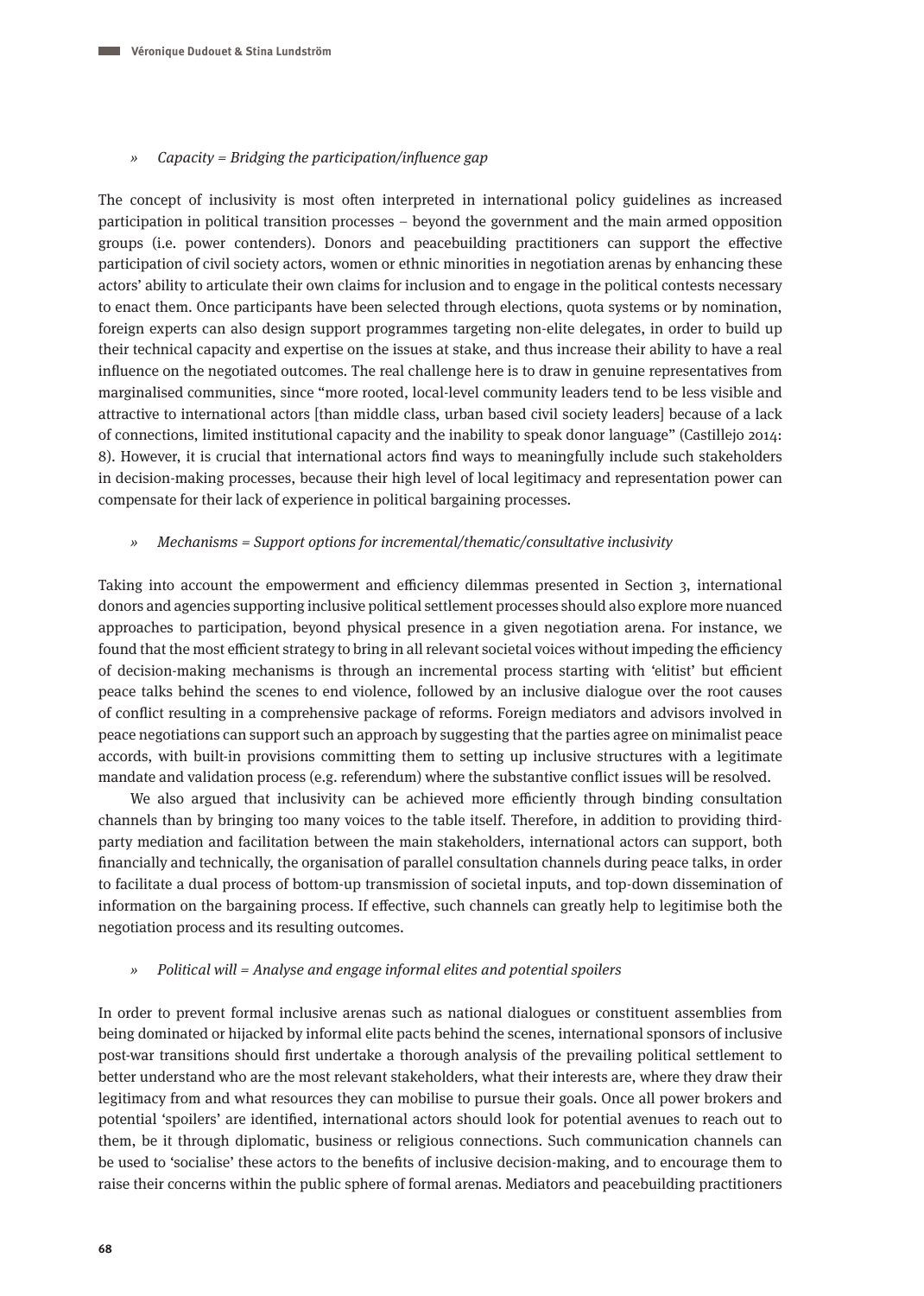should also explore whether informal decision-making arenas can be turned into constructive spaces, for instance, as deadlock-breaking mechanisms.

## **Outcome focus: Supporting the materialisation of inclusive settlements**

A key message from this research is that international actors should not assume that a participatory bargaining process automatically results in an inclusive outcome. Instead, they should remain engaged both during the formulation of codified settlements (e.g. by suggesting specific constitutional provisions addressing the needs of the marginalised) and during their materialisation, by supporting the capacity and readiness of both incumbent and emerging elites to implement inclusive policy agendas.

## » Capacity = Bridging the governance/capacity gap of new elites

Supporting emerging post-war elites (especially when made up of former armed militants) requires careful balancing between various priorities, which are all equally important. These include: building up leaders' capacities to govern, through training and international exchange or peer-advice programmes; reaching out beyond the leadership to engage with minority voices (e.g. women and youths, but also dissidents or 'hard-liners'); developing political reintegration schemes (alongside, or as part of, DDR programmes) for former mid-level and rank-and-file combatants who wish to play a part in transforming their country; and supporting the new government' state-building ownership by channelling foreign aid into government programmes (through budgetary support or sectoral funding for reconstruction and reforms) rather than implementing parallel projects.

On the other hand, donors and peacebuilding agencies also need to provide support to social and political forces that are not part of the establishment, in order to enhance capacities for peaceful social contestation. In the case of post-war countries ruled by former liberation movements turned into hegemonic power-holders, in the absence of meaningful opposition or independent civil society, excluded forces are not given adequate space to make their voices heard to contest political processes and policies. It is thus paramount to support alternative social and political forces that can provide balance to governing elites, by conferring legitimacy to such actors, building their capacity and offering them the protection necessary to contest in the political arena, without prejudicing or prescribing outcomes (Van Veen and Dudouet 2016).

## » Political will = Incentivising reforms

The forms of support which have just been described are conditioned by the new elites' willingness to carry out inclusive transformations, and the old elites' readiness to cooperate or at least to allow reforms to take place. When such incentives do not exist, international actors need to identify potential allies (e.g. reform-minded individuals) within the elite pact, while avoiding to increase polarisation or provoke splits that may lead to violent relapse. Those external actors that enjoy some degree of trust among the new power-holders can in fact intervene to heal internal rifts and encourage a culture of internal deliberation, transparency and peaceful dispute settlement within elite groups, in order to prevent or resolve exclusionrelated grievances by some members (as illustrated by South African efforts to reconcile three warring factions of the SPLM during the post-2013 negotiations). Over the longer-term, donors can continue to build incentives for broader political reform, through development and trade relationships, while supporting a progressive shift in social, cultural and political norms around inclusive democracy and minority rights, through research, education and media work. Such normative transformations within society can indeed help change the political realities and increase pressure on established elites to adopt inclusive agendas, by making exclusion harder to sustain or justify.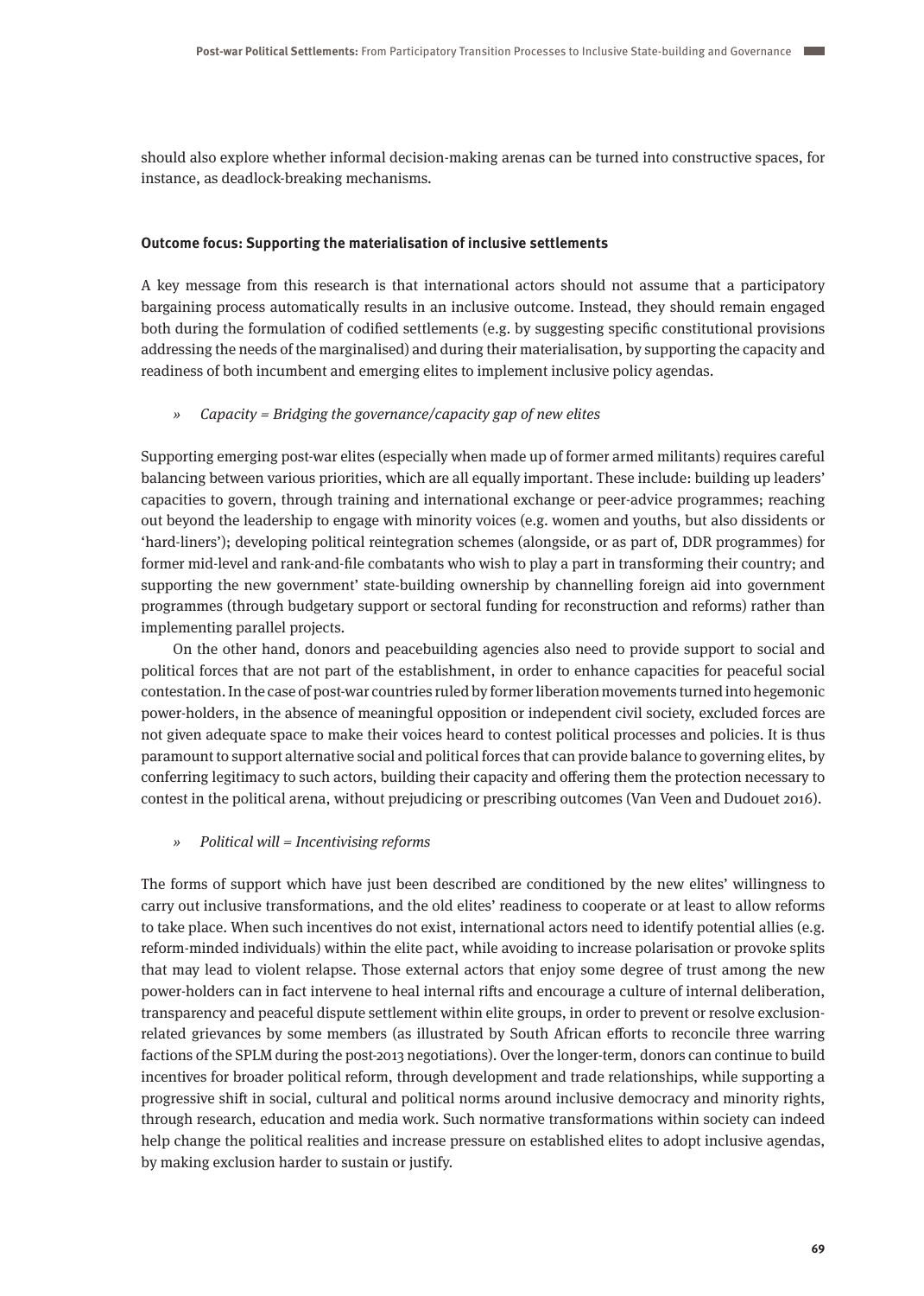#### » Mechanisms = Opening spaces to monitor and re-negotiate the political settlement

Several procedural and institutional mechanisms were presented in Section 4 as offering both interim and long-term guarantees for horizontal inter-elite cooperation, and vertical state-society dialogue. International agencies are well placed to support and enhance such spaces, be it through facilitation, funding, training, promoting or monitoring roles. Particular attention should be given to mechanisms that institutionalise a culture of dialogue and societal consultation, such as inclusive committees monitoring the implementation of sectoral reforms, or local peace committees preventing or resolving arising expressions of societal discontent.

The aforementioned areas of engagement imply a large degree of risk-taking for international agencies, both in terms of engaging more directly in the political realm (as opposed to focusing solely on technical state-building assistance) and working with actors beyond their usual counterparts (including political parties), on highly-sensitive but central issues of representation, legitimacy, democracy and inclusion. However, we believe it is definitely worth the risk, if they want to get closer to their self-ascribed goals of supporting "reconciliation and sustainable peace … [through] broad and inclusive participation" (UN 2015), or achieving "legitimate politics [through] foster[ing] inclusive political settlements and conflict resolution" (New Deal for Engagement in Fragile States 2011).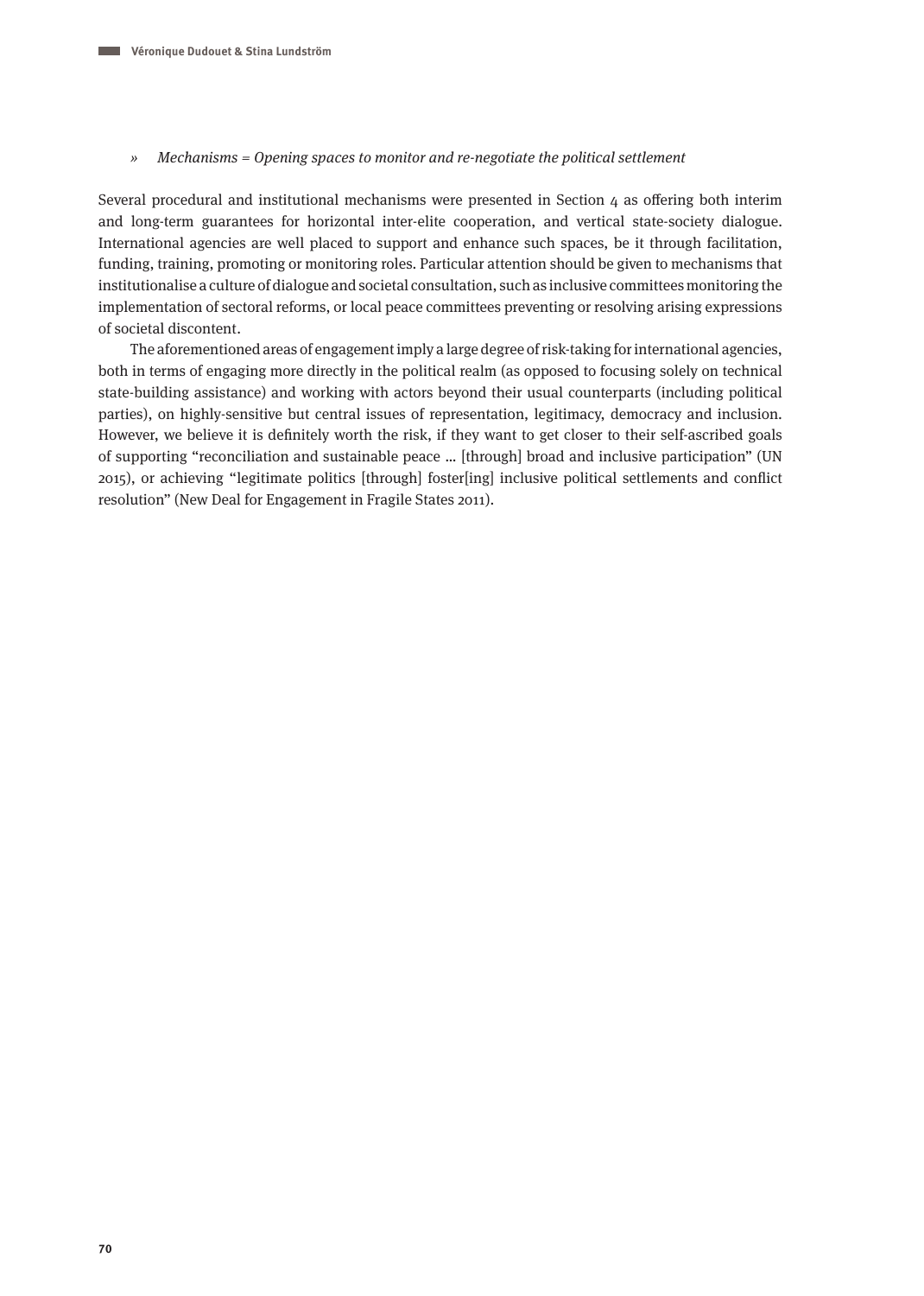## 7 References

- **Albin,** Cecilia and Daniel **Druckman** 2012. Equality Matters: Negotiating an End to Civil Wars, in: Journal of Conflict Resolution, 56, 2, 155-182.
- **Allison**, Michael E. and Alberto **Martin Alvarez** 2012. Unity and Disunity in the FMLN, in: Latin American Politics and Society, 54, 89-118.
- **Ansori**, Mohammad H. 2012. From Insurgency to Bureaucracy: Free Aceh Movement, Aceh Party and the New Face of Conflict, in: Stability, 1, 1, 31-44.
- **Armando,** Cárdenas, José **Sarrias**, and Katrin **Planta** 2014. Two Sides of the Same Coin: Indigenous Armed Struggle and Indigenous Nonviolent Resistance in Colombia, in: Veronique Dudouet (ed.). Civil Resistance and Conflict Transformation: Transitions from armed to nonviolent struggle. London: Routledge, 154-172.
- **Asia Foundation** 2010. Political Settlements: Implications for International Development Policy and Practice. Asia Foundation, Occasional Paper 2, July 2010. Online at: [www.asiafoundation.org/resources/pdfs/](http://www.asiafoundation.org/resources/pdfs/PoliticalSettlementsFINAL.pdf) [PoliticalSettlementsFINAL.pdf](http://www.asiafoundation.org/resources/pdfs/PoliticalSettlementsFINAL.pdf)
- **Askandar**, Kamarulzaman 2016, forthcoming. The Dynamics of Insider Peacebuilding in Aceh. Berlin: Berghof Foundation.
- **Banks**, Angela M. 2008. Expanding Participation in Constitution Making: Challenges and Opportunities, in: William and Mary Law Review, 48, 1043-1069.
- **Barnes**, Catherine 2009. Renegotiating the Political Settlement in War-to-Peace Transitions. London: Conciliation Resources. Online at: [www.c-r.org/downloads/Renegotiating%20the%20Political%20Settlement\\_200903\\_ENG.pdf](http://www.c-r.org/downloads/Renegotiating%20the%20Political%20Settlement_200903_ENG.pdf)
- **Barron**, Patrick, Erman **Rahman** and Kharisma **Nugroho** 2013. The Contested Corners of Asia: Subnational Conflict and International Development Assistance: The Case of Aceh, Indonesia. Online at: [www.asiafoundation.org/resourc](http://www.asiafoundation.org/resources/pdfs/AcehCaseStudyFullReport.pdf)[es/pdfs/AcehCaseStudyFullReport.pdf](http://www.asiafoundation.org/resources/pdfs/AcehCaseStudyFullReport.pdf)
- **Bell**, Christine 2013. Women and peace processes, negotiations, and agreements: operational opportunities and challenges. NOREF Policy Brief. Online at: [www.peacebuilding.no/var/ezflow\\_site/storage/original/application/](http://www.peacebuilding.no/var/ezflow_site/storage/original/application/b6f94e1df2977a0f3e0e17dd1dd7dcc4.pdf) [b6f94e1df2977a0f3e0e17dd1dd7dcc4.pdf](http://www.peacebuilding.no/var/ezflow_site/storage/original/application/b6f94e1df2977a0f3e0e17dd1dd7dcc4.pdf)
- **Bogati**, Subindra 2015. Assessing Inclusivity on the Post-War Army Integration Process in Nepal. Inclusive Political Settlements Paper 11. Berlin: Berghof Foundation. Online at: [www.berghof-foundation.org/fileadmin/redaktion/](http://www.berghof-foundation.org/fileadmin/redaktion/Publications/Other_Resources/IPS/IPSPaper11-Assessing-Inclusivity-in-the-Post-War-Army-Integration-Process-in-Nepal_English.pdf) [Publications/Other\\_Resources/IPS/IPSPaper11-Assessing-Inclusivity-in-the-Post-War-Army-Integration-Process](http://www.berghof-foundation.org/fileadmin/redaktion/Publications/Other_Resources/IPS/IPSPaper11-Assessing-Inclusivity-in-the-Post-War-Army-Integration-Process-in-Nepal_English.pdf)[in-Nepal\\_English.pdf](http://www.berghof-foundation.org/fileadmin/redaktion/Publications/Other_Resources/IPS/IPSPaper11-Assessing-Inclusivity-in-the-Post-War-Army-Integration-Process-in-Nepal_English.pdf)
- **Buenahora Febres-Cordero**, Jaime 1995. La Democracia en Colombia: Un Proyecto en Construcción. Bogotá: Contraloría General de la República.
- **Call**, Charles 2012. Why Peace Fails: The Causes and Prevention of Civil War. Washington, DC: Georgetown.
- **Castillejo**, Clare 2014. Promoting inclusion in Political Settlements: a Priority for International Actors? NOREF Report, March. Online at: www.peacebuilding.no/var/ezflow\_site/storage/original/application/eo64fd8c68d1be1dd3af-[802be5a97dd8.pdf](http://www.peacebuilding.no/var/ezflow_site/storage/original/application/e064fd8c68d1be1dd3af802be5a97dd8.pdf)
- **Castillejo**, Clare 2015. Political Parties and the Social Contract in fragile States. Expert Analysis, NOREF, January. Online at: [www.peacebuilding.no/var/ezflow\\_site/storage/original/application/6e7f9ffb0949c2623be403b997](http://www.peacebuilding.no/var/ezflow_site/storage/original/application/6e7f9ffb0949c2623be403b997eab9eb.pdf) [eab9eb.pdf](http://www.peacebuilding.no/var/ezflow_site/storage/original/application/6e7f9ffb0949c2623be403b997eab9eb.pdf)
- **Castillejo**, Clare 2016. The role of ex-rebel Parties in building Peace. NOREF Report, March. Online at[:www.peace](http://www.peacebuilding.no/var/ezflow_site/storage/original/application/58c5d33363f2f7060599cd2e44ab1658.pdf)[building.no/var/ezflow\\_site/storage/original/application/58c5d33363f2f7060599cd2e44ab1658.pdf](http://www.peacebuilding.no/var/ezflow_site/storage/original/application/58c5d33363f2f7060599cd2e44ab1658.pdf)

**Chandler**, David 2006. Empire in Denial: The Politics of State-building. Pluto Press.

**Cherry**, Janet, Kris **Jones** and Jeremy **Seekings** 2000. Democratisation and Politics in South African Townships, in: International Journal of Urban and Regional Research 24, 4, 889-905.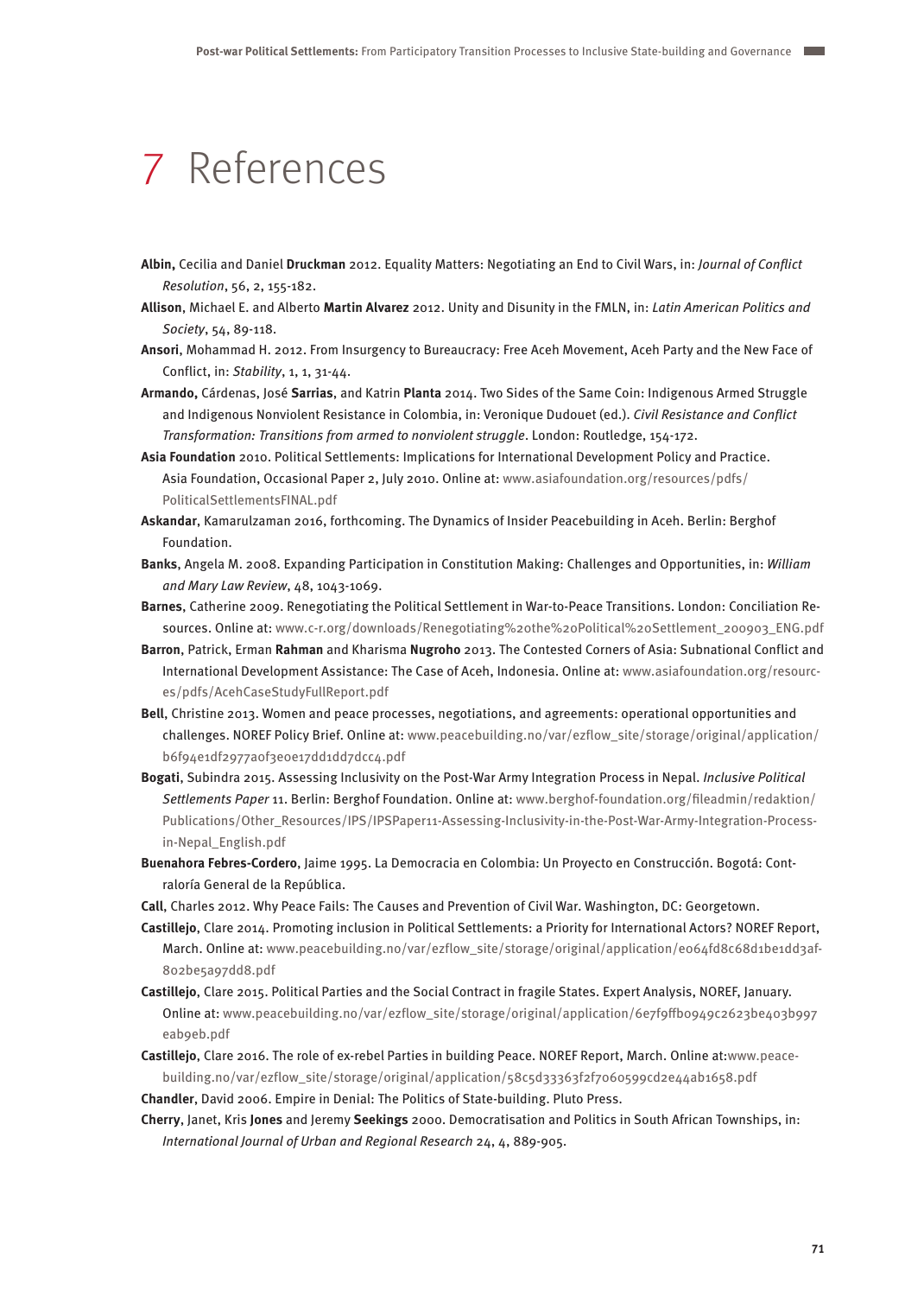- **Clapham**, Christopher 2012. From Liberation Movement to Government: Past Legacies and the Challenge of Transition in Africa, Discussion Paper 8. Johannesburg: Brenthurst Foundation. Online at: [www.african.cam.ac.uk/images/](http://www.african.cam.ac.uk/images/files/Brenthurstpaper201208FromLiberationMovementtoGovernment2.pdf) [files/Brenthurstpaper201208FromLiberationMovementtoGovernment2.pdf](http://www.african.cam.ac.uk/images/files/Brenthurstpaper201208FromLiberationMovementtoGovernment2.pdf)
- **Cruz,** José Miguel 2013. Dimensión Política de la Tregua. El Faro, 19 June 2013. Online at: [www.elfaro.net/es/201306/](http://www.elfaro.net/es/201306/opinion/12436/Dimensi%C3%B3n-pol%C3%ADtica-de-la-tregua.htm) [opinion/12436/Dimensi%C3%B3n-pol%C3%ADtica-de-la-tregua.htm](http://www.elfaro.net/es/201306/opinion/12436/Dimensi%C3%B3n-pol%C3%ADtica-de-la-tregua.htm)
- **Curtis**, Devon 2015. The international peacebuilding paradox: power sharing and post-conflict governance in Burundi, in: African Affairs, 112/446, 72–9.
- **Daud,** Muslahuddi 2015. GAM's takeover of the Aceh Province: Governance challenges. Inclusive Political Settlement Papers 16 (unpublished). Berlin: Berghof Foundation.
- **De Zeeuw**, Jeroen (ed.) 2008. From Soldiers to Politicians: Transforming Rebel Movements after Civil Wars. Boulder: Lynne Rienner.
- **Deonandan**, Kalowatie, David **Close** and Gary **Prevost** (eds.) 2007. From Revolutionary Movements to Political Parties: Cases from Latin America and Africa. New York: Palgrave Macmillan.
- **Department for International Development (DFID)** 2010. Building Peaceful States and Societies: A DFID Practice Paper. Online at: [https://www.gov.uk/government/uploads/system/uploads/attachment\\_data/file/67694/](https://www.gov.uk/government/uploads/system/uploads/attachment_data/file/67694/Building-peaceful-states-and-societies.pdf) [Building-peaceful-states-and-societies.pdf](https://www.gov.uk/government/uploads/system/uploads/attachment_data/file/67694/Building-peaceful-states-and-societies.pdf)
- **Di John**, Jonathan and James **Putzel** 2009. Political Settlements. University of Birmingham: GSDRC. Online at: [https://](https://core.ac.uk/download/files/119/103642.pdf) [core.ac.uk/download/files/119/103642.pdf](https://core.ac.uk/download/files/119/103642.pdf)
- **Dudouet**, Veronique 2007. Surviving the Peace: Challenges of War-to-Peace Transitions for Civil Society Organisations. Berghof Report 16. Berlin: Berghof Foundation. Online at: [http://www.berghof-foundation.org/fileadmin/](http://www.berghof-foundation.org/fileadmin/redaktion/Publications/Papers/Reports/br16e.pdf) [redaktion/Publications/Papers/Reports/br16e.pdf](http://www.berghof-foundation.org/fileadmin/redaktion/Publications/Papers/Reports/br16e.pdf)
- **Dudouet**, Veronique 2009. From War to Politics: Resistance/Liberation Movements in Transition. Berghof Foundation: Berghof Report 17. Online at: [http://www.berghof-foundation.org/fileadmin/redaktion/Publications/Papers/Re](http://www.berghof-foundation.org/fileadmin/redaktion/Publications/Papers/Reports/br17e.pdf)[ports/br17e.pdf](http://www.berghof-foundation.org/fileadmin/redaktion/Publications/Papers/Reports/br17e.pdf)
- **Dudouet**, Veronique 2011. Anti-Terrorism Legislation: Impediments for Conflict Transformation. BF Policy Brief. Online at: [http://www.berghof-foundation.org/fileadmin/redaktion/Publications/Policy\\_Briefs/PolicyBrief02.pdf](http://www.berghof-foundation.org/fileadmin/redaktion/Publications/Policy_Briefs/PolicyBrief02.pdf)
- **Dudouet**, Veronique, Hans J. **Giessmann** and Katrin **Planta** (eds.) 2012a. Post-war Security Transitions: Participatory Peacebuilding after Asymmetric Conflicts. London: Routledge.
- **Dudouet**, Veronique, Hans J. **Giessmann** and Katrin **Planta** 2012b. From Combatants to Peacebuilders A Case for Inclusive, Participatory and Holistic Security Transitions. Policy Report. Berlin: Berghof Foundation. Online at: [www.](http://www.berghof-foundation.org/fileadmin/redaktion/Publications/Papers/Policy_Reports/PolicyPaper_dudouetetal.pdf) [berghof-foundation.org/fileadmin/redaktion/Publications/Papers/Policy\\_Reports/PolicyPaper\\_dudouetetal.pdf](http://www.berghof-foundation.org/fileadmin/redaktion/Publications/Papers/Policy_Reports/PolicyPaper_dudouetetal.pdf)
- **Dudouet**, Veronique, Katrin **Planta** and Hans J. **Giessmann** 2016. The Political Transformation of Armed and Banned Groups – Lessons Learned and Implications for International Support. Framework paper, UNDP. Online at: [www.berghof-foundation.org/fileadmin/redaktion/Publications/Other\\_Resources/UNDP-Berghof\\_](http://www.berghof-foundation.org/fileadmin/redaktion/Publications/Other_Resources/UNDP-Berghof_PoliticalTransformation-BannedGroups_2016.pdf) [PoliticalTransformation-BannedGroups\\_2016.pdf](http://www.berghof-foundation.org/fileadmin/redaktion/Publications/Other_Resources/UNDP-Berghof_PoliticalTransformation-BannedGroups_2016.pdf)
- **Edward**, Jane Kani 2014. A Strategy for Achieving Gender Equality in South Sudan. SUDD Institute Special Report. Online at: [www.suddinstitute.org/publications/show/a-strategy-for-achieving-gender-equality-in-south-sudan/](http://www.suddinstitute.org/publications/show/a-strategy-for-achieving-gender-equality-in-south-sudan/)
- **Elgin-Cossart**, Molly, Bruce **Jones**, and Jane **Esberg** 2012. Baseline Study to identify Theories of Change on Political Settlements and Confidence Building. New York: Center on International Cooperation, New York University.
- **Elster**, Jon 2012. The Optimal Design of a Constituent Assembly, in: Landemore, Helen and Jon Elster (eds). Collective Wisdom: Principles and Mechanisms. Cambridge: Cambridge University Press: 148-172.
- **Gagne**, David 2014. El Salvador Announces Inclusive Security Initiative. Insight Crime, 1 October. Online at: [www.](http://www.insightcrime.org/news-briefs/el-salvador-announces-new-security-initiative) [insightcrime.org/news-briefs/el-salvador-announces-new-security-initiative](http://www.insightcrime.org/news-briefs/el-salvador-announces-new-security-initiative)
- **García Durán**, Mauricio, Vera Grabe **Loewenherz** and Otty Patiño **Hormaza** 2008. M-19's Journey from Armed Struggle to Democratic Politics: Striving to Keep the Revolution Connected to the People. Transitions Series 1. Berlin: Berghof Foundation. Online at: [www.berghof-foundation.org/fileadmin/redaktion/Publications/Papers/](http://www.berghof-foundation.org/fileadmin/redaktion/Publications/Papers/Transitions_Series/transitions_m19.pdf) [Transitions\\_Series/transitions\\_m19.pdf](http://www.berghof-foundation.org/fileadmin/redaktion/Publications/Papers/Transitions_Series/transitions_m19.pdf)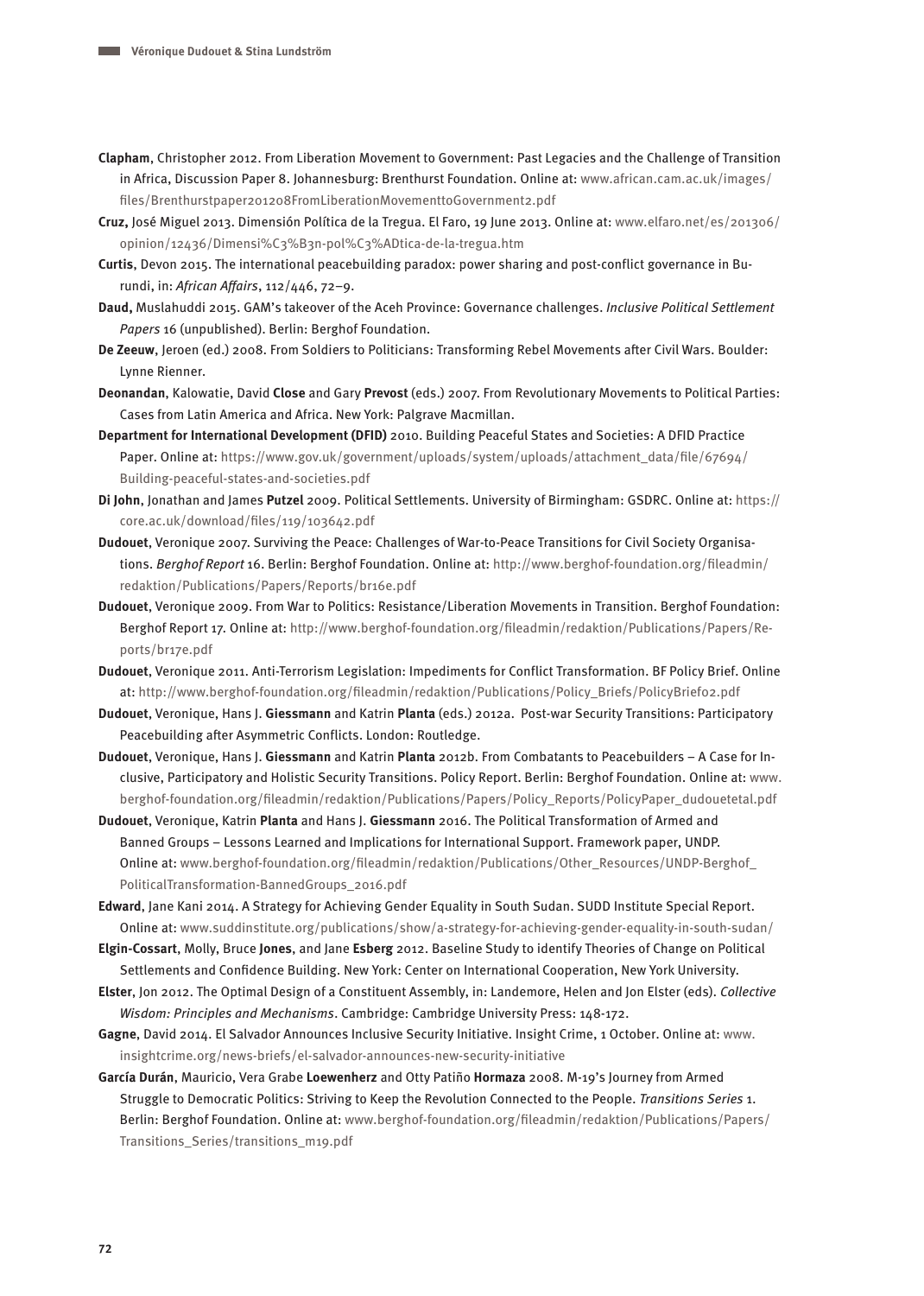- **Gaston**, Erica 2014. Process Lessons Learned in Yemen's National Dialogue, in: United States Institute of Peace Special Report 342. Online at: [www.usip.org/sites/default/files/SR342\\_Process-Lessons-Learned-inYemens-](http://www.usip.org/sites/default/files/SR342_Process-Lessons-Learned-inYemens-National-Dialogue.pdf)[National-Dialogue.pdf](http://www.usip.org/sites/default/files/SR342_Process-Lessons-Learned-inYemens-National-Dialogue.pdf)
- **Ghani**, Ashraf and Clare **Lockhart** 2007. Writing the History of the Future: Securing Stability through Peace Agreements, in: Journal of Intervention and Statebuilding, 1, 3, 275-306.
- Government of Southern Sudan (GoSS) 2011. Laws of South Sudan. The Transitional Constitution of the Republic of South Sudan, 2011. Online at: [www.refworld.org/cgi-bin/texis/vtx/rwmain/opendocpdf.](http://www.refworld.org/cgi-bin/texis/vtx/rwmain/opendocpdf.pdf?reldoc=y&docid=531469ee6) [pdf?reldoc=y&docid=531469ee6](http://www.refworld.org/cgi-bin/texis/vtx/rwmain/opendocpdf.pdf?reldoc=y&docid=531469ee6)
- **Graham**, Paul 2014a. Committed to Unity: South Africa's Adherence to its 1994 Political Settlement. Inclusive Political Settlements Paper 6. Berlin: Berghof Foundation. Online at: [www.berghof-foundation.org/fileadmin/](http://www.berghof-foundation.org/fileadmin/redaktion/Publications/Other_Resources/IPS/6-South-Africa_s-Adherence-to-Its-1994-Political-Settlement.pdf) [redaktion/Publications/Other\\_Resources/IPS/6-South-Africa\\_s-Adherence-to-Its-1994-Political-Settlement.pdf](http://www.berghof-foundation.org/fileadmin/redaktion/Publications/Other_Resources/IPS/6-South-Africa_s-Adherence-to-Its-1994-Political-Settlement.pdf)
- **Graham**, Paul 2014b. The 1996 Political Settlement in South Africa: An Analysis of the Primary Strands of the Negotiations and its Most Public Actors. Inclusive Political Settlements Paper 5. Berlin: Berghof Foundation. Online at: [www.berghof-foundation.org/fileadmin/redaktion/Publications/Other\\_Resources/IPS/The-1996-](http://www.berghof-foundation.org/fileadmin/redaktion/Publications/Other_Resources/IPS/The-1996-Political-Settlement-in-South-Africa.pdf) [Political-Settlement-in-South-Africa.pdf](http://www.berghof-foundation.org/fileadmin/redaktion/Publications/Other_Resources/IPS/The-1996-Political-Settlement-in-South-Africa.pdf)
- **Grävingholt**, Jörn**,** Lennart **Bendfeldt,** Linda **Berk,** Yvonne **Blos,** Charlotte **Fiedler** and Karina **Mroß** 2013. Struggling for Stability - International Support for Peace and Democracy in post-Civil War Nepal. DIE Discussion Paper, No. 27. German Development Institute (DIE), Bonn. Online at: [www.die-gdi.de/uploads/media/DP\\_27.2013.pdf](http://www.die-gdi.de/uploads/media/DP_27.2013.pdf)
- **Gurr**, Ted R. 1993. Minorities at Risk: A Global View of Ethnopolitical Conflicts. Washington: United States Institute of Peace Press.

**Habib**, Adam 2005. State - Civil Society relations in post-Apartheid South Africa, in: Social Research 72, 3, 671-692.

**Hariyadi**, Mathias 2014. Aceh: Ativists and Civil Society Groups against Sharia for non-Muslims. Asianews.it, 10 February. Online at: [www.asianews.it/news-en/Aceh:-activists-and-civil-society-groups-against-Sharia-for-non-](http://www.asianews.it/news-en/Aceh:-activists-and-civil-society-groups-against-Sharia-for-non-Muslims-32316.html)[Muslims-32316.html](http://www.asianews.it/news-en/Aceh:-activists-and-civil-society-groups-against-Sharia-for-non-Muslims-32316.html)

- **Harris**, Peter and Ben **Reilly** (eds.) 1998. Democracy and Deep Rooted Conflict: Options for Negotiators. Stockholm: International Institute for Democracy and Electoral Assistance. Online at: [www.idea.int/publications/democracy\\_](http://www.idea.int/publications/democracy_and_deep_rooted_conflict/upload/ddrc_full_en.pdf) and deep rooted conflict/upload/ddrc full en.pdf
- **Hearn**, Julie 2000. Aiding democracy? Donors and Civil Society in South Africa, in: Third World Quarterly 21, 5, 815- 830.
- **Hoddie**, Matthew and **Hartzell**, Caroline 2003. Civil war settlements and the implementation of military power-sharing arrangements, in: Journal of Peace Research, 40, 3, 303-320.

**Institute for Policy Analysis of Conflict (IPAC)** 2015. Political Power Struggle in Aceh. IPAC Report 16, February 2015. Online at: [www.academia.edu/10827017/Political\\_Power\\_Struggles\\_in\\_Aceh](https://www.academia.edu/10827017/Political_Power_Struggles_in_Aceh)

- **International Crisis Group** (ICG) 2009. Indonesia: Deep Distrust in Aceh as Elections Approach. Asia Briefing No. 90. Jakarta/Brussels: ICG. 23 March.
- **Jok**, Jok Madut 2015a. The Paradox of Peace in Sudan and South Sudan. Why the Political Settlements Failed to Endure. Inclusive Political Settlements Paper 15. Berlin: Berghof Foundation. Online at: [www.berghof-foundation.](http://www.berghof-foundation.org/fileadmin/redaktion/Publications/Other_Resources/IPS/IPS-paper-15-The-Paradox-of-Peace-in-Sudan-and-South-Sudan.pdf) [org/fileadmin/redaktion/Publications/Other\\_Resources/IPS/IPS-paper-15-The-Paradox-of-Peace-in-Sudan-and-](http://www.berghof-foundation.org/fileadmin/redaktion/Publications/Other_Resources/IPS/IPS-paper-15-The-Paradox-of-Peace-in-Sudan-and-South-Sudan.pdf)[South-Sudan.pdf](http://www.berghof-foundation.org/fileadmin/redaktion/Publications/Other_Resources/IPS/IPS-paper-15-The-Paradox-of-Peace-in-Sudan-and-South-Sudan.pdf)
- **Jok**, Jok Madut 2015b. Negotiating an end to the Current Civil War in South Sudan: What Lessons Can The Sudan's Comprehensive Peace Agreement Offer? Inclusive Political Settlements Paper 16. Berlin: Berghof Foundation. Online at: [www.berghof-foundation.org/fileadmin/redaktion/Publications/Other\\_Resources/IPS/IPS-paper-](http://www.berghof-foundation.org/fileadmin/redaktion/Publications/Other_Resources/IPS/IPS-paper-16-Negotiating-an-End-to-the-Current-Civil-War-in-South-Sudan.pdf)[16-Negotiating-an-End-to-the-Current-Civil-War-in-South-Sudan.pdf](http://www.berghof-foundation.org/fileadmin/redaktion/Publications/Other_Resources/IPS/IPS-paper-16-Negotiating-an-End-to-the-Current-Civil-War-in-South-Sudan.pdf)
- **Jones**, Bruce, Molly **Elgin-Cossart** and Jane **Esberg** 2012. Pathways out of Fragility: The Case for a Research Agenda on Inclusive Political Settlements in Fragile States. New York: Center on International Cooperation, New York University.
- **Jordan**, Pallo 2004. The African National Congress: from Illegality to the Corridors of Power, in: Review of African Political Economy, 31, 100, 203-212.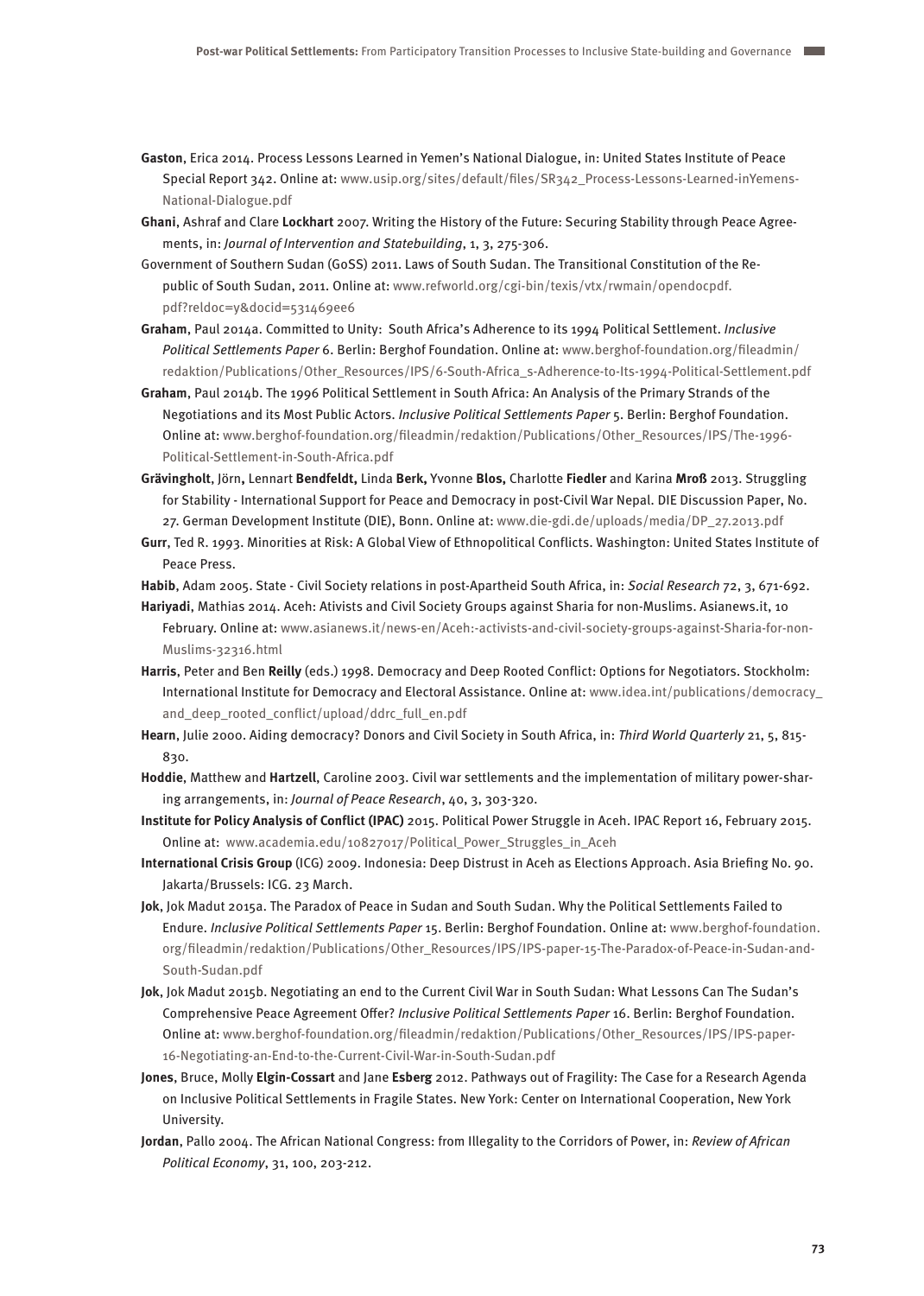- **Kaplan**, Seth and Mark **Freeman** 2015. Inclusive Transitions Framework. Barcelona: Institute for Inclusive Transitions. Online at: [www.ifit-transitions.org/publications/inclusive-transitions-framework/ifit-inclusive-transitions-fram](http://www.ifit-transitions.org/publications/inclusive-transitions-framework/ifit-inclusive-transitions-framwork.pdf/view)[work.pdf/view](http://www.ifit-transitions.org/publications/inclusive-transitions-framework/ifit-inclusive-transitions-framwork.pdf/view)
- **Khan**, Mushtaq H. 2010. Political Settlements and the Governance of Growth-Enhancing Institutions. Online at: [http://eprints.soas.ac.uk/9968/1/Political\\_Settlements\\_internet.pdf](http://eprints.soas.ac.uk/9968/1/Political_Settlements_internet.pdf)
- **Khatiwada**, Padma Prasad 2015. The Nepalese Peace Process: Faster Changes, Slower Progress. Inclusive Political Settlements Paper 9. Berlin: Berghof Foundation. Online at: [www.berghof-foundation.org/fileadmin/redaktion/](http://www.berghof-foundation.org/fileadmin/redaktion/Publications/Other_Resources/IPS/The-Nepalese-Peace-Process.pdf) [Publications/Other\\_Resources/IPS/The-Nepalese-Peace-Process.pdf](http://www.berghof-foundation.org/fileadmin/redaktion/Publications/Other_Resources/IPS/The-Nepalese-Peace-Process.pdf)
- **Landsberg**, Christopher 2000. Voicing the Voiceless: Foreign Political Aid to Civil Society in South Africa, in: Ottaway, Marina and Thomas Carothers (eds.). Funding Virtue: Civil Society Aid and Democratic Promotion. Washington, Carnegie Endowment for International Peace, 105-132.
- **Laws**, Edward 2012. Political Settlements, Elite Pacts, and Governments of National Unity: A Conceptual Study. DLP Background Study 10. Birmingham University: Development Leadership Programme. Online at: [http://publica](http://publications.dlprog.org/Political%20Settlements,%20Elite%20Pacts,%20and%20Governments%20of%20National%20Unity.pdf)[tions.dlprog.org/Political%20Settlements,%20Elite%20Pacts,%20and%20Governments%20of%20National%20](http://publications.dlprog.org/Political%20Settlements,%20Elite%20Pacts,%20and%20Governments%20of%20National%20Unity.pdf) [Unity.pdf](http://publications.dlprog.org/Political%20Settlements,%20Elite%20Pacts,%20and%20Governments%20of%20National%20Unity.pdf)
- **Lijphart**, Arend 2004. Constitutional Design for Divided Societies, in: Journal of democracy, 15, 2, 96-110.
- **Lindemann,** Stephan 2008. Do Inclusive Elite Bargains Matter? A Research Framework for understanding the Causes of Civil War in sub-Saharan Africa. Discussion Paper 15, Crisis States Research Centre, LSE. Online at: [www.isn.](http://www.isn.ethz.ch/Digital-Library/Publications/Detail/?lang=en&id=56590) [ethz.ch/Digital-Library/Publications/Detail/?lang=en&id=56590](http://www.isn.ethz.ch/Digital-Library/Publications/Detail/?lang=en&id=56590)
- **Linz**, Juan. J. and Alfred **Stepan** 1996. Problems of Democratic Transition and Consolidation: Southern Europe, South America, and Post-Communist Europe. Baltimore, MA, John Hopkins University Press.
- **Mabuhang**, Balkrishna 2015. From Peace Settlement to Political Settlement in Nepal: State Restructuring and Inclusive Measures for Marginalised Groups. Inclusive Political Settlements Paper 10. Berlin: Berghof Foundation. Online at: [www.berghof-foundation.org/fileadmin/redaktion/Publications/Other\\_Resources/IPS/IPSPaper-10-From-](http://www.berghof-foundation.org/fileadmin/redaktion/Publications/Other_Resources/IPS/IPSPaper-10-From-Peace-Settlement-to-Political-Settlement.pdf)[Peace-Settlement-to-Political-Settlement.pdf](http://www.berghof-foundation.org/fileadmin/redaktion/Publications/Other_Resources/IPS/IPSPaper-10-From-Peace-Settlement-to-Political-Settlement.pdf)
- **Maharaj**, Mac 2008. The ANC and South Africa's Negotiated Transition to Democracy and Peace. Transitions Series 2. Berlin: Berghof Foundation. Online at: [www.berghof-foundation.org/fileadmin/redaktion/Publications/Papers/](http://www.berghof-foundation.org/fileadmin/redaktion/Publications/Papers/Transitions_Series/transitions_anc.pdf) [Transitions\\_Series/transitions\\_anc.pdf](http://www.berghof-foundation.org/fileadmin/redaktion/Publications/Papers/Transitions_Series/transitions_anc.pdf)
- **Manning**, Carrie 2004. Armed Opposition Groups into Political Parties: Comparing Bosnia, Kosovo, and Mozambique, in: Studies in Comparative International Development 39, 1, 54-76.
- **Marais**, Nel and Jo **Davies** 2014. The Role of the Business Elite in South Africa's Democratic Transition: Supporting an Inclusive Political and Economic Transformation. Inclusive Political Settlements Paper 8. Berlin: Berghof Foundation. Online at: [www.berghof-foundation.org/fileadmin/redaktion/Publications/Other\\_Resources/IPS/7-Pursu](%20http://www.berghof-foundation.org/fileadmin/redaktion/Publications/Other_Resources/IPS/7-Pursuing-Protecting-and-Promoting-an-Inclusive-Political-Transition-Process-in-South-Africa.pdf)[ing-Protecting-and-Promoting-an-Inclusive-Political-Transition-Process-in-South-Africa.pdf](%20http://www.berghof-foundation.org/fileadmin/redaktion/Publications/Other_Resources/IPS/7-Pursuing-Protecting-and-Promoting-an-Inclusive-Political-Transition-Process-in-South-Africa.pdf)
- **Marais**, Nel and Jo **Davies** 2015. The Role of the Business Elite in South Africa's Democratic Transition: Supporting an Inclusive Political and Economic Transformation, Inclusive Political Settlements Paper 8. Berlin: Berghof Foundation. Online at: [http://www.berghof-foundation.org/fileadmin/redaktion/Publications/Other\\_Resources/IPS/](http://www.berghof-foundation.org/fileadmin/redaktion/Publications/Other_Resources/IPS/The-Role-of-the-Business-Elite-8.pdf) [The-Role-of-the-Business-Elite-8.pdf](http://www.berghof-foundation.org/fileadmin/redaktion/Publications/Other_Resources/IPS/The-Role-of-the-Business-Elite-8.pdf)
- **Marhaban**, Shadia 2012. The Reintegration of Ex-Combatants in Post-War Aceh: Remaining Challenges to a Gender-Blind Planning and Implementation Process, in: Dudouet, Veronique, Hans J. Giessmann and Katrin Planta (eds.). Post-war Security Transitions: Participatory Peacebuilding after Asymmetric Conflicts. London: Routledge, 191- 206.
- **Marshall**, Michael C. and John **Ishiyama** 2016. Does Political Inclusion of Rebel Parties promote Peace after Civil Conflict? in: Democratization 23, 6, 1009-1025.
- **Martin Alvarez**, Alberto 2010. From Revolutionary War to Democratic Revolution: The Farabundo Martí National Liberation Front (FMLN) in El Salvador. Online at: [www.berghof-foundation.org/fileadmin/redaktion/Publications/](http://www.berghof-foundation.org/fileadmin/redaktion/Publications/Papers/Transitions_Series/transitions9_elsalvador.pdf) [Papers/Transitions\\_Series/transitions9\\_elsalvador.pdf](http://www.berghof-foundation.org/fileadmin/redaktion/Publications/Papers/Transitions_Series/transitions9_elsalvador.pdf)
- **Mayai**, Augustino Ting 2013. SPLM Politics of Gender Equity. SUDD Institute Weekly Review, January 15. Online at: [www.suddinstitute.org/publications/show/splm-politics-of-gender-inequity](https://www.suddinstitute.org/publications/show/splm-politics-of-gender-inequity)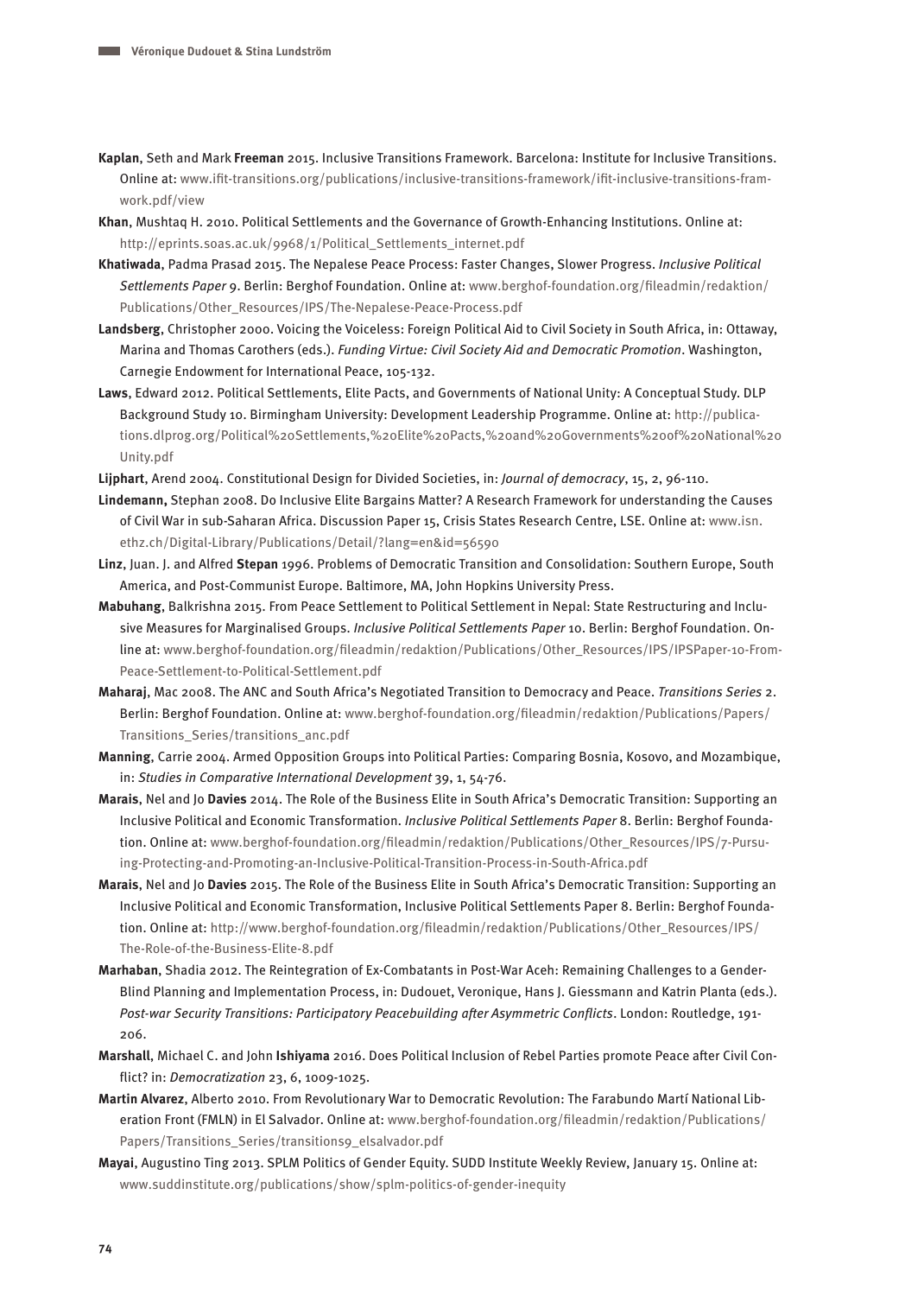- **McKinley**, Dale T. 2004. The Political Economy of the Rise of Social Movements in South Africa, in: Links, 25. Online at:<http://links.org.au/node/37>
- **Mediation Support Project** (MSP) 2008. Unpacking the Mystery of Mediation in African Peace Processes. Study produced in collaboration with Center for Security Studies (CSS) and Swisspeace. Online at: [www.swisspeace.ch/](http://www.swisspeace.ch/fileadmin/user_upload/Media/Publications/Journals_Articles/Aberg__Annika__Unpacking_the_Mystery_of_Mediation.pdf) [fileadmin/user\\_upload/Media/Publications/Journals\\_Articles/Aberg\\_\\_Annika\\_\\_Unpacking\\_the\\_Mystery\\_of\\_Me](http://www.swisspeace.ch/fileadmin/user_upload/Media/Publications/Journals_Articles/Aberg__Annika__Unpacking_the_Mystery_of_Mediation.pdf)[diation.pdf](http://www.swisspeace.ch/fileadmin/user_upload/Media/Publications/Journals_Articles/Aberg__Annika__Unpacking_the_Mystery_of_Mediation.pdf)
- **Neupane**, Khagendra 2012. The Challenges of Security Sector Restructuring in Nepal, in: Dudouet, Veronique, Hans J. Giessmann and Katrin Planta (eds.). Post-war Security Transitions: Participatory Peacebuilding after Asymmetric Conflicts. London: Routledge, 209-216.
- **Ochoa**, María Eugenia, Oscar Dada **Hutt** and Mario **Montecinos** 2000. El Impacto de los Programas de Ajuste Estructural y Estabilizacion Economica en El Salvador. SAPRIN Resultados de la Investigacion. Online at: [www.saprin.org/](http://www.saprin.org/elsalvador/research/els_cover_index.html) [elsalvador/research/els\\_cover\\_index.html](http://www.saprin.org/elsalvador/research/els_cover_index.html)
- **O'Flynn**, Ian and David O. **Russell** (eds.) 2005. Power Sharing: New Challenges for Divided Societies. London, Pluto Press.
- **OECD-DAC** 2007. Principles for Fragile States and Situations. Online at: [www.oecd.org/fsprinciples](http://www.oecd.org/fsprinciples)
- **OECD-DAC** 2011. From Power Struggle to Sustainable Peace: Understanding Political Settlements. Conflict and Stability Series: INCAF, OECD Publishing.
- **Ogura**, Kiyoko 2008. Seizing State Power. The Communist Party of Nepal (Maoist). Berghof Transition Series No.4. Berghof Foundation. Online at: [www.berghof-foundation.org/fileadmin/redaktion/Publications/Papers/Transi](http://www.berghof-foundation.org/fileadmin/redaktion/Publications/Papers/Transitions_Series/transitions_cpnm.pdf)[tions\\_Series/transitions\\_cpnm.pdf](http://www.berghof-foundation.org/fileadmin/redaktion/Publications/Papers/Transitions_Series/transitions_cpnm.pdf)

**Olof Palme International Center** 2010. Pro Social Democracy: Party-oriented Democracy Support. Stockholm.

**Oswaldo López**, Roberto, Carolina **Quinteros** and Carlos Guillermo **Ramos** 2015. State Reform after the Peace Accords. Negotiating and Implementing and Inclusive Political Settlement in El Salvador. Inclusive Political Settlements Papers 13, May. Berlin: Berghof Foundation. Online at: [www.berghof-foundation.org/fileadmin/redaktion/](http://www.berghof-foundation.org/fileadmin/redaktion/Publications/Other_Resources/IPS/Paper-1-El-Salvador-english-layout-final.pdf) [Publications/Other\\_Resources/IPS/Paper-1-El-Salvador-english-layout-final.pdf](http://www.berghof-foundation.org/fileadmin/redaktion/Publications/Other_Resources/IPS/Paper-1-El-Salvador-english-layout-final.pdf)

- **Paffenholz**, Thania 2015. Can Inclusive Peace Processes Work? New Evidence From a Multi-Year Research Project. Policy Brief, April. Geneva: Centre on Conflict, Development, Graduate Institute of International and Development Studies. Online at: [www.inclusivepeace.org/sites/default/files/IPTI-CCDP-Can-Inclusive-Processes-Work.pdf](http://www.inclusivepeace.org/sites/default/files/IPTI-CCDP-Can-Inclusive-Processes-Work.pdf)
- **Paffenholz,** Thania, Nick **Ross**, Steven **Dixon**, Anna-Lena **Schluchter** and Jacqui **True** 2016. Making Women Count Not Just Counting Women: Assessing Women's Inclusion and Influence on Peace Negotiations. Inclusive Peace and Security Transition Initiative. Online at: [www.inclusivepeace.org/sites/default/files/IPTI-UN-Women-Report-](http://www.inclusivepeace.org/sites/default/files/IPTI-UN-Women-Report-Making-Women-Count-60-Pages.pdf)[Making-Women-Count-60-Pages.pdf](http://www.inclusivepeace.org/sites/default/files/IPTI-UN-Women-Report-Making-Women-Count-60-Pages.pdf)
- **Papagianni**, Katia 2009. Political Transitions after Peace Agreements: The Importance of Consultative and Inclusive Political Processes, in: Journal of Intervention and Statebuilding, 3, 1, 47–63.
- **Patiño**, Otty and Vera **Grabe** 2014. Considerations Regarding Peace Negotiations in Colombia: 1990-2014, Inclusive Political Settlements Paper 3. Berlin: Berghof Foundation. Online at: [www.berghof-foundation.org/fileadmin/](http://www.berghof-foundation.org/fileadmin/redaktion/Publications/Other_Resources/IPS/3-Considerations-Regarding-Peace-Negotiations-in-Colombia_1990-2014.pdf) [redaktion/Publications/Other\\_Resources/IPS/3-Considerations-Regarding-Peace-Negotiations-in-Colom](http://www.berghof-foundation.org/fileadmin/redaktion/Publications/Other_Resources/IPS/3-Considerations-Regarding-Peace-Negotiations-in-Colombia_1990-2014.pdf)[bia\\_1990-2014.pdf](http://www.berghof-foundation.org/fileadmin/redaktion/Publications/Other_Resources/IPS/3-Considerations-Regarding-Peace-Negotiations-in-Colombia_1990-2014.pdf)
- **Pearce**, Jenny 2004. Civil Society, the Market and Democracy in Latin America, in: Peter Burnell and Peter Calvert (eds.). Civil Society and Democratisation. Portland, OR, Franck Cass, 90-116.
- **Planta**, Katrin, Vanessa **Prinz** and Luxshi **Vimalarajah** 2015. Inclusivity and National Dialogues. Background Paper. Berlin: Berghof Foundation. Online at: [www.berghof-foundation.org/fileadmin/redaktion/Publications/Other\\_](http://www.berghof-foundation.org/fileadmin/redaktion/Publications/Other_Resources/IPS/IPS_Background-Paper_1_National-Dialogue.pdf) [Resources/IPS/IPS\\_Background-Paper\\_1\\_National-Dialogue.pdf](http://www.berghof-foundation.org/fileadmin/redaktion/Publications/Other_Resources/IPS/IPS_Background-Paper_1_National-Dialogue.pdf)
- **Ramos**, Carlos Guillermo, Roberto **Oswaldo López** and Carolina **Quinteros** 2015. The FMLN and Post-War Politics in El Salvador From Included to Inclusive Actor? Inclusive Political Settlements Paper 14. Berlin: Berghof Foundation. Online at: [www.berghof-foundation.org/fileadmin/redaktion/Publications/Other\\_Resources/IPS/Paper-2-El-](http://www.berghof-foundation.org/fileadmin/redaktion/Publications/Other_Resources/IPS/Paper-2-El-Salvador-English-final.pdf)[Salvador-English-final.pdf](http://www.berghof-foundation.org/fileadmin/redaktion/Publications/Other_Resources/IPS/Paper-2-El-Salvador-English-final.pdf)
- **Rampf**, David 2015. The Untold Story of the Workers' Revolutionary Party in Colombia. An Analysis of the PRT's Transformation from a Clandestine Party into a Legal Political Actor. Inclusive Political Settlements Paper 4. Berlin: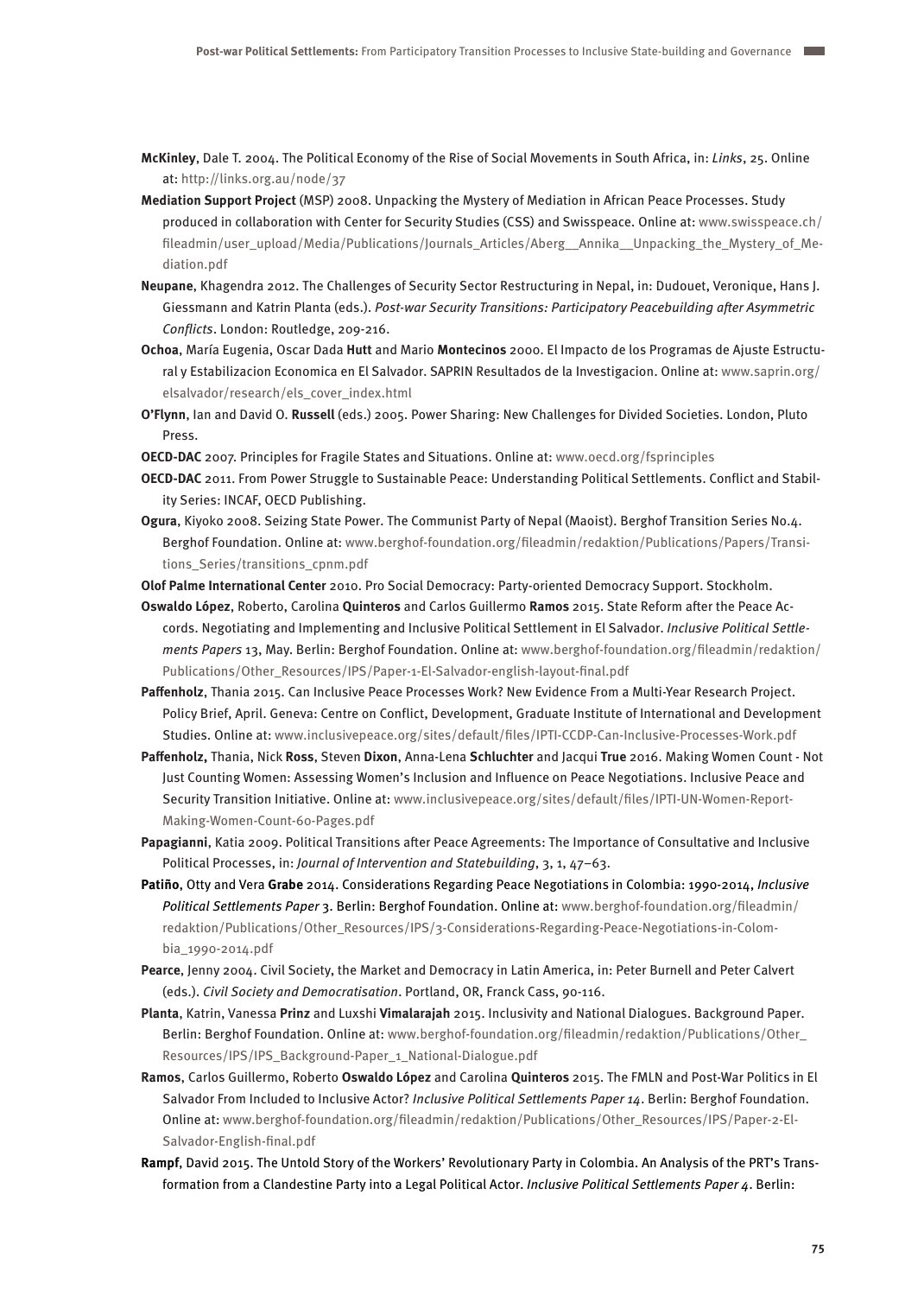Berghof Foundation. Online at: [www.berghof-foundation.org/fileadmin/redaktion/Publications/Other\\_Resourc](http://www.berghof-foundation.org/fileadmin/redaktion/Publications/Other_Resources/IPS/The-Untold-Story-of-the-Workers_-Revolutionary.pdf)[es/IPS/The-Untold-Story-of-the-Workers\\_-Revolutionary.pdf](http://www.berghof-foundation.org/fileadmin/redaktion/Publications/Other_Resources/IPS/The-Untold-Story-of-the-Workers_-Revolutionary.pdf)

- **Rampf**, David and Diana **Chavarro** 2014a. The 1991 Colombian National Constituent Assembly Turning Exclusion into Inclusion, or a Vain Endeavour? Inclusive Political Settlements Paper 1. Berlin: Berghof Foundation. Online at: [www.berghof-foundation.org/fileadmin/redaktion/Publications/Other\\_Resources/IPS/The-1991-Colombian-](http://www.berghof-foundation.org/fileadmin/redaktion/Publications/Other_Resources/IPS/The-1991-Colombian-National-Constituent-Assembly.pdf)[National-Constituent-Assembly.pdf](http://www.berghof-foundation.org/fileadmin/redaktion/Publications/Other_Resources/IPS/The-1991-Colombian-National-Constituent-Assembly.pdf)
- **Rampf**, David and Diana **Chavarro** 2014b. Entering the Political Stage An Analysis of Former Guerrilla's Experiences in Colombian Politics. *Inclusive Political Settlements Paper 2*. Berlin: Berghof Foundation. Online at: [www.](http://www.berghof-foundation.org/fileadmin/redaktion/Publications/Other_Resources/IPS/2-Entering-the-Political-Stage.pdf) [berghof-foundation.org/fileadmin/redaktion/Publications/Other\\_Resources/IPS/2-Entering-the-Political-Stage.](http://www.berghof-foundation.org/fileadmin/redaktion/Publications/Other_Resources/IPS/2-Entering-the-Political-Stage.pdf) [pdf](http://www.berghof-foundation.org/fileadmin/redaktion/Publications/Other_Resources/IPS/2-Entering-the-Political-Stage.pdf)
- **Reilly**, Benjamin, Per **Norlund** and Edward **Newman** 2008. Political Parties in Conflict-prone Societies: Encouraging Inclusive Politics and Democratic Development. Tokyo: United Nations University.
- **Ricigliano**, Robert (Ed.) 2005. Choosing to Engage: Armed Groups and Peace Processes. Conciliation Resources, Accord 16. London: Conciliation Resources. Online at: [www.c-r.org/downloads/16\\_Choosing\\_to\\_engage.pdf](http://www.c-r.org/downloads/16_Choosing_to_engage.pdf)
- **Robins**, Simon and Ram Kumar **Bhandari** 2016. Poverty, Stigma and Alienation: Reintegration Challenges of ex-Maoist Combatants in Nepal. A Participatory Action Research Project with ex-PLA Fighters in Nepal. Berghof Foundation and York University. Online at: [www.berghof-foundation.org/fileadmin/redaktion/Publications/Grantees\\_Part](http://www.berghof-foundation.org/fileadmin/redaktion/Publications/Grantees_Partners/Final_Report_Ex-PLA_Nepal_May_2016.pdf)ners/Final Report Ex-PLA Nepal May 2016.pdf
- **Rocha Menocal**, Alina 2011. State Building for Peace : a new Paradigm for International Engagement in Post-Conflict Fragile States? in: Third World Quarterly, 32, 10, 1715-1736.
- **Rocha Menocal**, Alina 2015. Inclusive Political Settlements: Evidence, Gaps, and Challenges of Institutional Transformation. Birmingham, UK: International Development Department, University of Birmingham. Online at: [http://](http://publications.dlprog.org/ARM_PoliticalSettlements.pdf) [publications.dlprog.org/ARM\\_PoliticalSettlements.pdf](http://publications.dlprog.org/ARM_PoliticalSettlements.pdf)
- **Söderberg Kovacs**, Mimmi 2007. From Rebellion to Politics: The Transformation of Rebel Groups to Political Parties in Civil War Peace Processes. PhD dissertation, Department of Peace and Conflict Research, Uppsala University.
- **Stewart**, Frances 2010. Horizontal Inequalities as a Cause of Conflict: a Review of CRISE Findings. CRISE Research Overview 1. Oxford: Centre for Research on Inequality, Human Security and Ethnicity, Oxford University.
- **Storaas**, Guri 2015. Participation on Paper but not in Practice? The South Sudan Constitutional Review Process. Inclusive Political Settlements Paper 17, April. Berlin: Berghof Foundation. Online at. [www.berghof-foundation.org/](http://www.berghof-foundation.org/fileadmin/redaktion/Publications/Other_Resources/IPS/IPS-Paper-17-South-Sudan-vs2.pdf) [fileadmin/redaktion/Publications/Other\\_Resources/IPS/IPS-Paper-17-South-Sudan-vs2.pdf](http://www.berghof-foundation.org/fileadmin/redaktion/Publications/Other_Resources/IPS/IPS-Paper-17-South-Sudan-vs2.pdf)
- **Strasheim**, Julia and Subindra **Bogati** 2016. Nepal's Quest for Federalism: A Driver of New Violence. GIGA Focus Asia, 1. Online at: [www.giga-hamburg.de/en/system/files/publications/gf\\_asien\\_1601.pdf](https://www.giga-hamburg.de/en/system/files/publications/gf_asien_1601.pdf)
- **Taqwadin**, Danil Akbar 2013. The Role of Civil Society in Aceh Conflict Management: From Peace to Sustainable Peace. MA Thesis, University Utara Malaysia.
- **Tilly**, Charles 2003. The Politics of Collective Violence. Cambridge & New York: Cambridge University Press.
- **Unger**, Barbara, Stina **Lundström**, Katrin **Planta** and Beatrix **Austin** (eds.) 2013. Peace Infrastructures Assessing Concept and Practice. Berghof Handbook Dialogue Series No. 10. Berlin: Berghof Foundation. Online at: [www.](http://www.berghof-foundation.org/fileadmin/redaktion/Publications/Handbook/Dialogues/dialogue10_peaceinfrastructures_complete.pdf) [berghof-foundation.org/fileadmin/redaktion/Publications/Handbook/Dialogues/dialogue10\\_peaceinfrastruc](http://www.berghof-foundation.org/fileadmin/redaktion/Publications/Handbook/Dialogues/dialogue10_peaceinfrastructures_complete.pdf)[tures\\_complete.pdf](http://www.berghof-foundation.org/fileadmin/redaktion/Publications/Handbook/Dialogues/dialogue10_peaceinfrastructures_complete.pdf)
- **United Nations** 2015. Report of the Advisory Group of Experts on the 2015 Review of the United Nations Peacebuilding Architecture addressed to the Presidents of the Security Council and of the General Assembly. Online at: [www.](http://www.un.org/en/peacebuilding/pdf/150630%20Report%20of%20the%20AGE%20on%20the%202015%20Peacebuilding%20Review%20FINAL.pdf) [un.org/en/peacebuilding/pdf/150630%20Report%20of%20the%20AGE%20on%20the%202015%20Peace](http://www.un.org/en/peacebuilding/pdf/150630%20Report%20of%20the%20AGE%20on%20the%202015%20Peacebuilding%20Review%20FINAL.pdf)[building%20Review%20FINAL.pdf](http://www.un.org/en/peacebuilding/pdf/150630%20Report%20of%20the%20AGE%20on%20the%202015%20Peacebuilding%20Review%20FINAL.pdf)
- **United Nations Development Programme (UNDP)** 2012. Governance and Capacity-Building in Post-Crisis Aceh. Online at: [www.anuedge.com/storage/UNDP%20ANUE%20AGTP%20Study\\_Book\\_Printed%20Version.pdf](http://www.anuedge.com/storage/UNDP%20ANUE%20AGTP%20Study_Book_Printed%20Version.pdf)
- **United Nations Development Programme (UNDP)** 2015. Diálogo y consensos en democracia. Una experiencia salvadoreña posconflicto. El Consejo Nacional de Seguridad Ciudadana y Convivencia. UN Regional Center for Latin American and the Caribbean.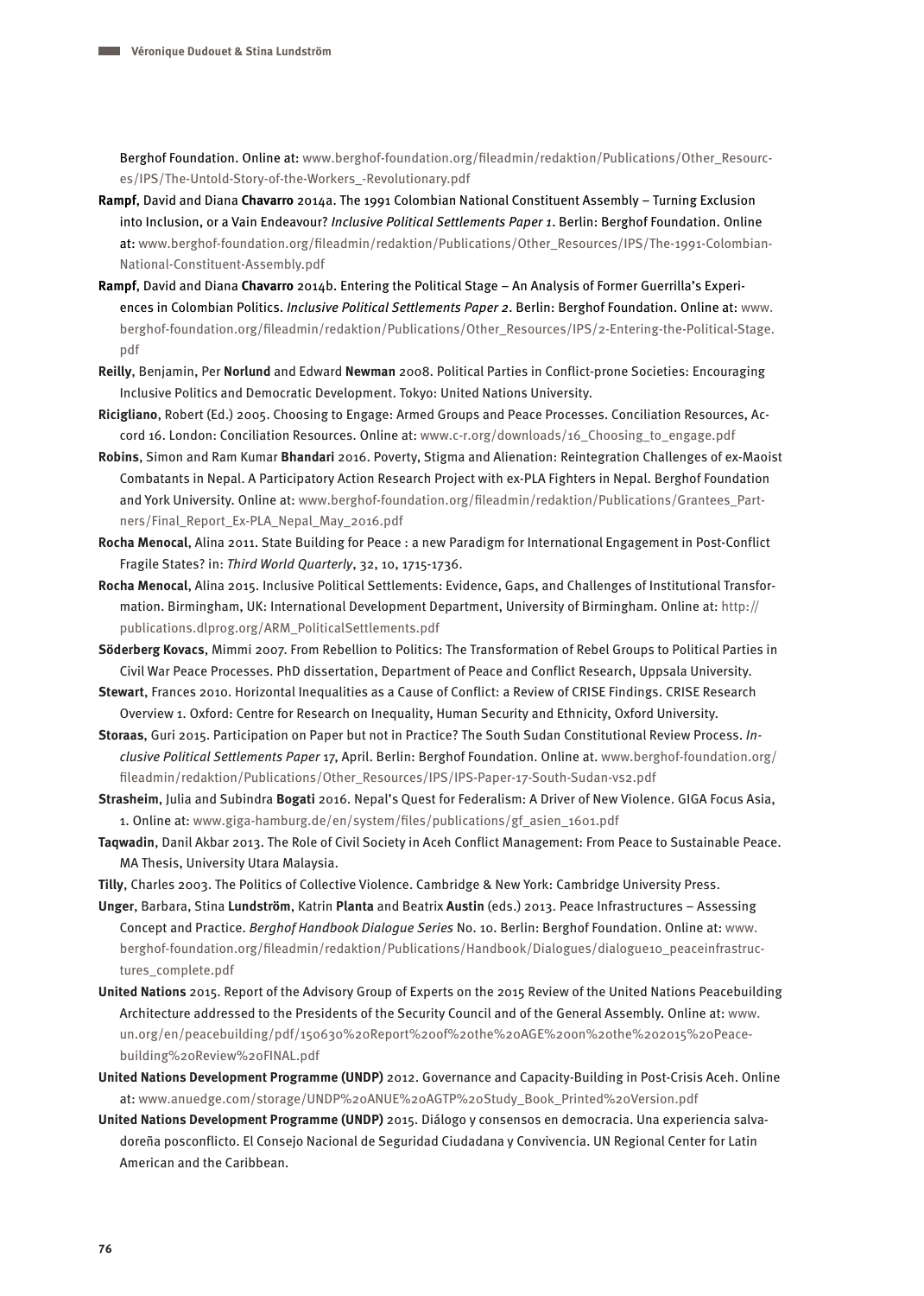- **United Nations Secretary General** (UNSG) 2012. Peacebuilding in the Aftermath of Conflict. Report to the General Assembly Security Council. 8. October. Online at: [www.un.org/en/peacebuilding/pbso/pdf/SG%20report%20](http://www.un.org/en/peacebuilding/pbso/pdf/SG%20report%20PB%202012.pdf) [PB%202012.pdf](http://www.un.org/en/peacebuilding/pbso/pdf/SG%20report%20PB%202012.pdf)
- **UN WOMEN** 2012. Women's Participation in Peace Negotiations: Connections between Presence and Influence. Online at: [www.unwomen.org/~/media/headquarters/attachments/sections/library/publications/2012/10/](http://www.unwomen.org/~/media/headquarters/attachments/sections/library/publications/2012/10/wpssourcebook-03a-womenpeacenegotiations-en.pdf) [wpssourcebook-03a-womenpeacenegotiations-en.pdf](http://www.unwomen.org/~/media/headquarters/attachments/sections/library/publications/2012/10/wpssourcebook-03a-womenpeacenegotiations-en.pdf)
- **Valters**, Craig, Erwin **Van Veen** and Lisa **Denney** 2015. Security Progress in Post-Conflict Contexts: between Liberal Peacebuilding and Elite Interests. Development Progress Paper 2, Overseas Development Institute.
- **Van Veen**, Erwin and Véronique **Dudouet** 2016, forthcoming. Hitting the Target but Missing the Point? Donor Support for Domestic Politics in Fragile Societies. OECD-DAC Report.
- **Wandi**, Agus 2012. Guns, Soldiers and Votes: Lessons from the DDR Process in Aceh, in: Dudouet, Veronique, Hans J. Giessmann and Katrin Planta (eds.). Post-war Security Transitions: Participatory Peacebuilding after Asymmetric Conflicts. London: Routledge, 181-190.
- **Wandi**, Agus and Wolfram **Zunzer** 2008. From Politics to Arms to Politics again: The Transition of the Gerakan Acheh Merdeka (Free Aceh Movement – GAM), Transition Series 5. Berlin: Berghof Foundation. Online at: [www.berghof](http://www.berghof-foundation.org/fileadmin/redaktion/Publications/Papers/Transitions_Series/transitions_gam.pdf)[foundation.org/fileadmin/redaktion/Publications/Papers/Transitions\\_Series/transitions\\_gam.pdf](http://www.berghof-foundation.org/fileadmin/redaktion/Publications/Papers/Transitions_Series/transitions_gam.pdf)
- **Wandi**, Agus and Nezar **Patria** 2015. Inclusivity and the Aceh Peace Process. Inclusive Political Settlements Paper 18. Berlin: Berghof Foundation. Online at: [www.berghof-foundation.org/fileadmin/redaktion/Publications/Other\\_Re](http://www.berghof-foundation.org/fileadmin/redaktion/Publications/Other_Resources/IPS/IPS-18-The-Rebels-the-State-and-the-People__Inclusivity-in-the-Aceh-Peace-Process.pdf)[sources/IPS/IPS-18-The-Rebels-the-State-and-the-People\\_\\_Inclusivity-in-the-Aceh-Peace-Process.pdf](http://www.berghof-foundation.org/fileadmin/redaktion/Publications/Other_Resources/IPS/IPS-18-The-Rebels-the-State-and-the-People__Inclusivity-in-the-Aceh-Peace-Process.pdf)

**Wesley**, Michael 2008. The State of the Art on the Art of State Building, in: Global Governance, 14, 369–385.

- **Whaites**, Alan 2008. States in Development: Understanding State-building. DFID Working Paper. Online at: [http://](http://tna.europarchive.org/20081212094836/http:/dfid.gov.uk/pubs/files/State-in-Development-Wkg-Paper.pdf) [tna.europarchive.org/20081212094836/http:/dfid.gov.uk/pubs/files/State-in-Development-Wkg-Paper.pdf](http://tna.europarchive.org/20081212094836/http:/dfid.gov.uk/pubs/files/State-in-Development-Wkg-Paper.pdf)
- **White**, Sarah C. 1996. Depoliticising Development: The Uses and Abuses of Participation, in: Development in Practice, 6, 6-15.
- **Wild**, Leni and Marta **Foresti** 2010. Support to Political Parties: A Missing Piece of the Governance Puzzle. ODI Briefing Paper. London: Overseas Development Institute.
- **World Bank** 2011. World Development Report 2011. Conflict, Security and Development. Online at: [http://siteresourc](http://siteresources.worldbank.org/INTWDRS/Resources/WDR2011_Full_Text.pdf)[es.worldbank.org/INTWDRS/Resources/WDR2011\\_Full\\_Text.pdf](http://siteresources.worldbank.org/INTWDRS/Resources/WDR2011_Full_Text.pdf)